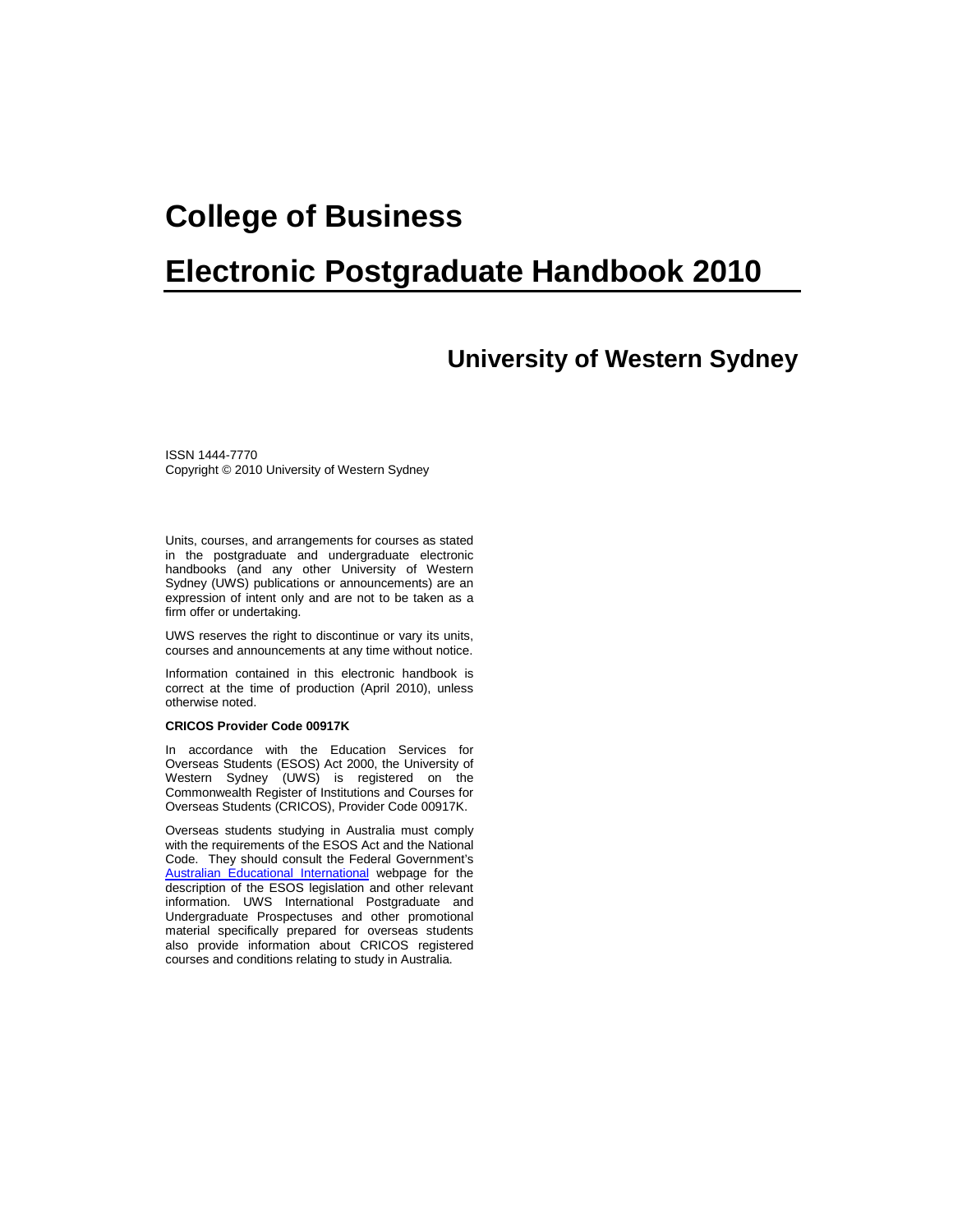## **About the College of Business Electronic Postgraduate Handbook**

#### **Sessions and dates**

There are two main sessions in 2010: Autumn and Spring. Weeks shown in the dateline refer to the session weeks for these main sessions.

#### The dateline is available at: [http://www.uws.edu.au/students/stuadmin/dateline.](http://www.uws.edu.au/students/stuadmin/dateline)

#### **Unit outlines**

Brief outlines of all UWS postgraduate units listed in the course section are given in the second half of this electronic handbook.

The unit outlines give a brief overview of each unit. For some units this information is not available. Please check the UWS website for more recent information. For more information – details of textbooks, assessment methods, tutorial, group work and practical requirements – contact the unit coordinator.

More information on unit offerings can be found at: [http://handbook.uws.edu.au/hbook/UNIT\\_SEARCH.](http://handbook.uws.edu.au/hbook/UNIT_SEARCH.ASP) [ASP.](http://handbook.uws.edu.au/hbook/UNIT_SEARCH.ASP)

### **Unit not listed?**

If the unit you are looking for is not in the alphabetical units section, consult your course coordinator for details or check the unit search web page for updated details on all units offered in 2010 at:

[http://handbook.uws.edu.au/hbook/UNIT\\_SEARCH.](http://handbook.uws.edu.au/hbook/UNIT_SEARCH.ASP) [ASP.](http://handbook.uws.edu.au/hbook/UNIT_SEARCH.ASP)

#### **Prerequisites, co-requisites and assumed knowledge**

Students wishing to enrol in a unit for which they do not have the prerequisites or assumed knowledge are advised to discuss their proposed enrolment with an academic adviser.

Where it is necessary to limit the number of students who can enrol in a unit through shortage of space, equipment, library resources, and so on, or to meet safety requirements, preference will be given to students who have completed the unit recommended sequence in the course.

### **Academic credit**

In most courses, academic credit will be granted for previous studies. For example, UWS has a number of agreements with TAFE to grant credit for successfully completed TAFE studies. Seek advice about credit prior to, or at enrolment.

#### **How to use this electronic book**

The first part of this electronic book contains information about current College of Business postgraduate courses. The next part contains details on current postgraduate units in these courses.

The courses are arranged mainly alphabetically. If you know the course code, but not the name, consult the COURSE CODE INDEX.

The units are arranged alphabetically. If you know the code, but not the name, consult the UNIT CODE INDEX at the back of the electronic book.

#### *Tip:*

The electronic handbook contains links. These can be accessed by clicking on the text highlighted in blue. To return to the previous screen, click on the green arrow at the bottom of the page.

#### **Check website for updates**

Every effort is taken to ensure that the information contained in this electronic book is correct at time of production. The latest information on course and unit offerings can be found at:

<http://handbook.uws.edu.au/hbook/>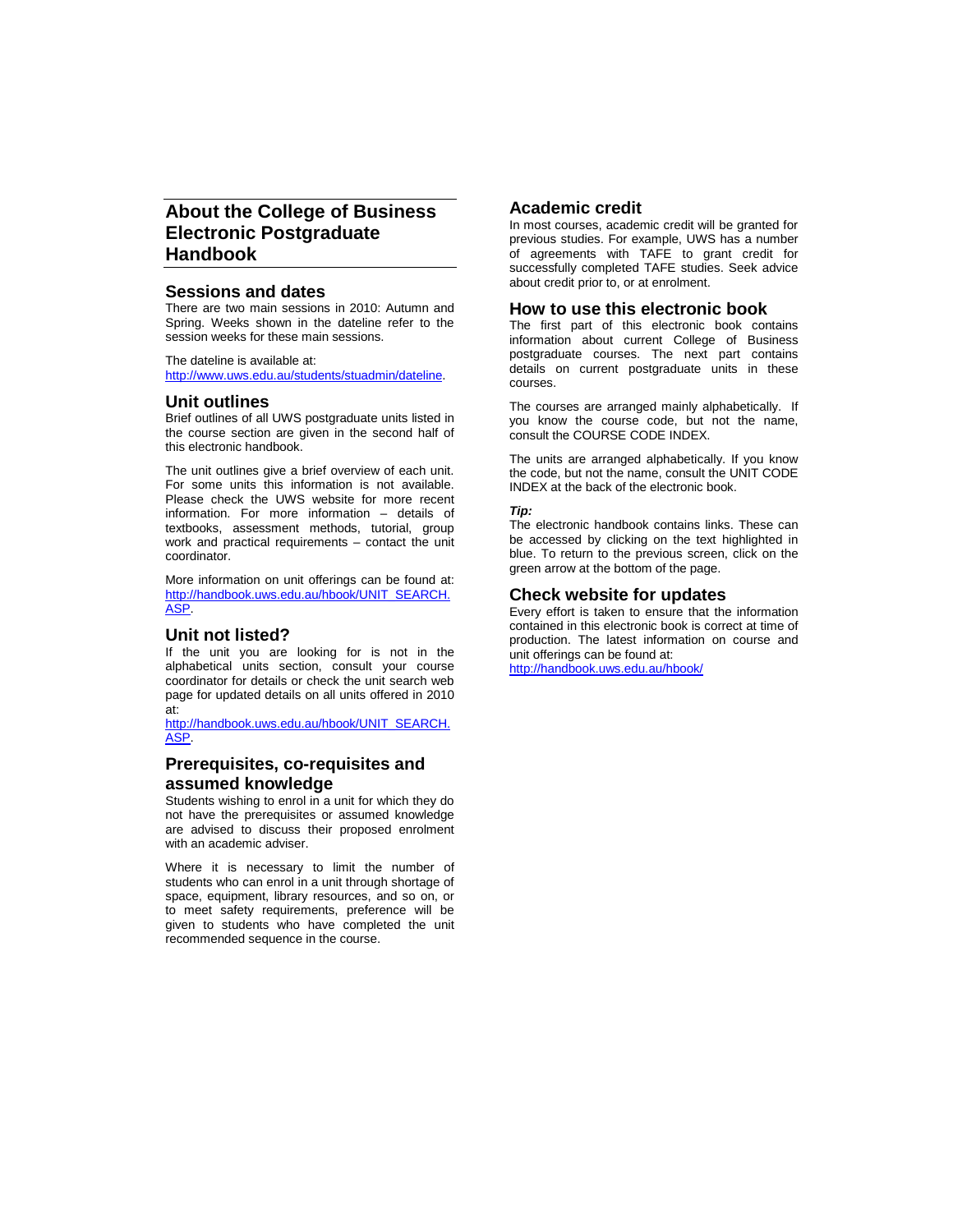## **Contents**

| <b>COLLEGE OF BUSINESS</b> |                                                                                                           | 1                                     |
|----------------------------|-----------------------------------------------------------------------------------------------------------|---------------------------------------|
| 2691.2                     | Master of Accountancy                                                                                     | $\mathbf 1$                           |
| 2687.1                     | Graduate Diploma in Accounting                                                                            | $\mathbf 1$                           |
| 2686.1                     | Graduate Certificate in Accounting                                                                        | $\frac{2}{2}$                         |
| 2688.1<br>2689.1           | Master of Commerce (Accounting)                                                                           |                                       |
| 2746.1                     | Master of Professional Accounting                                                                         | 3<br>4                                |
| 2742.1                     | Master of Professional Accounting (Advanced)<br>Master of Vocational Accounting                           | 5                                     |
| 2702.1                     | Master of Applied Finance                                                                                 | 5                                     |
| 2745.1                     | Graduate Diploma in Applied Finance (exit only)                                                           | $\,6$                                 |
| 2708.2                     | Graduate Certificate in Applied Finance                                                                   | 6                                     |
| 2615.1                     | Master of Business (Engineering Management)                                                               | $\overline{7}$                        |
| 2615.2                     | Master of Business (Engineering Management)                                                               |                                       |
| 2616.1                     | Graduate Diploma in Business (Engineering Management) (exit only)                                         | $\begin{array}{c} 8 \\ 9 \end{array}$ |
| 2616.2                     | Graduate Diploma in Business (Engineering Management) (exit only)                                         | 9                                     |
| 2617.1                     | Graduate Certificate in Business (Engineering Management) (exit only)                                     | 9                                     |
| 2617.2                     | Graduate Certificate in Business (Engineering Management)                                                 | 9                                     |
| 2698.3                     | Master of Business (Marketing)                                                                            | 10                                    |
| 2698.4                     | Master of Business (Marketing)                                                                            | 10                                    |
| 2700.3                     | Graduate Certificate in Marketing                                                                         | 11                                    |
| 2624.1                     | Master of Business (Operations Management)                                                                | 11                                    |
| 2624.2                     | Master of Business (Operations Management)                                                                | 12                                    |
| 2625.1                     | Graduate Diploma in Business (Operations Management) (exit only)                                          | 13                                    |
| 2625.2                     | Graduate Diploma in Business (Operations Management) (exit only)                                          | 13                                    |
| 2626.1                     | Graduate Certificate in Business (Operations Management) (exit only)                                      | 13                                    |
| 2626.2                     | Graduate Certificate in Business (Operations Management)                                                  | 13                                    |
| 2655.1                     | Graduate Certificate in Business                                                                          | 14                                    |
| 5500.3                     | Master of Business Administration                                                                         | 15<br>16                              |
| 5501.2<br>5502.2           | Graduate Diploma in Business Administration                                                               | 16                                    |
| 2744.1                     | Graduate Certificate in Business Administration<br>Master of Business and Commerce (Research Studies)/PhD | 17                                    |
| 2631.2                     | Master of Business and Commerce                                                                           | 19                                    |
| 2632.2                     | Graduate Diploma in Business and Commerce (exit only)                                                     | 20                                    |
| 2633.2                     | Graduate Certificate in Business and Commerce (exit only)                                                 | 20                                    |
| 2671.1                     | Master of Commerce (Financial Planning)                                                                   | 20                                    |
| 2690.1                     | Graduate Certificate in Commerce (Financial Planning)                                                     | 21                                    |
| 2601.2                     | Master of Commerce (Human Resource Management and Industrial                                              | 21                                    |
|                            | Relations)                                                                                                |                                       |
| 2602.2                     | Graduate Diploma in Human Resource Management and Industrial Relations                                    | 22                                    |
|                            | (exit only)                                                                                               |                                       |
| 2603.2                     | Graduate Certificate in Human Resource Management and Industrial                                          | 22                                    |
|                            | Relations                                                                                                 |                                       |
| 2725.1                     | Master of Commerce (Property Investment and Development)                                                  | 23                                    |
| 2726.1                     | Graduate Diploma in Property Investment and Development                                                   | 24                                    |
| 2705.1                     | Master of Finance                                                                                         | 25                                    |
| 2692.2                     | Master of International Business                                                                          | 25                                    |
| 2692.3                     | Master of International Business                                                                          | 26                                    |
| 2592.2                     | Graduate Certificate in International Business                                                            | 27                                    |
| 2728.3<br>2729.3           | Master of International Hospitality and Hotel Management                                                  | 27                                    |
|                            | Graduate Diploma in International Hospitality and Hotel Management (exit                                  | 28                                    |
| 2730.3                     | only)<br>Graduate Certificate in International Hospitality and Hotel Management                           | 28                                    |
| 2703.2                     | Master of International Trade and Finance                                                                 | 29                                    |
| 2668.1                     | Graduate Diploma in Legal Practice                                                                        | 29                                    |
| 2724.1                     | Graduate Certificate in Research Studies                                                                  | 30                                    |
| <b>SP2000.1</b>            | Specialisation - Property Investment                                                                      | 32                                    |
| SP2001.1                   | Specialisation - Marketing                                                                                | 32                                    |
| SP2002.1                   | Specialisation - Human Resource Management and Industrial Relations                                       | 32                                    |
| SP21000.1                  | Specialisation - Funds Management                                                                         | 32                                    |
| SP21001.1                  | Specialisation - Banking                                                                                  | 32                                    |
| SP21011.1                  | Specialisation - Operations Management                                                                    | 32                                    |
| SP21012.1                  | Specialisation - Finance                                                                                  | 33                                    |
| <b>SP2706.1</b>            | Specialisation - Treasury                                                                                 | 33                                    |
| <b>SPA2631.1</b>           | Specialisation - Accounting                                                                               | 33                                    |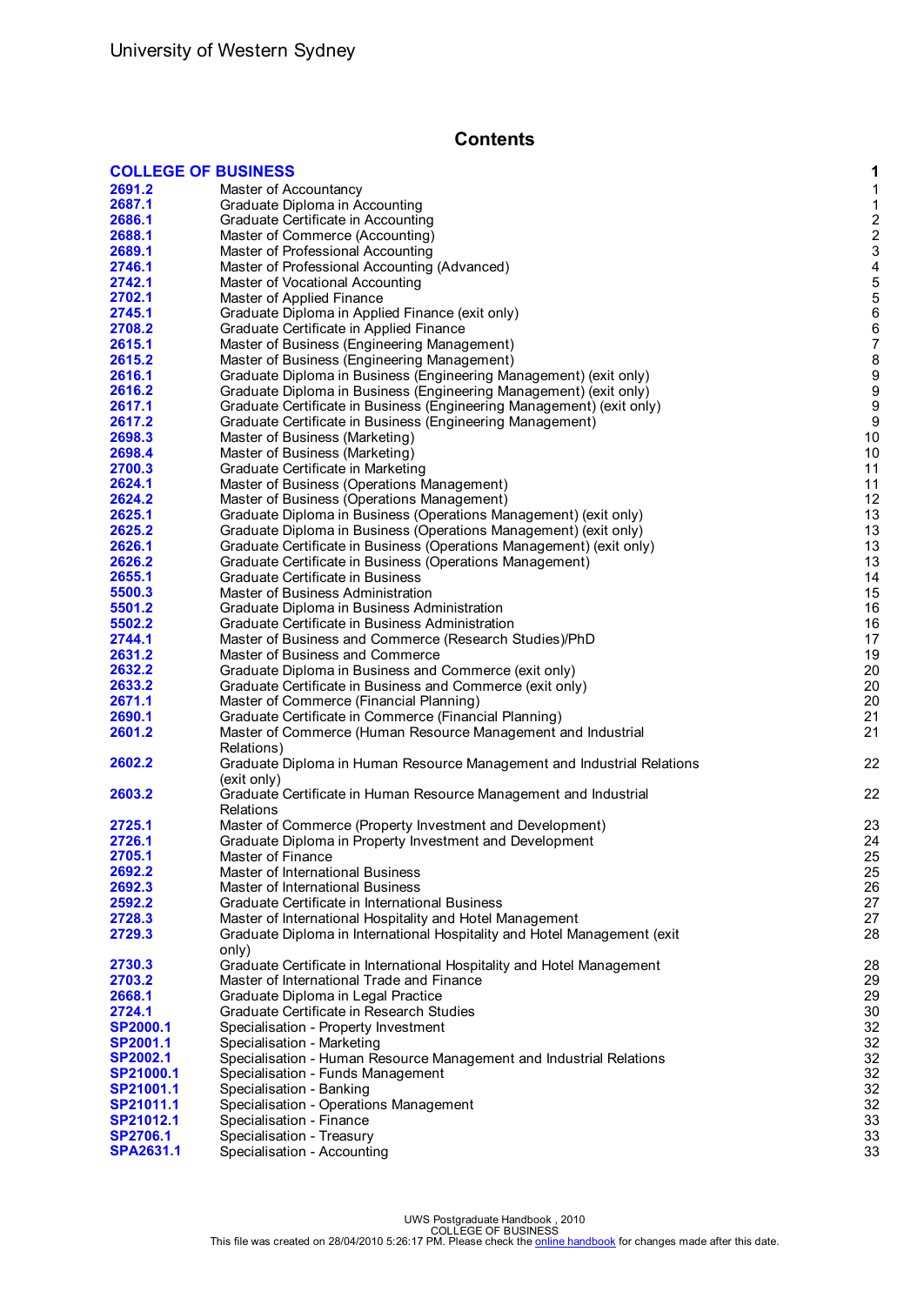University of Western Sydney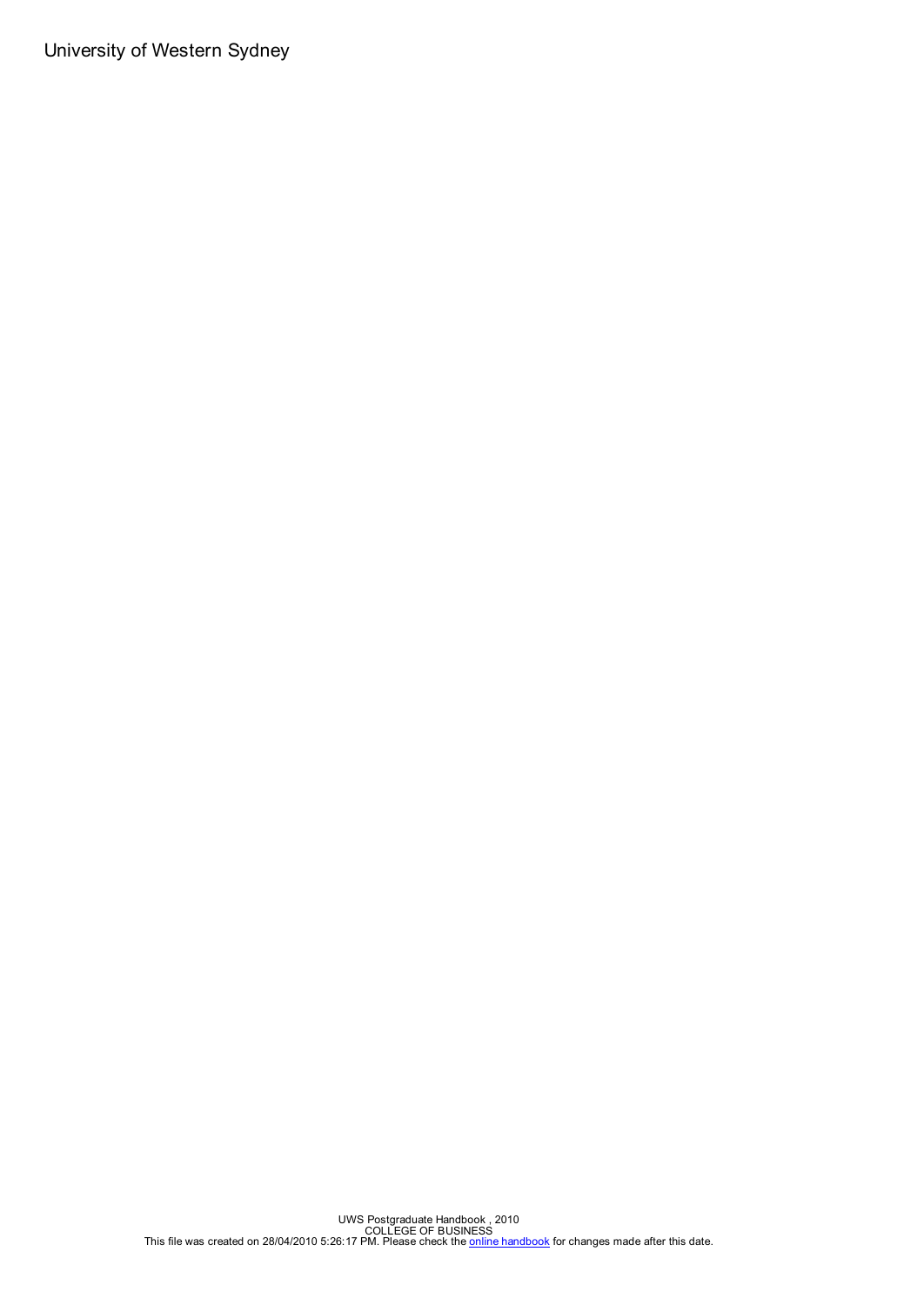# <span id="page-4-0"></span>**COLLEGE OF BUSINESS**

## **Master of Accountancy**

## *2691.2*

Students should follow the course structure for the course version relevant to the year they commenced. This version applies to students whose commencement year for this course is 2007 or later.

The Master of Accountancy provides candidates with the opportunity to complete the pre-entry educational requirements for CPA Australia, The Institute of Chartered Accountants in Australia (ICAA) or the National Institute of Accountants (NIA) where a sixteen unit master degree is required. It can also be taken as an extension of the MPA as it contains the same twelve core units as the MPA, plus four additional electives.

## **Study Mode**

Two years full-time or four years part-time.

| Location                    |                        |          |
|-----------------------------|------------------------|----------|
| Campus                      | <b>Attendance Mode</b> |          |
| Parramatta Campus Full Time |                        | Internal |
| Parramatta Campus Part Time |                        | Internal |

## **Advanced Standing**

A maximum of three introductory units may be granted. Advanced standing is not available to students who do not possess an Australian bachelor's degree or equivalent degree.

## **Accreditation**

Accredited by CPA Australia, The Institute of Chartered Accountants in Australia and The National Institute of Accountants.

## **Admission**

Applicants must have successfully completed one of the following in any discipline other than an accredited accounting major:

An Australian (bachelor) undergraduate degree or equivalent

OR

A three year University diploma or equivalent OR

An Australian advanced diploma in accounting AND have five years full time equivalent business experience.

Applications from Australian and New Zealand citizens and holders of permanent resident visas must be made via the Universities Admissions Centre (UAC).

International applicants must apply directly to the University of Western Sydney via UWS International.

Applicants who have undertaken studies overseas may have to provide proof of proficiency in English. Details of minimum English proficiency requirements and acceptable proof can be found on the Universities Admissions Centre website (UAC).

Overseas qualifications must be deemed by the Australian Education International - National Office of Overseas Skills Recognition (AEI-NOOSR) to be equivalent to Australian qualifications in order to be considered by UAC and UWS.

## **Course Structure**

Qualification for this award requires the successful completion of 160 credit points which includes twelve core units and four electives.

## **Core Units**

| 200396.2 | Introductory Accounting (PG)             |
|----------|------------------------------------------|
| 200424.1 | Statistics for Accountants (PG)          |
| 200425.1 | Economics (PG)                           |
| 200432.1 | Commercial Law (PG)                      |
| 200400.2 | Company Accounting (PG)                  |
| 200426.1 | Corporate Finance (PG)                   |
| 200433.1 | Company Law (PG)                         |
| 200494.1 | Management Accounting (PG)               |
| 200397.1 | Revenue Law (PG)                         |
| 200398.1 | Auditing (PG)                            |
| 200399.1 | Information Systems for Accountants (PG) |
| 200401.1 | Accounting Theory and Applications (PG)  |
|          |                                          |

## **Electives**

Four electives chosen from postgraduate units, at least two of which must be taken from units approved for the Master of Commerce (Accounting), course code 2688, with the selection to be approved by the Head of Program of the Master of Accountancy.

## **Graduate Diploma in Accounting**

## *2687.1*

Students should follow the course structure for the course version relevant to the year they commenced. This version applies to students whose commencement year for this course is 2004 or later.

This program allows students the flexibility of combining accounting, business and law units into an award. Units chosen have to be relevant to accounting. Applicants who have included accounting units in their first degree and are seeking professional recognition in Australia should have their qualifications assessed by CPA Australia, The Institute of Chartered Accountants in Australia (ICAA), or the National Institute of Accountants (NIA). Depending on the number of units required following assessment by a professional body applicants may elect to study the Graduate Certificate in Accounting (four units), or this Graduate Diploma (six units) or the MPA if more than six units are required. On completion of either the Graduate Certificate in Accounting or Graduate Diploma, graduates may wish to pursue further studies in one of the accounting coursework master programs.

## **Study Mode**

One year full-time or two years part-time.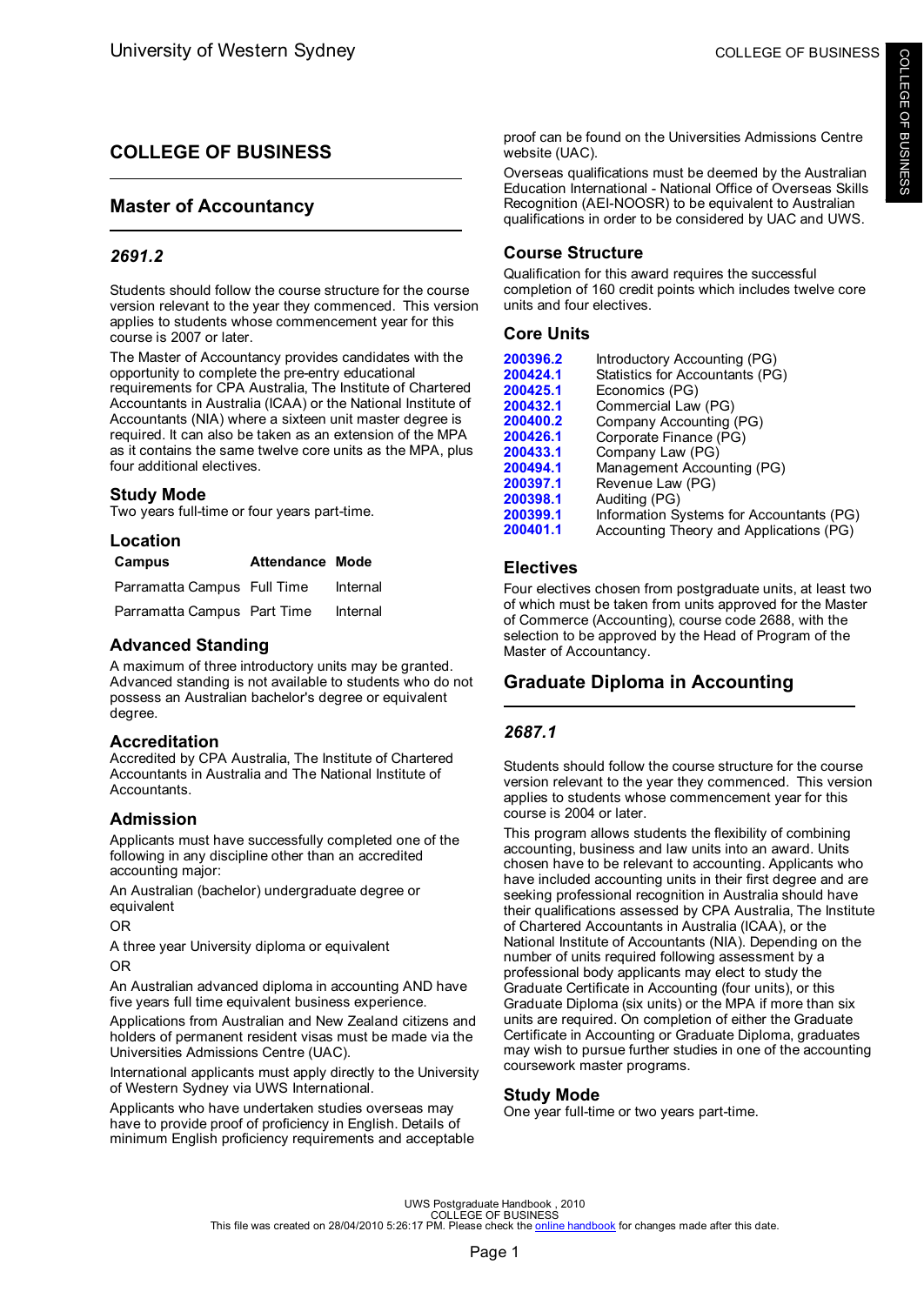## <span id="page-5-0"></span>**Location**

| Campus                      | Attendance Mode |          |
|-----------------------------|-----------------|----------|
| Parramatta Campus Full Time |                 | Internal |
| Parramatta Campus Part Time |                 | Internal |

## **Advanced Standing**

Advanced standing is not available.

### **Admission**

Applicants must have successfully completed one of the following:

An Australian (bachelor) undergraduate degree or equivalent in any discipline

OR

A masters degree or equivalent in any discipline OR

An Australian graduate certificate or equivalent in accounting

OR

An Australian advanced diploma or equivalent in accounting AND have five years full time equivalent business experience.

Applications from Australian and New Zealand citizens and holders of permanent resident visas must be made via the Universities Admissions Centre (UAC).

International applicants must apply directly to the University of Western Sydney via UWS International.

Applicants who have undertaken studies overseas may have to provide proof of proficiency in English. Details of minimum English proficiency requirements and acceptable proof can be found on the Universities Admissions Centre website (UAC).

Overseas qualifications must be deemed by the Australian Education International - National Office of Overseas Skills Recognition (AEI-NOOSR) to be equivalent to Australian qualifications in order to be considered by UAC and UWS.

## **Course Structure**

Qualification for this award requires the successful completion of 60 credit points by choosing six units from either Master of Professional Accounting (MPA), course code 2689 or Master of Commerce (Accounting), course code 2688 or any other UWS postgraduate offered units approved by the respective head of program.

## **Graduate Certificate in Accounting**

## *2686.1*

Students should follow the course structure for the course version relevant to the year they commenced. This version applies to students whose commencement year for this course is 2004 or later.

This program allows students the flexibility of combining accounting, business and law units into an award. Units chosen have to be relevant to accounting. Applicants who have included accounting units in their first degree and are seeking professional recognition in Australia should have

their qualifications assessed by CPA Australia, The Institute of Chartered Accountants in Australia (ICAA), or the National Institute of Accountants (NIA). Depending on the number of units required following assessment by a professional body applicants may elect to study this Graduate Certificate in Accounting (four units), or the Graduate Diploma (six units) or the Master of Professional Accounting (MPA) if more than six units are required. On completion of either the Graduate Certificate in Accounting graduates may wish to pursue higher level awards.

### **Study Mode**

Six months full-time or one year part-time.

### **Location**

| Campus                      | <b>Attendance Mode</b> |          |
|-----------------------------|------------------------|----------|
| Parramatta Campus Full Time |                        | Internal |
| Parramatta Campus Part Time |                        | Internal |

## **Advanced Standing**

Advanced standing is not available.

## **Admission**

Applicants must have successfully completed one of the following:

An Australian (bachelor) undergraduate degree or equivalent in any discipline, or

A masters degree or equivalent in any discipline, or An Australian advanced diploma or equivalent in

accounting AND have three years full time equivalent business experience, or

An Australian graduate certificate or equivalent in any discipline.

Applications from Australian and New Zealand citizens and holders of permanent resident visas must be made via the Universities Admissions Centre (UAC).

International applicants must apply directly to the University of Western Sydney via UWS International.

Applicants who have undertaken studies overseas may have to provide proof of proficiency in English. Details of minimum English proficiency requirements and acceptable proof can be found on the Universities Admissions Centre website (UAC).

Overseas qualifications must be deemed by the Australian Education International - National Office of Overseas Skills Recognition (AEI-NOOSR) to be equivalent to Australian qualifications in order to be considered by UAC and UWS.

## **Course Structure**

Qualification for this award requires the successful completion of 40 credit points as advised by the Head of Program.

## **Master of Commerce (Accounting)**

## *2688.1*

Students should follow the course structure for the course version relevant to the year they commenced. This version

UWS Postgraduate Handbook , 2010 COLLEGE OF BUSINESS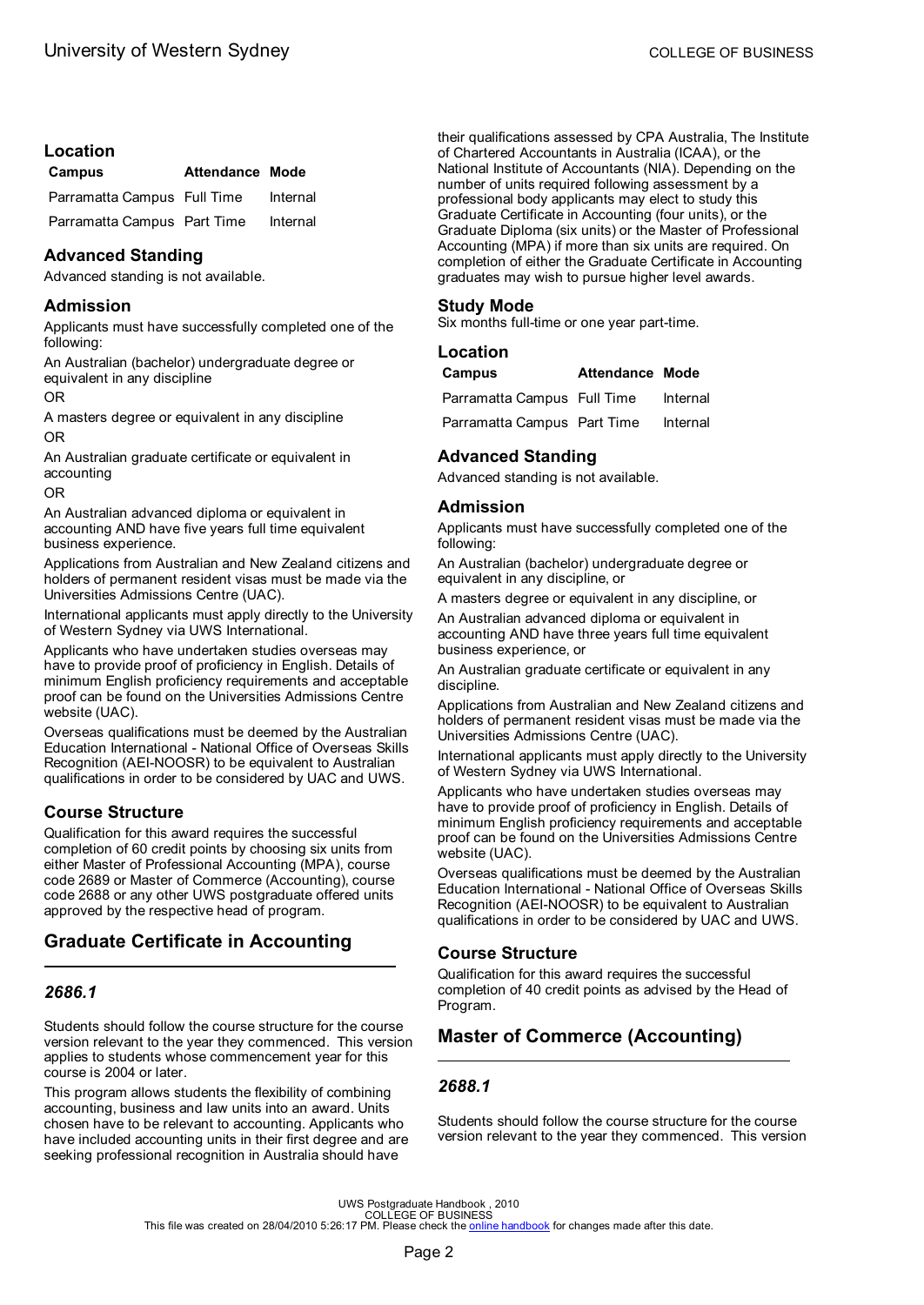<span id="page-6-0"></span>applies to students whose commencement year for this course is 2004 or later.

This course is for accounting graduates and is specifically aimed at qualified accountants motivated to enhance their knowledge in accounting. Students select contemporary topics based on research and case studies on accounting issues related to world-class organisations. It also allows students the possibility of furthering qualifications to Master of Commerce (Honours) or PHD.

## **Study Mode**

One year full-time or two years part-time.

## **Location**

| Campus                      | <b>Attendance Mode</b> |          |
|-----------------------------|------------------------|----------|
| Parramatta Campus Full Time |                        | Internal |
| Parramatta Campus Part Time |                        | Internal |

## **Advanced Standing**

Advanced standing may be granted for a maximum of two equivalent postgraduate units.

## **Admission**

Applicants must have successfully completed one of the following:

An Australian (bachelor) undergraduate degree or equivalent with a major in accounting

#### OR

An Australian masters degree or equivalent in accounting OR

An Australian graduate diploma or equivalent in accounting. Applications from Australian and New Zealand citizens and holders of permanent resident visas must be made via the Universities Admissions Centre (UAC).

International applicants must apply directly to the University of Western Sydney via UWS International.

Applicants who have undertaken studies overseas may have to provide proof of proficiency in English. Details of minimum English proficiency requirements and acceptable proof can be found on the Universities Admissions Centre website (UAC).

Overseas qualifications must be deemed by the Australian Education International - National Office of Overseas Skills Recognition (AEI-NOOSR) to be equivalent to Australian qualifications in order to be considered by UAC and UWS.

## **Course Structure**

Qualification for this award requires the successful completion of 80 credit points which includes two core units and a selection of six alternate units.

Applicants seeking professional recognition should have their qualifications assessed by a professional body (as outlined under the Graduate Certificate in Accounting), and may include two law units from the MPA programme. If more than two units are required for professional recognition then the Graduate Certificate or Graduate Diploma or MPA should be studied wherever appropriate, prior to this degree

## **Core Units**

| 200394.1 | Accounting Research (PG) |
|----------|--------------------------|
| 200395.1 | Accounting Theory (PG)   |

## **Alternate Units**

| 51206.1  | Development of Accounting Information (PG)                    |
|----------|---------------------------------------------------------------|
| 51214.1  | Financial Statement Analysis (PG)                             |
| 200389.1 | Accounting Research Essay (PG)                                |
| 200390.1 | Business Essay (PG)                                           |
| 200391.1 | Accounting Research Project (PG)                              |
| 200392.2 | International Accounting (PG)                                 |
| 200415.1 | Corporate Failure and Forensic Accounting<br>(PG)             |
| 200416.1 | Assurance Services (PG)                                       |
| 200422.1 | Strategic Management Accounting (PG)                          |
| 200462.1 | <b>Public Sector Accounting and Financial</b><br>Control (PG) |
| 200464.1 | The Role of Accounting in Corporate<br>Governance (PG)        |
| 200465.1 | Financial Accounting - Critical Analysis (PG)                 |
| 200497.1 | Social and Environmental Accounting (PG)                      |
| 200693.1 | Accounting Professional Engagement (PG)                       |
| H7344.1  | Special Topic in Accounting B (PG)                            |
| H7343.1  | Special Topic in Accounting A (PG)                            |

Two electives may be chosen from any other Masters level units offered by UWS and approved by the head of program. Students must ensure that prerequisite requirements have been satisfied prior to enrolling into any electives. Two of the following units offered within the Master of Professional Accounting program may be chosen:

| 200397.1 | Revenue Law (PG)    |
|----------|---------------------|
| 200432.1 | Commercial Law (PG) |
| 200433.1 | Company Law (PG)    |

## **Master of Professional Accounting**

## *2689.1*

Students should follow the course structure for the course version relevant to the year they commenced. This version applies to students whose commencement year for this course is 2004 or later.

This course is an accredited graduate conversion course which provides opportunities for applicants holding a degree in any discipline, other than an accredited accounting major, recognised as equivalent to an Australian three year undergraduate (bachelor) degree, to complete the pre-entry education requirements for CPA Australia, The Institute of Chartered Accountants in Australia (ICAA) and The National Institute of Accountants (NIA).

## **Study Mode**

Eighteen months full-time or three years part-time.

| Location                    |                        |          |
|-----------------------------|------------------------|----------|
| Campus                      | <b>Attendance Mode</b> |          |
| Parramatta Campus Full Time |                        | Internal |
| Parramatta Campus Part Time |                        | Internal |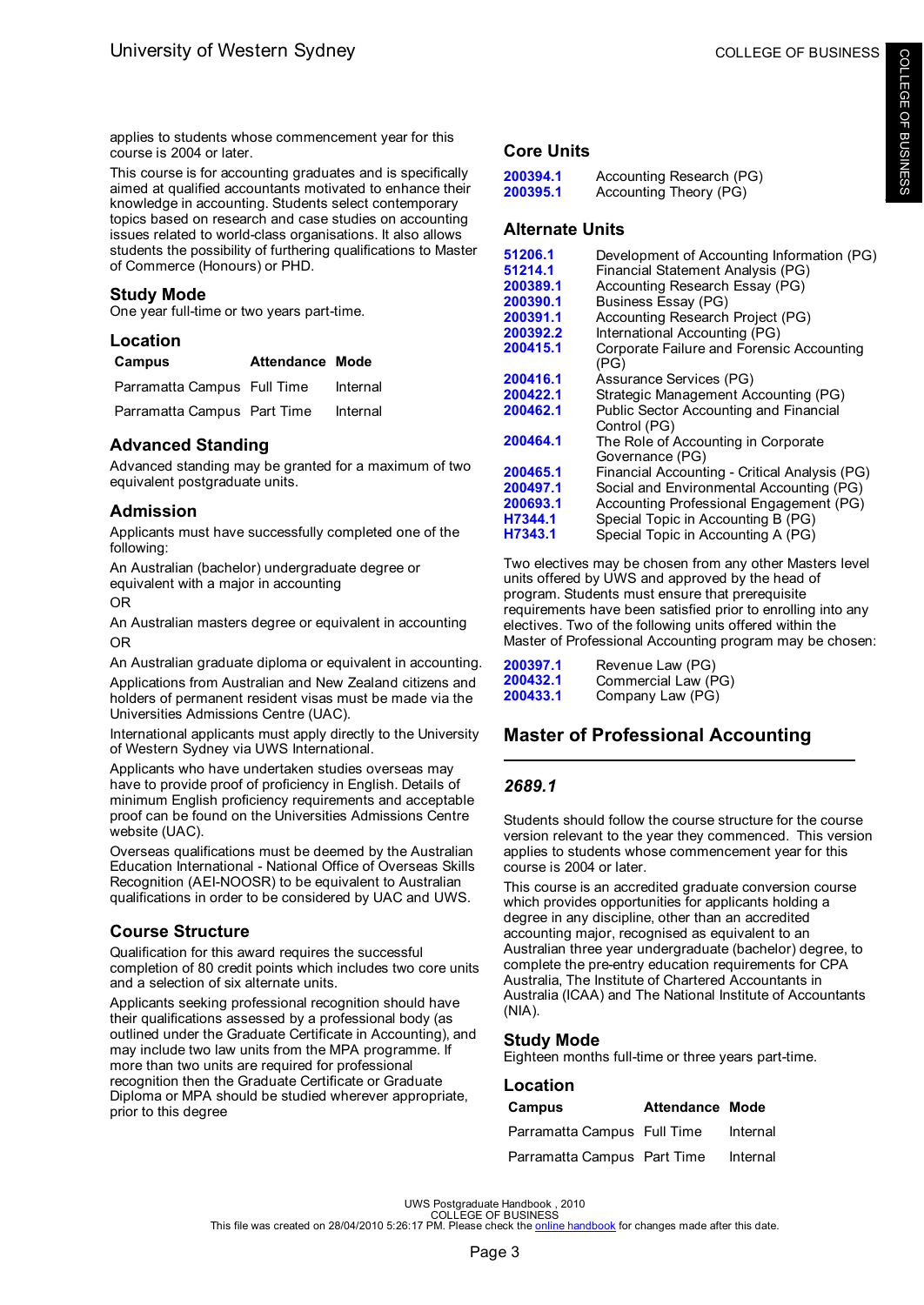## <span id="page-7-0"></span>**Advanced Standing**

A maximum of three introductory units may be granted as advanced standing.

### **Accreditation**

Accredited by CPA Australia, The Institute of Chartered Accountants in Australia and The National Institute of Accountants.

## **Admission**

Applicants must have successfully completed an Australian (bachelor) undergraduate degree or equivalent in any discipline other than an accredited accounting major.

Applications for the course must be made through the Universities Admissions Centre (UAC).

International applicants must apply directly to the University of Western Sydney via UWS International.

Applicants who have undertaken studies overseas may have to provide proof of proficiency in English. Details of minimum English proficiency requirements and acceptable proof can be found on the Universities Admissions Centre website (UAC).

Overseas qualifications must be deemed by the Australian Education International - National Office of Overseas Skills Recognition (AEI-NOOSR) to be equivalent to Australian qualifications in order to be considered by UAC and UWS.

## **Course Structure**

Qualification for this award requires the successful completion of 120 credit points which consists of the core units listed below.

## **Core Units**

| 200396.2 | Introductory Accounting (PG)             |
|----------|------------------------------------------|
| 200424.1 | Statistics for Accountants (PG)          |
| 200425.1 | Economics (PG)                           |
| 200432.1 | Commercial Law (PG)                      |
| 200400.2 | Company Accounting (PG)                  |
| 200426.1 | Corporate Finance (PG)                   |
| 200433.1 | Company Law (PG)                         |
| 200494.1 | Management Accounting (PG)               |
| 200397.1 | Revenue Law (PG)                         |
| 200398.1 | Auditing (PG)                            |
| 200399.1 | Information Systems for Accountants (PG) |
| 200401.1 | Accounting Theory and Applications (PG)  |

## **Master of Professional Accounting (Advanced)**

## *2746.1*

Students should follow the course structure for the course version relevant to the year they commenced. This version applies to students whose commencement year for this course is from Spring 2010 or later.

This course has changed its name from 2742.1 Master of Vocational Accounting. For students commencing prior to Spring, 2010 please follow the course structure for:

This course is an accredited graduate conversion course which provides opportunities for applicants holding a

degree in any discipline, other than an accredited accounting major, recognised as equivalent to an Australian three year undergraduate degree, to complete the pre-entry educational requirements for CPA Australia. The Institute of Chartered Accountants in Australia (ICAA) and the National Institute of Accountants (NIA). In addition to the 12 core curriculum pre-admission educational requirements, this course includes two units specifically designed to enhance employment skills for those completing the program. The two units are intended to provide the opportunity for students to improve research skills, and to develop logical arguments and analytical skills in a business context along with enhanced communication skills.

## **Study Mode**

Two years full-time or four years part-time.

### **Location**

| Campus                      | <b>Attendance Mode</b> |          |
|-----------------------------|------------------------|----------|
| Parramatta Campus Full Time |                        | Internal |
| Parramatta Campus Part Time |                        | Internal |

### **Accreditation**

Accredited by both CPA Australia and The Institute of Chartered Accountants in Australia and recognised by the National Institute of Accountants.

### **Admission**

Applicants must have successfully completed an Australian (bachelor) undergraduate degree or equivalent in any discipline other than an accredited accounting major.

Applications from Australian citizens and holders of permanent resident visas must be made via the Universities Admissions Centre (UAC).

International applicants must apply directly to the University of Western Sydney via UWS International.

Applicants who have undertaken studies overseas may have to provide proof of proficiency in English. Details of minimum English proficiency requirements and acceptable proof can be found on the Universities Admissions Centre website (UAC).

Overseas qualifications must be deemed by the Australian Education International - National Office of Overseas Skills Recognition (AEI-NOOSR) to be equivalent to Australian qualifications in order to be considered by UAC and UWS

## **Course Structure**

Qualification for this award requires the successful completion of 140 credit points which comprises the core units listed below.

| 200396.2<br>200432.1 | Introductory Accounting (PG)<br>Commercial Law (PG)      |
|----------------------|----------------------------------------------------------|
| 200692.1             | Research and Communicating Skills for<br>Accounting (PG) |
| 200400.2             | Company Accounting (PG)                                  |
| 200424.1             | Statistics for Accountants (PG)                          |
| 200425.1             | Economics (PG)                                           |
| 200433.1             | Company Law (PG)                                         |
| 200399.1             | Information Systems for Accountants (PG)                 |
| 200401.1             | Accounting Theory and Applications (PG)                  |
| 200426.1             | Corporate Finance (PG)                                   |
| 200494.1             | Management Accounting (PG)                               |

UWS Postgraduate Handbook , 2010 COLLEGE OF BUSINESS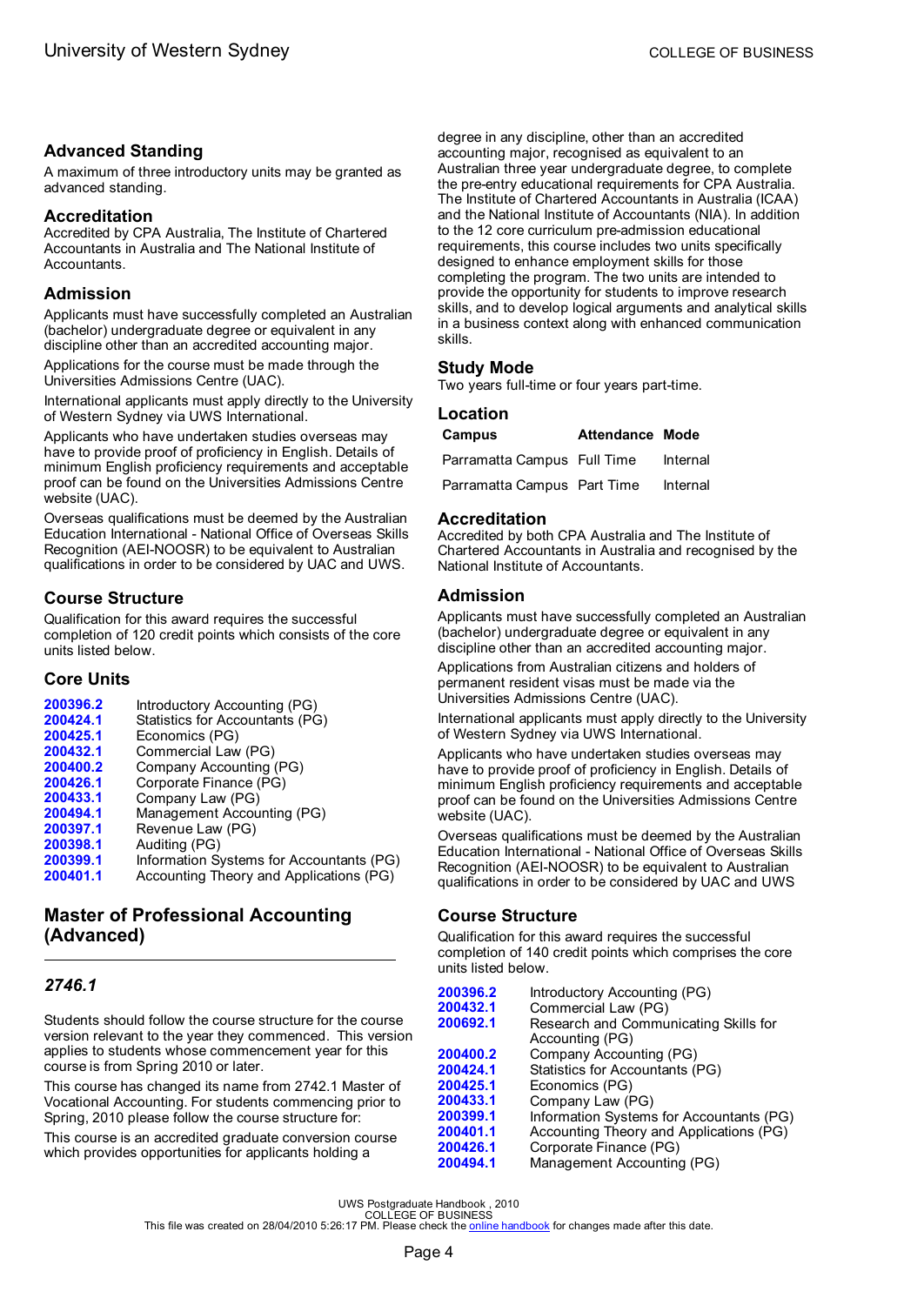<span id="page-8-0"></span>

| 200397.1 | Revenue Law (PG)                        |
|----------|-----------------------------------------|
| 200398.1 | Auditing (PG)                           |
| 200693.1 | Accounting Professional Engagement (PG) |

## **Master of Vocational Accounting**

## *2742.1*

Students should follow the course structure for the course version relevant to the year they commenced. This version applies to students whose commencement year for this course is 2009 or later.

This course is an accredited graduate conversion course which provides opportunities for applicants holding a degree in any discipline, other than an accredited accounting major, recognised as equivalent to an Australian three year undergraduate degree, to complete the pre-entry educational requirements for CPA Australia. The Institute of Chartered Accountants in Australia (ICAA) and the National Institute of Accountants (NIA). In addition to the 12 core curriculum pre-admission educational requirements, this course includes two units specifically designed to enhance employment skills for those completing the program. The two units are intended to provide the opportunity for students to improve research skills, and to develop logical arguments and analytical skills in a business context along with enhanced communication skills.

## **Study Mode**

Two years full-time or four years part-time.

### **Accreditation**

Accredited by both CPA Australia and The Institute of Chartered Accountants in Australia and recognised by the National Institute of Accountants.

## **Admission**

Applicants must have successfully completed an Australian (bachelor) undergraduate degree or equivalent in any discipline other than an accredited accounting major.

Applications from Australian and New Zealand citizens and holders of permanent resident visas must be made via the Universities Admissions Centre (UAC).

International applicants must apply directly to the University of Western Sydney via UWS International.

Applicants who have undertaken studies overseas may have to provide proof of proficiency in English. Details of minimum English proficiency requirements and acceptable proof can be found on the Universities Admissions Centre website (UAC).

Overseas qualifications must be deemed by the Australian Education International - National Office of Overseas Skills Recognition (AEI-NOOSR) to be equivalent to Australian qualifications in order to be considered by UAC and UWS.

## **Course Structure**

Qualification for this award requires the successful completion of 140 credit points which consists of the core units listed below.

| 200396.2 | Introductory Accounting (PG) |
|----------|------------------------------|
| 200432.1 | Commercial Law (PG)          |

| 200692.1 | Research and Communicating Skills for<br>Accounting (PG) |
|----------|----------------------------------------------------------|
| 200400.2 | Company Accounting (PG)                                  |
| 200424.1 | Statistics for Accountants (PG)                          |
| 200425.1 | Economics (PG)                                           |
| 200433.1 | Company Law (PG)                                         |
| 200399.1 | Information Systems for Accountants (PG)                 |
| 200401.1 | Accounting Theory and Applications (PG)                  |
| 200426.1 | Corporate Finance (PG)                                   |
| 200494.1 | Management Accounting (PG)                               |
| 200397.1 | Revenue Law (PG)                                         |
| nannan d | $A_{11}$ diting $(D \cap Y)$                             |

**[200398.1](#page-39-0)** Auditing (PG) Accounting Professional Engagement (PG)

## **Master of Applied Finance**

## *2702.1*

Students should follow the course structure for the course version relevant to the year they commenced. This version applies to students whose commencement year for this course is mid-2007 or later.

The Master of Applied Finance prepares students for executive careers in finance, banking, funds management and corporate treasuries. The degree is specifically designed to encompass all these fields so that students can choose the units appropriate to their career opportunities. It provides students with the technical knowledge necessary to function in an evolving and increasingly sophisticated financial environment with an emphasis on the practical application of these techniques. All of the units have been developed by individuals who are actively involved in the financial sector.

## **Study Mode**

Four quarters fulltime or the part-time equivalent.

### **Location**

| Campus                      | <b>Attendance Mode</b> |          |
|-----------------------------|------------------------|----------|
| Parramatta Campus Full Time |                        | Internal |
| Parramatta Campus Part Time |                        | Internal |

### **Accreditation**

The Master of Applied Finance fulfils the educational requirements for admission as a Senior Associate (SA Fin) of Finsia - the Financial Services Institute of Australasia. Senior Associate membership with Finsia also requires at least three years career experience in the financial services industry. The Master of Applied Finance also allows graduates to satisfy the education requirements for professional membership of the Finance and Treasury Association - Certified Finance and Treasury Professional (FTA-CFTP).

### **Admission**

Applicants must have successfully completed an undergraduate degree in Business or Commerce OR

A Graduate Certificate in Applied Finance.

Applications from Australian and New Zealand citizens and holders of permanent resident visas must be made via the Universities Admissions Centre (UAC).

UWS Postgraduate Handbook , 2010 COLLEGE OF BUSINESS This file was created on 28/04/2010 5:26:17 PM. Please check the online [handbook](http://handbook.uws.edu.au/hbook/) for changes made after this date.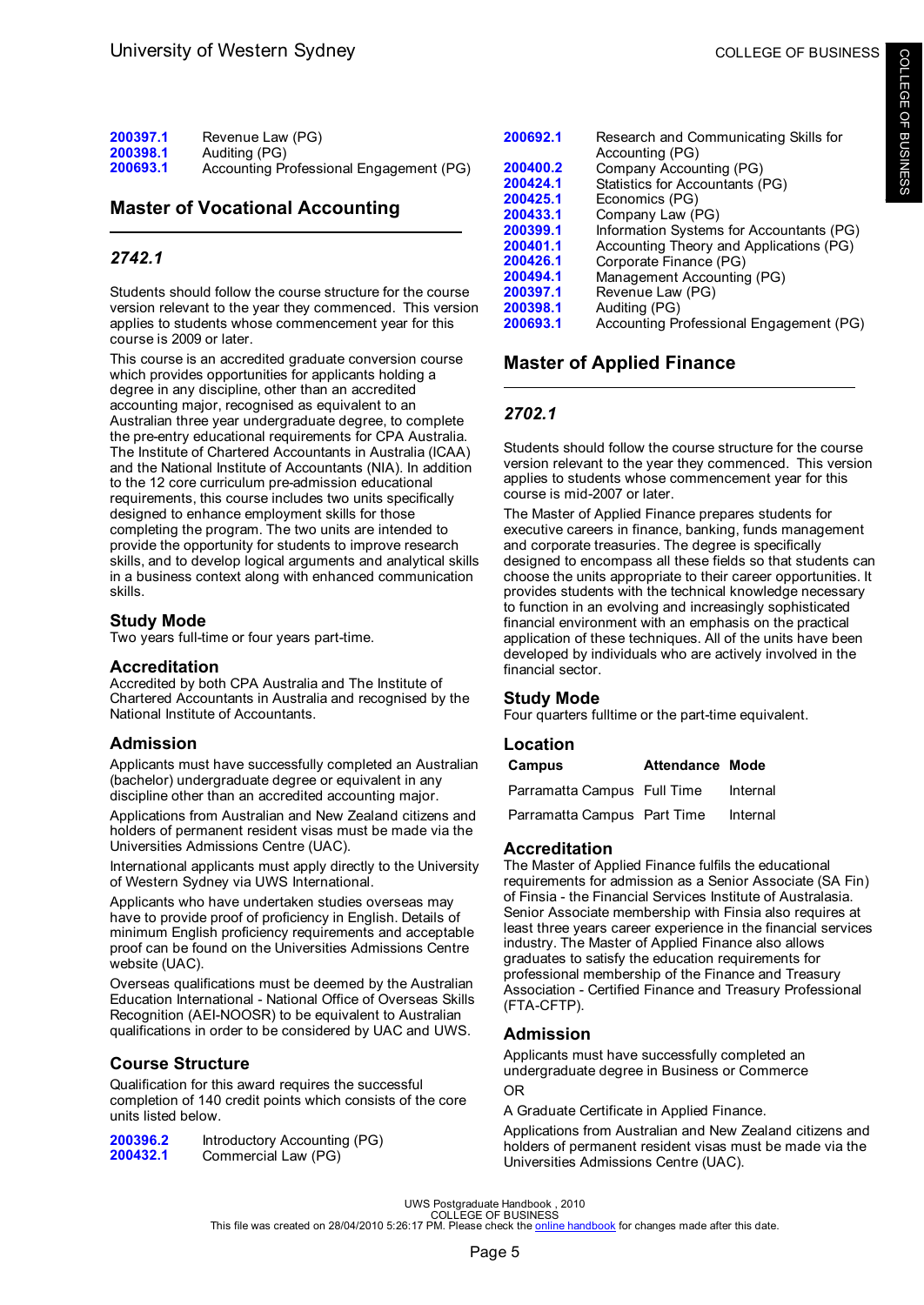<span id="page-9-0"></span>International applicants must apply directly to the University of Western Sydney via UWS International.

Applicants who have undertaken studies overseas may have to provide proof of proficiency in English. Details of minimum English proficiency requirements and acceptable proof can be found on the Universities Admissions Centre website (UAC).

Overseas qualifications must be deemed by the Australian Education International - National Office of Overseas Skills Recognition (AEI-NOOSR) to be equivalent to Australian qualifications in order to be considered by UAC and UWS.

## **Course Structure**

Qualification for this award requires the successful completion of 80 credit points which includes three core units and five alternate units.

Students are permitted to complete up to two units from any other Masters degree offered by the College of Business as part of the five alternate units.

## **Core Units**

| 200426.1 | Corporate Finance (PG)                   |
|----------|------------------------------------------|
| 51163.1  | Financial Institutions and Markets (MAF) |
| 51168.1  | Funds Management and Portfolio Selection |

## **Alternate Units**

| H7331.1  | International Trade and Industry Economics |
|----------|--------------------------------------------|
| 51054.1  | Financial Modelling                        |
| 51165.1  | Financial Institution Management           |
| 51166.1  | Credit and Lending Decisions               |
| 51169.1  | Derivatives                                |
| 51167.1  | Law of Finance and Securities              |
| 51171.1  | Real Estate Finance and Investment         |
| 51172.1  | Marketing of Financial Products            |
| 51173.1  | Strategic Bank Management                  |
| 51211.1  | International Finance                      |
| 51212.1  | Security Analysis and Portfolio Theory     |
| 200425.1 | Economics (PG)                             |
|          |                                            |

## **Specialisations**

| SP21001.1 | Banking          |
|-----------|------------------|
| SP21000.1 | Funds Management |
| SP2706.1  | Treasury         |

The following specialisation in Property Investment is also available to students enrolled in the Master of Applied Finance:

**[SP2000.1](#page-35-0)** Property Investment

## **Graduate Diploma in Applied Finance (exit only)**

## *2745.1*

This is an exit only award for students who have completed 60 credit points, including three core and three alternate units. Students apply to 2702.1 Master of Applied Finance and exit with the Graduate Diploma award.

### **Accreditation**

The Graduate Diploma in Applied Finance fulfils the educational requirements for admission as a Senior Associate (SA Fin) of Finsia - the Financial Services Institute of Australasia. Senior Associate membership with Finsia also requires at least three years career experience in the financial services industry.

### **Course Structure**

Students may exit this award on completion of 60 credit points which include three core and three alternate units. Details are listed under the Master of Applied Finance.

## **Graduate Certificate in Applied Finance**

## *2708.2*

Students should follow the course structure for the course version relevant to the year they commenced. This version applies to students whose commencement year for this course is mid-2007 or later.

The Graduate Certificate in Applied Finance addresses practitioners in finance, banking, funds management and corporate treasuries, who want to improve their professional position. The degree is specifically designed to encompass all these fields so that students can choose the units appropriate to their career opportunities. It provides students with a first round of technical knowledge necessary to function in an evolving and increasingly sophisticated financial environment with an emphasis on the practical application of these techniques.

### **Study Mode**

Six months full-time or one year part-time.

#### **Location**

| Campus                      | <b>Attendance Mode</b> |          |
|-----------------------------|------------------------|----------|
| Parramatta Campus Full Time |                        | Internal |
| Parramatta Campus Part Time |                        | Internal |

### **Accreditation**

The Graduate Certificate in Applied Finance fulfils the educational requirements for admission as an Associate (A Fin) of Finsia, provided the applicant is at least working in the financial services industry.

### **Admission**

Applicants must have successfully completed an undergraduate degree in any discipline OR have at least four years full time equivalent work experience as a supervisor or manager in one of the following areas: finance, applied finance, accounting, taxation.

Applications from Australian and New Zealand citizens and holders of permanent resident visas must be made via the Universities Admissions Centre (UAC).

International applicants must apply directly to the University of Western Sydney via UWS International.

Applicants who have undertaken studies overseas may have to provide proof of proficiency in English. Details of minimum English proficiency requirements and acceptable

UWS Postgraduate Handbook , 2010 COLLEGE OF BUSINESS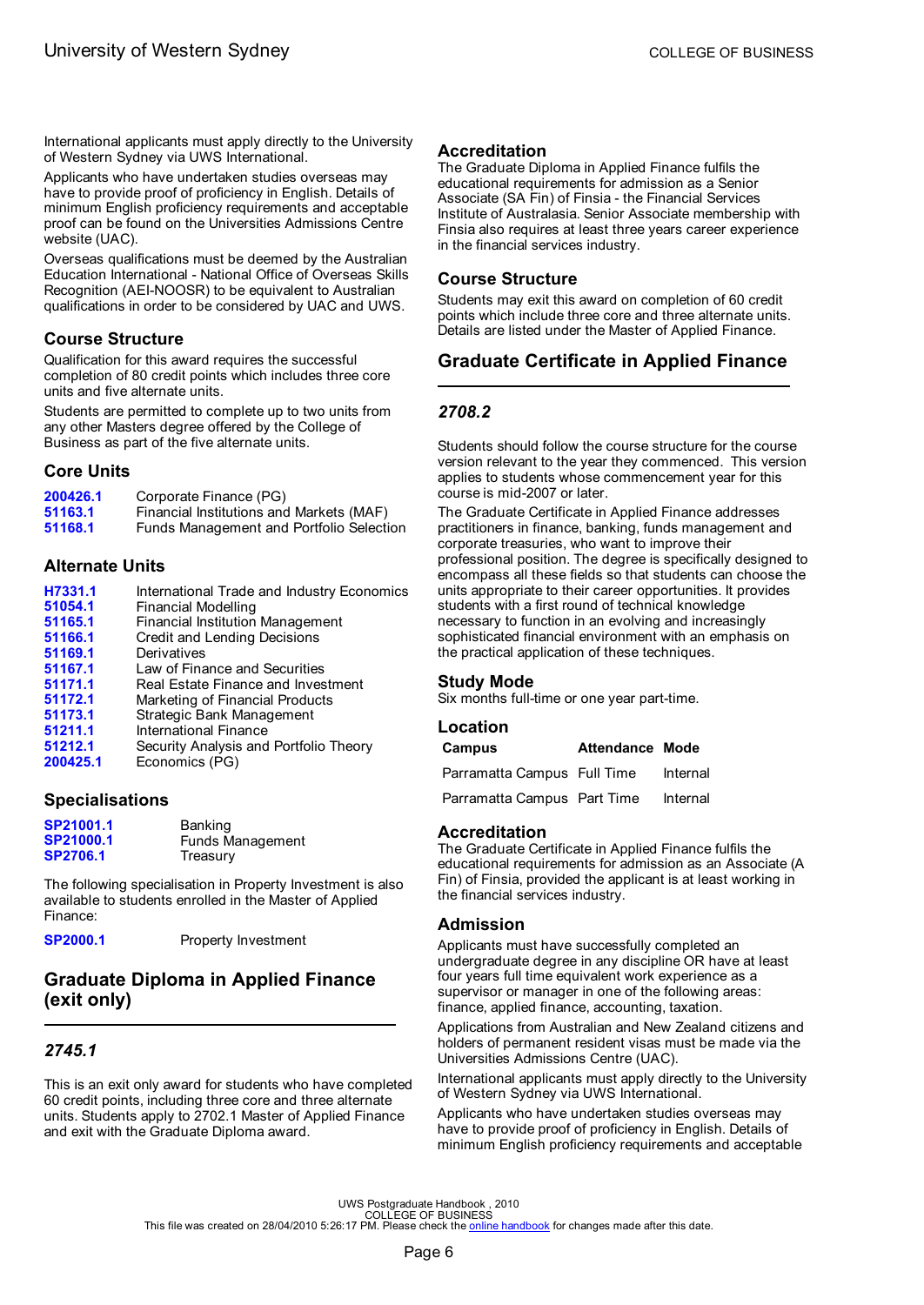<span id="page-10-0"></span>proof can be found on the Universities Admissions Centre website (UAC).

Overseas qualifications must be deemed by the Australian Education International - National Office of Overseas Skills Recognition (AEI-NOOSR) to be equivalent to Australian qualifications in order to be considered by UAC and UWS.

## **Course Structure**

Successful students will be able to progress into the Master of Applied Finance once they have completed 40 credit points as per the course unit structure. This would normally entail obtaining a credit average for this award.

Qualification for this award requires the successful completion of 40 credit points, comprising three core units and one alternate unit.

## **Core Units**

| 200426.1 | Corporate Finance (PG)                   |
|----------|------------------------------------------|
| 51163.1  | Financial Institutions and Markets (MAF) |
| 51168.1  | Funds Management and Portfolio Selection |

## **Alternate Units**

| 200425.1<br>51054.1 | Economics (PG)<br><b>Financial Modelling</b> |
|---------------------|----------------------------------------------|
| 51165.1             | <b>Financial Institution Management</b>      |
| 51166.1             | Credit and Lending Decisions                 |
| 51167.1             | Law of Finance and Securities                |
| 51169.1             | Derivatives                                  |
| 51172.1             | Marketing of Financial Products              |
| 51211.1             | International Finance                        |
| 51212.1             | Security Analysis and Portfolio Theory       |
| H7331.1             | International Trade and Industry Economics   |

## **Master of Business (Engineering Management)**

## *2615.1*

Students should follow the course structure for the course version relevant to the year they commenced. This version applies to students whose commencement year for this course is 2002 or later.

The course will equip engineers and other technical professionals with the necessary knowledge, skills and competencies for making a successful transition into management roles. In today's era of rapid technological change, engineers need to acquire skills to integrate technology, quality, productivity and globalisation imperatives into organisational decision making. This course will initially focus on engineering organisation and management practice, strategic technology management, project management and assets and maintenance management. Based on this foundation, students will be encouraged to enhance their skill profile in specialised areas within engineering management by selecting units from a range of electives. The course is designed for engineers and related technical professionals who are increasingly called upon to plan and implement technological change to enhance organisational competitiveness.

## **Study Mode**

One year full-time or two years part-time.

## **Location**

| Campus                      | <b>Attendance Mode</b> |          |
|-----------------------------|------------------------|----------|
| Parramatta Campus Full Time |                        | Internal |
| Parramatta Campus Part Time |                        | Internal |

## **Advanced Standing**

Advanced standing will be granted in accordance with UWS policy.

## **Admission**

Applicants must have successfully completed an undergraduate degree in any discipline.

Applications from Australian and New Zealand citizens and holders of permanent resident visas must be made via the Universities Admissions Centre (UAC).

International applicants must apply directly to the University of Western Sydney via UWS International.

Applicants who have undertaken studies overseas may have to provide proof of proficiency in English. Details of minimum English proficiency requirements and acceptable proof can be found on the Universities Admissions Centre website (UAC).

Overseas qualifications must be deemed by the Australian Education International - National Office of Overseas Skills Recognition (AEI-NOOSR) to be equivalent to Australian qualifications in order to be considered by UAC and UWS.

## **Course Structure**

Qualification for this award requires the successful completion of 80 credit points made up of 40 credit points which include the core units listed in the recommended sequence below, a minimum of two units from the list of alternate units totalling 20 credit points and a maximum of other electives (UWS postgraduate units) totalling 20 credit points. Electives may be chosen from any approved UWS postgraduate units.

The following exit points form part of this award:

### **Graduate Diploma in Business (Engineering Management) - 60 credit points**

| H7104.2  | Strategic Technology Management           |
|----------|-------------------------------------------|
| 51286.2  | Contemporary Engineering Organisation and |
|          | <b>Management Practice</b>                |
| 51240.2  | <b>Project Management</b>                 |
| 200223.2 | <b>Operations Management</b>              |
|          |                                           |

And two alternate units

## **Graduate Certificate in Business (Engineering Management) - 40 credit points**

| 51286.2  | Contemporary Engineering Organisation and |
|----------|-------------------------------------------|
|          | Management Practice                       |
| 200223.2 | <b>Operations Management</b>              |

And one core unit And one alternate unit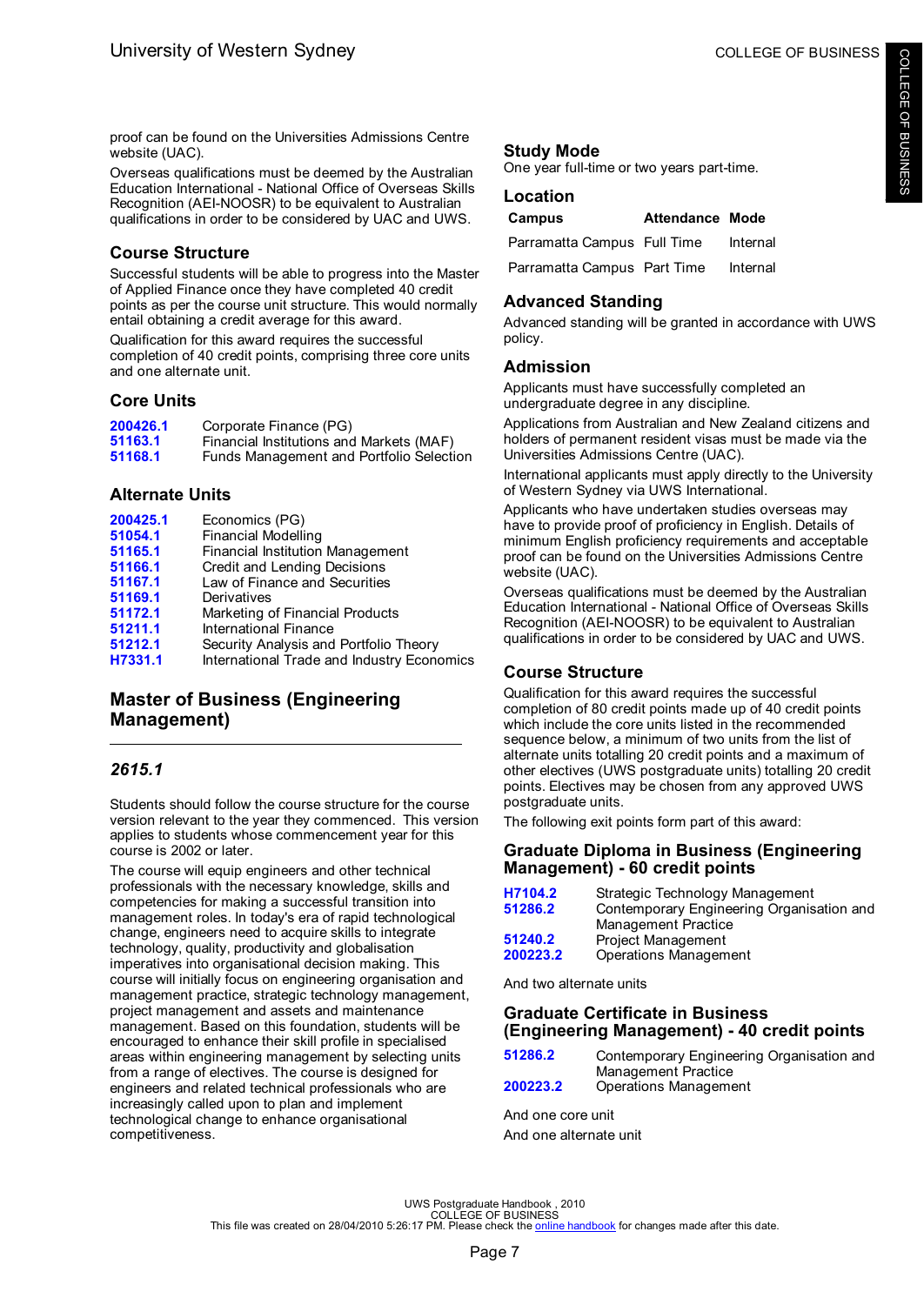## <span id="page-11-0"></span>**Recommended Sequence**

### **Core Units**

| H7104.2  | Strategic Technology Management           |
|----------|-------------------------------------------|
| 51240.2  | Project Management                        |
| 51286.2  | Contemporary Engineering Organisation and |
|          | Management Practice                       |
| 200223.2 | <b>Operations Management</b>              |

## **Alternate Units**

| <b>Risk Management</b>                   |
|------------------------------------------|
| <b>Statistical Process Control</b>       |
| Law and Contracts Management             |
| Manufacturing Resource Planning          |
| Purchasing and Materials Management      |
| Research and Development Management      |
| Business Re-engineering                  |
| Innovation and Entrepreneurship          |
| Analysis for Managerial Decision-Making  |
| Management of Quality                    |
| <b>Quality Planning and Analysis</b>     |
| Quality Systems and Business Performance |
| Performance Measurement and              |
| Benchmarking                             |
| Assets and Maintenance Management        |
| Supply Chain Management                  |
| <b>Business Research Paper</b>           |
|                                          |

## **Electives**

**[51243.1](#page-63-0)** TQP Final Project A and B

Any other postgraduate unit may be completed as an elective, subject to Course Advisor or Head of Programs approval.

## **Master of Business (Engineering Management)**

## *2615.2*

Students should follow the course structure for the course version relevant to the year they commenced. This version applies to students whose commencement year for this course is 2010 (Quarter 3) or later.

The course will equip engineers and other technical professionals with the necessary knowledge, skills and competencies for making a successful transition into management roles. In today's era of rapid technological change, engineers need to acquire skills to integrate technology, quality, productivity and globalisation imperatives into organisational decision making. This course will focus on engineering organisation and management practice, strategic technology management, project management and operations management.

## **Study Mode**

One year full-time or two years part-time.

## **Location**

| Campus                      | <b>Attendance Mode</b> |          |
|-----------------------------|------------------------|----------|
| Parramatta Campus Full Time |                        | Internal |
| Parramatta Campus Part Time |                        | Internal |

## **Admission**

Applicants must have successfully completed: An undergraduate degree in any discipline,

OR

A Graduate Certificate in Engineering Management, Operations Management or Business.

Applications from Australian citizens and holders of permanent resident visas must be made via the Universities Admissions Centre (UAC).

International applicants must apply directly to the University of Western Sydney via UWS International.

Applicants who have undertaken studies overseas may have to provide proof of proficiency in English. Details of minimum English proficiency requirements and acceptable proof can be found on the Universities Admissions Centre website (UAC).

Overseas qualifications must be deemed by the Australian Education International - National Office of Overseas Skills Recognition (AEI-NOOSR) to be equivalent to Australian qualifications in order to be considered by UAC and UWS

## **Course Structure**

Qualification for this award requires the successful completion of 80 credit points as per the recommended sequence below. Electives may be chosen from any approved UWS postgraduate units.

Students may only enrol in a maximum of 20 credit points per Quarter.

## **Recommended Sequence**

**Quarter 1**

**[200223.2](#page-54-0)** Operations Management

Elective (or additional Alternate unit)

#### **Quarter 2**

**[51240.2](#page-56-0)** Project Management

Alternate unit (select from pool below)

#### **Quarter 3**

**[51286.2](#page-41-0)** Contemporary Engineering Organisation and Management Practice

Alternate unit (select from pool below)

### **Quarter 4**

**[H7104.2](#page-62-0)** Strategic Technology Management

Elective (or additional Alternate unit)

## **Alternate Units**

**[H7072.1](#page-59-0)** Risk Management

UWS Postgraduate Handbook , 2010 COLLEGE OF BUSINESS This file was created on 28/04/2010 5:26:17 PM. Please check the online [handbook](http://handbook.uws.edu.au/hbook/) for changes made after this date.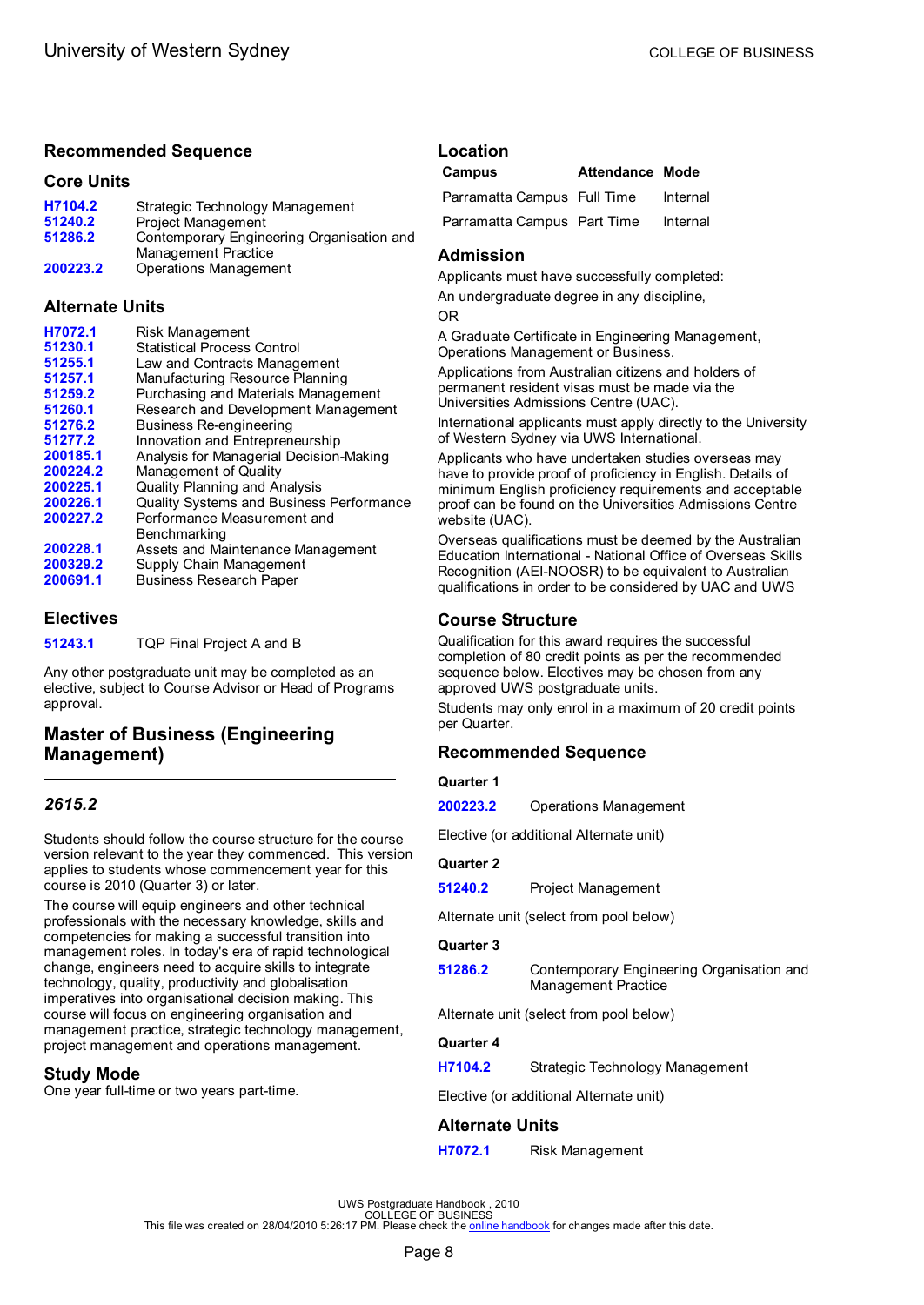<span id="page-12-0"></span>

| 51109.2  | Strategic Analysis and Decision-Making |
|----------|----------------------------------------|
| 51259.2  | Purchasing and Materials Management    |
| 51276.2  | <b>Business Re-engineering</b>         |
| 51277.2  | Innovation and Entrepreneurship        |
| 200224.2 | Management of Quality                  |
| 200227.2 | Performance Measurement and            |
|          | Benchmarking                           |
| 200329.2 | Supply Chain Management                |
| 200691.1 | <b>Business Research Paper</b>         |
|          |                                        |

## **Graduate Diploma in Business (Engineering Management) (exit only)**

## *2616.1*

This is an exit award only. Applicants apply to 2615 Master of Business (Engineering Management) and exit with the Graduate Diploma award.

## **Graduate Diploma in Business (Engineering Management) (exit only)**

## *2616.2*

Students should follow the course structure for the course version relevant to the year they commenced. This version applies to students whose commencement year for this course is 2010 (Quarter 3) or later.

This is an exit award only. Applicants apply to 2615.2 Master of Business (Engineering Management) and exit with the Graduate Diploma award.

## **Graduate Certificate in Business (Engineering Management) (exit only)**

## *2617.1*

This is an exit award only. Applicants apply to 2615 Master of Business (Engineering Management) and exit with the Graduate Certificate award.

## **Graduate Certificate in Business (Engineering Management)**

## *2617.2*

Students should follow the course structure for the course version relevant to the year they commenced. This version applies to students whose commencement year for this course is from 2010 (Quarter 3) or later.

This course is a pathway for graduates and non-graduates to a Masters program. The Master of Business

(Engineering Management) will equip engineers and other technical professionals with the necessary knowledge, skills and competencies for making a successful transition into management roles. In today's era of rapid technological change, engineers need to acquire skills to integrate technology, quality, productivity and globalisation imperatives into organisational decision making. This

course will focus on engineering organisation and management practice, strategic technology management, project management and operations management.

## **Study Mode**

Six months full-time or one year part-time.

## **Location**

| Campus                      | <b>Attendance Mode</b> |          |
|-----------------------------|------------------------|----------|
| Parramatta Campus Full Time |                        | Internal |
| Parramatta Campus Part Time |                        | Internal |

## **Admission**

An undergraduate degree in any discipline OR

An Australian accredited Diploma or Advanced Diploma in business plus a minimum of four years general work experience in an engineering or business related field OR

A minimum of four years professional/managerial work experience in an engineering or business field.

Applications from Australian citizens and holders of permanent resident visas must be made via the Universities Admissions Centre (UAC).

International applicants must apply directly to the University of Western Sydney via UWS International.

Applicants who have undertaken studies overseas may have to provide proof of proficiency in English. Details of minimum English proficiency requirements and acceptable proof can be found on the Universities Admissions Centre website (UAC).

Overseas qualifications must be deemed by the Australian Education International - National Office of Overseas Skills Recognition (AEI-NOOSR) to be equivalent to Australian qualifications in order to be considered by UAC and UWS

## **Course Structure**

Qualification for this award requires the successful completion of 40 credit points which includes a minimum of two core units and a maximum of two alternate units selected from 2615.2 Master of Business (Engineering Management).

Students may only enrol in a maximum of 20 credit points per Quarter.

### **Core Units**

Students must complete a minimum of two Core units from the following:

| 200223.2 | Operations Management                     |
|----------|-------------------------------------------|
| 51240.2  | <b>Project Management</b>                 |
| 51286.2  | Contemporary Engineering Organisation and |
|          | Management Practice                       |
| H7104.2  | Strategic Technology Management           |

## **Alternate Units**

Students must complete a maximum of two alternate units from the following:

| H7072.1 | Risk Management                        |
|---------|----------------------------------------|
| 51109.2 | Strategic Analysis and Decision-Making |
| 51259.2 | Purchasing and Materials Management    |

UWS Postgraduate Handbook , 2010 COLLEGE OF BUSINESS This file was created on 28/04/2010 5:26:17 PM. Please check the online [handbook](http://handbook.uws.edu.au/hbook/) for changes made after this date.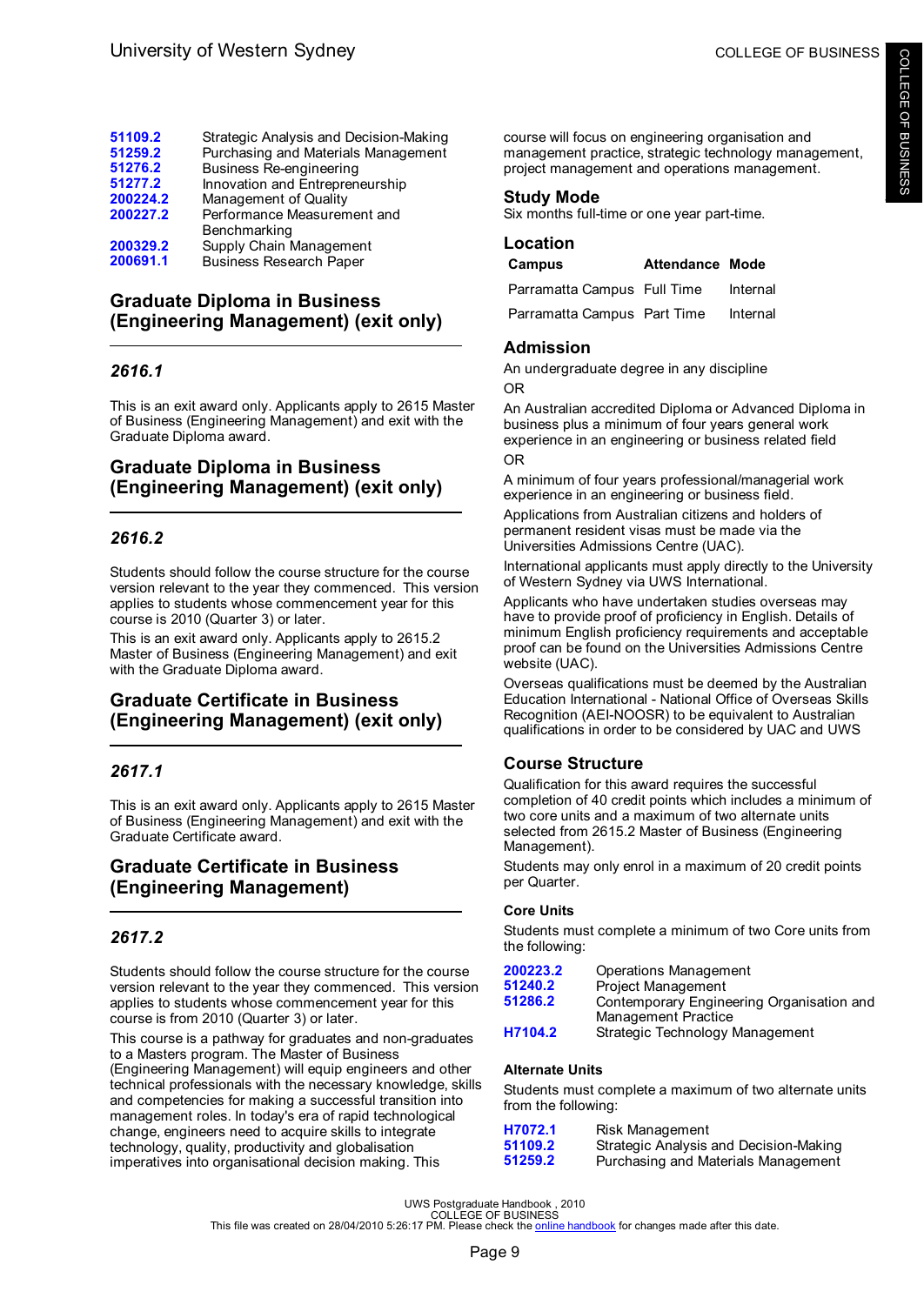<span id="page-13-0"></span>

| Innovation and Entrepreneurship |
|---------------------------------|
|                                 |
| Performance Measurement and     |
|                                 |
|                                 |
|                                 |
|                                 |

## **Master of Business (Marketing)**

## *2698.3*

Students should follow the course structure for the course version relevant to the year they commenced. This version applies to students whose commencement year for this course is 2010 or later.

This course prepares suitably qualified people for positions in marketing through an academically rigorous and practically relevant professional marketing education. The course builds on a core foundation of marketing studies and equips students with the knowledge, skills and attitude necessary to operate effectively as marketing managers. The course is ideally suited for those wishing to develop their marketing knowledge, skills and aptitude to perform as professional marketing managers.

### **Study Mode**

One year full-time or the part-time equivalent.

### **Location**

| Campus                      | <b>Attendance Mode</b> |          |
|-----------------------------|------------------------|----------|
| Parramatta Campus Full Time |                        | Internal |
| Parramatta Campus Part Time |                        | Internal |

## **Admission**

Applicants must have successfully completed: An undergraduate degree in any discipline, OR

2700 Graduate Certificate in Marketing.

Additional admission requirements for International students studying in Australia:

Prior tertiary level studies conducted entirely in english or IELTS with overall band score of 6.5 (or better) with no subband below 6.0.

Applications from Australian and New Zealand citizens and holders of permanent resident visas must be made via the Universities Admissions Centre (UAC).

International applicants must apply directly to the University of Western Sydney via UWS International.

Applicants who have undertaken studies overseas may have to provide proof of proficiency in English. Details of minimum English proficiency requirements and acceptable proof can be found on the Universities Admissions Centre website (UAC).

Overseas qualifications must be deemed by the Australian Education International - National Office of Overseas Skills Recognition (AEI-NOOSR) to be equivalent to Australian qualifications in order to be considered by UAC and UWS.

### **Course Structure**

Qualification for this award requires the successful completion of 80 credit points which include six core units and two alternate units.

### **Core units**

| 200737.1 | <b>Marketing Systems</b>        |
|----------|---------------------------------|
| 200732.1 | <b>Creating Markets</b>         |
| 200734.1 | <b>Strategic Value Creation</b> |
| 200733.1 | <b>Applied Channel Systems</b>  |
| 200726.1 | <b>Information for Business</b> |
| 200280.2 | <b>Masters Project</b>          |
|          |                                 |

### **Alternate units**

| Marketing Innovation                   |
|----------------------------------------|
| Marketing in Context                   |
| International Marketing                |
| Contemporary Issues in Marketing       |
| <b>Customer Relationship Marketing</b> |
| Multicultural Marketing                |
|                                        |

## **Master of Business (Marketing)**

### *2698.4*

Students should follow the course structure for the course version relevant to the year they commenced. This version applies to students whose commencement year for this course is Spring 2010 or later.

This course prepares suitably qualified people for positions in marketing through an academically rigorous and practically relevant professional marketing education. The course builds on a core foundation of marketing studies and equips students with the knowledge, skills and attitude necessary to operate effectively as marketing managers. The course is ideally suited for those wishing to develop their marketing knowledge, skills and aptitude to perform as professional marketing managers.

## **Study Mode**

One year full-time or the part-time equivalent.

### **Location**

| Campus                      | <b>Attendance Mode</b> |          |
|-----------------------------|------------------------|----------|
| Parramatta Campus Full Time |                        | Internal |
| Parramatta Campus Part Time |                        | Internal |

## **Admission**

Applicants must have successfully completed:

An undergraduate degree or higher, in any discipline OR

2700 Graduate Certificate in Marketing.

Additional admission requirements for International students studying in Australia:

Prior tertiary level studies conducted entirely in english or IELTS with overall band score of 6.5 (or better) with no subband below 6.0.

UWS Postgraduate Handbook , 2010 COLLEGE OF BUSINESS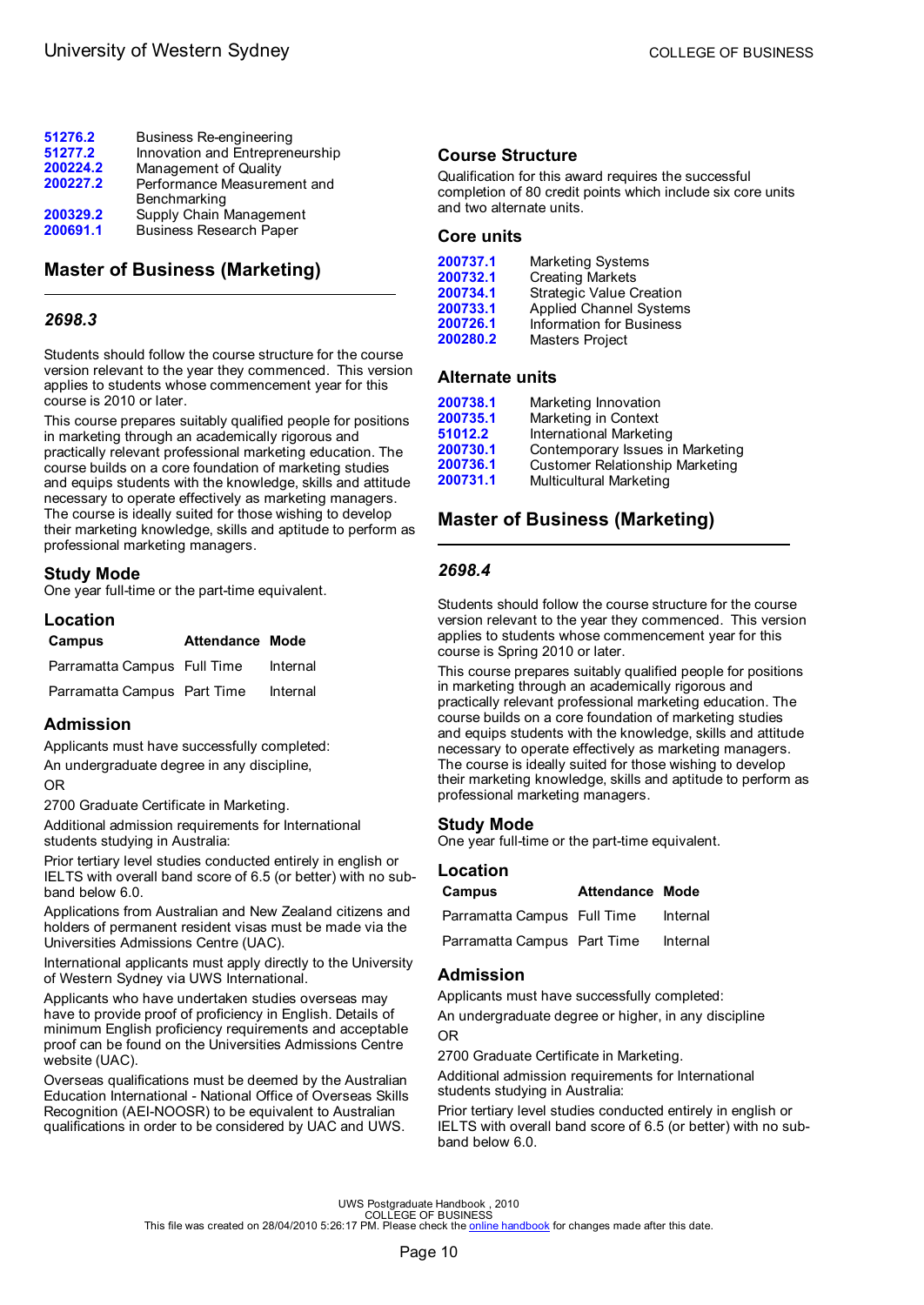COLLEGE COLLEGE OF BUSINESS BUSINESS

<span id="page-14-0"></span>Applications from Australian and New Zealand citizens and holders of permanent resident visas must be made via the Universities Admissions Centre (UAC).

International applicants must apply directly to the University of Western Sydney via UWS International.

Applicants who have undertaken studies overseas may have to provide proof of proficiency in English. Details of minimum English proficiency requirements and acceptable proof can be found on the Universities Admissions Centre website (UAC).

Overseas qualifications must be deemed by the Australian Education International - National Office of Overseas Skills Recognition (AEI-NOOSR) to be equivalent to Australian qualifications in order to be considered by UAC and UWS.

## **Course Structure**

Qualification for this award requires the successful completion of 80 credit points which include six core units and two alternate units.

### **Core units:**

| 200737.1 | <b>Marketing Systems</b>        |
|----------|---------------------------------|
| 200732.1 | <b>Creating Markets</b>         |
| 200734.1 | <b>Strategic Value Creation</b> |
| 200733.1 | <b>Applied Channel Systems</b>  |
| 200726.1 | <b>Information for Business</b> |
| 200280.2 | Masters Project                 |
| 200769.1 | <b>Business Internship</b>      |

### **Alternate units:**

| 200738.1 | Marketing Innovation                   |
|----------|----------------------------------------|
| 200735.1 | Marketing in Context                   |
| 51012.2  | International Marketing                |
| 200730.1 | Contemporary Issues in Marketing       |
| 200736.1 | <b>Customer Relationship Marketing</b> |
| 200731.1 | Multicultural Marketing                |

## **Graduate Certificate in Marketing**

## *2700.3*

Students should follow the course structure for the course version relevant to the year they commenced. This version applies to students whose commencement year for this course is 2010 or later.

This course introduces students to marketing through an academically rigorous and practically relevant professional marketing education. The course provides a comprehensive grounding in fundamental marketing principles and practice. The course is ideally suited for those wishing to develop their marketing knowledge, skills and aptitude to perform as professional marketing managers.

## **Study Mode**

Two quarters full-time or the part-time equivalent.

## **Location**

| Campus | <b>Attendance Mode</b> |  |
|--------|------------------------|--|
|        |                        |  |

| Parramatta Campus Full Time |  | Internal |
|-----------------------------|--|----------|
|-----------------------------|--|----------|

### **Campus Attendance Mode**

Parramatta Campus Part Time Internal

## **Admission**

Applicants must have successfully completed an undergraduate degree in any discipline

OR

At least 4 years FTE general work experience.

Additional admission requirements for International students studying in Australia:

Prior tertiary level studies conducted entirely in english or IELTS with overall band score of 6.5 (or better) with no subband below 6.0.

Applications from Australian and New Zealand citizens and holders of permanent resident visas must be made via the Universities Admissions Centre (UAC).

International applicants must apply directly to the University of Western Sydney via UWS International.

Applicants who have undertaken studies overseas may have to provide proof of proficiency in English. Details of minimum English proficiency requirements and acceptable proof can be found on the Universities Admissions Centre website (UAC).

Overseas qualifications must be deemed by the Australian Education International - National Office of Overseas Skills Recognition (AEI-NOOSR) to be equivalent to Australian qualifications in order to be considered by UAC and UWS.

## **Course Structure**

Qualification for this award requires the successful completion of 40 credit points which include four core units.

### **Core Units:**

| <b>Marketing Systems</b>        |
|---------------------------------|
| <b>Creating Markets</b>         |
| <b>Strategic Value Creation</b> |
| Information for Business        |
|                                 |

## **Master of Business (Operations Management)**

## *2624.1*

Students should follow the course structure for the course version relevant to the year they commenced. This version applies to students whose commencement year for this course is 2002 or later.

The course is designed for managers who seek skills and knowledge in operations management. It is also designed for those who wish to prepare for senior operations management roles in manufacturing or service organisations, in both the private and public sectors. The course will initially cover introductory operations management, quality management, supply chain management and project management. Students will be encouraged to enhance their skills in specialised areas within operations management by selecting units from a range of electives. The course is intended to assist graduates to develop the perspectives and skills necessary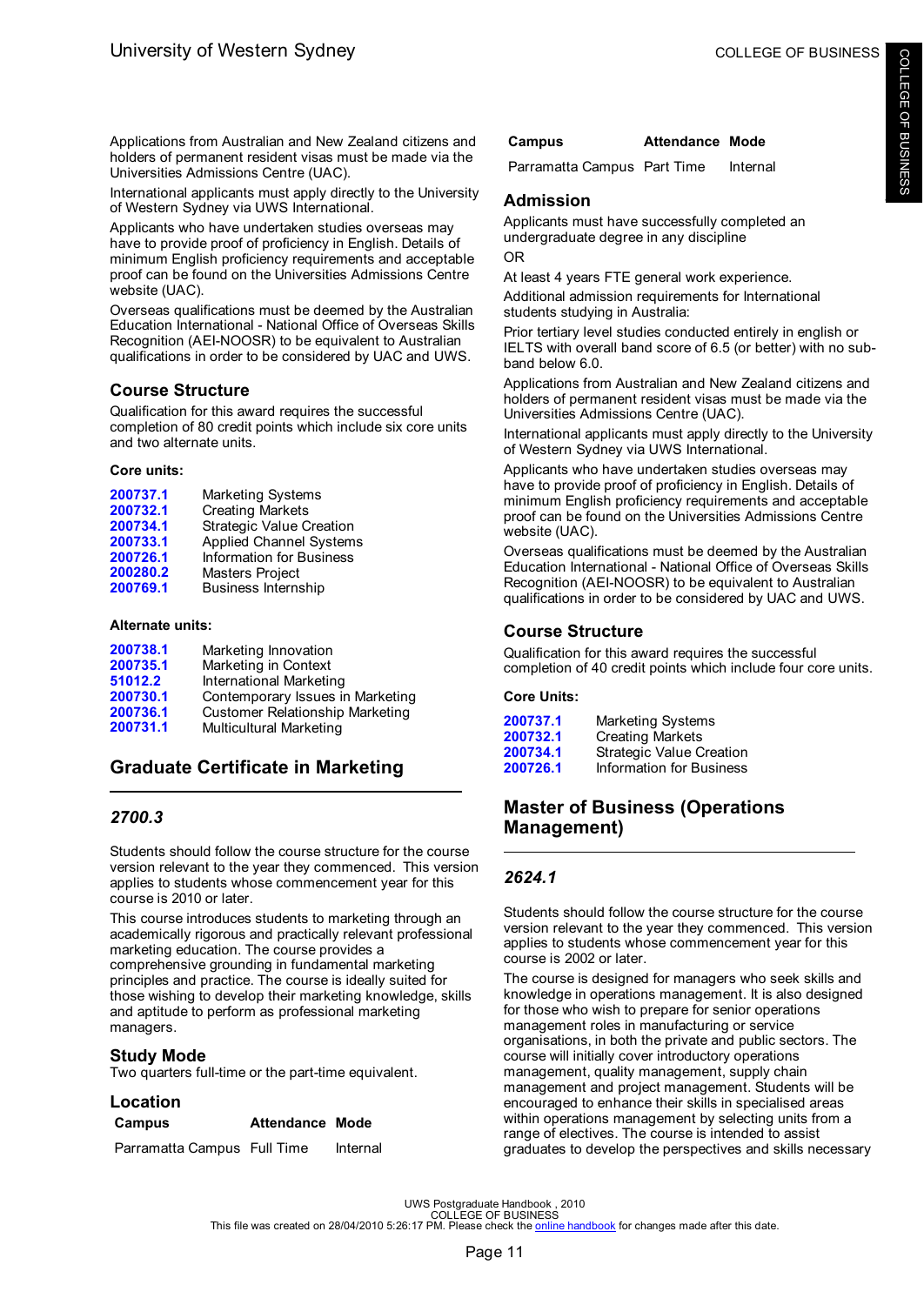<span id="page-15-0"></span>for an integrated approach to planning, implementing, upgrading and managing business operations that enhance customer value and organisational effectiveness.

### **Study Mode**

One year full-time or two years part-time.

## **Location**

| Campus | <b>Attendance Mode</b> |   |
|--------|------------------------|---|
|        |                        | . |

| Parramatta Campus Full Time | Internal |
|-----------------------------|----------|
| Parramatta Campus Part Time | Internal |

## **Advanced Standing**

Advanced Standing will be assessed in accordance with UWS policy.

## **Admission**

Applicants must have successfully completed an undergraduate degree in any discipline.

Applications from Australian and New Zealand citizens and holders of permanent resident visas must be made via the Universities Admissions Centre (UAC).

International applicants must apply directly to the University of Western Sydney via UWS International.

Applicants who have undertaken studies overseas may have to provide proof of proficiency in English. Details of minimum English proficiency requirements and acceptable proof can be found on the Universities Admissions Centre website (UAC).

Overseas qualifications must be deemed by the Australian Education International - National Office of Overseas Skills Recognition (AEI-NOOSR) to be equivalent to Australian qualifications in order to be considered by UAC and UWS.

## **Course Structure**

Qualification for this award requires the successful completion of 80 credit points as per the recommended sequence below.

The course is made up of four core units, a minimum two units from the list of alternate units totalling 20 credit points and a maximum of other electives (UWS postgraduate units) totalling 20 credit points.

## **Core Units**

| 51240.2  | Project Management           |
|----------|------------------------------|
| 200223.2 | <b>Operations Management</b> |
| 200224.2 | Management of Quality        |
| 200329.2 | Supply Chain Management      |

## **Alternate Units**

| H7068.1 | Long Term Scenario Analysis         |
|---------|-------------------------------------|
| H7072.1 | <b>Risk Management</b>              |
| H7104.2 | Strategic Technology Management     |
| 51230.1 | <b>Statistical Process Control</b>  |
| 51255.1 | Law and Contracts Management        |
| 51257.1 | Manufacturing Resource Planning     |
| 51259.2 | Purchasing and Materials Management |
| 51260.1 | Research and Development Management |
| 51276.2 | <b>Business Re-engineering</b>      |
| 51277.2 | Innovation and Entrepreneurship     |
|         |                                     |

**[200228.1](#page-39-0)** Assets and Maintenance Management **[200691.1](#page-40-0)** Business Research Paper

51262 Operations Management Final Project is subject to approval of the course advisor or program head.

51278 Business Research Paper is subject to approval of the course advisor or program head.

Other UWS postgraduate unit(s) approved by the course coordinator may be chosen as electives.

The following are exit points from this award

#### **2625 Graduate Diploma in Business (Operations Management)**

This is made up of 60 credit points which must include the following units:

| 51240.2  | Project Management           |
|----------|------------------------------|
| 200223.2 | <b>Operations Management</b> |
| 200224.2 | Management of Quality        |
| 200329.2 | Supply Chain Management      |

The remaining 20 credit points may be drawn from the list of alternate units.

#### **2626 Graduate Certificate in Business (Operations Management)**

This is made up of 40 credit points which must include the following units:

**[200223.2](#page-54-0)** Operations Management **[200224.2](#page-51-0)** Management of Quality

The other 20 credit points may be drawn from the remaining core units or from the list of alternate units.

## **Master of Business (Operations Management)**

## *2624.2*

Students should follow the course structure for the course version relevant to the year they commenced. This version applies to students whose commencement year for this course is 2010 (Quarter 3) or later.

This course is designed for those who wish to prepare for senior operations management roles in manufacturing or service organisations, in both the private and public sectors. The course includes operations management, quality management, supply chain management, logistics, and project management. The course is intended to assist graduates to develop the perspectives and skills necessary for an integrated approach to planning, implementing, upgrading and managing business operations that enhance customer value and organisational effectiveness.

### **Study Mode**

One year full-time or two years part-time.

UWS Postgraduate Handbook , 2010 COLLEGE OF BUSINESS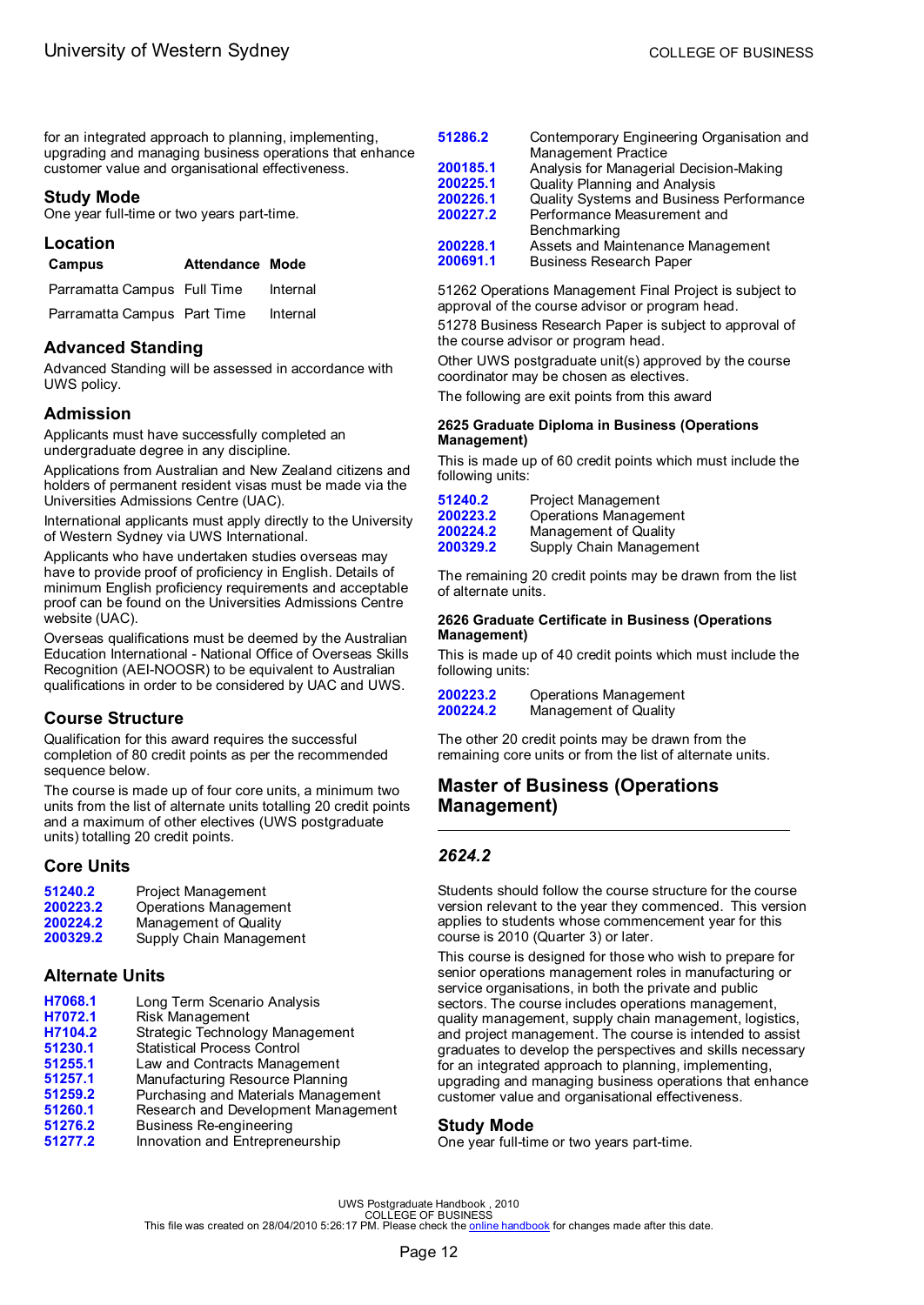## <span id="page-16-0"></span>**Location**

| Campus                      | Attendance Mode |          |
|-----------------------------|-----------------|----------|
| Parramatta Campus Full Time |                 | Internal |
| Parramatta Campus Part Time |                 | Internal |

## **Admission**

An undergraduate degree in any discipline OR

A Graduate Certificate in Engineering Management, Operations Management or Business

Applications from Australian citizens and holders of permanent resident visas must be made via the Universities Admissions Centre (UAC).

International applicants must apply directly to the University of Western Sydney via UWS International.

Applicants who have undertaken studies overseas may have to provide proof of proficiency in English. Details of minimum English proficiency requirements and acceptable proof can be found on the Universities Admissions Centre website (UAC).

Overseas qualifications must be deemed by the Australian Education International - National Office of Overseas Skills Recognition (AEI-NOOSR) to be equivalent to Australian qualifications in order to be considered by UAC and UWS

## **Course Structure**

Qualification for this award requires the successful completion of 80 credit points as per the recommended sequence below. Electives may be chosen from any approved UWS postgraduate units.

Students may only enrol in a maximum of 20 credit points per Quarter.

## **Recommended Sequence**

### **Quarter 1**

**[200223.2](#page-54-0)** Operations Management

Elective (or additional alternate unit)

### **Quarter 2**

**[51240.2](#page-56-0)** Project Management

Alternate unit (select from pool below)

#### **Quarter 3**

| 200224.2 | Management of Quality |
|----------|-----------------------|
|----------|-----------------------|

Alternate unit (select from pool below)

#### **Quarter 4**

**[200329.2](#page-62-0)** Supply Chain Management

Elective (or additional alternate unit)

### **Alternate Units**

| H7072.1 | Risk Management                        |
|---------|----------------------------------------|
| H7104.2 | Strategic Technology Management        |
| 51109.2 | Strategic Analysis and Decision-Making |
| 51259.2 | Purchasing and Materials Management    |

| 51276.2  | <b>Business Re-engineering</b>            |
|----------|-------------------------------------------|
| 51277.2  | Innovation and Entrepreneurship           |
| 51286.2  | Contemporary Engineering Organisation and |
|          | <b>Management Practice</b>                |
| 200227.2 | Performance Measurement and               |
|          | Benchmarking                              |
| 200691.1 | <b>Business Research Paper</b>            |

## **Graduate Diploma in Business (Operations Management) (exit only)**

## *2625.1*

Students should follow the course structure for the course version relevant to the year they commenced. This version applies to students whose year of commencement in this course is 2002 or later.

This is an exit award only. Applicants apply to 2624 Master of Business (Operations Management) and exit with the Graduate Diploma award.

## **Graduate Diploma in Business (Operations Management) (exit only)**

## *2625.2*

Students should follow the course structure for the course version relevant to the year they commenced. This version applies to students whose year of commencement in this course is 2010 (Quarter 3) or later.

This is an exit award only. Applicants apply to 2624.2 Master of Business (Operations Management) and exit with the Graduate Diploma award.

## **Graduate Certificate in Business (Operations Management) (exit only)**

## *2626.1*

Students should follow the course structure for the course version relevant to the year they commenced. This version applies to students whose year of commencement in this course is 2002 or later.

This is an exit award. Applicants apply to 2624 Master of Business (Operations Management) and exit with the Graduate Certificate award.

## **Graduate Certificate in Business (Operations Management)**

## *2626.2*

Students should follow the course structure for the course version relevant to the year they commenced. This version applies to students whose commencement year for this course is 2010 (Quarter 3) or later.

The course is a pathway for graduates and non-graduates to a Masters program for those who wish to prepare for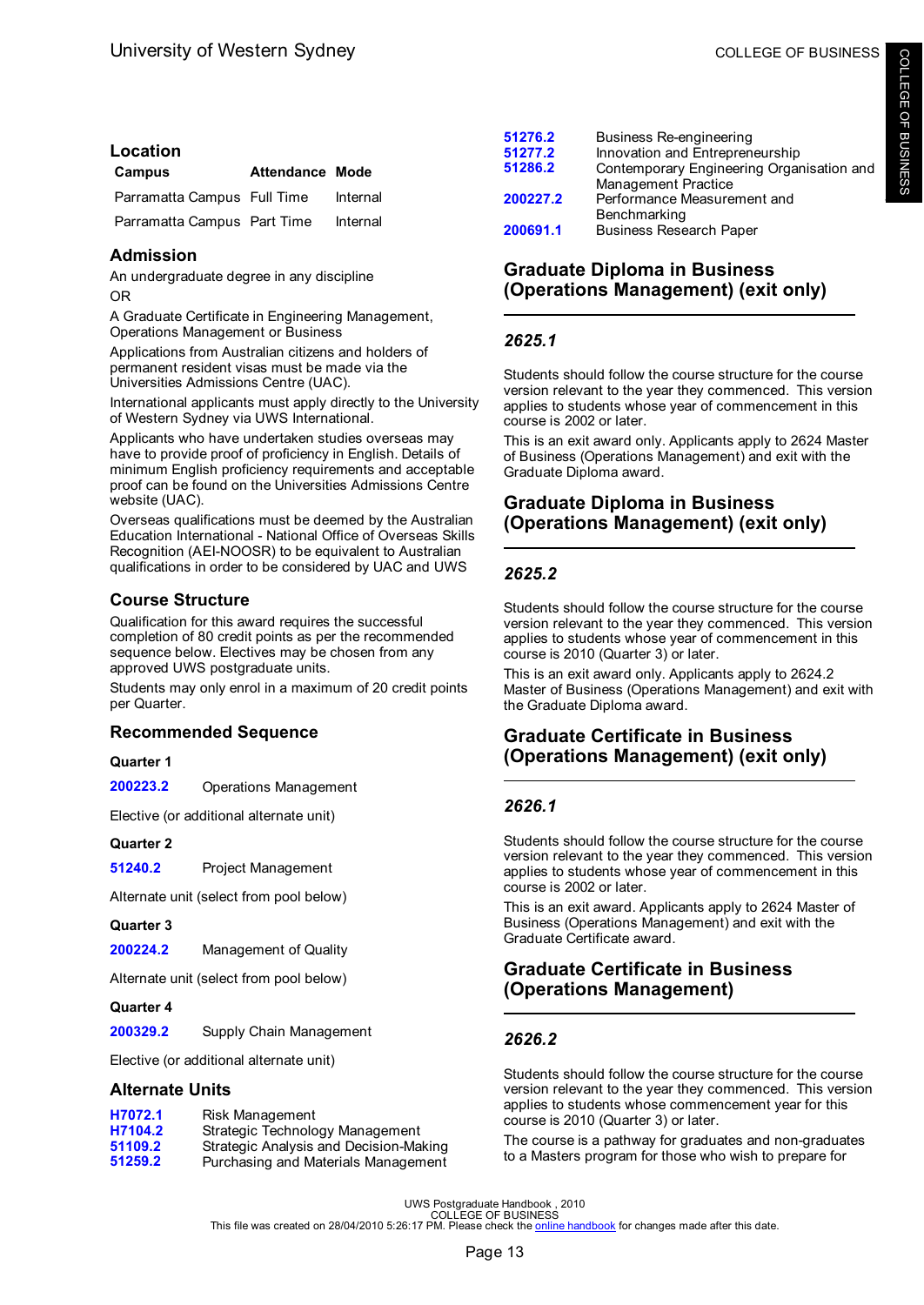<span id="page-17-0"></span>senior operations management roles in manufacturing or service organisations, in both the private and public sectors. The course includes operations management, quality management, supply chain management, logistics, and project management. The course is intended to assist graduates to develop the perspectives and skills necessary for an integrated approach to planning, implementing, upgrading and managing business operations that enhance customer value and organisational effectiveness.

## **Study Mode**

Six months full-time or one year part-time.

### **Location**

| Campus                      | Attendance Mode |          |
|-----------------------------|-----------------|----------|
| Parramatta Campus Full Time |                 | Internal |
| Parramatta Campus Part Time |                 | Internal |

## **Admission**

An undergraduate degree in any discipline OR

An Australian accredited Diploma or Advanced Diploma in business plus a minimum of four years general work experience in an operations management or business related field

#### OR

A minumum of four years professional/managerial work experience in an operations management or business related field.

Applications from Australian citizens and holders of permanent resident visas must be made via the Universities Admissions Centre (UAC).

International applicants must apply directly to the University of Western Sydney via UWS International.

Applicants who have undertaken studies overseas may have to provide proof of proficiency in English. Details of minimum English proficiency requirements and acceptable proof can be found on the Universities Admissions Centre website (UAC).

Overseas qualifications must be deemed by the Australian Education International - National Office of Overseas Skills Recognition (AEI-NOOSR) to be equivalent to Australian qualifications in order to be considered by UAC and UWS

## **Course Structure**

Qualification for this award requires the successful completion of 40 credit points which includes a minimum of two core units and a maximum of two alternate units selected from 2624.2 Master of Business (Operations Management).

Students may only enrol in a maximum of 20 credit points per Quarter.

### **Core Units**

Students must complete a minimum of two core units from the following:

| 200223.2 | Operations Management   |
|----------|-------------------------|
| 51240.2  | Project Management      |
| 200224.2 | Management of Quality   |
| 200329.2 | Supply Chain Management |

### **Alternate Units**

Students must complete a maximum of two alternate units from the following:

| H7072.1  | Risk Management                           |
|----------|-------------------------------------------|
| H7104.2  | Strategic Technology Management           |
| 51109.2  | Strategic Analysis and Decision-Making    |
| 51259.2  | Purchasing and Materials Management       |
| 51276.2  | <b>Business Re-engineering</b>            |
| 51277.2  | Innovation and Entrepreneurship           |
| 51286.2  | Contemporary Engineering Organisation and |
|          | <b>Management Practice</b>                |
| 200227.2 | Performance Measurement and               |
|          | Benchmarking                              |
| 200691.1 | <b>Business Research Paper</b>            |
|          |                                           |

## **Graduate Certificate in Business**

## *2655.1*

Students should follow the course structure for the course version relevant to the year they commenced. This version applies to students whose commencement year for this course is 2002 or later.

This course is suitable for those seeking a broadly based business qualification to consolidate previous undergraduate learning and/or practical supervisory or management experience. The course allows for postgraduate units to be completed from a variety of business related disciplines. In consultation with the Head of Program students may choose to complete any four units for career and personal advancement or interest. Alternatively students can complete the 4 core units of any Master degree with the intention of applying to study at Master's level in the future.

This program may also be offered in collaboration with Industry partners.

## **Study Mode**

Six months full-time or one year part-time.

## **Location**

| <b>Campus</b>               | <b>Attendance Mode</b> |          |
|-----------------------------|------------------------|----------|
| Industry                    | <b>Full Time</b>       | Internal |
| Industry                    | Part Time              | Internal |
| Parramatta Campus Full Time |                        | Internal |
| Parramatta Campus Part Time |                        | Internal |

## **Advanced Standing**

Advanced standing will be granted in accordance with UWS policy.

## **Admission**

Applicants must possess:

An Australian undergraduate degree or equivalent,

### OR

An Australian advanced diploma or equivalent, together with at least three years post qualification managerial or professional experience,

UWS Postgraduate Handbook , 2010 COLLEGE OF BUSINESS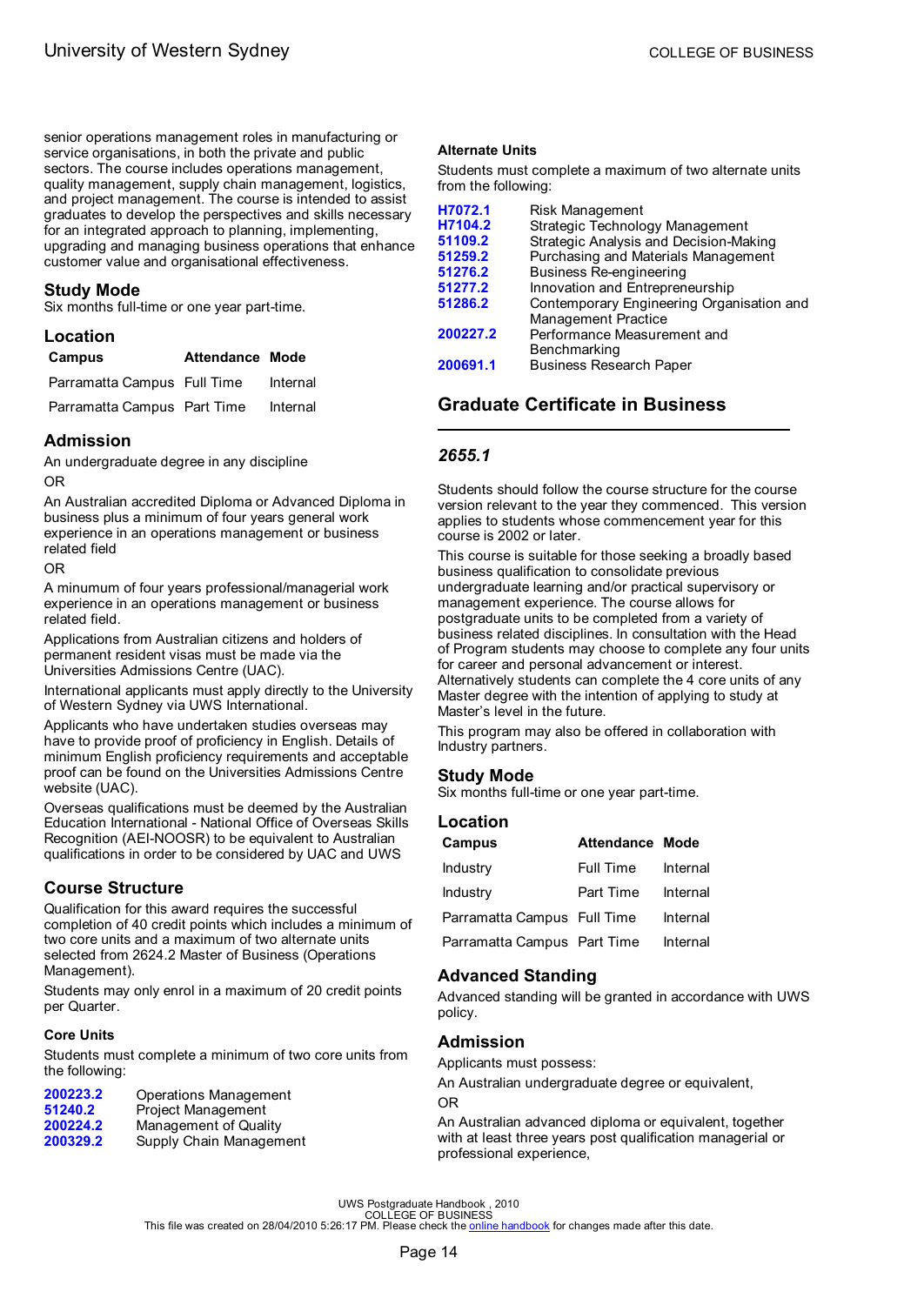<span id="page-18-0"></span>OR

An Australian postgraduate certificate or equivalent, OR

At least four years of supervisory or managerial or professional experience relevant to the area of study.

Applications from Australian and New Zealand citizens and holders of permanent resident visas must be made via the Universities Admissions Centre (UAC).

International applicants must apply directly to the University of Western Sydney via UWS International.

Applicants who have undertaken studies overseas may have to provide proof of proficiency in English. Details of minimum English proficiency requirements and acceptable proof can be found on the Universities Admissions Centre website (UAC).

Overseas qualifications must be deemed by the Australian Education International - National Office of Overseas Skills Recognition (AEI-NOOSR) to be equivalent to Australian qualifications in order to be considered by UAC and UWS.

## **Course Structure**

Qualification for this award requires the successful completion of four Postgraduate units totalling 40 credit points and must be approved by the Head of Program. The four units will consist of units from the following disciplines:

- **°** Accounting
- **° Economics**
- **°** Finance
- **° Hospitality**
- **°** Human Resource Management and Industrial Relations
- **°** International Business
- **°** Law
- **°** Management
- **°** Marketing
- **°** Operations and Engineering Management

This degree may be studied as preparation for entry into various graduate awards.

## **Master of Business Administration**

## *5500.3*

Students should follow the course structure for the course version relevant to the year they commenced. This version applies to students whose commencement year for this course is 2007 or later.

The MBA is a high quality generalist management degree. It is an ideal postgraduate program for any individual seeking to gain a greater depth and understanding of the

core functions of management and business administration. It is designed to develop the skills, knowledge and competencies of managers and future managers who conduct business locally and internationally. The composition of the MBA provides a wealth of valuable grounding for managers. It equips managers to not only oversee the day-to-day operations of the organisation but also, more broadly, to manage their people, manage their money, and manage their markets, and to do so with an appreciation of the value chain that the people, money and markets constitute. Emphasis is placed on functional and applied skills, complemented by cultural studies designed to enable managers to act sensitively, appropriately and effectively in the international business environment. With a mix of theory and practice throughout the program, the MBA is relevant and immediately applicable to your workplace.

## **Study Mode**

One year full-time or two to three years part-time.

## **Location**

| Campus                      | <b>Attendance Mode</b> |          |
|-----------------------------|------------------------|----------|
| Parramatta Campus Full Time |                        | Internal |
| Parramatta Campus Part Time |                        | Internal |

## **Admission**

Applicants must have:

- **•** Successfully completed an undergraduate degree in any discipline and have a minimum two vears fullany discipline and have a minimum two years fulltime equivalent managerial/professional work experience post degree; or
- **•** Successfully completed an undergraduate degree in any discipline and have a minimum three years fullany discipline and have a minimum three years fulltime equivalent general work experience post degree; or
- **°** Successfully completed a Graduate Diploma in Business Administration.

Applications from Australian and New Zealand citizens and holders of permanent resident visas must be made via the Universities Admissions Centre (UAC).

International applicants must apply directly to the University of Western Sydney via UWS International.

Applicants who have undertaken studies overseas may have to provide proof of proficiency in English. Details of minimum English proficiency requirements and acceptable proof can be found on the Universities Admissions Centre website (UAC).

Overseas qualifications must be deemed by the Australian Education International - National Office of Overseas Skills Recognition (AEI-NOOSR) to be equivalent to Australian qualifications in order to be considered by UAC and UWS.

## **Course Structure**

Qualification for this award requires the successful completion of 120 credit points. This includes eight core and four electives as per the structure below.

## **Core Units**

| 500000.1 | Marketing Management   |
|----------|------------------------|
| 500001.2 | Value Chain Management |
| 500002.2 | Managing People        |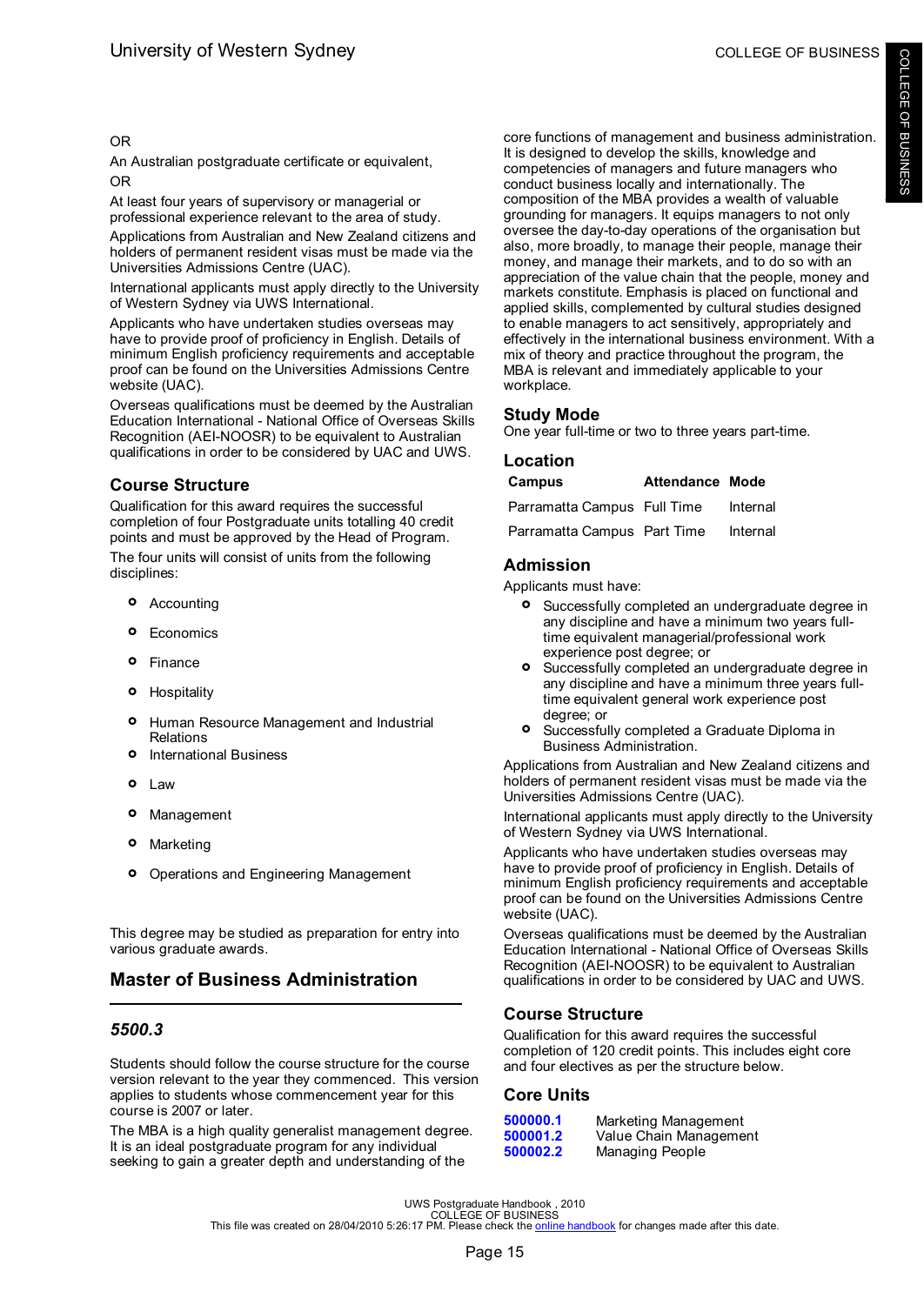<span id="page-19-0"></span>

| 500003.2 | Financial Management                   |
|----------|----------------------------------------|
| 500004.1 | <b>International Business</b>          |
| U51043.2 | Contemporary Organisation Behaviour    |
| U51045.3 | Accounting Perspectives for Management |
| U51050.2 | Strategic Management (MBA)             |

And four elective units.

Students in this course can exit with either of the following on completion of the relevant units.

5501 Graduate Diploma in Business Administration 5502 Graduate Certificate in Business Administration

## **Graduate Diploma in Business Administration**

## *5501.2*

Students should follow the course structure for the course version relevant to the year they commenced. This version applies to students whose commencement year for this course is 2004 or later.

The Graduate Diploma in Business Administration is a high quality stand-alone university accredited program. It also serves as part of the progression path into the MBA. The diploma builds upon the certificate by elaborating on the knowledge base involved in the challenging areas of managing people and financial management.

Constructed not only to be practical and applicable in dayto-day management practice, it is an ideal program for anyone that seeks to understand the essence of management and business administration.

### **Study Mode**

Six months full-time or nine to twelve months part-time.

## **Location**

| Campus                      | Attendance Mode |          |
|-----------------------------|-----------------|----------|
| Parramatta Campus Full Time |                 | Internal |
| Parramatta Campus Part Time |                 | Internal |

## **Admission**

Applicants must have:

- **•** Successfully completed an undergraduate degree in any discipline and have a minimum two vears fullany discipline and have a minimum two years fulltime equivalent managerial/professional work experience post degree; or
- **•** Successfully completed an undergraduate degree in any discipline and have a minimum three vears fullany discipline and have a minimum three years fulltime equivalent general work experience post degree; or
- **•** Successfully completed a TAFE Advanced Diploma<br>
in any discipline and have a minimum three years fu in any discipline and have a minimum three years fulltime equivalent managerial/professional work experience; or
- **•** Successfully completed a Graduate Certificate in<br>
Business Administration Business Administration.

Applications from Australian and New Zealand citizens and holders of permanent resident visas must be made via the Universities Admissions Centre (UAC).

International applicants must apply directly to the University of Western Sydney via UWS International.

Applicants who have undertaken studies overseas may have to provide proof of proficiency in English. Details of minimum English proficiency requirements and acceptable proof can be found on the Universities Admissions Centre website (UAC).

Overseas qualifications must be deemed by the Australian Education International - National Office of Overseas Skills Recognition (AEI-NOOSR) to be equivalent to Australian qualifications in order to be considered by UAC and UWS.

### **Course Structure**

The Diploma comprises six units, all of which are presented at the same academic level as the MBA.

Qualification for this award requires the successful completion of 60 credit points.

## **Core Units**

| U51045.3 | Accounting Perspectives for Management |
|----------|----------------------------------------|
| 500000.1 | Marketing Management                   |
| 500001.2 | Value Chain Management                 |
| 500002.2 | Managing People                        |
| 500003.2 | <b>Financial Management</b>            |
| U51043.2 | Contemporary Organisation Behaviour    |
|          |                                        |

## **Graduate Certificate in Business Administration**

## *5502.2*

Students should follow the course structure for the course version relevant to the year they commenced. This version applies to students whose commencement year for this course is 2004 or later.

The Graduate Certificate in Business Administration is designed to set the foundation of knowledge and skills in the core competencies of business and management.

The certificate is not only the first stage towards progressing to a Graduate Diploma or the MBA, but may also be taken as a stand-alone program.

The certificate is the perfect introduction to gaining an understanding of the workings of the management and the business arena. It offers practical strategies to approach the challenges involved in managing people, money and markets and shows how these core areas are linked.

The certificate is a particularly useful program for those who seek to immediately enhance career opportunities and for those who have been away from study for a long period of time. It is also a valuable introduction to postgraduate university studies.

## **Study Mode**

Three months full-time or six to nine months part-time.

| Location                    |                        |          |
|-----------------------------|------------------------|----------|
| Campus                      | <b>Attendance Mode</b> |          |
| Parramatta Campus Full Time |                        | Internal |
| Parramatta Campus Part Time |                        | Internal |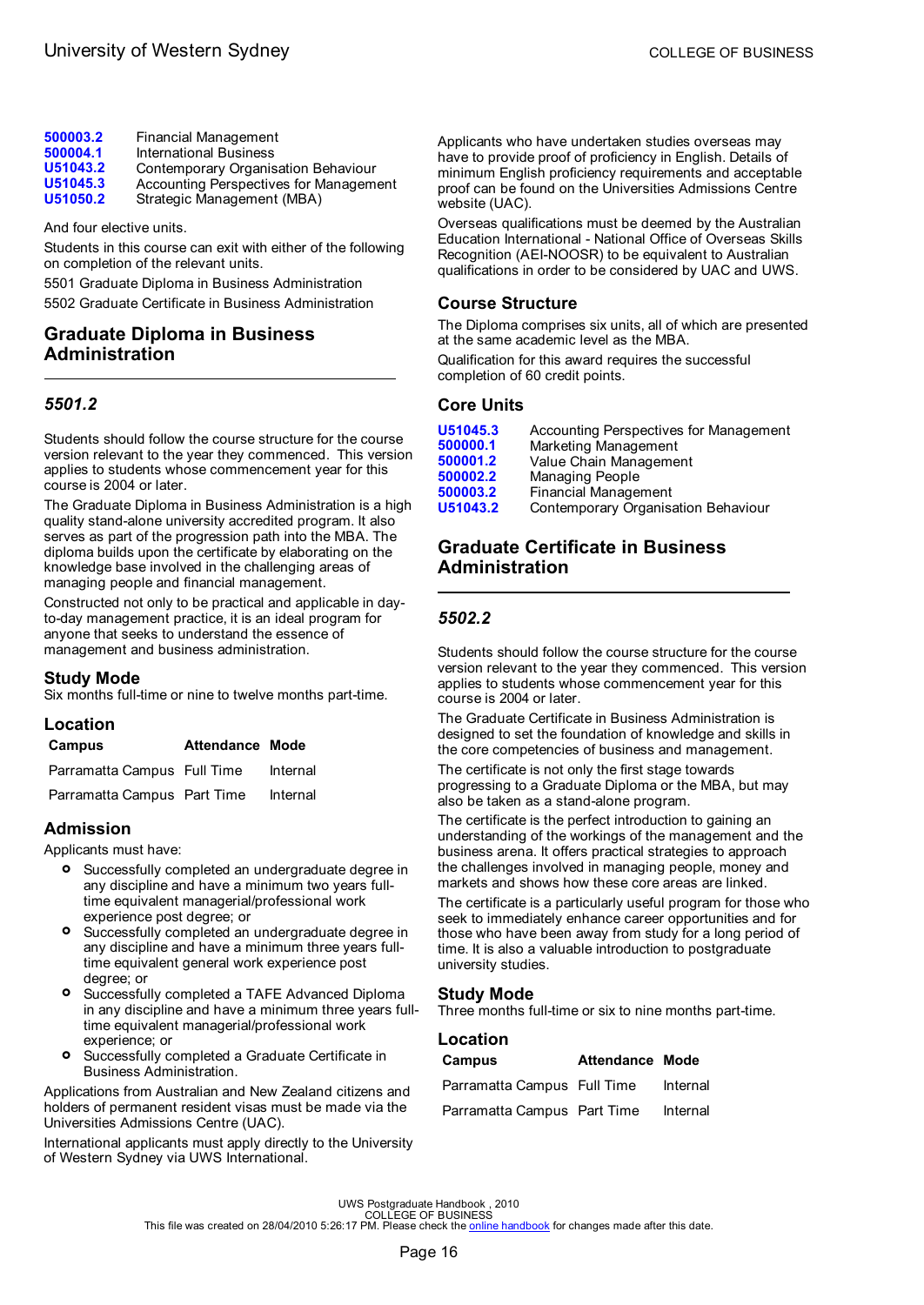## <span id="page-20-0"></span>**Admission**

Applicants must have:

- **•** Successfully completed an undergraduate degree in any discipline and have a minimum two vears fullany discipline and have a minimum two years fulltime equivalent managerial/professional work experience post degree; or
- **•** Successfully completed an undergraduate degree in any discipline and have a minimum three vears fullany discipline and have a minimum three years fulltime equivalent general work experience post degree; or
- **•** Successfully completed a TAFE Advanced Diploma<br>
in any discipline and have a minimum three years fu in any discipline and have a minimum three years fulltime equivalent managerial/professional work experience post degree; or
- **°** A minimum of five years full-time equivalent professional/managerial work experience.

Applications from Australian and New Zealand citizens and holders of permanent resident visas must be made via the Universities Admissions Centre (UAC).

International applicants must apply directly to the University of Western Sydney via UWS International.

Applicants who have undertaken studies overseas may have to provide proof of proficiency in English. Details of minimum English proficiency requirements and acceptable proof can be found on the Universities Admissions Centre website (UAC).

Overseas qualifications must be deemed by the Australian Education International - National Office of Overseas Skills Recognition (AEI-NOOSR) to be equivalent to Australian qualifications in order to be considered by UAC and UWS.

## **Course Structure**

Qualification for this award requires the successful completion of 40 credit points.

This course is also an exit award to Master of Business Administration, course code 5500.

The certificate comprises four units, all of which are presented at the same academic level as the Sydney MBA.

## **Core Units**

| 500000.1 | Marketing Management                   |
|----------|----------------------------------------|
| 500001.2 | Value Chain Management                 |
| U51043.2 | Contemporary Organisation Behaviour    |
| U51045.3 | Accounting Perspectives for Management |
|          |                                        |

## **Master of Business and Commerce (Research Studies)/PhD**

## *2744.1*

The Master of Business and Commerce (Research Studies)/ PhD programme is designed for professionals interested in expanding their theoretical and practical knowledge in a range of scientific fields such as Accounting, Marketing and International Business, Management (including Human Resource Management and Operations Management), and Finance. It allows students to undertake flexible coursework study in areas of business interest as well as providing appropriate research skills training.

The Doctor of Philosophy (PhD) component provides training and education with the objective of producing graduates with the capacity to conduct research independently at a high level of originality and quality. A PhD candidate should uncover new knowledge either by the discovery of new facts, the formulation of theories or the innovative re-interpretation of known data and established ideas.

## **Study Mode**

Four and a half years full-time (one and a half years for the Master of Business and Commerce (Research Studies) plus three years for the PhD).

## **Location**

| Campus | <b>Attendance Mode</b> |  |
|--------|------------------------|--|
|        |                        |  |

Parramatta Campus Full Time Internal

## **Admission**

This course is only available to International students. Please contact the Head of Program for further information.

## **Course Structure**

The coursework component of the Master of Business and Commerce (Research Studies) is structured on a total of 120 credit points to provide students with a discipline and research based coursework.

The PhD component of the course will be completed according to the current UWS Doctor of Philosophy policy.

The degree incorporates a research training component of 42% (comprising 50 credit points at Master and Doctoral level units in methodology, literature review and research proposal development). The units are as follows.

**[200299.2](#page-40-0)** Business Research Skills Seminar

Note: the following two units are 20 credit point units

**[200361.2](#page-38-0)** Advanced Thesis Preparation **[200743.1](#page-55-0)** Philosophical Foundations of Business Research

The other coursework component will be 70 credit points of discipline-based content and comprising of units already approved by the University at the postgraduate level. Students will be able to select their coursework units from the following specialisations:

## **Accounting Specialisation**

#### **For students entering the program without a prior undergraduate degree in Accounting.**

- **[200396.2](#page-50-0)** Introductory Accounting (PG)<br>**200397.1** Revenue Law (PG) **[200397.1](#page-59-0)** Revenue Law (PG)<br>**200398.1** Auditing (PG) **[200398.1](#page-39-0)** Auditing (PG) **[200399.1](#page-48-0)** Information Systems for Accountants (PG) **[200400.2](#page-40-0)** Company Accounting (PG) **[200401.1](#page-38-0)** Accounting Theory and Applications (PG) **[200424.1](#page-60-0)** Statistics for Accountants (PG) **[200425.1](#page-43-0)** Economics (PG) **[200426.1](#page-42-0)** Corporate Finance (PG) **[200432.1](#page-40-0)** Commercial Law (PG)<br>**200433.1** Company Law (PG) **[200433.1](#page-41-0)** Company Law (PG)
- **[200494.1](#page-51-0)** Management Accounting (PG)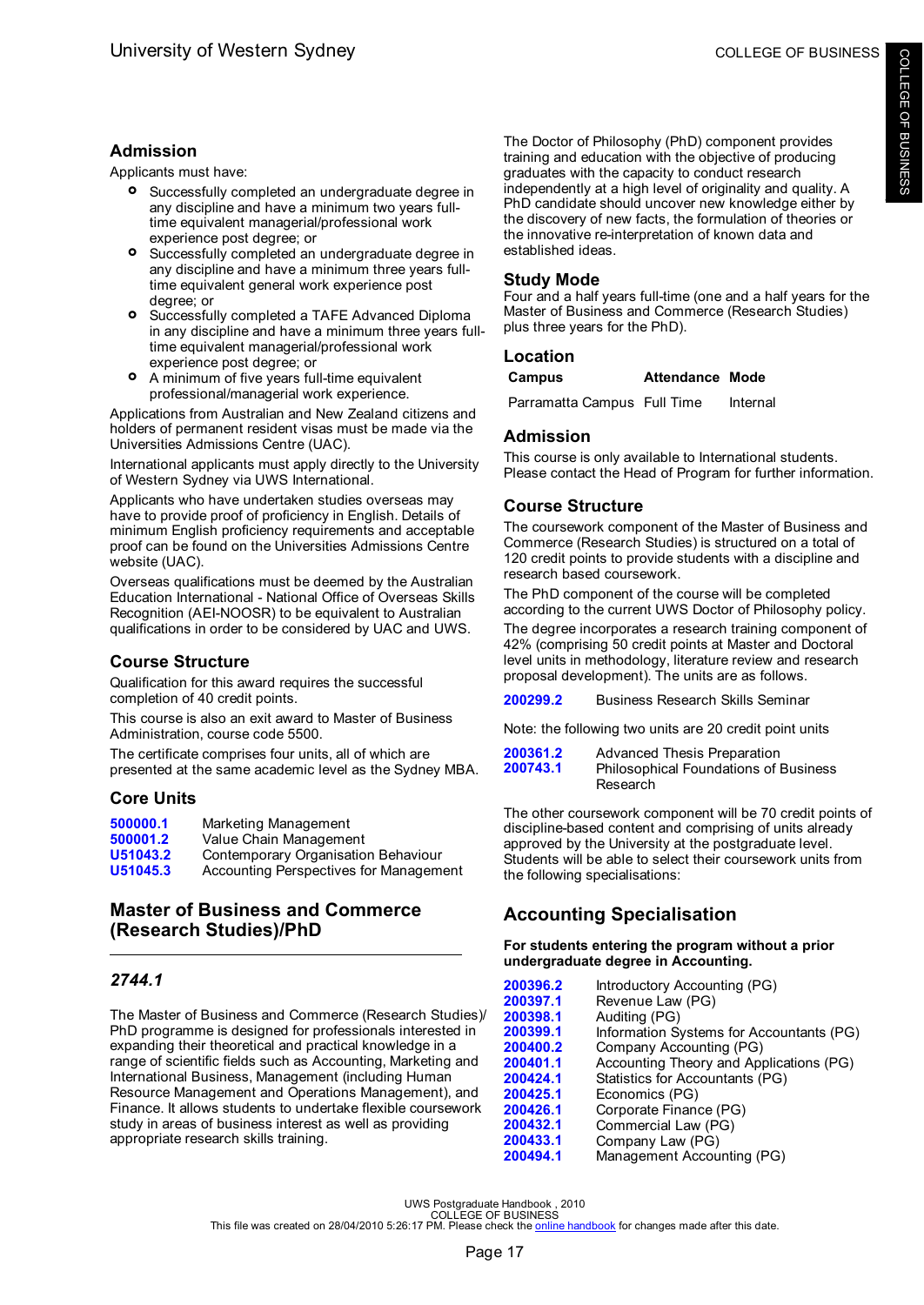| 200692.1 | Research and Communicating Skills for   |
|----------|-----------------------------------------|
|          | Accounting (PG)                         |
| 200693.1 | Accounting Professional Engagement (PG) |

#### **For students entering the program with a prior undergraduate degree in Accounting.**

#### **Core Units (20 credit points)**

| 200394.1 | Accounting Research (PG) |
|----------|--------------------------|
| 200395.1 | Accounting Theory (PG)   |

### **Alternate Units (50 credit points)**

| Development of Accounting Information (PG)             |
|--------------------------------------------------------|
| Financial Statement Analysis (PG)                      |
| Accounting Research Essay (PG)                         |
| <b>Business Essay (PG)</b>                             |
| Accounting Research Project (PG)                       |
| International Accounting (PG)                          |
| Corporate Failure and Forensic Accounting<br>(PG)      |
| Assurance Services (PG)                                |
| Strategic Management Accounting (PG)                   |
| Public Sector Accounting and Financial<br>Control (PG) |
| The Role of Accounting in Corporate                    |
| Governance (PG)                                        |
| Financial Accounting - Critical Analysis (PG)          |
| Social and Environmental Accounting (PG)               |
| Accounting Professional Engagement (PG)                |
| Special Topic in Accounting A (PG)                     |
| Special Topic in Accounting B (PG)                     |
|                                                        |

## **Finance Specialisation**

| 200425.1        | Economics (PG)                             |
|-----------------|--------------------------------------------|
| 200426.1        | Corporate Finance (PG)                     |
| 200695.1        | Income Property Appraisal                  |
| 200696.1        | Property Investment Analysis (V2)          |
| 51054.1         | <b>Financial Modelling</b>                 |
| 51163.1         | Financial Institutions and Markets (MAF)   |
| 51168.1         | Funds Management and Portfolio Selection   |
| 51165.1         | Financial Institution Management           |
| 51166.1         | Credit and Lending Decisions               |
| 51169.1         | Derivatives                                |
| 51171.1         | Real Estate Finance and Investment         |
| 51173.1         | Strategic Bank Management                  |
| 51211.1         | International Finance                      |
| 51212.1         | Security Analysis and Portfolio Theory     |
| <b>CO810A.1</b> | <b>Property Portfolio Analysis</b>         |
| H7331.1         | International Trade and Industry Economics |
| <b>MCB612.1</b> | Property Finance and Taxation              |

## **Human Resource Management and Industrial Relations Specialisation**

| 200715.1 | Contemporary Applied Research in                  |
|----------|---------------------------------------------------|
|          | <b>Employment Relations</b>                       |
| 200716.1 | Developing Human Capital                          |
| 200717.1 | <b>Employment Relations Professional Practice</b> |
| 200718.1 | Human Resource Management                         |
| 200719.1 | Industrial Relations and Workplace Change         |
| 200720.1 | International and Global Employment               |
|          | <b>Relations</b>                                  |

- **[200721.1](#page-59-0)** Reward Management [200722.1](#page-61-0) Strategic Employment Relations<br>200723.1 Work, Society and Labour Marke
- **[200723.1](#page-64-0)** Work, Society and Labour Markets
- **[200724.1](#page-64-0)** Workforce Planning
	- **[200725.1](#page-64-0)** Workplace Management Dynamics

## **Supply Chain Management Specialisation**

| 51240.2  | <b>Project Management</b>           |
|----------|-------------------------------------|
| 51259.2  | Purchasing and Materials Management |
| 51277.2  | Innovation and Entrepreneurship     |
| 200223.2 | <b>Operations Management</b>        |
| 200224.2 | Management of Quality               |
| 200227.2 | Performance Measurement and         |
|          | Benchmarking                        |
| 200329.2 | Supply Chain Management             |
| H7104.2  | Strategic Technology Management     |

## **Marketing Specialisation**

#### **Core Units (complete 60 credit points from the following units)**

| 200280.2 | Masters Project                 |
|----------|---------------------------------|
| 200726.1 | <b>Information for Business</b> |
| 200732.1 | <b>Creating Markets</b>         |
| 200733.1 | <b>Applied Channel Systems</b>  |
| 200734.1 | <b>Strategic Value Creation</b> |
| 200737.1 | Marketing Systems               |

#### **Alternative Units (complete 10 credit points from the following)**

| 51012.2  | International Marketing                |
|----------|----------------------------------------|
| 200730.1 | Contemporary Issues in Marketing       |
| 200731.1 | Multicultural Marketing                |
| 200735.1 | Marketing in Context                   |
| 200736.1 | <b>Customer Relationship Marketing</b> |
| 200738.1 | Marketing Innovation                   |

## **International Business Specialisation**

#### **Core Units (complete 60 credit points from the following units)**

| 51026.2  | International Business Environment |
|----------|------------------------------------|
| 51211.1  | International Finance              |
| 200726.1 | Information for Business           |
| 200727.1 | <b>Global Business</b>             |
| 200728.1 | Global Networks                    |
| 200280.2 | Masters Project                    |

#### **Alternative Units (complete 10 credit points from the following)**

| 51012.2  | International Marketing               |
|----------|---------------------------------------|
| 200729.1 | Aspects of International Business Law |
| 200730.1 | Contemporary Issues in Marketing      |
| 200731.1 | Multicultural Marketing               |
| 200232.3 | Global E-Business Marketing           |
|          |                                       |

In order for students to progress into the PhD research program, they will have an average of 75% or greater across all units and have obtained a unit grade greater than 74 percent for 200361 Advanced Thesis Preparation.

UWS Postgraduate Handbook , 2010 COLLEGE OF BUSINESS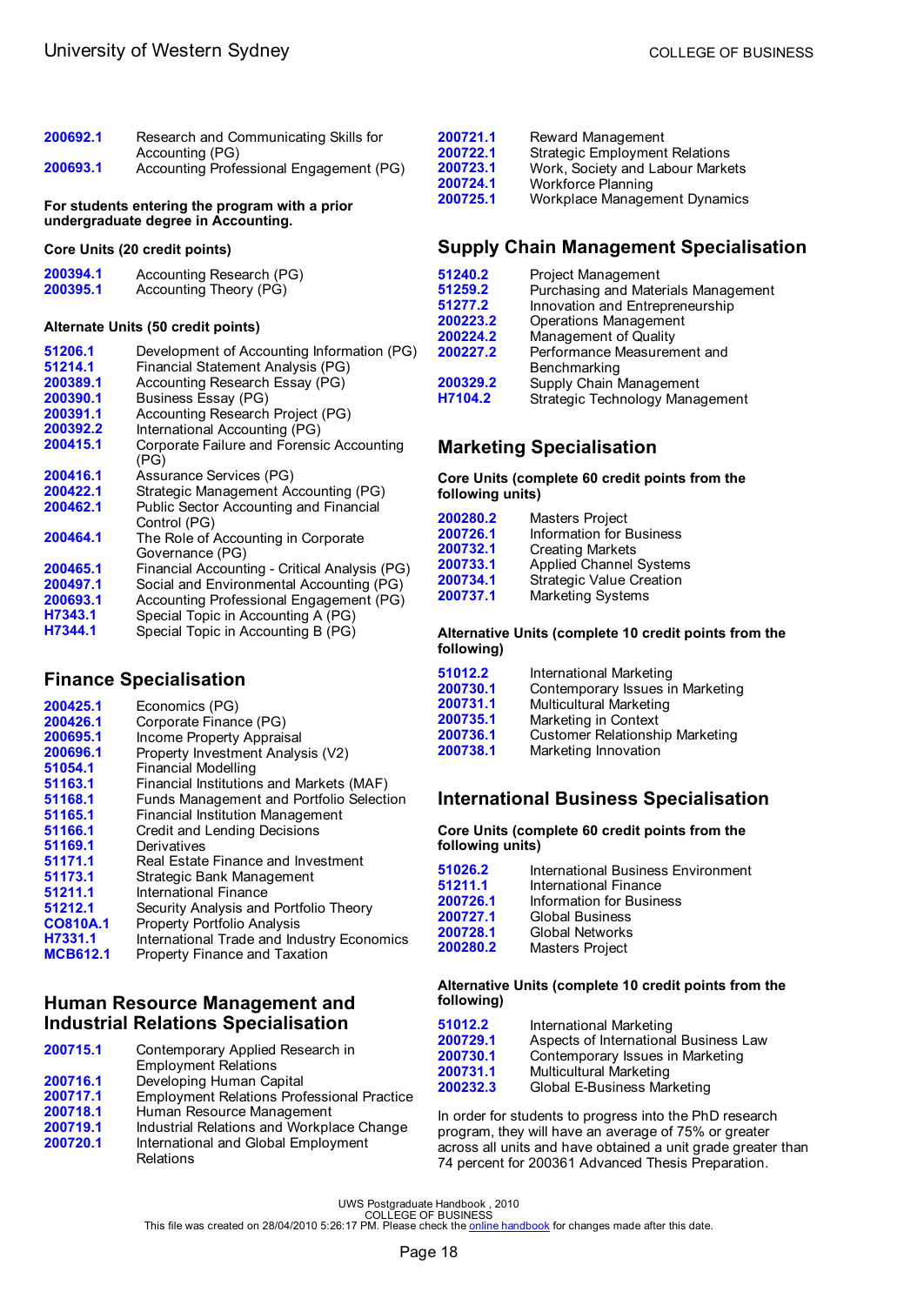<span id="page-22-0"></span>Higher Degree Research applicants should submit their application to the PhD program for assessment by the relevant School who will recommend admission and appoint a supervisory panel. The College of Business Research and Higher Degree Committee (CBHDRC) will endorse the School"s recommendation for approval by the Executive Dean.

As part of this evaluation, successful candidature will be dependent on the availability of appropriate topics and available supervision. In order to facilitate this transition, students will be given ongoing academic advice regarding potential doctoral projects during the course of their Master's study.

## **Master of Business and Commerce**

## *2631.2*

Students should follow the course structure for the course version relevant to the year they commenced. This version applies to students whose commencement year for this course is 2010 or later.

Through its foundation of a solid business and commerce core, this degree provides graduates with a general knowledge of the basics of business e.g. Accounting and Finance, Marketing, Human Resource Management and Industrial Relations. Upon completion of the core, students may complete four units in one of the following specialisations: Accounting, Finance, Human Resource Management/Industrial Relations, Marketing, or Operations Management. Alternatively students may elect to complete a non specialisation where four units can be chosen from the various specialisations.

Students complete the four core units in the Master of Business and Commerce and four units in any one specialisation for a total of 80 credit points. This course has a mid-year intake and is suitable for graduates holding a bachelors degree in any discipline from a recognised university.

## **Study Mode**

One year full-time or two years part-time.

## **Location Campus Attendance Mode** Parramatta Campus Full Time Internal Parramatta Campus Part Time Internal

## **Admission**

Applicants must have successfully completed an undergraduate degree in any discipline

OR

a Graduate Certificate in any discipline

OR

five years full-time equivalent managerial/professional work experience.

Applications from Australian and New Zealand citizens and holders of permanent resident visas must be made via the Universities Admissions Centre (UAC).

International applicants must apply directly to the University of Western Sydney via UWS International.

Applicants who have undertaken studies overseas may have to provide proof of proficiency in English. Details of minimum English proficiency requirements and acceptable proof can be found on the Universities Admissions Centre website (UAC).

Overseas qualifications must be deemed by the Australian Education International - National Office of Overseas Skills Recognition (AEI-NOOSR) to be equivalent to Australian qualifications in order to be considered by UAC and UWS.

## **Course Structure**

Qualification for this award requires the successful completion of 80 credit points which include the units listed below.

Students must complete the four core units and choose four units from one of the specialistions listed below.

## **Exit Awards**

2632 Graduate Diploma in Business and Commerce - 60 credit points, comprising four core units plus two specialisation units.

2633 Graduate Certificate in Business and Commerce - 40 credit points, comprising all four core units.

## **Core Units**

| 200718.1 | Human Resource Management |
|----------|---------------------------|
| 200768.1 | Management Skills         |

Choose one of

| 200495.2 | Accounting: A Business Perspective (PG) |
|----------|-----------------------------------------|
| 200396.2 | Introductory Accounting (PG)            |

(For students undertaking an accounting specialisation) Choose one of

| 200737.1 | <b>Marketing Systems</b> |
|----------|--------------------------|
| 200425.1 | Economics (PG)           |

## **Specialisations**

| <b>SPA2631.1</b> | Accounting                                            |
|------------------|-------------------------------------------------------|
| SP2001.1         | Marketing                                             |
| SP21012.1        | Finance                                               |
| SP2002.1         | Human Resource Management and<br>Industrial Relations |
|                  |                                                       |
| SP21011.1        | <b>Operations Management</b>                          |

### **No Specialisation Option One**

Students must complete the four core units and choose four units from across the College of Business postgraduate unit offerings to attain generic Master of Business and Commerce.

### **No Specialisation Option Two**

With Head of Program approval, students may choose up to two units from outside the College of Business as part of their no specialisation option. Students then complete the remaining two units from units available within the specialisations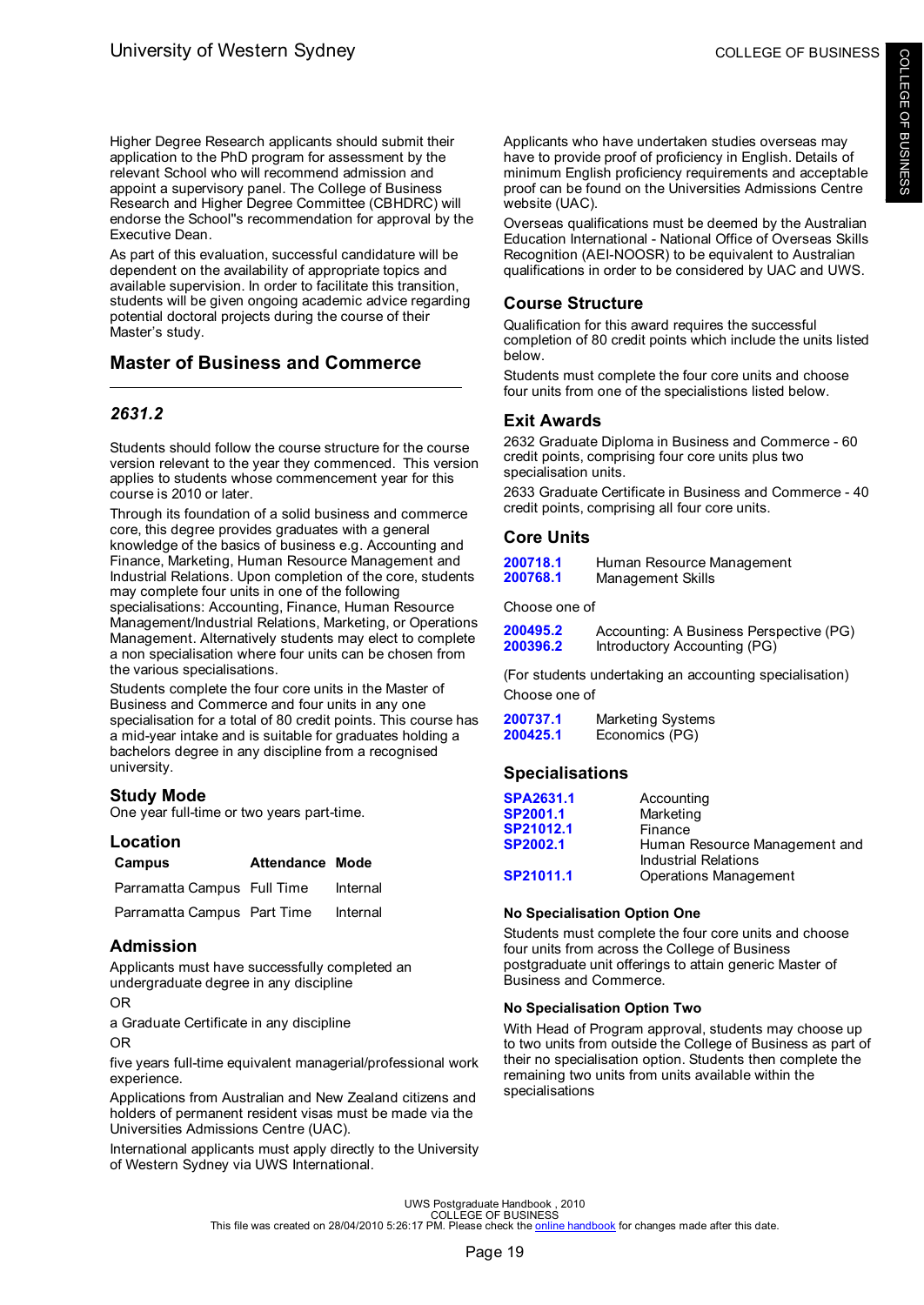## <span id="page-23-0"></span>**Graduate Diploma in Business and Commerce (exit only)**

## *2632.2*

Students should follow the course structure for the course version relevant to the year they commenced. This version applies to students whose commencement year for this course is 2010 or later.

This is an exit award consisting of 60 CPs made up of four core units plus two specialisation units. Applicants apply to 2631 Master of Business and Commerce and exit with the Graduate Diploma award. Further details are available from the Master of Business and Commerce listing.

## **Graduate Certificate in Business and Commerce (exit only)**

## *2633.2*

Students should follow the course structure for the course version relevant to the year they commenced. This version applies to students whose commencement year for this course is 2010 or later.

This is an exit award consisting of 40 credit points made up of four core units. Applicants apply to 2631 Master of Business and Commerce and exit with the Graduate Certificate award. Further details are available from the Master of Business and Commerce listing.

## **Master of Commerce (Financial Planning)**

## *2671.1*

Students should follow the course structure for the course version relevant to the year they commenced. This version applies to students whose commencement year for this course is 2004 or later.

The course is designed to provide the educational basis to enable students to increase competence as professional financial advisers and enable them to gain an advanced knowledge and understanding of the financial planning industry. With the increasing complexity of taxation laws, the ageing population and the focus on self-reliance in retirement, the financial planning industry is developing as a distinct profession in Australia. Individuals and organisations require the skills of professionally equipped financial planners to assist them in effective investment and risk management and also with complex retirement planning strategies.

## **Study Mode**

This course is offered externally, one year full-time or two years part-time.

## **Location**

| <b>Attendance Mode</b> |
|------------------------|
|                        |

Parramatta Campus Full Time External

| Campus | <b>Attendance Mode</b> |  |
|--------|------------------------|--|
|        |                        |  |

Parramatta Campus Part Time External

## **Advanced Standing**

Advanced standing may be granted for postgraduate units successfully completed at UWS or other recognised academic institutions, or postgraduate level units successfully completed with a recognised professional body. The maximum advanced standing allowed is 20 credit points comprising 25% of total study.

### **Accreditation**

This course is accredited by the Financial Planning Association as meeting entry requirements into the CFP Professional Education Program and is listed on the ASIC Register of courses meeting both levels of RG146 requirements. The course is also an approved postgraduate qualification meeting the educational requirements for the CPA Australia specialisation in Financial Planning.

## **Admission**

Applicants must have successfully completed an undergraduate degree in any discipline OR

A Graduate Certificate or Graduate Diploma in financial services, accounting or finance.

Applications from Australian citizens and holders of permanent resident visas must be made via the Universities Admissions Centre (UAC).

International applicants must apply directly to the University of Western Sydney via UWS International.

Applicants who have undertaken studies overseas may have to provide proof of proficiency in English. Details of minimum English proficiency requirements and acceptable proof can be found on the Universities Admissions Centre website (UAC).

Overseas qualifications must be deemed by the Australian Education International - National Office of Overseas Skills Recognition (AEI-NOOSR) to be equivalent to Australian qualifications in order to be considered by UAC and UWS.

## **Course Structure**

Qualification for this award requires the successful completion of 80 credit points which includes five core units and three electives.

Students who successfully complete 2690 Graduate Certificate in Commerce (Financial Planning) are able to apply to progress to this course.

## **Core Units**

| CO801A.1 | Principles of Financial Planning (PG)   |
|----------|-----------------------------------------|
| CO802A.1 | Principles of Investment Planning (PG)  |
| CO803A.1 | Planning for Retirement (PG)            |
| CO804A.1 | Insurance & Risk Management (PG)        |
| CO805A.1 | <b>Estate Planning and Professional</b> |
|          | Responsibilities (PG)                   |

UWS Postgraduate Handbook , 2010 COLLEGE OF BUSINESS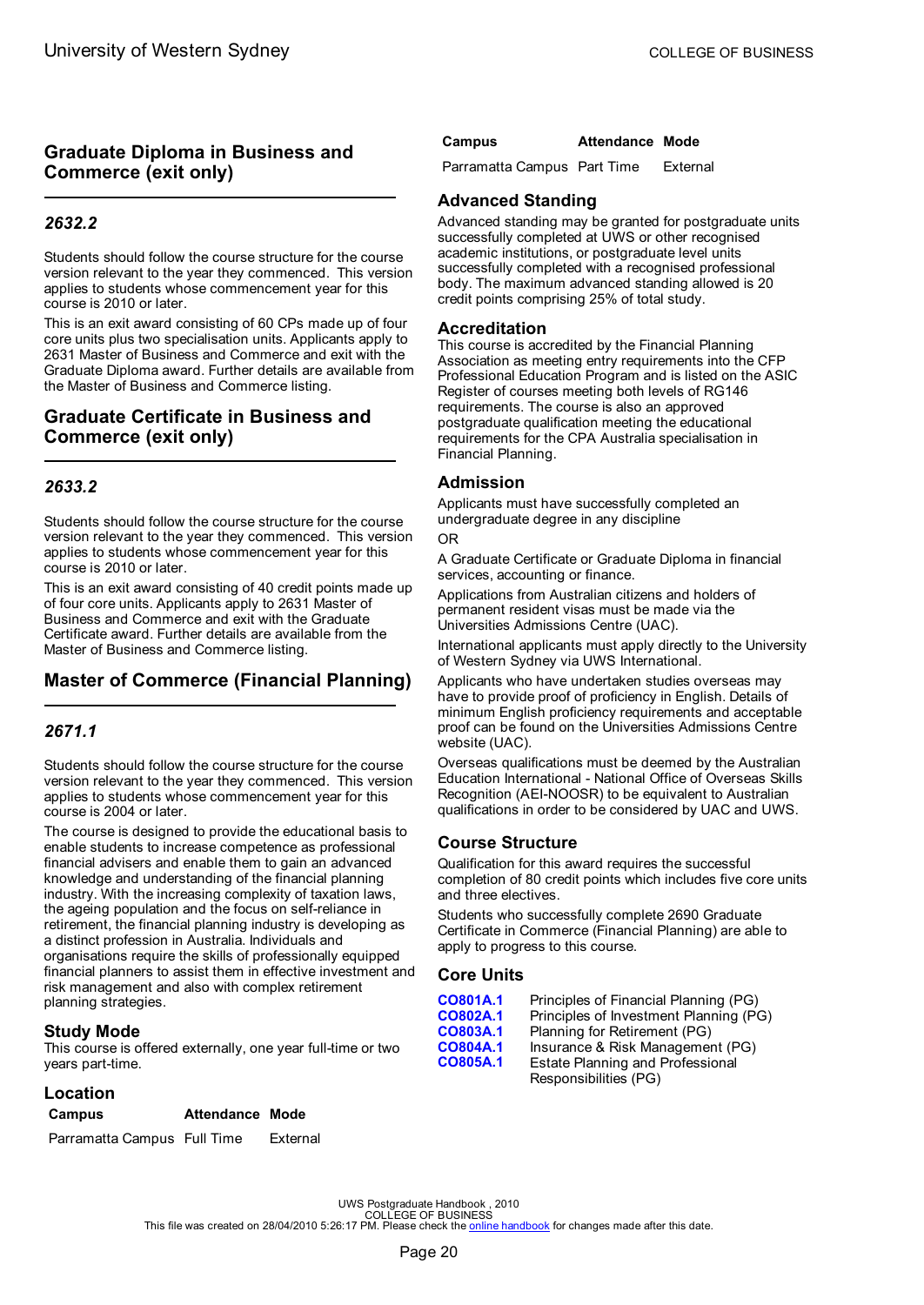## <span id="page-24-0"></span>**Electives**

Electives may be chosen from any any postgraduate units offered by UWS or a selection made from the list of alternate units below.

## **Alternate Units**

| AC808A.1        | Taxation Planning and Implications (PG)   |
|-----------------|-------------------------------------------|
| CO806A.1        | Current Issues in Financial Planning (PG) |
| <b>LW805A.2</b> | Capital Gains Tax (PG)                    |

## **Graduate Certificate in Commerce (Financial Planning)**

## *2690.1*

Students should follow the course structure for the course version relevant to the year they commenced. This version applies to students whose commencement year for this course is 2004 or later.

This course is designed for those who do not possess an undergraduate qualification, but who seek to pursue a postgraduate award relevant to the financial planning environment. Financial planning is an expanding area of practice for financial advisers, paraplanners, administration and support staff, risk writers, researchers and approved product list managers. Successful study within this award may allow articulation to the related Masters degree.

## **Study Mode**

This course is offered externally, six months full-time or one year part-time.

## **Location**

| <b>Campus</b>               | <b>Attendance Mode</b> |          |
|-----------------------------|------------------------|----------|
| Parramatta Campus Full Time |                        | External |
| Parramatta Campus Part Time |                        | External |

## **Advanced Standing**

Advanced standing will be assessed in accordance with UWS policy.

## **Accreditation**

Selected units may assist with RG146 requirements.

## **Admission**

Applicants must have successfully completed an undergraduate degree in any discipline OR

three years full-time equivalent work experience in financial services or a related area.

Applications from Australian and New Zealand citizens and holders of permanent resident visas must be made via the Universities Admissions Centre (UAC).

International applicants must apply directly to the University of Western Sydney via UWS International.

Applicants who have undertaken studies overseas may have to provide proof of proficiency in English. Details of minimum English proficiency requirements and acceptable proof can be found on the Universities Admissions Centre website (UAC).

Overseas qualifications must be deemed by the Australian Education International - National Office of Overseas Skills Recognition (AEI-NOOSR) to be equivalent to Australian qualifications in order to be considered by UAC and UWS.

## **Course Structure**

Qualification for this award requires the successful completion of four units selected from the list of alternate units below. Not all units are available in every semester.

Students may progress to Master of Commerce (Financial Planning), course code 2671 on completion of this award.

## **Alternate Units**

| CO801A.1 | Principles of Financial Planning (PG)   |
|----------|-----------------------------------------|
| CO802A.1 | Principles of Investment Planning (PG)  |
| CO803A.1 | Planning for Retirement (PG)            |
| CO804A.1 | Insurance & Risk Management (PG)        |
| CO805A.1 | <b>Estate Planning and Professional</b> |
|          | Responsibilities (PG)                   |

## **Master of Commerce (Human Resource Management and Industrial Relations)**

## *2601.2*

Students should follow the course structure for the course version relevant to the year they commenced. This version applies to students whose commencement year for this course is 2009 (Quarter 3) or later.

This course equips graduates to work in the fields of human resource management and industrial relations. Key functional areas are considered within a strategic and contextualised framework, with an underlying objective of searching for ways to strengthen organisations for all stakeholders. This education builds the necessary knowledge base for working in employment relations, but the emphasis is knowledge in action, as inspired by the Australia Human Resource Institute's capabilities for HR professionals and UWS graduate attributes designed to bring knowledge to life.

## **Study Mode**

One year full-time or two years part-time.

## **Location**

| Campus                      | Attendance Mode |          |
|-----------------------------|-----------------|----------|
| Parramatta Campus Full Time |                 | Internal |
| Parramatta Campus Part Time |                 | Internal |

## **Accreditation**

Australian Human Resources Institute (2008 – 2011); a condition of accreditation was to confirm final revision to the degree with AHRI.

## **Admission**

Applicants must have successfully completed an undergraduate degree (or equivalent) in human resource management/industrial relations or Business-related areas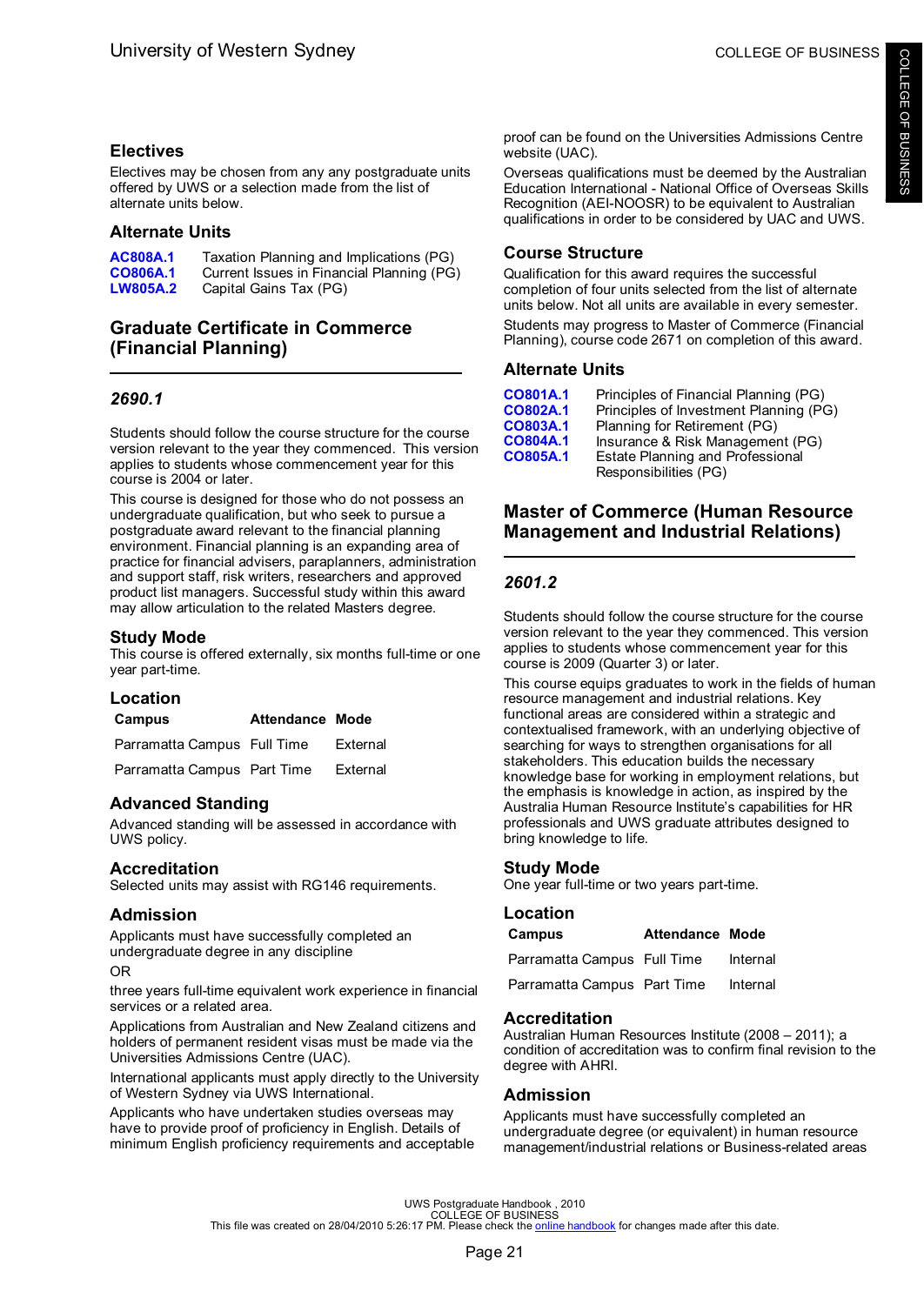### <span id="page-25-0"></span>OR

Successful completion of a Graduate Certificate in Human Resource Management and Industrial Relations (or study deemed equivalent).

Applications from Australian and New Zealand citizens and holders of permanent resident visas must be made via the Universities Admissions Centre (UAC).

International applicants must apply directly to the University of Western Sydney via UWS International.

Applicants who have undertaken studies overseas may have to provide proof of proficiency in English. Details of minimum English proficiency requirements and acceptable proof can be found on the Universities Admissions Centre website (UAC).

Overseas qualifications must be deemed by the Australian Education International - National Office of Overseas Skills Recognition (AEI-NOOSR) to be equivalent to Australian.

## **Course Structure**

Qualification for this award requires the successful completion of 80 credit points which include the units listed below. Students may exit with a Graduate Diploma or Graduate Certificate on completion of the relevant units.

Students may enrol in a maximum of 20 credit points per quarter.

## **Exit Awards**

## **Recommended Sequence**

### **Full-time**

### **Year 1**

| 200719.1 | Industrial Relations and Workplace Change |
|----------|-------------------------------------------|
| 200725.1 | Workplace Management Dynamics             |
| 200722.1 | <b>Strategic Employment Relations</b>     |

Choose one of

**[200718.1](#page-47-0)** Human Resource Management

OR (for approved students only)

| 200715.1 | Contemporary Applied Research in |
|----------|----------------------------------|
|          | <b>Employment Relations</b>      |

And three alternate units (from the list below) And one elective

## **Alternate Units**

| 200767.1 | <b>Employment Relations Law</b>                   |
|----------|---------------------------------------------------|
| 200361.2 | <b>Advanced Thesis Preparation</b>                |
| 200716.1 | Developing Human Capital                          |
| 200717.1 | <b>Employment Relations Professional Practice</b> |
| 200720.1 | International and Global Employment               |
|          | Relations                                         |
| 200721.1 | Reward Management                                 |
| 200723.1 | Work, Society and Labour Markets                  |
| 200724.1 | Workforce Planning                                |
| 300391.1 | Occupational Health Management                    |
| 300677.1 | Safety and Risk Management                        |
|          |                                                   |

Only one unit from 300677 or 300391 can be selected.

## **Graduate Diploma in Human Resource Management and Industrial Relations (exit only)**

## *2602.2*

This is an Exit course only. Applicants apply to 2601 Master of Commerce (Human Resource Management and Industrial Relations) and exit with the Graduate Diploma award.

## **Course Structure**

Qualification for this award requires the successful completion of 60 credit points which include the units listed in the recommended sequence below.

Students may enrol in a maximum of 20 credit points per quarter.

## **Recommended Sequence**

### **Full-time**

**Year 1**

| Quarter 1 |  |
|-----------|--|
|           |  |

| 200718.1 | Human Resource Management                 |
|----------|-------------------------------------------|
| 200719.1 | Industrial Relations and Workplace Change |

### **Quarter 2**

| 200725.1 |  | Workplace Management Dynamics |  |
|----------|--|-------------------------------|--|
|----------|--|-------------------------------|--|

One alternate unit from the list below.

### **Quarter 3**

One alternate unit from the list below. One Elective

## **Alternate Units**

| 200767.1 | <b>Employment Relations Law</b>                   |
|----------|---------------------------------------------------|
| 200361.2 | <b>Advanced Thesis Preparation</b>                |
| 200716.1 | Developing Human Capital                          |
| 200717.1 | <b>Employment Relations Professional Practice</b> |
| 200720.1 | International and Global Employment               |
|          | Relations                                         |
| 200721.1 | Reward Management                                 |
| 200723.1 | Work, Society and Labour Markets                  |
| 200724.1 | <b>Workforce Planning</b>                         |
| 300391.1 | Occupational Health Management                    |
| 300677.1 | Safety and Risk Management                        |
|          |                                                   |

Only one unit from 300677 or 300391 can be selected.

## **Graduate Certificate in Human Resource Management and Industrial Relations**

## *2603.2*

Students should follow the course structure for the course version relevant to the year they commenced. This version

UWS Postgraduate Handbook , 2010 COLLEGE OF BUSINESS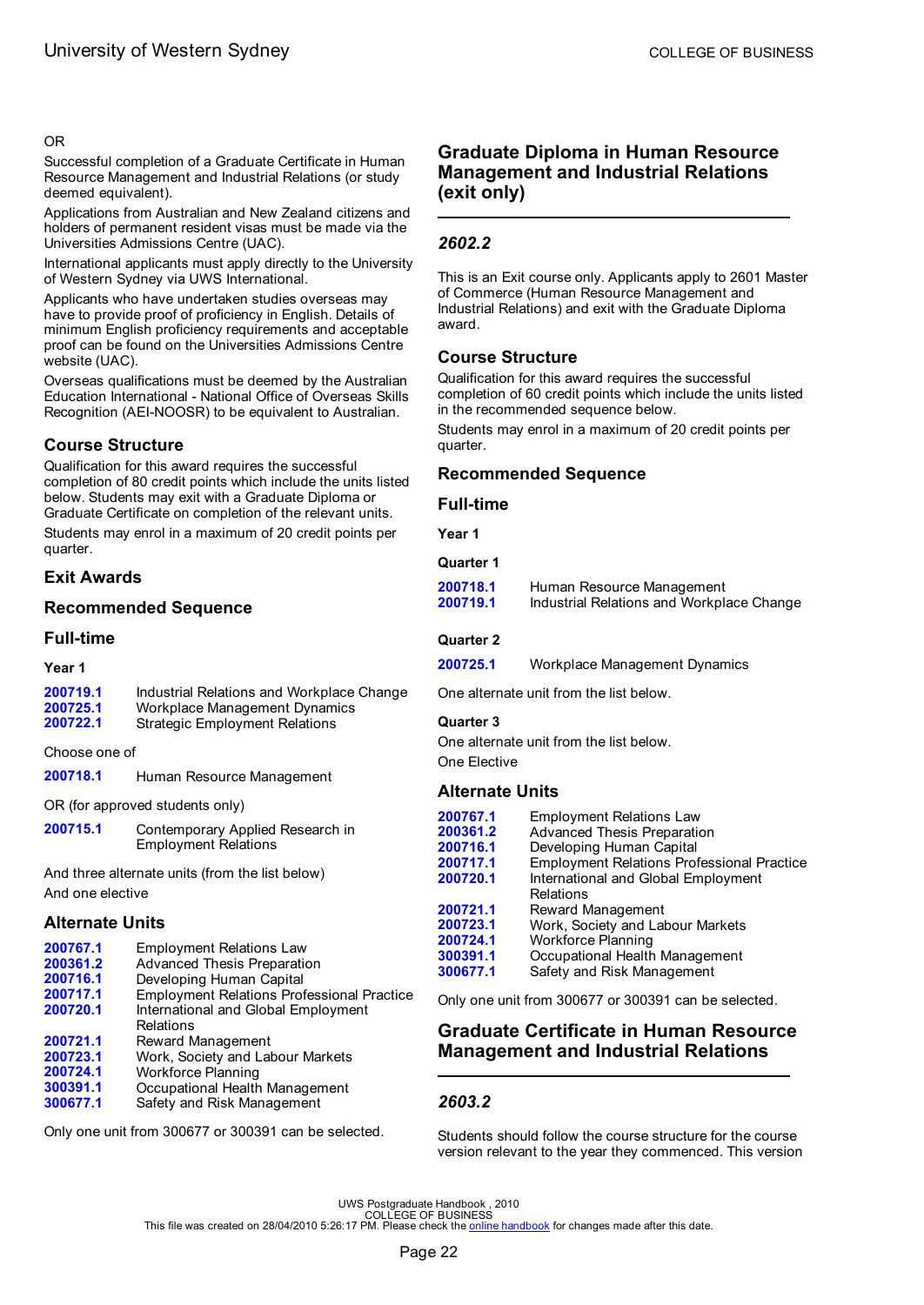<span id="page-26-0"></span>applies to students whose commencement year for this course is 2009 (Quarter 3) or later.

This course provides an introduction to human resource management and industrial relations in a business context for those who may have employment relations responsibilities as part of their role or who may be considering moving into employment relations from other specialisations. It also provides an admission pathway to the Master program. Key functional areas and processes are considered within a contextualised framework.

## **Study Mode**

Six months full-time or one year part-time.

### **Location**

| Campus                      | Attendance Mode |          |
|-----------------------------|-----------------|----------|
| Parramatta Campus Full Time |                 | Internal |
| Parramatta Campus Part Time |                 | Internal |

## **Admission**

Applicants must have successfully completed an undergraduate degree (or equivalent) in any area OR

Other post-secondary qualifications in human resource management/industrial relations plus a minimum of four years work experience in human resource management/ industrial relations or business-related fields.

#### OR

A minimum of four years professional/managerial work experience in human resource management/industrial relations or related fields.

Applications from Australian and New Zealand citizens and holders of permanent resident visas must be made via the Universities Admissions Centre (UAC).

International applicants must apply directly to the University of Western Sydney via UWS International.

Applicants who have undertaken studies overseas may have to provide proof of proficiency in English. Details of minimum English proficiency requirements and acceptable proof can be found on the Universities Admissions Centre website (UAC).

Overseas qualifications must be deemed by the Australian Education International - National Office of Overseas Skills Recognition (AEI-NOOSR) to be equivalent to Australian qualifications in order to be considered by UAC and UWS.

## **Course Structure**

Qualification for this award requires the successful completion of 40 credit points which include the units listed below.

Students may enrol in a maximum of 20 credit points per quarter.

## **Full-time**

### **Year 1**

| 200718.1 | Human Resource Management                         |
|----------|---------------------------------------------------|
| 200717.1 | <b>Employment Relations Professional Practice</b> |

And two General Business Units from the list below.

## **Business Units**

| 200495.2 | Accounting: A Business Perspective (PG) |
|----------|-----------------------------------------|
| 200223.2 | <b>Operations Management</b>            |
| 51002.1  | Marketing Management                    |
| 200425.1 | Economics (PG)                          |

## **Master of Commerce (Property Investment and Development)**

## *2725.1*

Students should follow the course structure for the course version relevant to the year they commenced. This version applies to students whose commencement year for this course is 2006 or later.

This course provides the opportunity for advanced level of study in property investment and development. It allows students to understand the multi-disciplinary nature of property investment and development, and to develop the analytical and decision making skills necessary for property investment and development, and property professionals.

### **Study Mode**

One year full-time or two years part-time.

### **Location**

| Campus               | <b>Attendance Mode</b> |          |
|----------------------|------------------------|----------|
| Sydney CBD Full Time |                        | Internal |
| Sydney CBD Part Time |                        | Internal |

## **Accreditation**

This course is designed to meet the requirements for membership of the Australian Property Institute (API).

## **Admission**

Applicants must have successfully completed an undergraduate degree in a relevant field such as property, business, finance, town planning, building/construction, architecture and engineering.

Applications from Australian and New Zealand citizens and holders of permanent resident visas must be made via the Universities Admissions Centre (UAC).

International applicants must apply directly to the University of Western Sydney via UWS International.

Applicants who have undertaken studies overseas may have to provide proof of proficiency in English. Details of minimum English proficiency requirements and acceptable proof can be found on the Universities Admissions Centre website (UAC).

Overseas qualifications must be deemed by the Australian Education International - National Office of Overseas Skills Recognition (AEI-NOOSR) to be equivalent to Australian qualifications in order to be considered by UAC and UWS.

## **Course Structure**

Qualification for this award requires the successful completion of 80 credit points which includes the units listed in the recommended sequence below.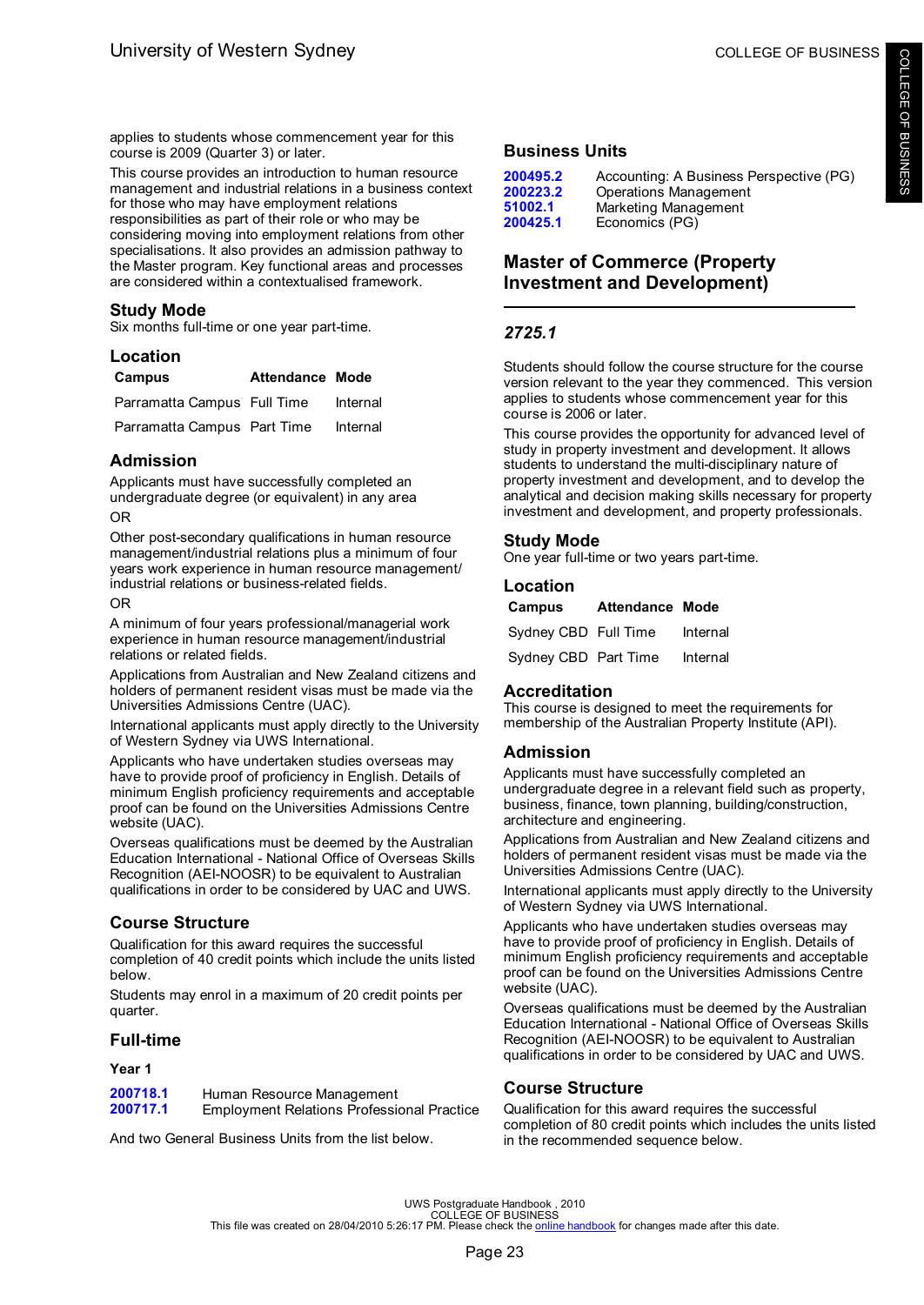#### <span id="page-27-0"></span>**Year 1**

#### **Full time**

#### **Autumn session**

| CO809A.1        | The Property Environment           |
|-----------------|------------------------------------|
| 200696.1        | Property Investment Analysis (V2)  |
| CO810A.1        | <b>Property Portfolio Analysis</b> |
| <b>MCB617.1</b> | Property Development (V2)          |

#### **Spring session**

| <b>MCB612.1</b> | Property Finance and Taxation |
|-----------------|-------------------------------|
| 200695.1        | Income Property Appraisal     |
| <b>DN805A.1</b> | <b>Feasibility Studies</b>    |
| CO813A.1        | Project                       |

#### **Part time**

```
Year 1
```
### **Autumn session**

| CO809A.1 | The Property Environment          |
|----------|-----------------------------------|
| 200696.1 | Property Investment Analysis (V2) |

#### **Spring session**

| <b>MCB612.1</b> | Property Finance and Taxation |
|-----------------|-------------------------------|
| 200695.1        | Income Property Appraisal     |

### **Year 2**

### **Autumn session**

| CO810A.1        | Property Portfolio Analysis |
|-----------------|-----------------------------|
| <b>MCB617.1</b> | Property Development (V2)   |

### **Spring session**

| <b>DN805A.1</b> | <b>Feasibility Studies</b> |
|-----------------|----------------------------|
| CO813A.1        | Project                    |

## **Graduate Diploma in Property Investment and Development**

## *2726.1*

Students should follow the course structure for the course version relevant to the year they commenced. This version applies to students whose commencement year for this course is 2006 or later.

This program aims to provide the opportunity for diploma level of study in property investment and development. It allows students to understand the multi-disciplinary nature of property investment and development, and to develop the analytical and decision making skills necessary for property investment and development, and property professionals.

This course has no mid-year intake.

## **Study Mode**

One year full-time or one and a half years part-time.

#### **Location Campus Attendance Mode**

| vanpus               | <b>ARCHAGING MONG</b> |          |
|----------------------|-----------------------|----------|
| Sydney CBD Full Time |                       | Internal |
| Sydney CBD Part Time |                       | Internal |

### **Accreditation**

This course is designed to meet the requirements for membership of the Australian Property Institute (API).

### **Admission**

OR

Applicants must have successfully completed an Advanced Diploma in Valuation

Have a minimum of 5 years FTE senior employment experience in property or a property related area.

Applications from Australian and New Zealand citizens and holders of permanent resident visas must be made via the Universities Admissions Centre (UAC).

International applicants must apply directly to the University of Western Sydney via UWS International.

Applicants who have undertaken studies overseas may have to provide proof of proficiency in English. Details of minimum English proficiency requirements and acceptable proof can be found on the Universities Admissions Centre website (UAC).

Overseas qualifications must be deemed by the Australian Education International - National Office of Overseas Skills Recognition (AEI-NOOSR) to be equivalent to Australian qualifications in order to be considered by UAC and UWS.

## **Course Structure**

Qualification for this award requires the successful completion of 60 credit points including the units listed in the recommended sequence below.

## **Recommended Sequence**

### **Full time**

#### **Year 1**

#### **Autumn session**

| CO809A.1 | The Property Environment           |
|----------|------------------------------------|
| 200696.1 | Property Investment Analysis (V2)  |
| CO810A.1 | <b>Property Portfolio Analysis</b> |
| MCB617.1 | Property Development (V2)          |

### **Spring session**

| <b>MCB612.1</b> | <b>Property Finance and Taxation</b> |
|-----------------|--------------------------------------|
| 200695.1        | Income Property Appraisal            |

## **Part time**

**Year 1**

### **Autumn session**

| CO809A.1 | The Property Environment          |
|----------|-----------------------------------|
| 200696.1 | Property Investment Analysis (V2) |

UWS Postgraduate Handbook , 2010 COLLEGE OF BUSINESS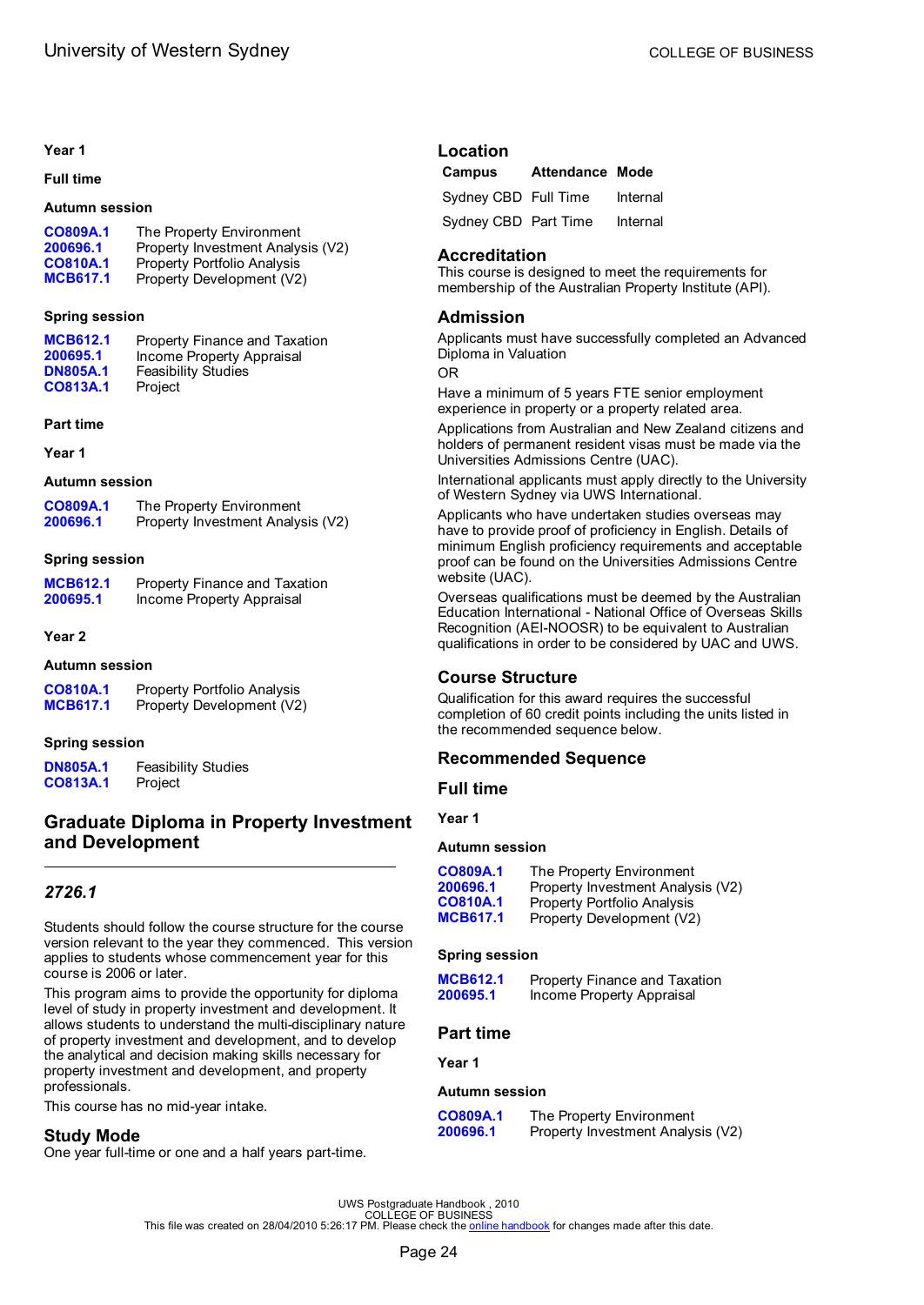## <span id="page-28-0"></span>**Spring session**

| <b>MCB612.1</b> | Property Finance and Taxation |
|-----------------|-------------------------------|
| 200695.1        | Income Property Appraisal     |

#### **Year 2**

### **Autumn session**

**[CO810A.1](#page-57-0)** Property Portfolio Analysis<br>**MCB617.1** Property Development (V2 Property Development (V2)

## **Master of Finance**

## *2705.1*

Students should follow the course structure for the course version relevant to the year they commenced. This version applies to students whose commencement year for this course is mid-2007 or later.

The Master of Finance prepares students for executive careers in finance, banking, funds management and corporate treasuries. The degree is specifically designed to encompass all these fields so that students can choose the units appropriate to their career opportunities. The degree provides students with the technical knowledge necessary to function in an evolving and increasingly sophisticated financial environment with an emphasis on the practical application of these techniques. All of the units have been developed by individuals who are actively involved in the financial sector.

## **Study Mode**

One and a half years full-time or three years part-time.

| Location                    |                        |          |  |
|-----------------------------|------------------------|----------|--|
| Campus                      | <b>Attendance Mode</b> |          |  |
| Parramatta Campus Full Time |                        | Internal |  |
| Parramatta Campus Part Time |                        | Internal |  |

## **Accreditation**

The Master of Finance fulfils the educational requirements for admission as a Senior Associate (SA Fin) of Finsia - the Financial Services Institute of Australasia. Senior Associate membership with Finsia also requires at least 3 years career experience in the financial services industry. The Master of Finance also allows graduates to satisfy the education requirements for professional membership of the Finance and Treasury Association - Certified Finance and Treasury Professional (FTA-CFTP).

## **Admission**

Applicants must have successfully completed an undergraduate degree in Business or Commerce

#### OR

A Graduate Certificate in Applied Finance.

Applications from Australian and New Zealand citizens and holders of permanent resident visas must be made via the Universities Admissions Centre (UAC).

International applicants must apply directly to the University of Western Sydney via UWS International.

Applicants who have undertaken studies overseas may have to provide proof of proficiency in English. Details of minimum English proficiency requirements and acceptable proof can be found on the Universities Admissions Centre website (UAC).

Overseas qualifications must be deemed by the Australian Education International - National Office of Overseas Skills Recognition (AEI-NOOSR) to be equivalent to Australian qualifications in order to be considered by UAC and UWS.

## **Course Structure**

Qualification for this award requires the successful completion of 120 credit points which include units listed below.

Students generally complete two units per quarter.

## **Core Units**

| 51054.1  | <b>Financial Modelling</b>               |
|----------|------------------------------------------|
| 51163.1  | Financial Institutions and Markets (MAF) |
| 51168.1  | Funds Management and Portfolio Selection |
| 51169.1  | Derivatives                              |
| 51212.1  | Security Analysis and Portfolio Theory   |
| 200426.1 | Corporate Finance (PG)                   |

Students are permitted to complete up to two units from any other Masters degree offered by the College of Business as part of the six alternate units.

### **Alternate Units**

| 51165.1  | Financial Institution Management           |
|----------|--------------------------------------------|
| 51166.1  | Credit and Lending Decisions               |
| 51167.1  | Law of Finance and Securities              |
| 51171.1  | Real Estate Finance and Investment         |
| 51172.1  | Marketing of Financial Products            |
| 51173.1  | Strategic Bank Management                  |
| 51211.1  | International Finance                      |
| 200425.1 | Economics (PG)                             |
| H7331.1  | International Trade and Industry Economics |
|          |                                            |

## **Specialisations**

| SP21001.1 | Banking             |
|-----------|---------------------|
| SP2706.1  | Treasury            |
| SP2000.1  | Property Investment |

## **Master of International Business**

## *2692.2*

Students should follow the course structure for the course version relevant to the year they commenced. This version applies to students whose commencement year for this course is 2010 or later.

This course introduces students to the necessary foundation knowledge from which to undertake or more effectively undertake work in the broad field of international business. This course is ideally suited for those wishing to develop their knowledge of the international business environment as well as acquiring the skills and aptitude to work in this complex area.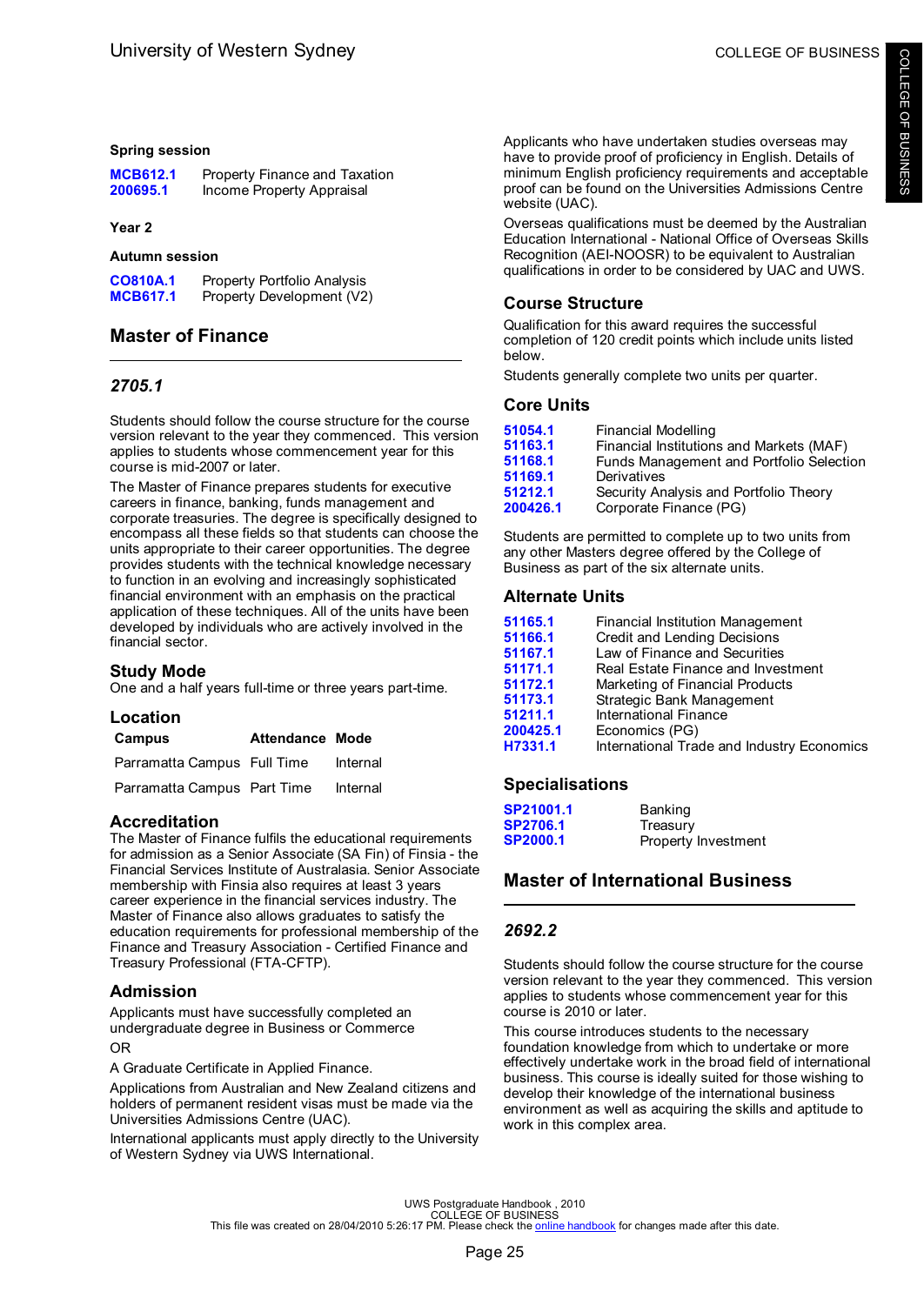## <span id="page-29-0"></span>**Study Mode**

One year full-time or the part-time equivalent

| Location                    |                 |          |  |
|-----------------------------|-----------------|----------|--|
| Campus                      | Attendance Mode |          |  |
| Parramatta Campus Full Time |                 | Internal |  |

Parramatta Campus Part Time Internal

## **Admission**

Applicants must have successfully completed: An undergraduate degree in any discipline

OR

2592 Graduate Certificate in International Business. Additional admission requirements for International students studying in Australia:

Prior tertiary level studies conducted entirely in english or IELTS with overall band score of 6.5 (or better) with no subband below 6.0.

Applications from Australian and New Zealand citizens and holders of permanent resident visas must be made via the Universities Admissions Centre (UAC).

International applicants must apply directly to the University of Western Sydney via UWS International.

Applicants who have undertaken studies overseas may have to provide proof of proficiency in English. Details of minimum English proficiency requirements and acceptable proof can be found on the Universities Admissions Centre website (UAC).

Overseas qualifications must be deemed by the Australian Education International - National Office of Overseas Skills Recognition (AEI-NOOSR) to be equivalent to Australian qualifications in order to be considered by UAC and UWS.

## **Course Structure**

Qualification for this award requires the successful completion of 80 credit points which include six core units and two alternate units.

## **Exit Award**

2592.2 Graduate Certificate in International Business

## **Core units**

| 51026.2  | International Business Environment |
|----------|------------------------------------|
| 51211.1  | International Finance              |
| 200727.1 | <b>Global Business</b>             |
| 200728.1 | <b>Global Networks</b>             |
| 200726.1 | Information for Business           |
| 200280.2 | <b>Masters Project</b>             |
|          |                                    |

## **Alternate units**

Choose two of

| 200731.1 | Multicultural Marketing               |
|----------|---------------------------------------|
| 200729.1 | Aspects of International Business Law |
| 51012.2  | International Marketing               |
| 200232.3 | Global E-Business Marketing           |
| 200730.1 | Contemporary Issues in Marketing      |
|          |                                       |

## **Master of International Business**

## *2692.3*

Students should follow the course structure for the course version relevant to the year they commenced. This version applies to students whose commencement year for this course is Spring 2010 or later.

This course introduces students to the necessary foundation knowledge from which to undertake or more effectively undertake work in the broad field of international business. This course is ideally suited for those wishing to develop their knowledge of the international business environment as well as acquiring the skills and aptitude to work in this complex area.

## **Study Mode**

One year full-time or the part-time equivalent.

## **Location**

| Campus                      | <b>Attendance Mode</b> |          |
|-----------------------------|------------------------|----------|
| Parramatta Campus Full Time |                        | Internal |
| Parramatta Campus Part Time |                        | Internal |

## **Admission**

Applicants must have successfully completed:

An undergraduate degree or higher, in any discipline OR

A Graduate Certificate in International Business.

Additional admission requirements for International students studying in Australia:

Prior tertiary level studies conducted entirely in english or IELTS with overall band score of 6.5 (or better) with no subband below 6.0.

Applications from Australian and New Zealand citizens and holders of permanent resident visas must be made via the Universities Admissions Centre (UAC).

International applicants must apply directly to the University of Western Sydney via UWS International.

Applicants who have undertaken studies overseas may have to provide proof of proficiency in English. Details of minimum English proficiency requirements and acceptable proof can be found on the Universities Admissions Centre website (UAC).

Overseas qualifications must be deemed by the Australian Education International - National Office of Overseas Skills Recognition (AEI-NOOSR) to be equivalent to Australian qualifications in order to be considered by UAC and UWS.

## **Course Structure**

Qualification for this award requires the successful completion of 80 credit points which include six core units and two alternate units.

### **Exit Award**

2592.2 Graduate Certificate in International Business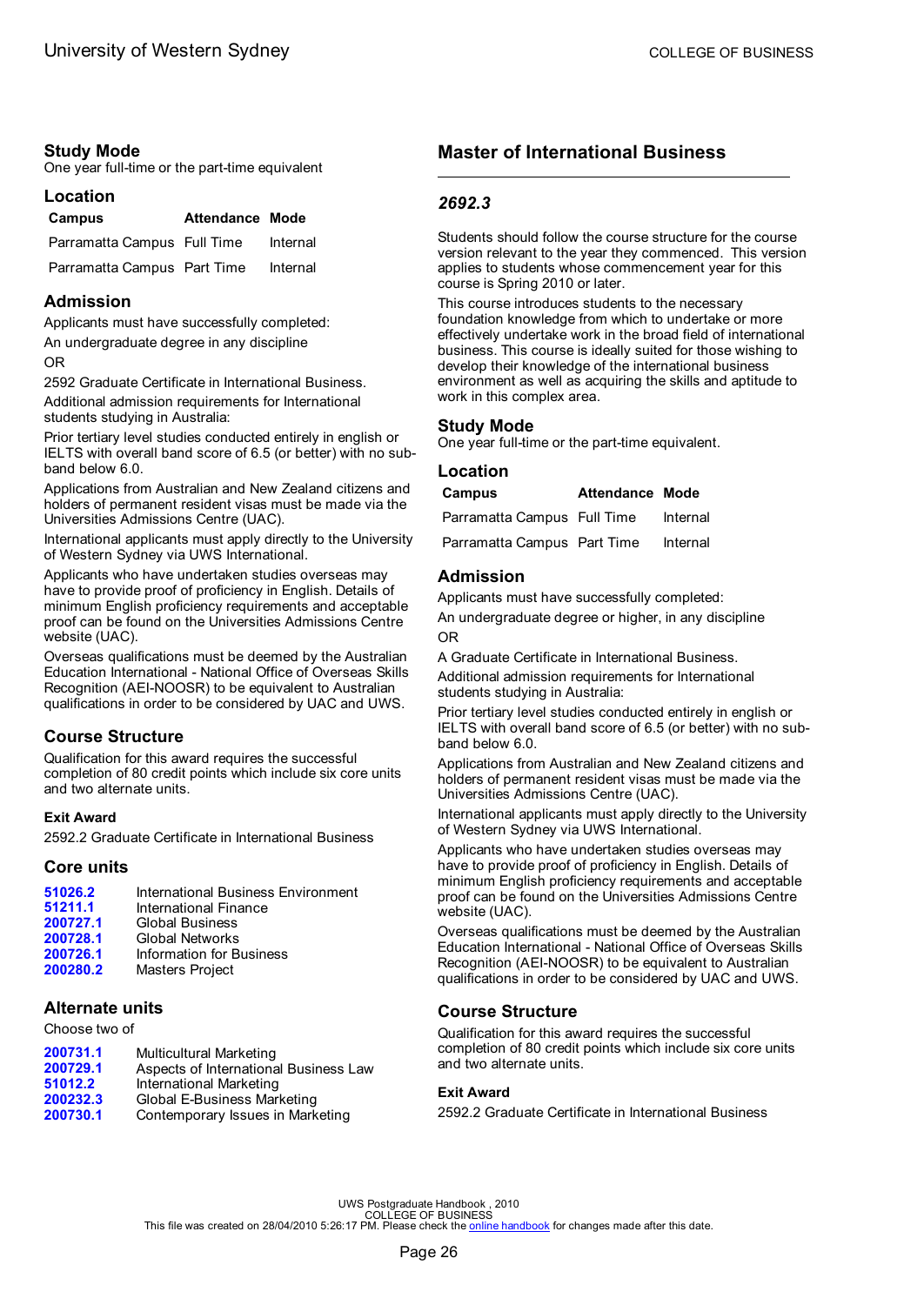## <span id="page-30-0"></span>**Core units**

| 51026.2  | International Business Environment |
|----------|------------------------------------|
| 51211.1  | International Finance              |
| 200727.1 | <b>Global Business</b>             |
| 200728.1 | <b>Global Networks</b>             |
| 200726.1 | Information for Business           |
| 200280.2 | Masters Project                    |
| 200769.1 | <b>Business Internship</b>         |

## **Alternate units**

Choose two of

| 200731.1 | Multicultural Marketing               |
|----------|---------------------------------------|
| 200729.1 | Aspects of International Business Law |
| 51012.2  | International Marketing               |
| 200232.3 | Global E-Business Marketing           |
| 200730.1 | Contemporary Issues in Marketing      |

## **Graduate Certificate in International Business**

## *2592.2*

Students should follow the course structure for the course version relevant to the year they commenced. This version applies to students whose commencement year for this course is 2010 or later.

This course introduces students to the necessary foundation knowledge from which to undertake or more effectively undertake work in the broad field of international business.

## **Study Mode**

Two quarters full-time or the part-time equivalent.

### **Location**

| Campus                      | <b>Attendance Mode</b> |          |
|-----------------------------|------------------------|----------|
| Parramatta Campus Full Time |                        | Internal |
| Parramatta Campus Part Time |                        | Internal |

## **Admission**

Applicants must have successfully completed an undergraduate degree in any discipline OR

At least four years full-time equivalent general work experience.

Applications from Australian citizens and holders of permanent resident visas must be made via the Universities Admissions Centre (UAC).

Applicants who have undertaken studies overseas may have to provide proof of proficiency in English. Details of minimum English proficiency requirements and acceptable proof can be found on the Universities Admissions Centre website (UAC).

Overseas qualifications must be deemed by the Australian Education International - National Office of Overseas Skills Recognition (AEI-NOOSR) to be equivalent to Australian qualifications in order to be considered by UAC and UWS.

Additional admission requirements for International students studying in Australia:

Prior tertiary level studies conducted entirely in english or IELTS with overall band score of 6.5 (or better) with no subband below 6.0.

## **Course Structure**

Qualification for this award requires the successful completion of 40 credit points which include four core units.

| 51026.2  | International Business Environment |
|----------|------------------------------------|
| 200727.1 | <b>Global Business</b>             |
| 200728.1 | <b>Global Networks</b>             |
| 200726.1 | Information for Business           |

## **Master of International Hospitality and Hotel Management**

## *2728.3*

Students should follow the course structure for the course version relevant to the year they commenced. This version applies to students whose commencement year for this course is 2010 or later.

Hospitality and hotel management is a growth sector, making an enormous contribution to the economic, social and human resource development of regions throughout the world. It requires professional managers, and this program is designed to equip students with the professional skills and knowledge required to lead in this industry. It examines the management of sales, revenue, people, finance, facilities and operations for hotels, restaurants, events and other hospitality businesses through a strategic framework that incorporates culture, globalisation, environmental sustainability and innovation.

## **Study Mode**

One year full-time or two years part-time.

## **Location**

| Campus                      | <b>Attendance Mode</b> |          |
|-----------------------------|------------------------|----------|
| Parramatta Campus Full Time |                        | Internal |
| Parramatta Campus Part Time |                        | Internal |

## **Admission**

An undergraduate degree in any discipline OR

A Graduate Certificate in International Hospitality and Hotel Management

OR

A graduate certificate in a business-related area.

Applications from Australian and New Zealand citizens and holders of permanent resident visas must be made via the Universities Admissions Centre (UAC).

International applicants must apply directly to the University of Western Sydney via UWS International.

Applicants who have undertaken studies overseas may have to provide proof of proficiency in English. Details of minimum English proficiency requirements and acceptable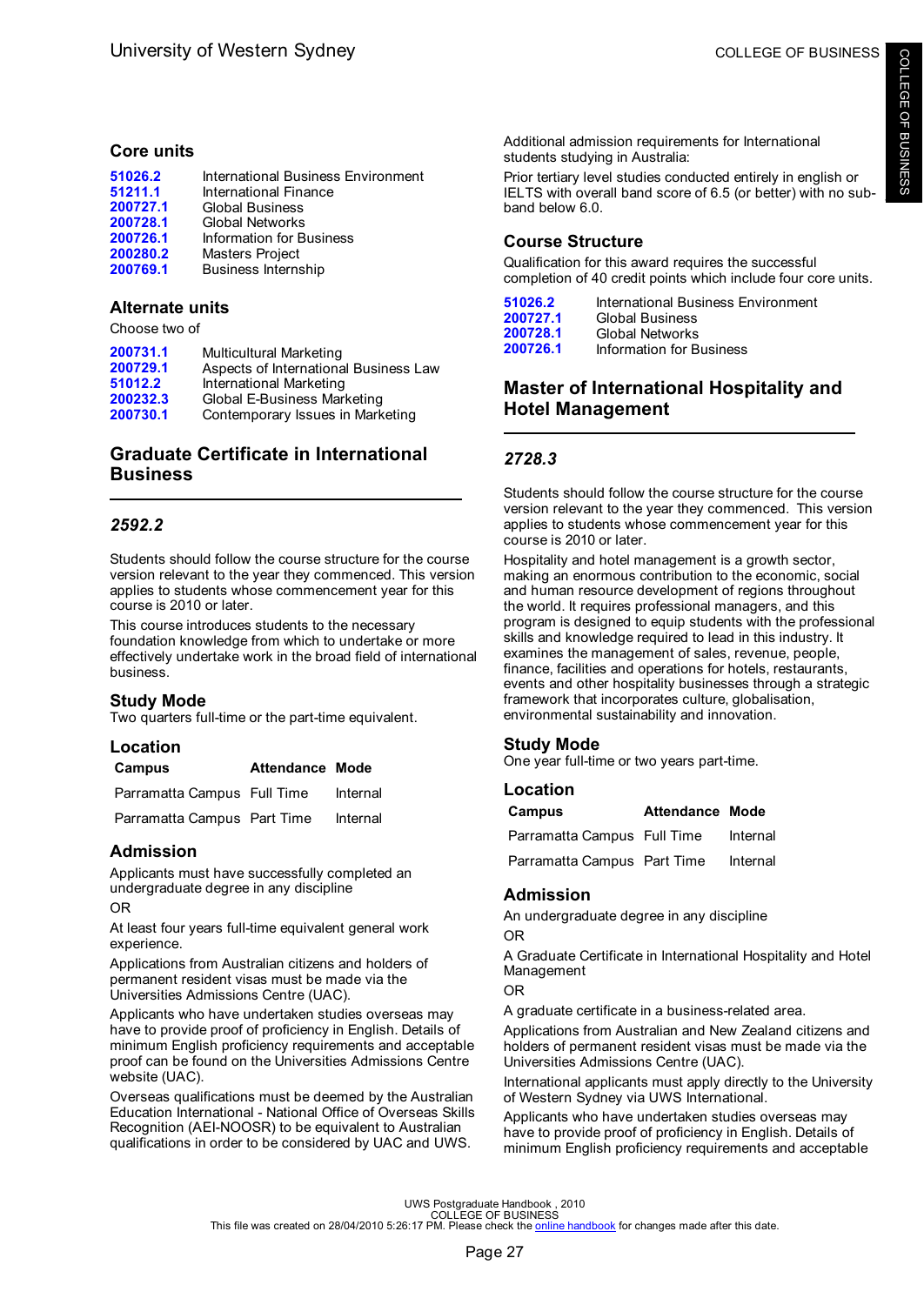<span id="page-31-0"></span>proof can be found on the Universities Admissions Centre website (UAC).

Overseas qualifications must be deemed by the Australian Education International - National Office of Overseas Skills Recognition (AEI-NOOSR) to be equivalent to Australian qualifications in order to be considered by UAC and UWS.

## **Course Structure**

The following are exit points from this award:

Qualification for this award requires the successful completion of 80 credit points as per the recommended sequence below.

Students may only enrol in a maximum of 20 credit points per quarter.

## **Recommended Sequence**

#### **Full-time**

#### **Quarter 1**

| 200760.1 | Managing the Hospitality Workforce |
|----------|------------------------------------|
| 200761.1 | Managing the Hospitality Context   |

(two modules from Environmental Management, Property Management and Risk Management)

#### **Quarter 2**

| 200762.1 | The International Hospitality Industry |
|----------|----------------------------------------|
| 200763.1 | Sales Management and Marketing for     |
|          | Hospitality                            |

#### **Quarter 3**

| 200260.1 | Financial Management for Hospitality and |
|----------|------------------------------------------|
|          | Hotel Managers                           |
| 200764.1 | Managing the Hospitality Experience      |

(two modules from: Restaurant Management, Event Management and Facilities Design)

### **Quarter 4**

| 200765.1 | Hospitality Operations and Revenue       |
|----------|------------------------------------------|
|          | Management                               |
| 200766.1 | Applied Strategic Hospitality Management |

## **Graduate Diploma in International Hospitality and Hotel Management (exit only)**

## *2729.3*

This is an exit award consisting of 60 CPs. Applicants apply to 2728.3 Master of International Hospitality and Hotel Management and exit with the Graduate Diploma award.

### **Study Mode**

One year full-time or one and a half years part time.

## **Graduate Certificate in International Hospitality and Hotel Management**

## *2730.3*

Students should follow the course structure for the course version relevant to the year they commenced. This version applies to students whose commencement year for this course is 2010 or later.

Hospitality and hotel management is a growth sector, making an enormous contribution to the economic, social and human resources development of regions throughout the world. It requires professional managers, and this program is designed to introduce students to the professinal skills and knowledge required to lead in this industry. It examines the management of sales, revenue, people, finance, facilities and operations for hotels, restaurants, events and other hospitality businesses through a strategic framework that incorporates culture, globalisation, environmental sustainability and innovation.

### **Study Mode**

Six months full-time or one year part-time.

### **Location**

| Campus                      | Attendance Mode |          |
|-----------------------------|-----------------|----------|
| Parramatta Campus Full Time |                 | Internal |
| Parramatta Campus Part Time |                 | Internal |

## **Admission**

An undergraduate degree (or equivalent) in any area OR

Other post-secondary qualifications in hospitality, tourism or business plus a minimum of four years work experience in hospitality, tourism or business related fields

#### OR

A minimum of four years professional/managerial work experience in hospitality, tourism or business-related fields. Applications from Australian and New Zealand citizens and holders of permanent resident visas must be made via the Universities Admissions Centre (UAC).

International applicants must apply directly to the University of Western Sydney via UWS International.

Applicants who have undertaken studies overseas may have to provide proof of proficiency in English. Details of minimum English proficiency requirements and acceptable proof can be found on the Universities Admissions Centre website (UAC).

Overseas qualifications must be deemed by the Australian Education International - National Office of Overseas Skills Recognition (AEI-NOOSR) to be equivalent to Australian qualifications in order to be considered by UAC and UWS.

## **Course Structure**

Students may only enrol in a maximum of 20 credit points per quarter.

Completion of 2730 Graduate Certificate in International Hospitality and Hotel Management requires completion of four units (40 credit points) from

UWS Postgraduate Handbook , 2010 COLLEGE OF BUSINESS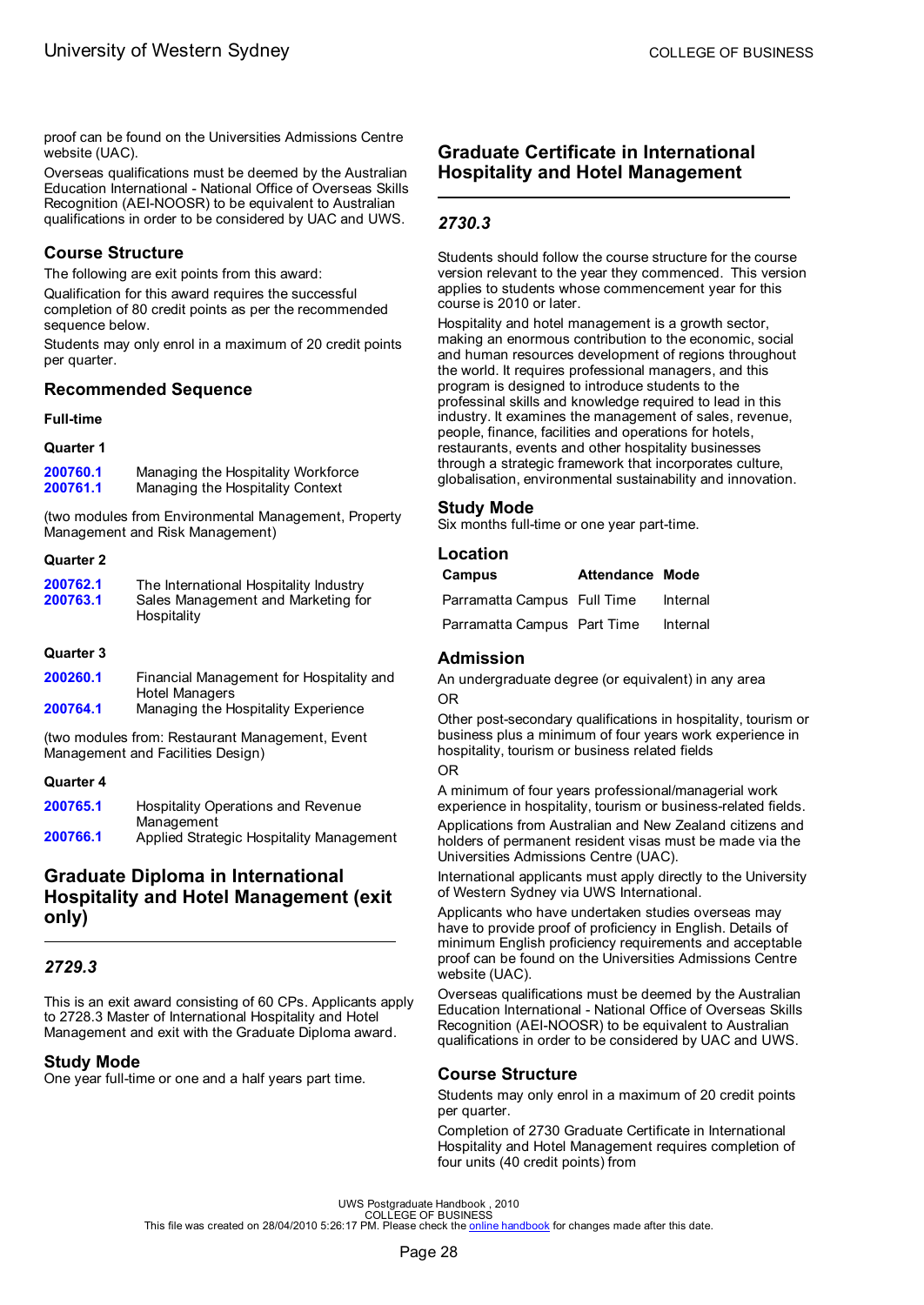<span id="page-32-0"></span>Master of International Hospitality and Hotel Management core units.

Any 40 credit points from

#### **Quarter One**

| 200760.1 | Managing the Hospitality Workforce |
|----------|------------------------------------|
| 200761.1 | Managing the Hospitality Context   |

### **Quarter Two**

| 200762.1 | The International Hospitality Industry |
|----------|----------------------------------------|
| 200763.1 | Sales Management and Marketing for     |
|          | Hospitality                            |

#### **Quarter Three**

| 200260.1 | Financial Management for Hospitality and |
|----------|------------------------------------------|
|          | Hotel Managers                           |
| 200764.1 | Managing the Hospitality Experience      |

#### **Quarter Four**

| 200765.1 | Hospitality Operations and Revenue       |
|----------|------------------------------------------|
|          | Management                               |
| 200766.1 | Applied Strategic Hospitality Management |

## **Master of International Trade and Finance**

## *2703.2*

Students should follow the course structure for the course version relevant to the year they commenced. This version applies to students whose commencement year for this course is mid-2007 or later.

The Master of International Trade and Finance equips students with advanced tools that will enable them to handle complex issues relevant to open economies. It gives graduate economists and practitioners an opportunity to upgrade their skills in the areas of international economics, trade and finance, thus providing better career opportunities at a senior level in both the private and public sectors.

## **Study Mode**

Four quarters full-time or the part-time equivalent.

### **Location**

| Campus                      | Attendance Mode |          |
|-----------------------------|-----------------|----------|
| Parramatta Campus Full Time |                 | Internal |
| Parramatta Campus Part Time |                 | Internal |

### **Accreditation**

The Master of International Trade and Finance fulfils the educational requirements for admission as a Senior Associate (SA Fin) of Finsia - the Financial Services Institute of Australasia. Senior Associate membership with Finsia also requires at least three years career experience in the financial services industry

## **Admission**

An undergraduate degree in Business or Commerce OR

A Graduate Certificate in Applied Finance.

Applications from Australian and New Zealand citizens and holders of permanent resident visas must be made via the Universities Admissions Centre (UAC).

International applicants must apply directly to the University of Western Sydney via UWS International.

Applicants who have undertaken studies overseas may have to provide proof of proficiency in English. Details of minimum English proficiency requirements and acceptable proof can be found on the Universities Admissions Centre website (UAC).

Overseas qualifications must be deemed by the Australian Education International - National Office of Overseas Skills Recognition (AEI-NOOSR) to be equivalent to Australian qualifications in order to be considered by UAC and UWS.

## **Course Structure**

Qualification for this award requires the successful completion of 80 credit points which consists of the eight core units.

### **Core Units**

| 200425.1 | Economics (PG)                             |
|----------|--------------------------------------------|
| 200426.1 | Corporate Finance (PG)                     |
| 51054.1  | <b>Financial Modelling</b>                 |
| 51163.1  | Financial Institutions and Markets (MAF)   |
| 51168.1  | Funds Management and Portfolio Selection   |
| 51169.1  | Derivatives                                |
| 51211.1  | International Finance                      |
| H7331.1  | International Trade and Industry Economics |
|          |                                            |

## **Graduate Diploma in Legal Practice**

## *2668.1*

Students should follow the course structure for the course version relevant to the year they commenced. This version applies to students whose commencement year for this course is 2004 or later.

This course is only available to UWS LLB students.

This course offers a practical legal training at the postgraduate level. It is designed for those who are seeking to be accredited as legal practitioners and is directed at those who hold an undergraduate legal qualification from UWS.

### **Study Mode**

One year full-time or two years part-time.

| Location                    |                        |          |  |
|-----------------------------|------------------------|----------|--|
| Campus                      | <b>Attendance Mode</b> |          |  |
| Parramatta Campus Full Time |                        | Internal |  |
| Parramatta Campus Part Time |                        | Internal |  |

## **Advanced Standing**

Applicants may be eligible for advanced standing in F7030 Professional Legal Skills.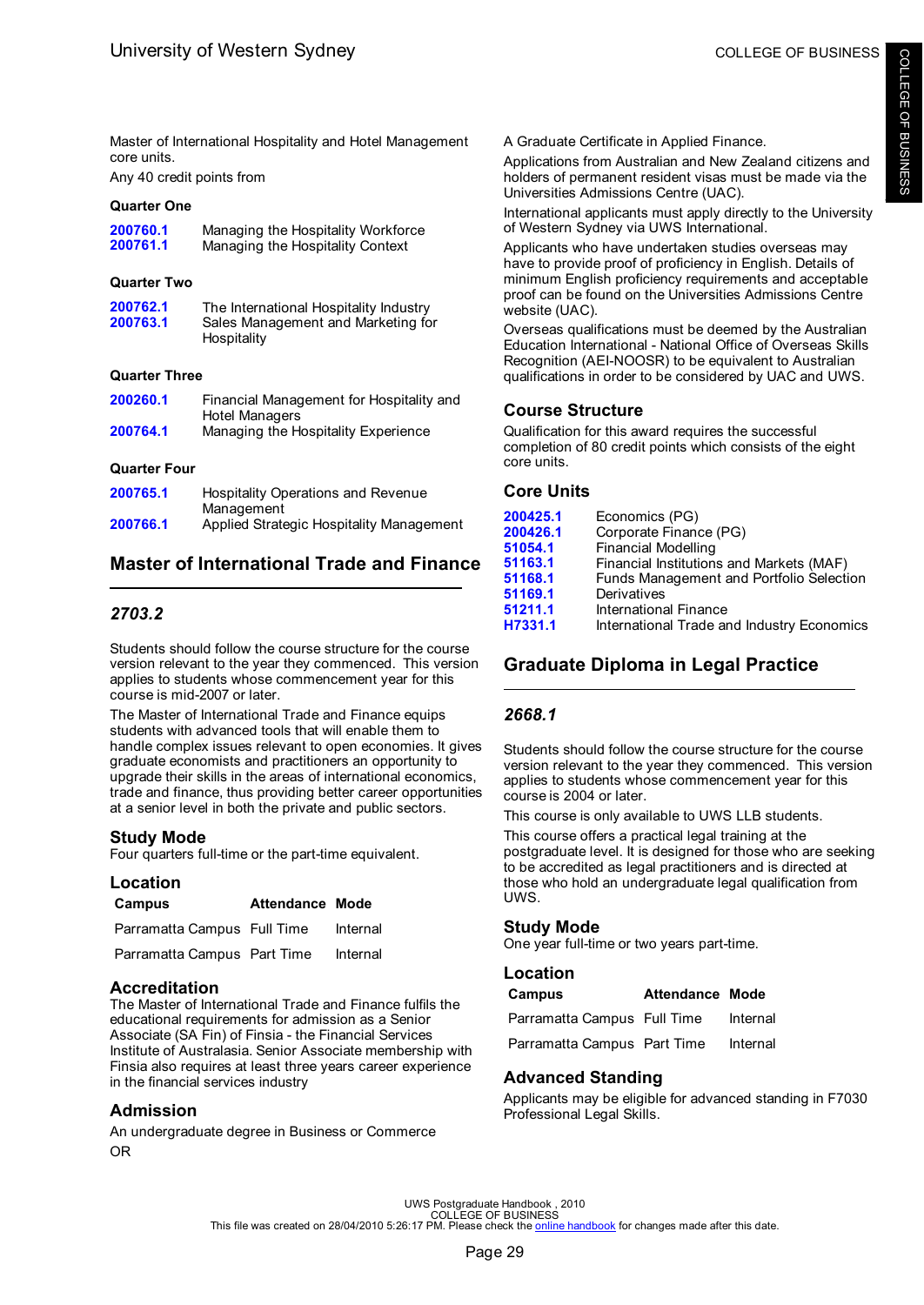## <span id="page-33-0"></span>**Accreditation**

This course is accredited with the Legal Profession Admission Board as satisfying the requirements for admission to practice in New South Wales.

## **Admission**

Applicants must have successfully completed 12 core units from the UWS LLB course.

Applications from Australian and New Zealand citizens and holders of permanent resident visas must be made via the Universities Admissions Centre (UAC).

International applicants must apply directly to the University of Western Sydney via UWS International.

Applicants who have undertaken studies overseas may have to provide proof of proficiency in English. Details of minimum English proficiency requirements and acceptable proof can be found on the Universities Admissions Centre website (UAC).

Overseas qualifications must be deemed by the Australian Education International - National Office of Overseas Skills Recognition (AEI-NOOSR) to be equivalent to Australian qualifications in order to be considered by UAC and UWS.

## **Course Structure**

This course is only available to UWS students who have completed or will complete the skills components of the core LLB units at UWS; or who have previously completed F7031 Professional Legal Skills; or will be completing F7030 Professional Legal Skills in Quarter 1 (Summer session).

Qualification for this award requires the successful completion of 80 credit points which includes four core units (20 credit points each) plus a professional placement.

Students must complete all other units prior to enrolling for their Professional Legal Placement.

## **Core Units**

| F7030.1 | Professional Legal Skills             |
|---------|---------------------------------------|
| F7031.1 | Legal Practice: Ethics and Management |
| F7032.1 | <b>Transactional Legal Practice</b>   |
| F7033.1 | Litigious Legal Practice              |

## **Professional Legal Placement**

**[F7034.1](#page-55-0)** Professional Legal Practice

This unit must be undertaken in order to gain admission to practice in NSW.

## **Graduate Certificate in Research Studies**

## *2724.1*

Students should follow the course structure for the course version relevant to the year they commenced. This version applies to students whose commencement year for this course is 2006 or later.

This is a qualifying program as 'front-on' for research degrees as well as a stand alone award for those who do not wish to pursue research degrees.

## **Study Mode**

Six months full-time or one year part-time.

## **Location**

| Campus                        | <b>Attendance Mode</b> |          |
|-------------------------------|------------------------|----------|
| Campbelltown Campus Full Time |                        | Internal |
| Campbelltown Campus Part Time |                        | Internal |
| Hawkesbury Campus             | <b>Full Time</b>       | Internal |
| Hawkesbury Campus             | Part Time              | Internal |
| Parramatta Campus             | <b>Full Time</b>       | Internal |
| Parramatta Campus             | Part Time              | Internal |
| <b>Penrith Campus</b>         | <b>Full Time</b>       | Internal |
| <b>Penrith Campus</b>         | Part Time              | Internal |

## **Admission**

Applicants must have successfully completed an undergraduate degree in any discipline.

Applications from Australian and New Zealand citizens and holders of permanent resident visas must be made via the Universities Admissions Centre (UAC).

International applicants must apply directly to the University of Western Sydney via UWS International.

Applicants who have undertaken studies overseas may have to provide proof of proficiency in English. Details of minimum English proficiency requirements and acceptable proof can be found on the Universities Admissions Centre website (UAC).

Overseas qualifications must be deemed by the Australian Education International - National Office of Overseas Skills Recognition (AEI-NOOSR) to be equivalent to Australian qualifications in order to be considered by UAC and UWS.

## **Course Structure**

Qualification for this award requires the successful completion of 40 credit points as per the recommended sequence below (one 20 credit point unit and two 10 credit point units). Students who wish to move to a research award must achieve a satisfactory level in this course.

## **Recommended Sequence**

One of the following 20 credit point units - as approved by the appropriate College Course Advisor and proposal supervisor.

Choose one of

**[200361.2](#page-38-0)** Advanced Thesis Preparation<br>**300411.3** Research Methodology and Example **[300411.3](#page-58-0)** Research Methodology and Experimental Design

Plus a Research Skills unit as per list below (10 credit points), as approved by the appropriate College Course Advisor and proposal supervisor.

Plus an Advanced Topic/elective unit (10 credit points) - as approved by the appropriate College Course Advisor and proposal supervisor.

UWS Postgraduate Handbook , 2010 COLLEGE OF BUSINESS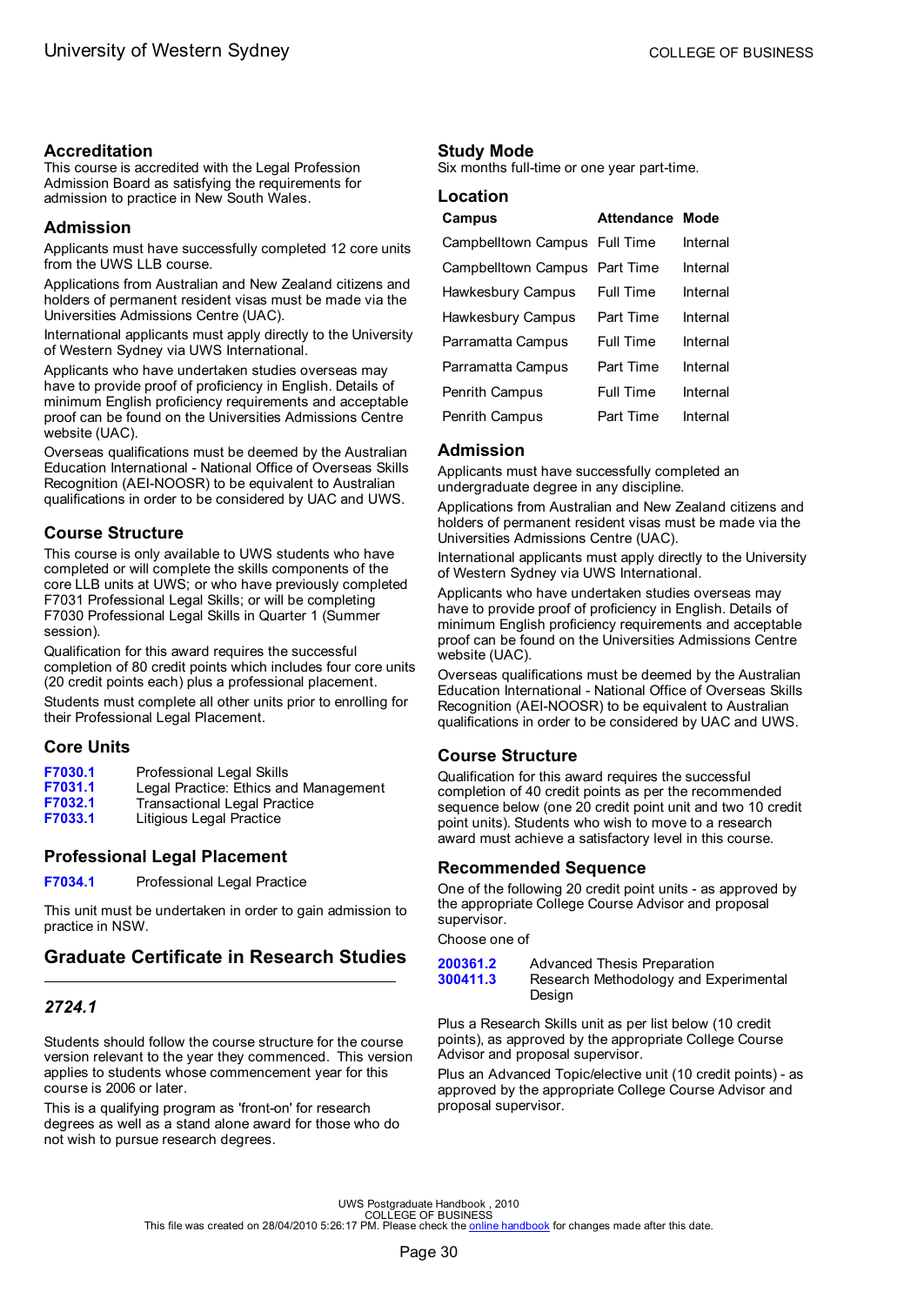## **College of Business students**

## **Full-time and Part-time**

**[200361.2](#page-38-0)** Advanced Thesis Preparation

Research Skills unit (10 credit points) Advanced Topic/elective unit (10 credit points)

## **College of Health and Science students**

## **Full-time**

Choose one of

| 200361.2 | Advanced Thesis Preparation           |
|----------|---------------------------------------|
| 300411.3 | Research Methodology and Experimental |
|          | Design                                |

## Choose one of

| 300398.1        | Methods of Researching               |
|-----------------|--------------------------------------|
| <b>EH838A.1</b> | Research Methods: Science in Context |

Plus one Advanced Topic/elective unit (10 credit points)

## **Part-time**

**[300411.3](#page-58-0)** Research Methodology and Experimental Design

#### Choose one of

| 300398.1        | Methods of Researching               |
|-----------------|--------------------------------------|
| <b>EH838A.1</b> | Research Methods: Science in Context |

Plus one Advanced Topic/elective unit (10 credit points)

## **College of Arts students**

## **Full-time and Part-time**

**[200361.2](#page-38-0)** Advanced Thesis Preparation

Research Skills unit Advanced Topic/elective unit

## **Examples of Research Skills units**

### **Business Discipline**

**[200299.2](#page-40-0)** Business Research Skills Seminar

### **Health and Science Discipline**

**[300398.1](#page-54-0)** Methods of Researching<br>**EH838A.1** Research Methods: Scie Research Methods: Science in Context

### **Humanities & Languages Discipline**

| 100710.1 | Introduction to Honours Research          |
|----------|-------------------------------------------|
| A7444.1  | Language and Linguistics Research Methods |

### **Social Sciences Discipline**

**[400421.1](#page-58-0)** Research Methods for Humanities and Social Sciences

### **Education Discipline**

| SE828A.1 | Qualitative Research Design |
|----------|-----------------------------|
| SE813A.1 | Social Ecology Research     |

## **Examples of Advanced Topics/Electives - College of Arts**

| 100271.1 | Modern Japanese History                       |
|----------|-----------------------------------------------|
|          |                                               |
| 100294.1 | Warlords, Artists and Emperors: Power and     |
|          | Authority in Premodern Japan                  |
| 100693.1 | Evidence-based Professional Practice          |
| 100703.1 | Independent Study 1                           |
| 100704.1 | Independent Study 2                           |
| 100705.2 | Independent Study 3                           |
| 100921.1 | Interpreting and Translation Theory           |
| 100926.2 | The Language of the Law                       |
| 100963.1 | Interpreting Australia: Australian Historians |
|          | and Historiography                            |
| 101297.1 | Languages and Linguistics Special Project     |
| 101416.1 | Creativity: Theory and Practice               |
| 101417.1 | Project Seminar and Proposal                  |
| 400548.2 | Honours Pathway                               |
|          |                                               |

**[400585.1](#page-63-0)** Theories of the Social

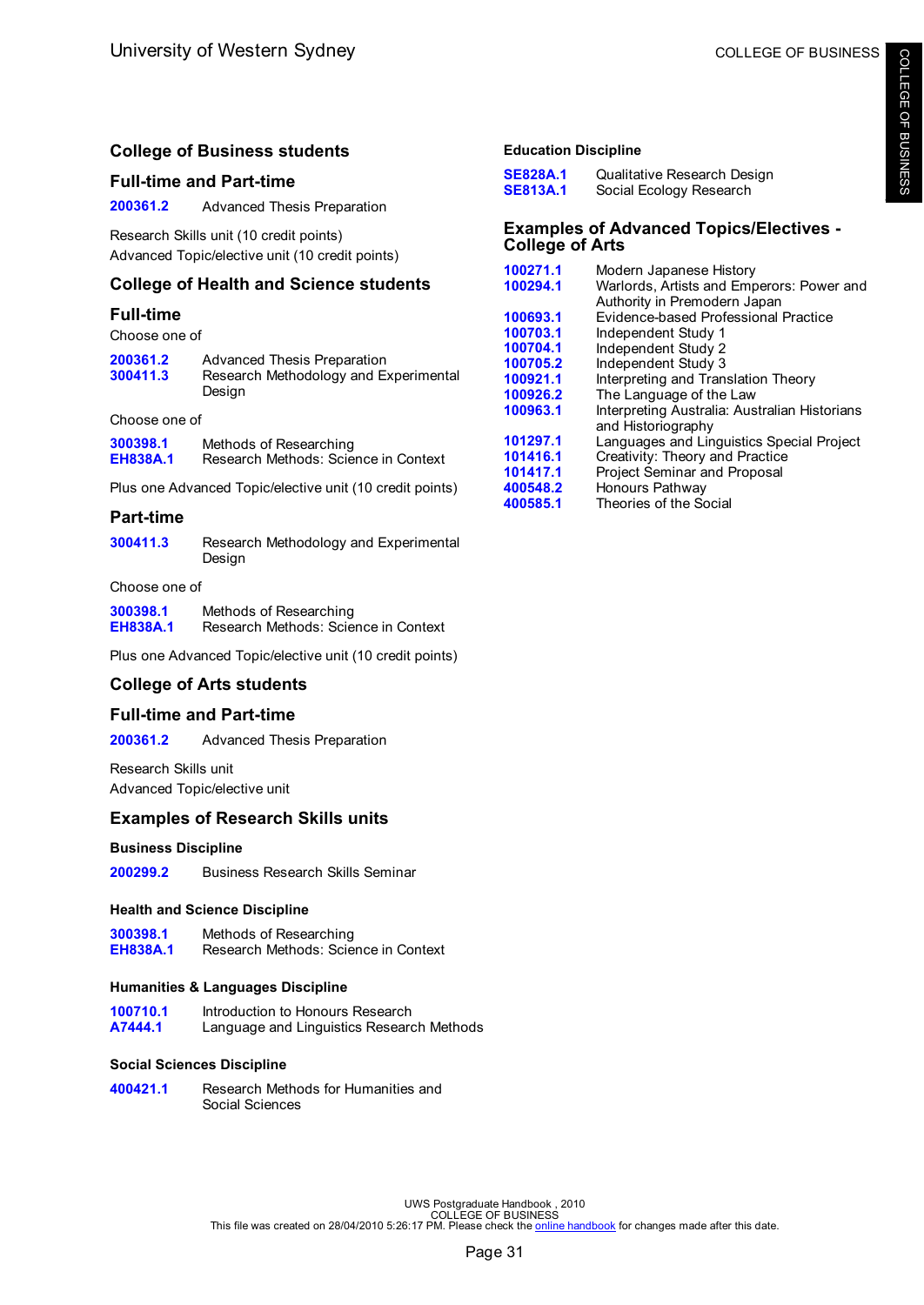## <span id="page-35-0"></span>**Unit Sets**

## **Specialisation - Property Investment**

### *SP2000.1*

## **Offer**

## **Campus Mode**

Westmead Internal

## **Unit Set Structure**

| 200695.1        | Income Property Appraisal         |
|-----------------|-----------------------------------|
| <b>MCB612.1</b> | Property Finance and Taxation     |
| 200696.1        | Property Investment Analysis (V2) |
| <b>CO810A.1</b> | Property Portfolio Analysis       |

## **Specialisation - Marketing**

## *SP2001.1*

### **Offer**

| Campus | Mode |
|--------|------|
|        |      |

Parramatta Campus Internal

### **Unit Set Structure**

| 200732.1 | <b>Creating Markets</b>  |
|----------|--------------------------|
| 200726.1 | Information for Business |

### Choose two of

| 200734.1 | Strategic Value Creation               |
|----------|----------------------------------------|
| 200733.1 | <b>Applied Channel Systems</b>         |
| 51012.2  | International Marketing                |
| 200736.1 | <b>Customer Relationship Marketing</b> |
| 200738.1 | Marketing Innovation                   |
| 200731.1 | Multicultural Marketing                |

### **Specialisation - Human Resource Management and Industrial Relations**

### *SP2002.1*

| Offer  |      |
|--------|------|
| Campus | Mode |

Parramatta Campus Internal

## **Unit Set Structure**

Choose four of

| 200716.1 | Developing Human Capital                  |
|----------|-------------------------------------------|
| 200719.1 | Industrial Relations and Workplace Change |
|          |                                           |

| 200720.1 | International and Global Employment |
|----------|-------------------------------------|
|          | Relations                           |
| 200721.1 | Reward Management                   |
| 200723.1 | Work, Society and Labour Markets    |
| 200724.1 | <b>Workforce Planning</b>           |
| 200725.1 | Workplace Management Dynamics       |
| 200767.1 | <b>Employment Relations Law</b>     |

## **Specialisation - Funds Management**

### *SP21000.1*

| Offer  |      |
|--------|------|
| Campus | Mode |

Westmead Internal

### **Unit Set Structure**

| 51169.1 | Derivatives                            |
|---------|----------------------------------------|
| 51054.1 | Financial Modelling                    |
| 51165.1 | Financial Institution Management       |
| 51212.1 | Security Analysis and Portfolio Theory |
|         |                                        |

## **Specialisation - Banking**

### *SP21001.1*

## **Offer**

**Campus Mode**

Westmead Internal

## **Unit Set Structure**

| 51166.1 | Credit and Lending Decisions     |
|---------|----------------------------------|
| 51165.1 | Financial Institution Management |
| 51167.1 | Law of Finance and Securities    |
| 51172.1 | Marketing of Financial Products  |

## **Specialisation - Operations Management**

## *SP21011.1*

|          | <b>Offer</b>                   |                                                                                    |
|----------|--------------------------------|------------------------------------------------------------------------------------|
|          | Campus                         | <b>Mode</b>                                                                        |
|          |                                | Parramatta Campus Internal                                                         |
|          | <b>Unit Set Structure</b>      |                                                                                    |
|          | Core unit                      |                                                                                    |
|          | 200223.2                       | Operations Management                                                              |
|          | And choose three of            |                                                                                    |
| : Change | 51240.2<br>51259.2<br>200224.2 | Project Management<br>Purchasing and Materials Management<br>Management of Quality |

UWS Postgraduate Handbook , 2010 COLLEGE OF BUSINESS

This file was created on 28/04/2010 5:26:17 PM. Please check the online [handbook](http://handbook.uws.edu.au/hbook/) for changes made after this date.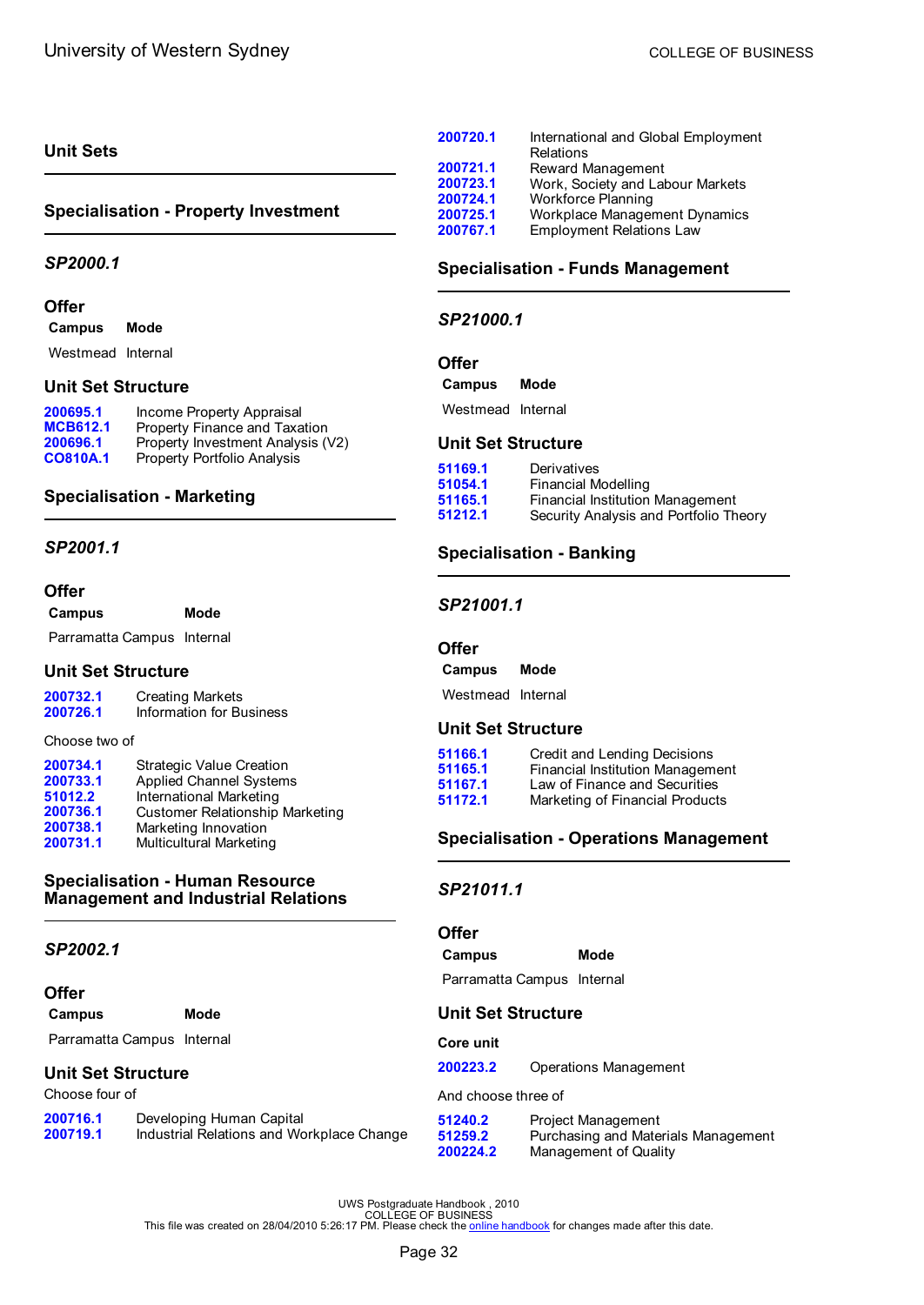| Š<br>)          |  |
|-----------------|--|
|                 |  |
| Ń               |  |
|                 |  |
| $\frac{1}{1}$   |  |
|                 |  |
| ì               |  |
|                 |  |
|                 |  |
|                 |  |
| ī               |  |
|                 |  |
|                 |  |
| $\frac{1}{2}$   |  |
| <b>Thursday</b> |  |
|                 |  |
| ļ               |  |

<span id="page-36-0"></span>

| 200227.2 | Performance Measurement and     |
|----------|---------------------------------|
|          | Benchmarking                    |
| 200329.2 | Supply Chain Management         |
| H7104.2  | Strategic Technology Management |

## **Specialisation - Finance**

## *SP21012.1*

### **Offer**

**Campus Mode**

Parramatta Campus Internal

### **Unit Set Structure**

Units are offered in quarters

| 51164.1 | Finance                                  |
|---------|------------------------------------------|
| 51168.1 | Funds Management and Portfolio Selection |
| 51169.1 | Derivatives                              |
| 51211.1 | International Finance                    |

A different finance unit as agreed by the finance course advisor may be chosen depending on student background and interest.

## **Specialisation - Treasury**

## *SP2706.1*

### **Offer**

**Campus Mode**

Westmead Internal

### **Unit Set Structure**

| 51166.1 | Credit and Lending Decisions           |
|---------|----------------------------------------|
| 51169.1 | Derivatives                            |
| 51165.1 | Financial Institution Management       |
| 51212.1 | Security Analysis and Portfolio Theory |

## **Specialisation - Accounting**

## *SPA2631.1*

### **Offer**

**Campus Mode**

Parramatta Campus Internal

## **Unit Set Structure**

| 51214.1  | Financial Statement Analysis (PG)        |
|----------|------------------------------------------|
| 200399.1 | Information Systems for Accountants (PG) |
| 200400.2 | Company Accounting (PG)                  |
| 200494.1 | Management Accounting (PG)               |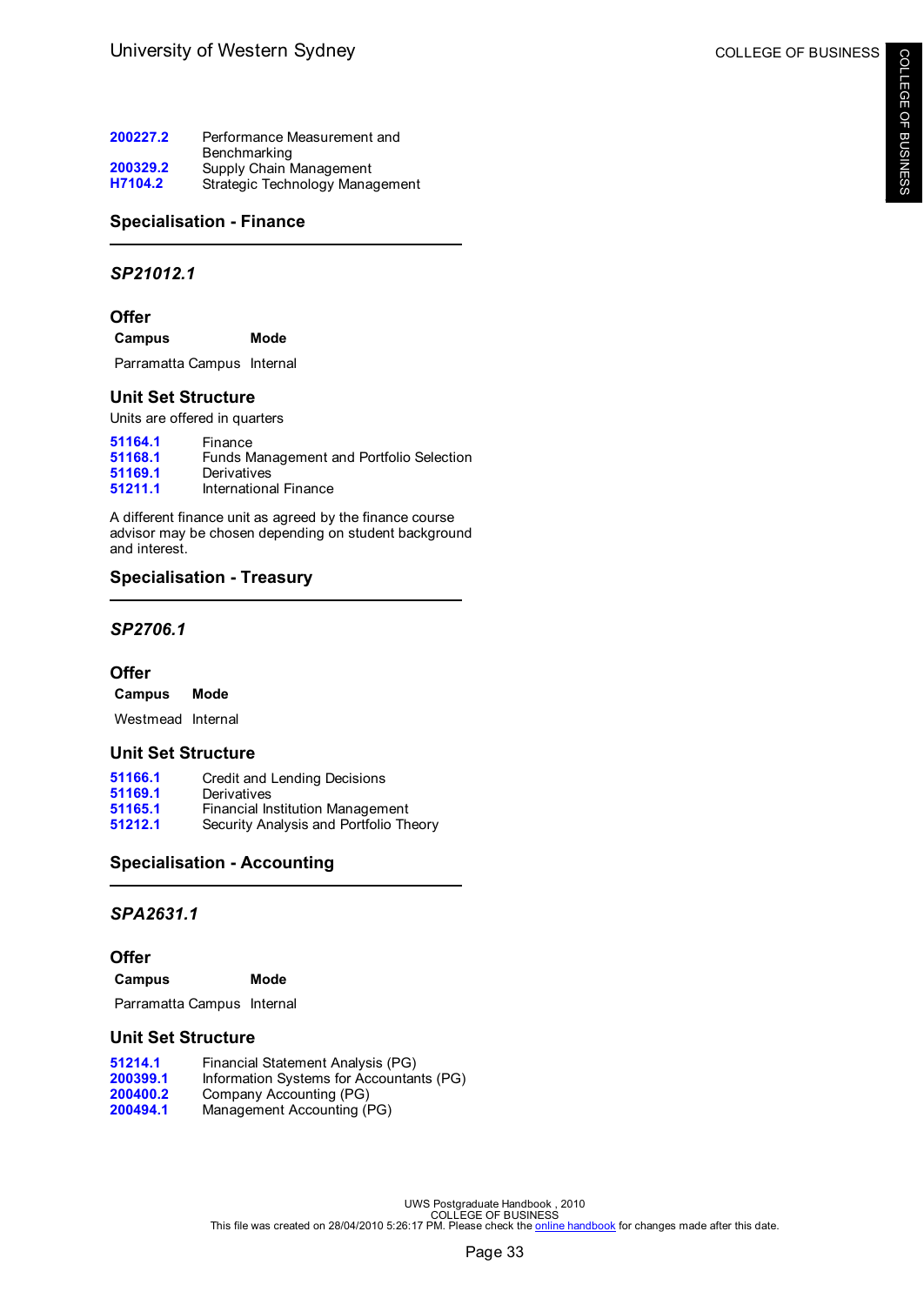## <span id="page-37-0"></span>**Units**

## **U51045.3 Accounting Perspectives for Management**

**Credit Points** 10 **Level** 7

### **Equivalent Units**

200495 - Accounting: A Business Perspective

### **Incompatible Units**

200396 - Introductory Accounting

### **Special Requirements**

Students must be enrolled in one of the following courses: 5500, 5501, 5502, 9009 to be eligible to enrol in this unit. Students undertaking a post-graduate specialisation in accounting should not be permitted to enrol in U51045 as they are required to complete 200396 Introductory Accounting.

...........

Accounting Perspectives for Managers focuses on the analytical uses of accounting information for managers. It emphasises the role of both financial and management accounting in measuring, processing and communicating information that is useful in making economic decisions.

## **200693.1 Accounting Professional Engagement (PG)**

**Credit Points** 10 **Level** 7

### **Assumed Knowledge**

It is expected that students would be well advanced in their studies of accounting so they can bring together and apply the learned skills to modern business and commercial problems. As a minimum they should have completed the core accounting units. Students would be expected to undertake this unit in their final semester.

### **Prerequisite**

**[200494.1](#page-51-0)** Management Accounting (PG) AND **200400.1** Company Accounting (PG)

## **Special Requirements**

Students wishing to take this unit as an elective need approval from the Head of Program or Course Advisor and must be enrolled in a postgraduate program within the College of Business.

This unit focusses on the role that Accountants play in the effective management of businesses, using consulting problems and "real" case studies involving a wide range of business related issues.

...........

## **200394.1 Accounting Research (PG)**

**Credit Points** 10 **Level** 7

### **Assumed Knowledge**

Bachelor's degree in Accounting

### **Special Requirements**

Students wishing to take this unit as an elective need approval from the Head of Program or Course Advisor and must be enrolled in a postgraduate program within the College of Business.

...........

This unit is concerned with understanding theory construction and research in accounting. It aims to equip students with an understanding of contemporary accounting research, which emanates from different theoretical perspectives and philosophies. A further aim is to critically evaluate recent research - throwing light on theory construction, professional development and applications to accounting and related areas.

## **200389.1 Accounting Research Essay (PG)**

**Credit Points** 10 **Level** 7

### **Assumed Knowledge**

Bachelor's degree in Accounting. Students need to have been introduced to accounting research methods.

### **Prerequisite**

**200394.1** Accounting Research (PG)

### **Special Requirements**

Students wishing to take this unit as an elective need approval from the Head of Program or Course Advisor and must be enrolled in a postgraduate program within the College of Business.

...........

The Unit develops students' critical and analytical skills. Students undertake and complete a research essay in areas relevant to the business environment and/or theoretical development. Research essays are offered in consultation with staff who posses research interests and experience in relevant areas and the ability to apply business and industry needs.

## **200391.1 Accounting Research Project (PG)**

**Credit Points** 20 **Level** 7

### **Assumed Knowledge**

Bachelor's degree in Accounting. Students need to have been introduced to accounting research methods before attempting this unit.

### **Prerequisite**

**200394.1** Accounting Research (PG)

### **Special Requirements**

Students wishing to take this unit as an elective need approval from the Head of Program or Course Advisor and must be enrolled in a postgraduate program within the College of Business.

...........

The unit develops students' critical and analytical skills. Students undertake and complete a research project in an area with relevance to the business environment. Research projects are offered in consultation with staff who possess research interests and experience in the relevant areas of business and industry.

UWS Postgraduate Handbook , 2010 COLLEGE OF BUSINESS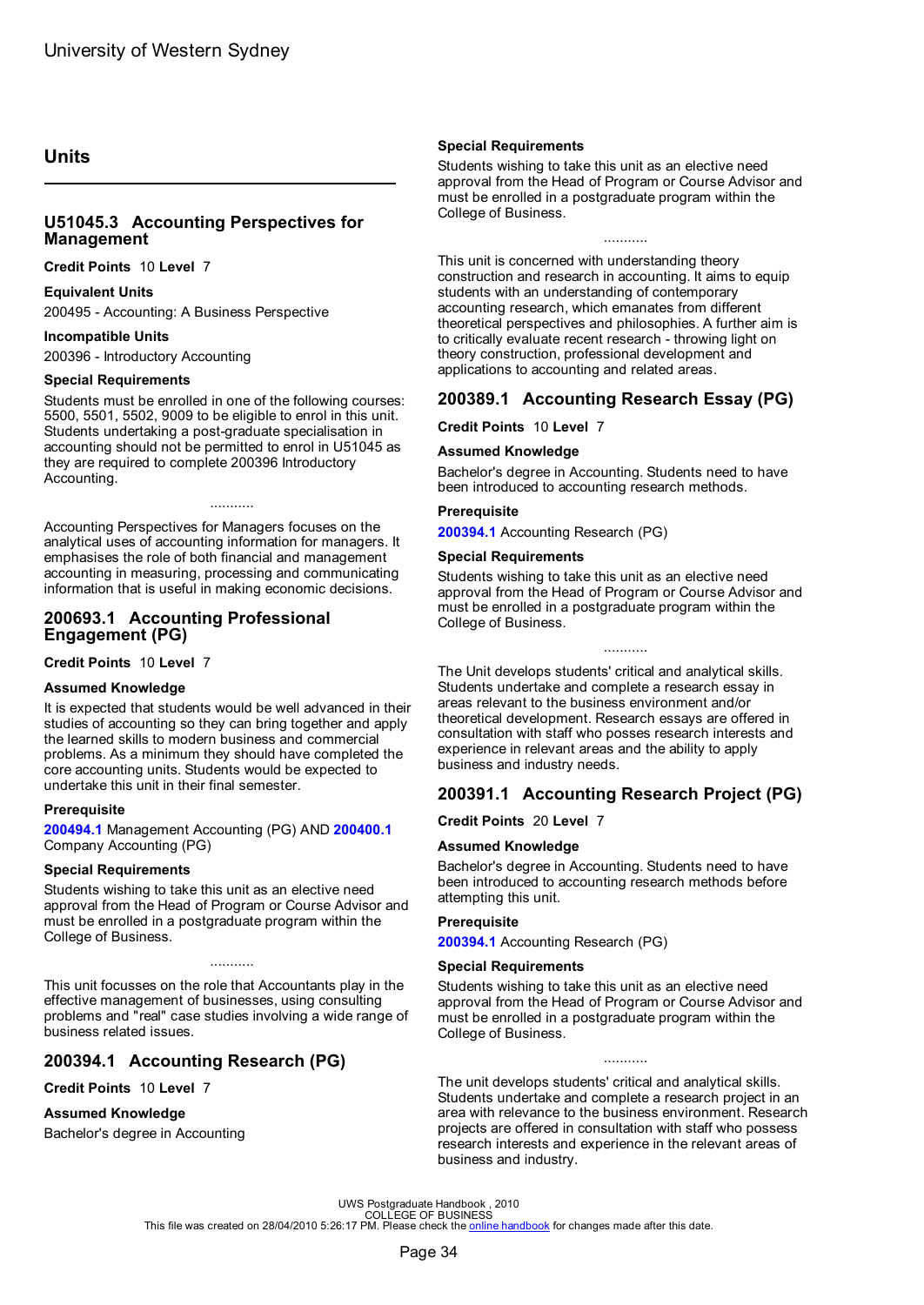## <span id="page-38-0"></span>**200395.1 Accounting Theory (PG)**

### **Credit Points** 10 **Level** 7

#### **Special Requirements**

Students wishing to take this unit as an elective need approval from the Head of Program or Course Advisor and must be enrolled in a postgraduate program within the College of Business.

...........

This unit examines the role of accounting in society, including the function of the accounting profession in this context. The nature of the different theories advanced to explain accounting including accounting as a measurement function are also examined. Particular accounting models relevant in the current environment are also considered, together with the broader economic, sociological and ethical issues raised by their application.

## **200401.1 Accounting Theory and Applications (PG)**

**Credit Points** 10 **Level** 7

#### **Prerequisite**

**200396.1** Introductory Accounting

### **Corequisite**

**200400.1** Company Accounting (PG)

#### **Equivalent Units**

51264 - Financial Accounting D (PG)

#### **Special Requirements**

Students wishing to take this unit as an elective need approval from the Head of Program or Course Advisor and must be enrolled in a postgraduate program within the College of Business.

...........

Basic questions of the role accounting performs in society are considered from economic, social and environmental perspectives. The nature of the statements advanced to give accounting legitimacy, together with their philosophical underpinnings, are examined. Selected accounting theories and philosophies will be examined and advanced applications in alternative accounting models considered.

### **200495.2 Accounting: A Business Perspective (PG)**

**Credit Points** 10 **Level** 7

### **Equivalent Units**

U51045 - Accounting Perspectives for Management

#### **Incompatible Units**

200396 - Introductory Accounting

#### **Special Requirements**

Students wishing to take this unit as an elective need approval from the Head of Program or Course Advisor and must be enrolled in a postgraduate program within the College of Business. Students undertaking a post-graduate specialisation in accounting should not be permitted to

enrol in 200495 as they are required to complete 200396 Introductory Accounting.

...........

Accounting: A Business Perspective focuses on the analytical uses of accounting information by managers. It emphasizes the role of both financial and management accounting in measuring, processing and communicating information that is useful in making economic decisions

## **200361.2 Advanced Thesis Preparation**

**Credit Points** 20 **Level** 7

#### **Assumed Knowledge**

Completion of a related Bachelors degree or equivalent.

#### **Special Requirements**

Unit is not available to undergraduate courses except bachelor's honours.

...........

The main focus of this unit is on understanding how a research problem is identified, how literature in a research area is critically evaluated and how a comprehensive research proposal is formulated. The unit is primarily designed to assess the "research readiness" of the students. The overarching goal of this unit is to develop a critical spirit of inquiry by providing a structured and systematic way of thinking about writing a comprehensive research proposal. It allows students to become familiar with the requirements of thesis writing from an early stage. The unit provides students with the opportunity to engage in a structured literature review to assist in selecting an appropriate research topic. The unit also develops an appreciation for ethical issues in research in higher degrees. Key assessment criteria include writing a critical evaluation of research papers from the literature within a chosen topic, writing and presenting a defensible research proposal.

## **200185.1 Analysis for Managerial Decision-Making**

**Credit Points** 10 **Level** 7

The objective of this unit is to introduce students to a range of quantitative techniques to enable them to analyse problems in operations and quality mangement and to interpret their findings both from a tactical and strategic perspective.

...........

## **200733.1 Applied Channel Systems**

**Credit Points** 10 **Level** 7

### **Equivalent Units**

51014 - Business Marketing Strategy

This unit introduces students to various channel structures and their differing supply and distribution patterns; especially contemporary channel structures (Retail, eMarkets, etc.) will be addressed. Topics include value chain strategy and management, negotiation as well as the

...........

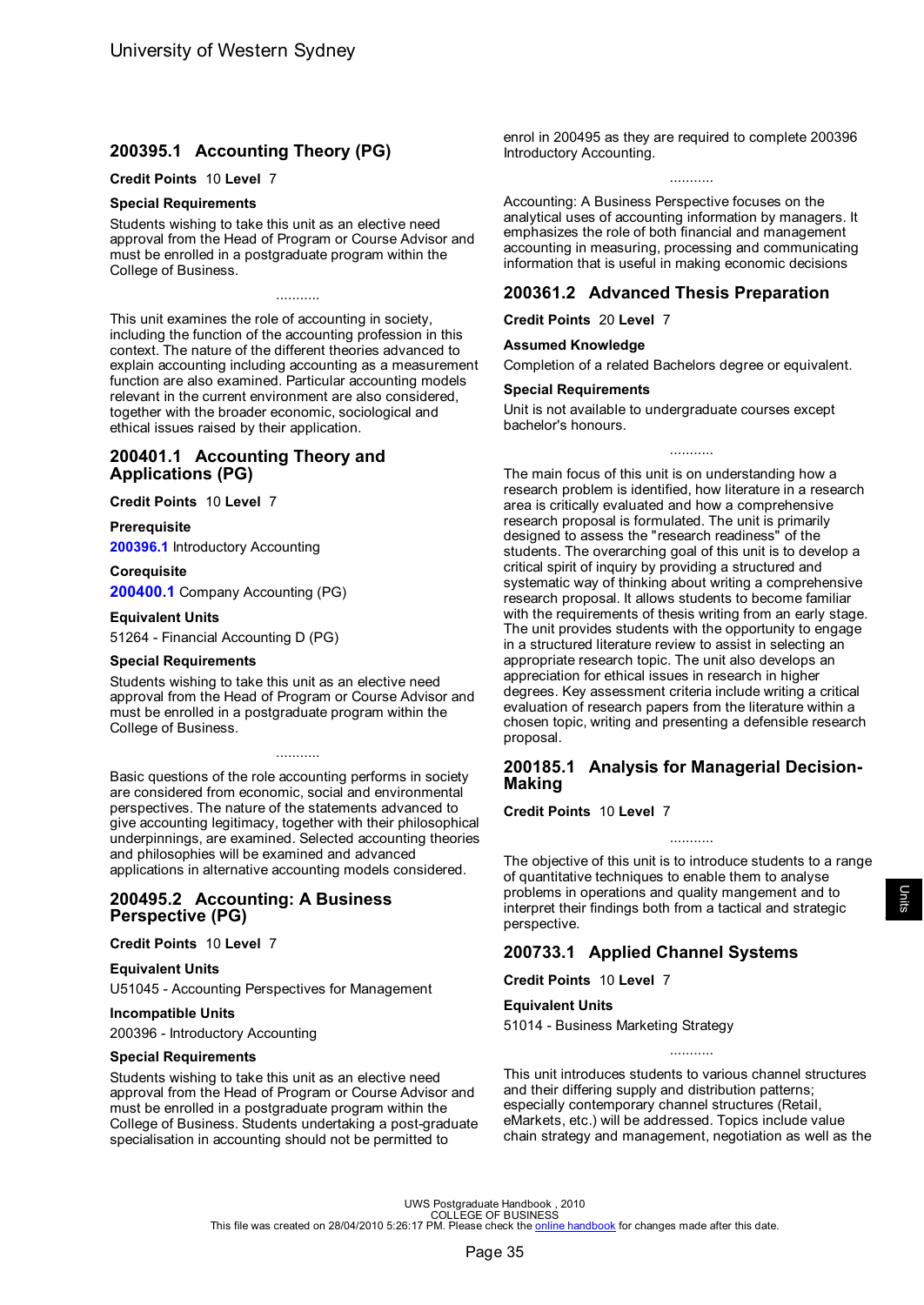<span id="page-39-0"></span>dealing with power and other relationship atmosphere elements.

## **200766.1 Applied Strategic Hospitality Management**

**Credit Points** 10 **Level** 7

### **Equivalent Units**

200201 - Strategic Tourism & Hospitality Management, 200259 - Strategic Hospitality and Hotel Management

...........

Understanding of strategic management (including its implementation) equips hospitality professionals for contributing to decisions to enhance organisational viability in response to pressures from competitors and changing contexts, harnessing the organisation's human resources, knowledge and creativity. This unit provides opportunities for undertaking strategic analysis using a range of frameworks, theories and tools in application to case studies. Skills for researching contemporary industry trends and other aspects of environmental scanning will be developed and showcased in reports and other media. The unit allows some choice of focus around contemporary issues facing hotels, restaurants, or special events to best suit students' career aspirations.

## **200729.1 Aspects of International Business Law**

...........

**Credit Points** 10 **Level** 7

International Law has been defined as that body of law which regulates States and which States feel bound to observe. It also seeks to order human affairs at the international level. As developments in technology and travel continue to shrink the distance between States, issues of International Law become increasingly important. The Unit lays the foundation for an understanding of various aspects of this system of law, particularly in its impact upon international business and the regulation of international transactions. It also deals with its relationship with domestic Australian law. It will challenge students to critically analyse the system and suggest ways in which the rules and principles can and should develop in the future in order to accommodate the changing needs and values of the international community of nations in its commercial dealings with one another.

### **200228.1 Assets and Maintenance Management**

### **Credit Points** 10 **Level** 7

This unit aims to provide an understanding of the principles techniques and applications of managing assets and to equip students with competencies and skills in planning, procurement, repair, maintenance, replacement and disposal of facilities, equipment and materials. Topics include: concept and types of assets, procurement, reliability, maintenance, replacement and disposal of capital assets, purchasing and replacement strategies and techniques, sourcing and maintenance management.

...........

## **200416.1 Assurance Services (PG)**

**Credit Points** 10 **Level** 7

### **Assumed Knowledge**

Bachelor's degree in Accounting

### **Special Requirements**

Students wishing to take this unit as an elective need approval from the Head of Program or Course Advisor and must be enrolled in a postgraduate program within the College of Business.

...........

This unit is intended to expand disciplinary perspectives in auditing and assurance services and to give guidance for research in auditing. It examines the differences in philosophies and methods and compares contemporary and traditional approaches to assurance services. The unit also incorporates an examination of "white collar crime" and explores the role of expert witnesses and audit documentation.

## **200398.1 Auditing (PG)**

**Credit Points** 10 **Level** 7

### **Prerequisite**

**200400.1** Company Accounting (PG) AND **200396.1** Introductory Accounting

### **Equivalent Units**

51267 - Auditing (PG)

### **Special Requirements**

Students wishing to take this unit as an elective need approval from the Head of Program or Course Advisor and must be enrolled in a postgraduate program within the College of Business.

...........

The aim of this unit is to examine the nature of modern auditing, the purposes it serves and the framework within which it operates.

## **200390.1 Business Essay (PG)**

**Credit Points** 10 **Level** 7

### **Assumed Knowledge**

Bachelor's degree in Accounting

### **Prerequisite**

**[200394.1](#page-37-0)** Accounting Research (PG)

### **Corequisite**

**200393.1** Accounting and Business Research Concepts and Methods

### **Special Requirements**

Students wishing to take this unit as an elective need approval from the Head of Program or Course Advisor and must be enrolled in a postgraduate program within the College of Business.

...........

UWS Postgraduate Handbook , 2010 COLLEGE OF BUSINESS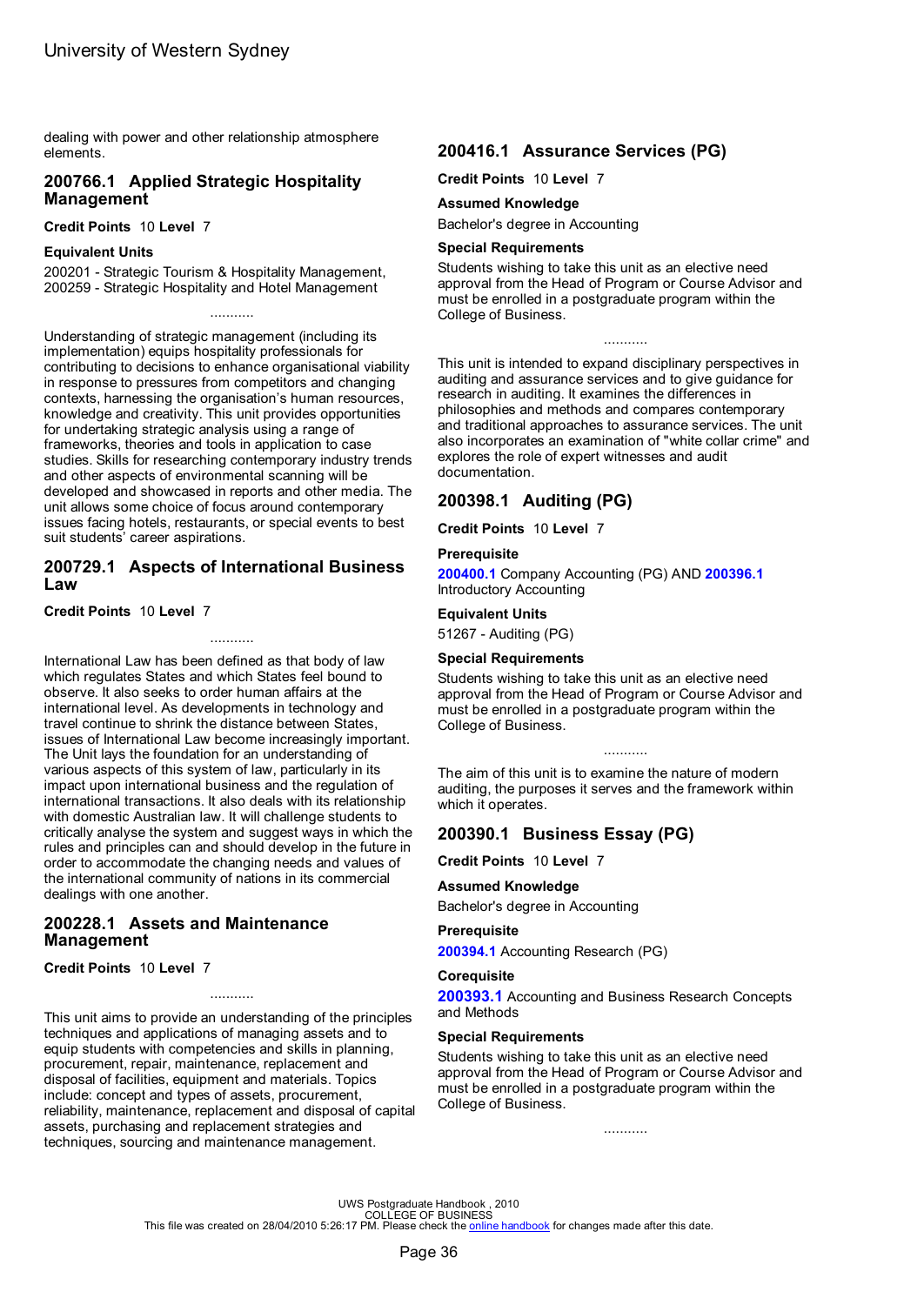<span id="page-40-0"></span>The unit develops students' critical and analytical skills. Students undertake and complete a research essay in an area relevant to the business environment and/or theoretical development. Research essays are offered in consultation with staff who posses research interests and experience in areas and the relevant ability to apply business and industry needs.

## **200769.1 Business Internship**

**Credit Points** 10 **Level** 7

### **Equivalent Units**

200280 - Masters Project

## **Special Requirements**

Students must have completed 40 credit points of core units in their approved program of study in a post-graduate business course. Enrolment in this unit is competitive and subject to availability of internship places (administered by the Careers and Cooperative Education Unit CCEU). Students who wish to enrol in this unit must contact their Head of Program.

The Business Internship is designed for students who want to gain industry experience and further their studies through a 10-week business internship. This Business Internship unit is based on a 'project style' unit which requires students to undertake a research project in their chosen field whilst attending an industry based internship. These highly sought after internships will be filled on a competitive basis and will be arranged by the UWS Careers and Cooperative Education Unit (CCEU).

...........

## **51276.2 Business Re-engineering**

**Credit Points** 10 **Level** 7

### **Special Requirements**

Only students enrolled in a postgraduate program can enrol in this unit.

...........

This unit provides an understanding of the principles and practice of re-engineering to enable the design of business processes that can enhance customer value creation while simultaneously enhancing corporate performance. The principles of business re-engineering aim at achieving breakthrough improvements in performance through a critical analysis and redesign of existing business processes. The unit aims to equip the participants with the necessary tools and techniques for carrying out a critical analysis and redesign of the operations, processes, organisation and culture of business establishments.

### **200691.1 Business Research Paper**

**Credit Points** 10 **Level** 7

### **Special Requirements**

Authorisation required by Head of Program.

This unit engages the academy with commerce by integrating theory with secondary research to solve real-life business problems. Typically students choose a specific

...........

area of the discipline relevant to their graduate award and investigate a related problem at a workplace.

## **200299.2 Business Research Skills Seminar**

...........

**Credit Points** 10 **Level** 5

This unit introduces students to core concepts of business research, qualitative, quantitative and mixed methodologies frequently used in business research. The unit prepares students to be able to justify the methods and tools used in their Higher Degree by Research thesis and thus allowing them to work towards the methodology chapter of their thesis.

## **LW805A.2 Capital Gains Tax (PG)**

**Credit Points** 10 **Level** 7

#### **Prerequisite**

**[AC808A.1](#page-62-0)** Taxation Planning and Implications (PG)

### **Special Requirements**

Students wishing to take this unit as an elective need approval from the Head of Program or Course Advisor and must be enrolled in a postgraduate program within the College of Business.

...........

At the completion of this course students should have an understanding of the complexities of the taxation of capital gains in Australia; an in depth understanding of the relevant capital gains provisions in the income tax legislation; and an understanding of the practical applications of the legislation in relation to the taxation of capital gains.

## **200432.1 Commercial Law (PG)**

**Credit Points** 10 **Level** 7

### **Equivalent Units**

51226 - Commercial Law (PG)

### **Special Requirements**

Students wishing to take this unit as an elective need approval from the Head of Program or Course Advisor and must be enrolled in a postgraduate program within the College of Business.

...........

This unit deals with concepts of Australian law and commercial legal obligations that are of importance both to professional practice and to studies in later units. The unit topics are: Australian Legal Institutions and Sources of Law, Case Law and Doctrines of Precedent, Legislation and Statutory Interpretation, The Australian Federation and Concepts of Constitutional Law, Principles of Tortious Liability, and the formation, vitiation, performance and discharge of contracts, including agency, sale of goods and consumer transactions.

## **200400.2 Company Accounting (PG)**

**Credit Points** 10 **Level** 7

### **Prerequisite**

**[200396.2](#page-50-0)** Introductory Accounting (PG)

Page 37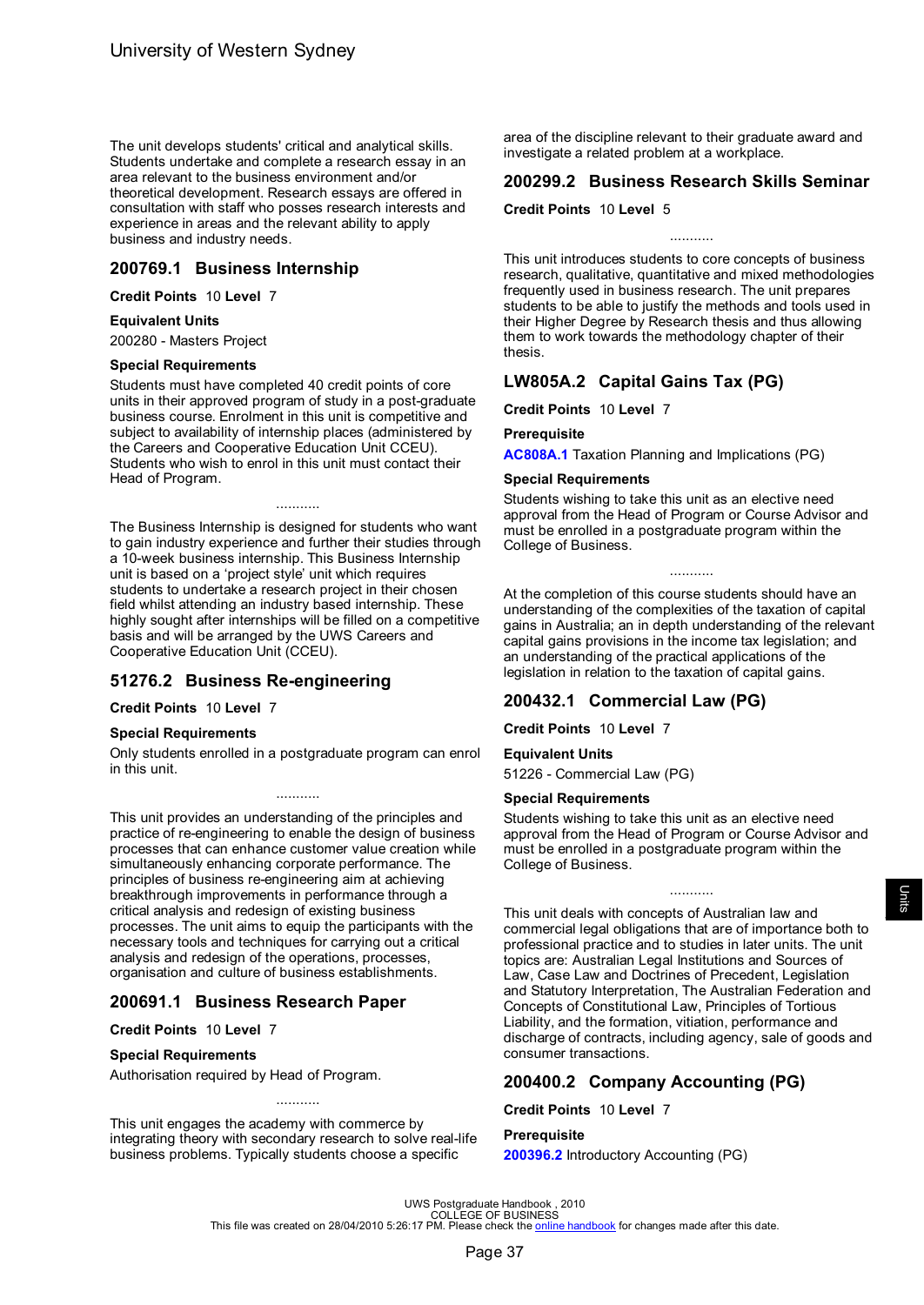### <span id="page-41-0"></span>**Corequisite**

**200433.1** Company Law (PG)

### **Equivalent Units**

51254 - Financial Accounting C (PG)

### **Special Requirements**

Students wishing to take this unit as an elective need approval from the Head of School or Course Advisor and must be enrolled in a postgraduate program within the College of Business.

The goal of this unit is to identify the accounting issues that arise from the various forms of corporate organisation and how these translate into disclosure issues for financial reporting purposes. The unit includes company formation and liquidation; accounting for a group of related companies and other associated entities includig partnerships, joint ventures and trusts.

...........

## **200433.1 Company Law (PG)**

**Credit Points** 10 **Level** 7

### **Prerequisite**

**[200432.1](#page-40-0)** Commercial Law (PG)

#### **Equivalent Units**

51227 - Company Law (PG)

### **Special Requirements**

Students wishing to take this unit as an elective need approval from the Head of Program or Course Advisor and must be enrolled in a postgraduate program within the College of Business.

...........

This unit deals with legal issues concerning various aspects of company; incorporation, regulation, membership and capital, company management, corporate officers, meetings, relations of the company with outsiders, accounts, reports and other disclosures, arrangements and reconstruction, receivers and winding up, share acquisition and takeovers. It also focuses on a review of public policy underlying law in the above areas.

## **200715.1 Contemporary Applied Research in Employment Relations**

### **Credit Points** 10 **Level** 7

#### **Assumed Knowledge**

Advanced knowledge of human resource management and industrial relations from completing at least 40 credit points of specialist postgraduate study.

...........

### **Incompatible Units**

51106 - Contemporary Issues in Employment Relations

This unit equips Employment Relations professionals to undertake research and analyse contemporary issues confronting organisations and industries. This studentcentred unit provides close supervision of students' research and analytical practices to enhance skill development via application to contemporary topics.

Students have scope to focus on issues that are of particular concern or interest for their careers or their organisations. As an integrating unit, it allows students to bring together their knowledge and questions developed throughout their program of study to produce reports and other media that showcase professional practice and demonstrate their achievements. Relevance of stakeholders' perspectives and multidisciplinarity are highlighted.

## **51286.2 Contemporary Engineering Organisation and Management Practice**

**Credit Points** 10 **Level** 7

### **Special Requirements**

Only students enrolled in a postgraduate program can enrol in this unit.

...........

The aim of this unit is to facilitate a transition of technical personnel into management roles and to provide necessary development for successful performance in managerial roles. The pressures of economic change, globalisation, technological advancement and market changes requires a broad range of managerial skills, knowledge and understanding of contemporary issues within dynamic organisational settings. This unit provides participants with an overview of contemporary management philosophies and practices integrating a wide range of management disciplines and skills including the fundamentals of management, leadership, people skills, globalisation, technology, ethics and contemporary issues in managing engineering-based organisations.

## **200730.1 Contemporary Issues in Marketing**

**Credit Points** 10 **Level** 7

### **Equivalent Units**

200512 - Contemporary Issues in International Marketing ...........

This unit aims to build upon the knowledge gained in the foundation marketing and business units by applying the knowledge gained in that unit to specific contemporary conceptual and empirical issues in international marketing. Topics include dealing with complexity and environmental turbulence, sustainability, corporate social responsibility as well as implications of changing economies.

## **U51043.2 Contemporary Organisation Behaviour**

**Credit Points** 10 **Level** 7

### **Incompatible Units**

200768 - Management Skills

### **Special Requirements**

Only students enrolled 5500.3, 5501.2, 5502.2 and 9009 can enrol in this unit.

Contemporary Organisation Behaviour has been designed to offer you tools which can help you manage people in an increasingly complex organisational climate. Therefore, the objectives of the unit focus on critically evaluating how

...........

UWS Postgraduate Handbook , 2010 COLLEGE OF BUSINESS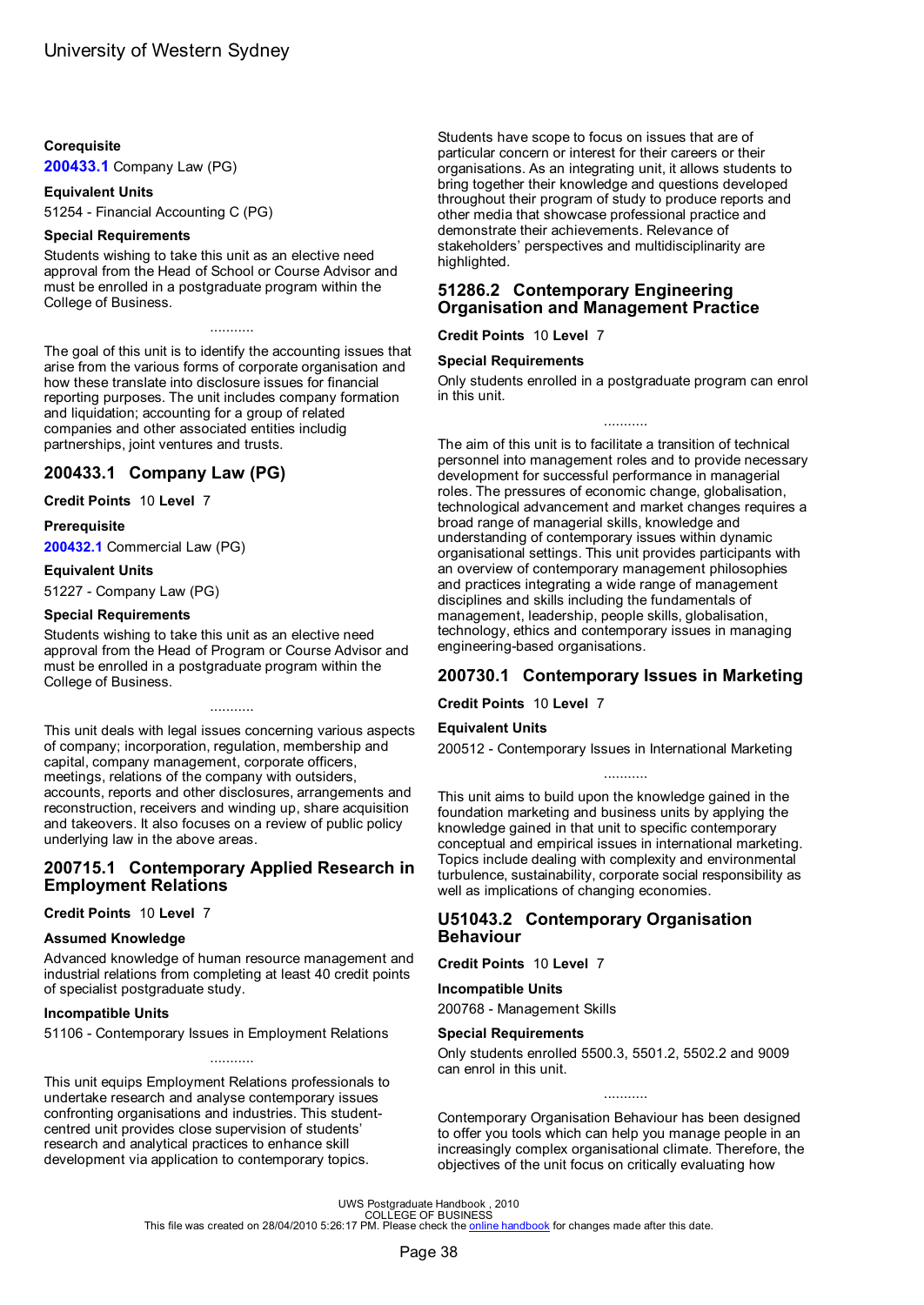<span id="page-42-0"></span>organisations, groups and teams and individual behaviour can affect work performance and productivity.

## **200415.1 Corporate Failure and Forensic Accounting (PG)**

**Credit Points** 10 **Level** 7

#### **Assumed Knowledge**

Bachelor's degree in Accounting

### **Special Requirements**

Students wishing to take this unit as an elective need approval from the Head of Program or Course Advisor and must be enrolled in a postgraduate program within the College of Business.

...........

In the same way that the medical profession learns from autopsies, the accounting profession can learn from examining corporate collapses. This unit provides valuable lessons in accounting by examining booms and busts of previous periods and reviewing the reports of inspectors and forensic accountants who have identified deficiencies in accounting methods, internal controls and auditing.

## **200426.1 Corporate Finance (PG)**

**Credit Points** 10 **Level** 7

### **Assumed Knowledge**

Secondary school mathematics, and introductory economics or microeconomics.

### **Equivalent Units**

51164.1 - Finance, 51270.1 - Corporate Finance (PG)

### **Special Requirements**

Only students enrolled in the following degrees are able to enrol in this unit: 2705 Master of Finance, 2702 Master of Applied Finance, 2704 or 2745 Graduate Diploma in Applied Finance, 2708 Graduate Certificate in Applied Finance, 2703 Master of International Trade and Finance, 2689 Master of Professional Accounting, 2691 Master of Accountancy, 2742 Master of Vocational Accounting, 2686 Graduate Certificate in Accounting and 2687 Graduate Diploma in Accounting, 2655 Graduate Certificate in Business.

As an introductory finance unit, this unit introduces the fundamental concepts of finance theory and tools of financial decision-making in the context of Australian institutional environment. These concepts relate primarily to the time value of money, risk and return, capital budgeting and capital structure. The unit's purpose is to develop an understanding of the basic practices of financial management from the perspective of a firm (both large and small). Students examine the investment, financing and dividend decisions of corporations.

...........

## **200732.1 Creating Markets**

**Credit Points** 10 **Level** 7

**Equivalent Units** 51003 - Buyer Behaviour

Understanding markets is central to the effective management of the marketing system. This unit is designed to provide a framework for exploring wellestablished, current, and emerging topics in consumer and organisational buyer behaviour. An applied approach is used to explore how buyers (from different organisational, social and culturally diverse backgrounds) behave and how strategic marketing efforts can be adapted to create value in different markets.

...........

## **101416.1 Creativity: Theory and Practice**

### **Credit Points** 20 **Level** 5

### **Assumed Knowledge**

Students must have completed the third year of the undergraduate program (or equivalent) in the Fine Arts, Electronic Arts, Contemporary Arts, Music, Performance, Communication or Design (Visual Communication) bachelor degrees.

### **Corequisite**

**[101417.1](#page-56-0)** Project Seminar and Proposal

### **Special Requirements**

Students must be eligible for admission into the School of Communication Arts Honours program in order to take this unit. The proposed research must be in an area that can be supervised by a full-time academic staff member of the School of Communication Arts. This is a 20 credit point unit. Successful completion of a combination of any two of the following 10 credit point units will be accepted as equivalent for progression purposes: 100638.1 - Investigative Procedures in the Contemporary Arts, 100938 - Communication and Creative Industries, 101064 - Reading the Contemporary, 101168 - Honours Seminar. Please see your Course Advisor or Head of Program to obtain Advanced Standing if applicable.

...........

Research in communication arts utilises a range of investigative procedures appropriate to the theory and practice of each creative discipline. This unit will introduce fundamental research languages, methods and outcomes relevant to the communication arts disciplines, and encourage students to develop approaches best suited to their theory and practice. Students will write and defend a research proposal and paper for a research program; the unit will enable students to apply a rigorous research framework to their work. Students will engage with a range of significant and critical texts which address broad implications of practices and theories in creative disciplines.

## **51166.1 Credit and Lending Decisions**

**Credit Points** 10 **Level** 7

### **Assumed Knowledge**

51163 Financial Institutions and Markets and/or 51164 Finance / 200426 Corporate Finance.

### **Special Requirements**

Only students enrolled in the following degrees are able to enrol in this unit: 2705 Master of Finance, 2702 Master of Applied Finance, 2704 or 2745 Graduate Diploma in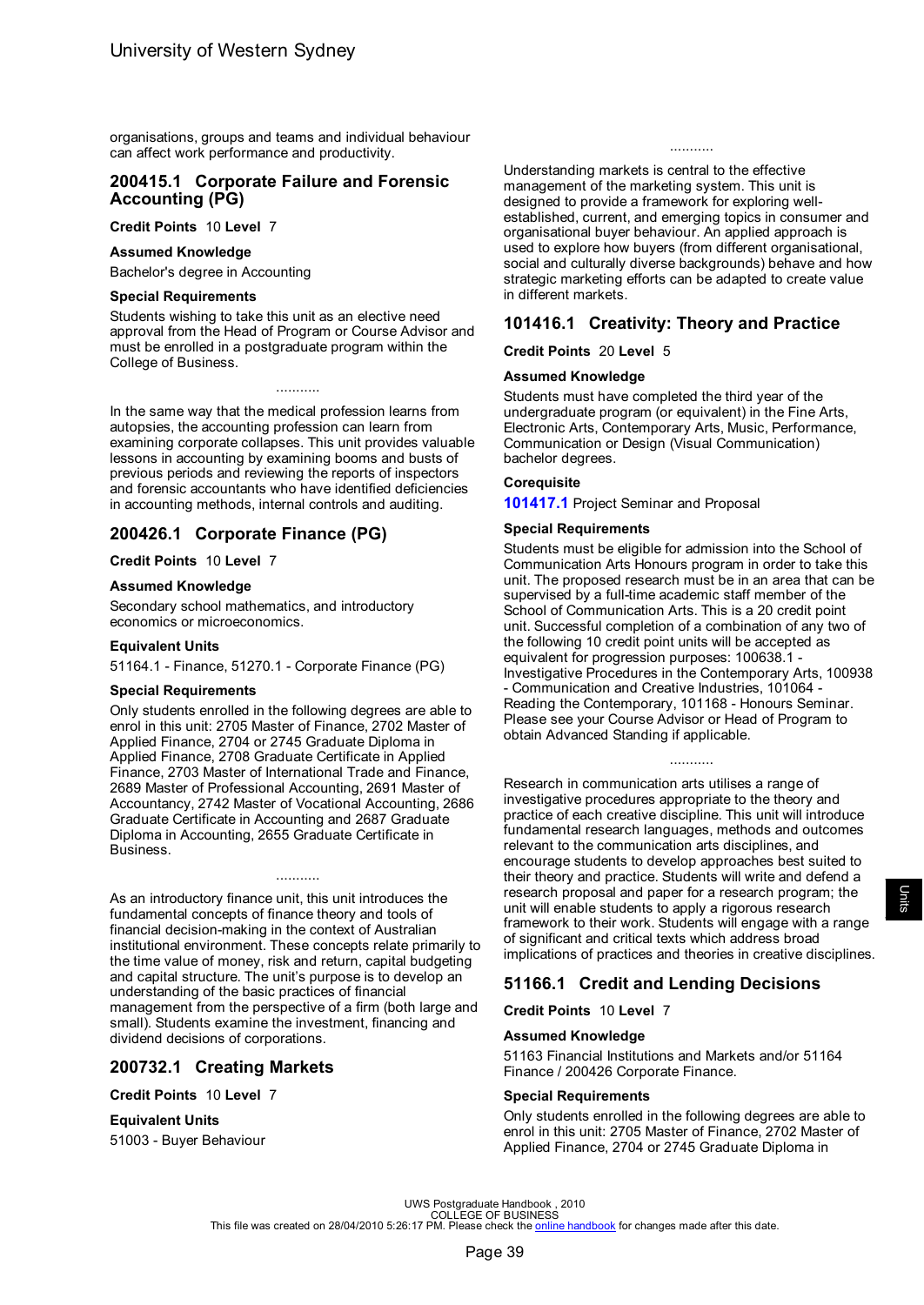<span id="page-43-0"></span>Applied Finance, 2708 Graduate Certificate in Applied Finance.

This unit teaches techniques necessary for running a successful lending book. It outlines the steps which must be taken in performing credit evaluation, and provides the analytical techniques necessary to carry out such evaluation. This unit does not cover the legal aspects of financial institution lending.

...........

## **CO806A.1 Current Issues in Financial Planning (PG)**

**Credit Points** 10 **Level** 7

### **Special Requirements**

Students wishing to take this unit as an elective need approval from the Head of Program or Course Advisor and must be enrolled in a postgraduate program within the College of Business.

This is a capstone unit which involves the construction of a comprehensive financial plan and a research project. Being a capstone unit it expects knowledge of all technical issues covered in core financial planning units.

...........

## **200736.1 Customer Relationship Marketing**

...........

### **Credit Points** 10 **Level** 7

This is a hands-on unit introducing students to the concept and application of customer relationship marketing. It will present an understanding of relationship management principles as well as an overview and analysis of the various techniques available to companies. This unit will examine CRM in the context of different industries and examine the impact that CRM can have on firm performance. The key is to develop an understanding of customer and consumer needs and aspirations to create effective and long-term relationship strategies. There will be a emphasis on consumer loyalty programs and valueadded services. It will also examine how CRM can fit into the overall strategy of the firm.

## **51169.1 Derivatives**

**Credit Points** 10 **Level** 7

### **Special Requirements**

Only students enrolled in the following degrees are able to enrol in this unit: 2705 Master of Finance, 2702 Master of Applied Finance, 2704 or 2745 Graduate Diploma in Applied Finance, 2708 Graduate Certificate in Applied Finance, 2703 Master of International Trade and Finance, 2631 Master of Business and Commerce

This unit provides an introduction to the major classes of derivatives: forwards, futures, swaps and options. These are studied in detail with the objective of elucidating the ways in which these instruments can be used for the purposes of hedging, speculation and arbitrage. In addition to the analysis of derivative usage and market growth,

...........

considerable attention is given to the objective of gaining an understanding of the fundamentals of derivative pricing.

## **200716.1 Developing Human Capital**

**Credit Points** 10 **Level** 7

### **Equivalent Units**

51176 - Employee Training and Development.

The unit equips students to lead human resource development initiatives by developing specialist knowledge and skills. Contemporary HRD is studied within the context of strategic employment relations, challenges around talent management, the evolution of training and development in firms and in public institutions, and with some consideration of organisational learning. By working through stakeholder differences and labour market segments, students argue as they apply knowledge to different contexts. Through argument and application comes insight into critical perspectives on building human capability, career management and development, and current and future trends in HRD in a number of countries.

...........

## **51206.1 Development of Accounting Information (PG)**

**Credit Points** 10 **Level** 7

### **Special Requirements**

Students wishing to take this unit as an elective need approval from the Head of Program or Course Advisor and must be enrolled in a postgraduate program within the College of Business.

...........

Systems analysis and design refers to the process of examining a business situation with the intent of improving it through better procedure, methods and technology. Systems analysis and design provides a structured methodology for developing or improving information systems in business. The methodology does not necessitate the use of computers, although most contemporary business information systems are computerised.

## **200425.1 Economics (PG)**

**Credit Points** 10 **Level** 7

### **Equivalent Units**

51265 Economics (PG)

### **Special Requirements**

Only students enrolled in the following degrees are able to enrol in this unit: 2705 Master of Finance, 2702 Master of Applied Finance,2704 or 2745 Graduate Diploma in Applied Finance, 2708 Graduate Certificate in Applied Finance, 2703 Master of International Trade and Finance, 2689 Master of Professional Accounting, 2691 Master of Accountancy, 2742 Master of Vocational Accounting, 2686 Graduate Certificate in Accounting and 2687 Graduate Diploma in Accounting , 2631 Master of Business & Commerce, 2632 Graduate Diploma in Business & Commerce, 2633 Graduate Certificate in Business & Commerce, 2603 Graduate Certificate in Human Resource Management and Industrial Relations.

UWS Postgraduate Handbook , 2010 COLLEGE OF BUSINESS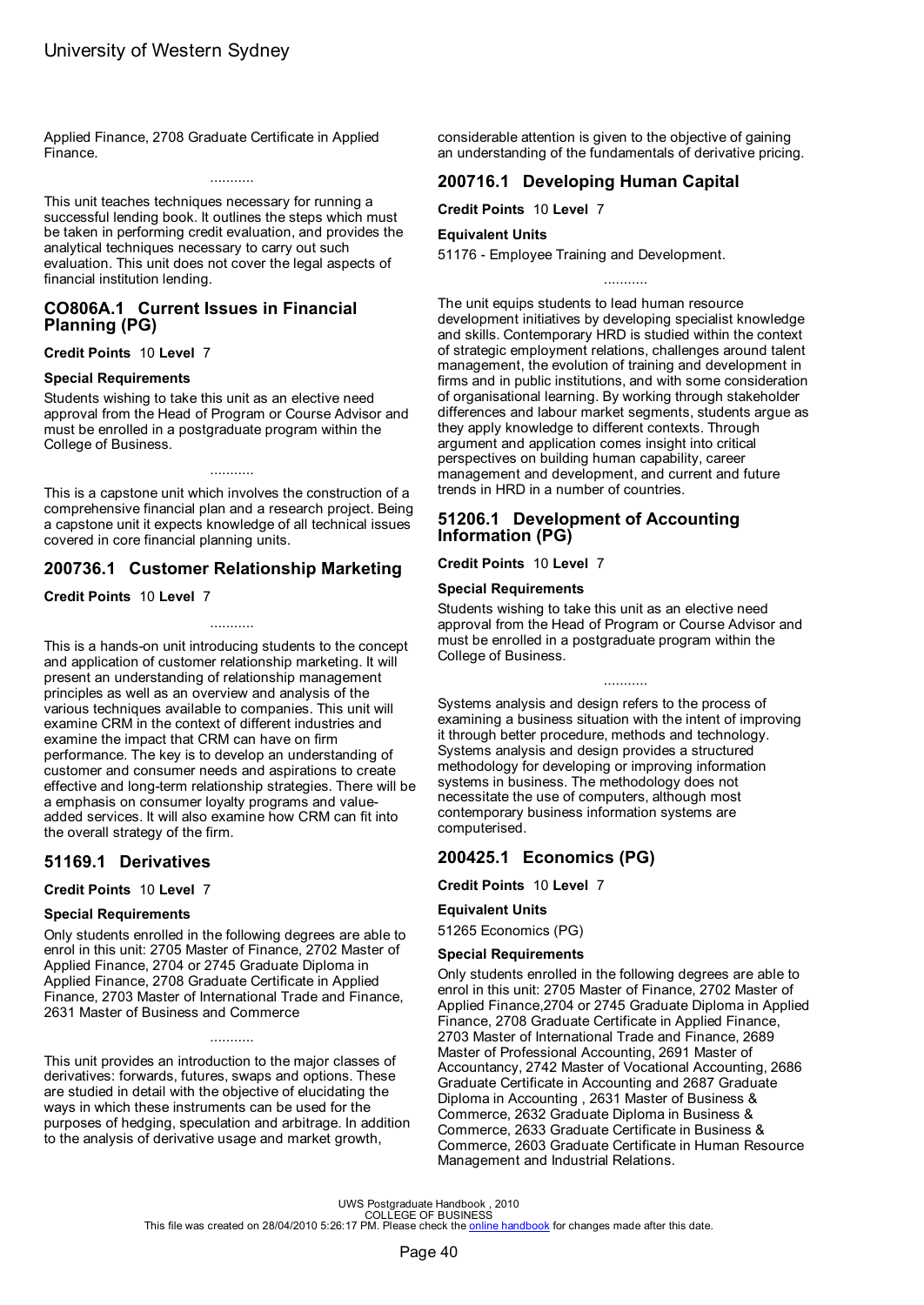<span id="page-44-0"></span>This unit concentrates on both Microeconomic and Macroeconomic theories. Microeconomics is concerned with the study of individual units within the economy - the individual consumer, the individual firm, the type of market structure facing the firm and price and output determination. Macroeconomics is concerned with analysis of the factors determining the way in which the economic

...........

## **200767.1 Employment Relations Law**

resources of an economy are utilised or under-utilised.

**Credit Points** 10 **Level** 7

### **Equivalent Units**

48024 - Employment Relations Law

#### **Special Requirements**

Only students enrolled in a postgraduate program can enrol in this unit.

Work and employment are governed by legislation and require ongoing negotiation among stakeholders, sometimes with the involvement of lawyers and tribunals using dispute resolution techniques. Understanding the principles of labour and employment law helps employment relations professionals define, assess and prioritise issues in terms of their potential legal ramifications. This unit provides a foundation for professionals to balance employees' and employers' rights and responsibilities under changeable legislative frameworks: from engaging employees, to health, safety and welfare, to performance management, through to termination. Learning strategies include case discussion and investigating resources available for every day professional practice.

## **200717.1 Employment Relations Professional Practice**

#### **Credit Points** 10 **Level** 7

#### **Assumed Knowledge**

Basic knowledge of human resource management objectives and functions from undergraduate study or work experience; it recommended that students complete this unit in the same quarter as 200718 Human Resource Management.

...........

Employment Relations Professional Practice concentrates on communicating and performing as employment relations professionals. Students practice the activities undertaken by professionals, such as advocacy and presentation, team work, information and knowledge management, research, analysis and problem solving, and producing reports, policies and analytical essays, with opportunities for feedback. The focus is knowledge of the ER professions, such as the role, function and ethics of human resource managers, industrial officers and the role of professional bodies in Australia and internationally. Support for academic practice will accompany professional activities. The unit is designed for those wanting to build a career in employment relations.

## **CO805A.1 Estate Planning and Professional Responsibilities (PG)**

**Credit Points** 10 **Level** 7

#### **Special Requirements**

Students wishing to take this unit as an elective need approval from the Head of Program or Course Advisor and must be enrolled in a postgraduate program within the College of Business.

This unit examines issues related to estate planning including wills and powers of attorney. In addition, the legal and professional responsibilities of financial planners is covered.

...........

### **100693.1 Evidence-based Professional Practice**

**Credit Points** 10 **Level** 7

Practitioners are continually seeking new ways of understanding and improving their practices in the workplace. A range of applied evidence-based research methodologies provides valuable tools to aid this process. For educators to benefit from such research they need to have control of the methodology and be able to embed that methodology in their workplace practice. This unit will introduce students to practitioner research methodologies in general and action research in particular. The unit will assist students to become reflective practitioners and researchers who are capable of making informed improvements to professional practice.

...........

## **DN805A.1 Feasibility Studies**

**Credit Points** 10 **Level** 7

#### **Assumed Knowledge**

Knowledge of property development

This unit places greater emphasis on the evaluation and development of feasibility studies for the purposes of selecting development projects, evaluating different options and making the decision as to whether to proceed to detailed feasibility study stage.

...........

### **51164.1 Finance**

**Credit Points** 10 **Level** 7

#### ...........

Finance theory forms the basis of many of the Master of Applied Finance units. This unit sets out the basic principles of corporate finance, risk-return analysis, and financial markets. Topics covered include financial evaluation of projects; cost of capital calculations; management of cash and working capital; the choice between debt and equity in financing a business; dividend policy; and identification and management of risk.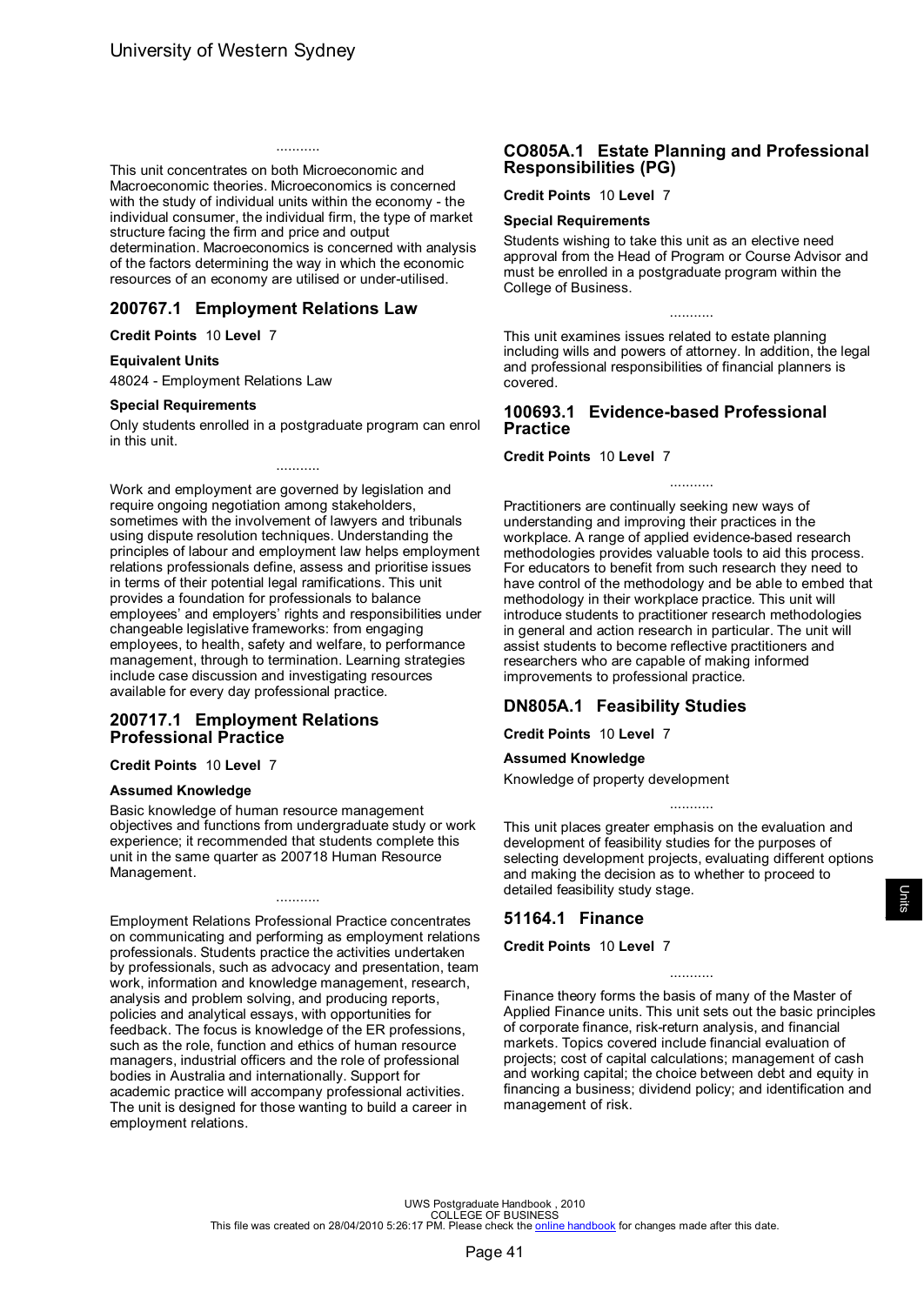## <span id="page-45-0"></span>**200465.1 Financial Accounting - Critical Analysis (PG)**

**Credit Points** 10 **Level** 7

### **Assumed Knowledge**

Bachelor's degree in Accounting

### **Special Requirements**

Students wishing to take this unit as an elective need approval from the Head of Program or Course Advisor and must be enrolled in a postgraduate program within the College of Business.

...........

The unit explores external financial reporting from a wide and critical perspective. Important issues are the conceptual basis of financial accounting, measurement in accounting, including an evaluation of several current value models, users' needs for financial information, conceptual frameworks of the professional bodies, interpretation of the elements of the accounting system and harmonization of accounting standards. The particular topics emphasized in a given session will reflect current issues.

## **51165.1 Financial Institution Management**

**Credit Points** 10 **Level** 7

### **Assumed Knowledge**

51163 - Financial Institutions and Markets and/or 200426 - Corporate Finance.

### **Special Requirements**

Only students enrolled in the following degrees are able to enrol in this unit: 2705 Master of Finance, 2702 Master of Applied Finance, 2704 or 2745 Graduate Diploma in Applied Finance, 2708 Graduate Certificate in Applied Finance.

This unit covers the tactics of financial institution management – the factors which determine short-term managerial decisions in financial institutions. A major part of the unit is the discussion of asset/liability management.

## **51163.1 Financial Institutions and Markets (MAF)**

### **Credit Points** 10 **Level** 7

### **Special Requirements**

Only students enrolled in the following degrees are able to enrol in this unit: 2705 Master of Finance, 2702 Master of Applied Finance, 2704 or 2745 Graduate Diploma in Applied Finance, 2708 Graduate Certificate in Applied Finance, 2703 Master of International Trade and Finance

...........

This unit helps students to: understand the role and nature of financial markets and institutions; develop computational skills for transactions in financial markets; understand the factors that determine share price, interest rates and exchange rates; and understand major derivative products and their use in financial markets. This subject contains financial institutions and markets and the transactions that take place in them.

## **500003.2 Financial Management**

**Credit Points** 10 **Level** 7

### **Prerequisite**

**[U51045.3](#page-37-0)** Accounting Perspectives for Management

### **Equivalent Units**

U51048 - Corporate Finance (MBA)

### **Special Requirements**

Students must be enrolled in one of the following courses: 5500, 5501, 5502, 9009 to be eligible to enrol in this unit.

The finance skills learnt in this unit can optimally be applied at the managerial decision-making level to add the most value personally and professionally. This unit considers the concepts of finance theory and tools of financial decisionmaking in the context of the Australian and international institutional environments. These concepts relate primarly to the time value of money, risk and return, capital budgeting and capital structure. Students examine the investment, financing and dividend decisions of corporations.

### **200260.1 Financial Management for Hospitality and Hotel Managers**

### **Credit Points** 10 **Level** 7

### **Equivalent Units**

200346 - Accounting and Finance for Tourism and Hospitality Managers

This unit presents the importance of managerial finance and accounting concepts and explains how they apply to specific operations in the hospitality and hotel industry. The focus is on the comprehending of basic financial statements, calculation of standard industry ratios and the use of financial information in the managerial decision making process.

...........

## **51054.1 Financial Modelling**

**Credit Points** 10 **Level** 7

### **Special Requirements**

Only students enrolled in the following degrees are able to enrol in this unit: 2705 Master of Finance, 2702 Master of Applied Finance, 2704 or 2745 Graduate Diploma in Applied Finance, 2708 Graduate Certificate in Applied Finance, 2703 Master of International Trade and Finance

...........

This unit is essential to prepare students for applied financial analysis and modelling applications used extensively in other units in the Master of Applied Finance program. It familiarizes the students with the strengths and limitations of contemporary quantitative modelling techniques using multivariate statistical procedures and optimization approaches. The use of appropriate software notably STATA SE V.10.

UWS Postgraduate Handbook , 2010 COLLEGE OF BUSINESS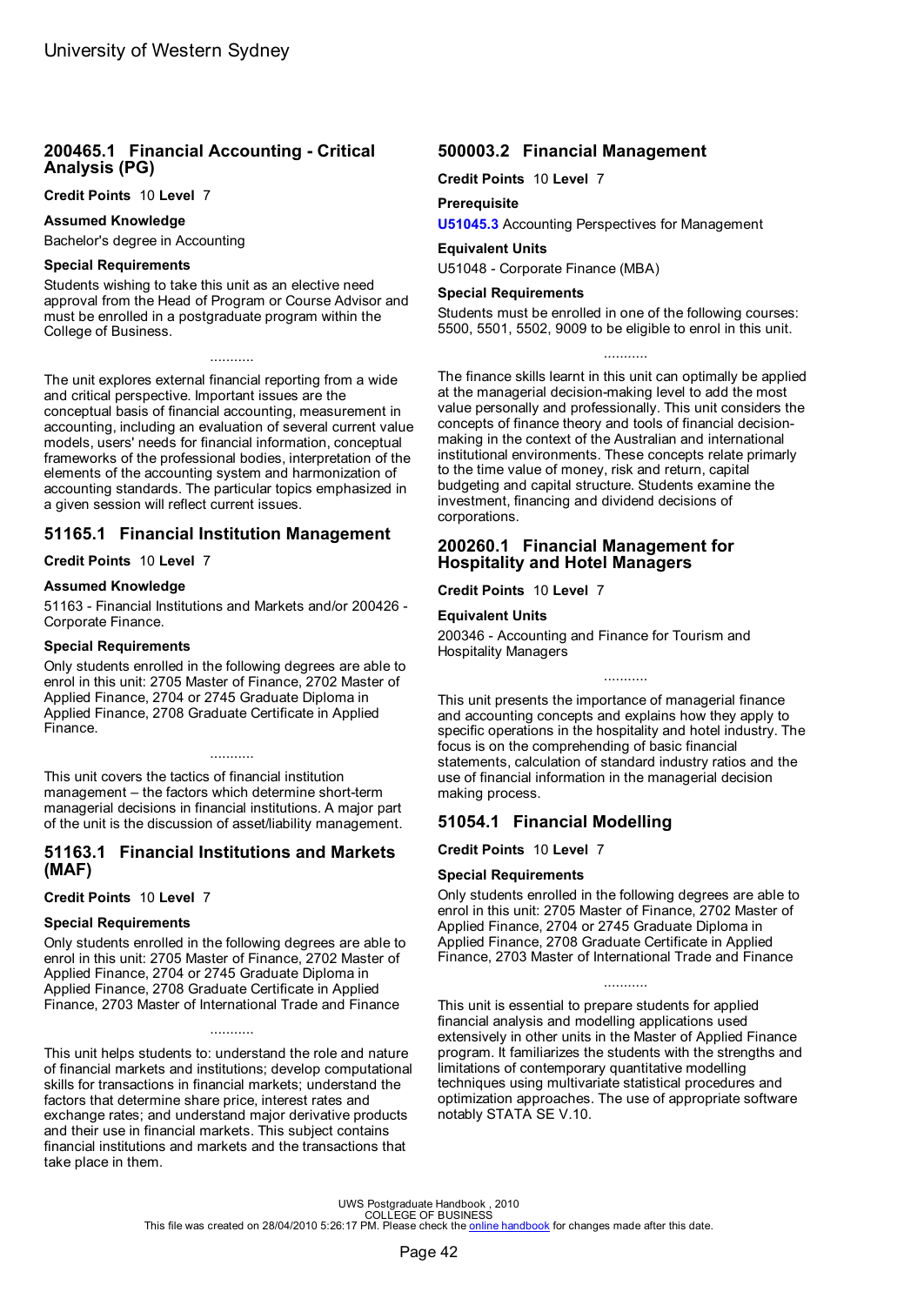## <span id="page-46-0"></span>**51214.1 Financial Statement Analysis (PG)**

### **Credit Points** 10 **Level** 7

### **Special Requirements**

Students wishing to take this unit as an elective need approval from the Head of Program or Course Advisor and must be enrolled in a postgraduate program within the College of Business.

...........

The major sources of information on which to base judgements on borrowing capacity, liquidity, managerial effectiveness, and investment potential remain the financial statements of an organisation. This unit is a result of the claim made by Foster, an authority in the finance field, that developments in the fields of accounting, economics, finance and statistics (as they relate to financial statement analysis) are understood well enough to permit financial statement analysis to be studied intensively.

## **51168.1 Funds Management and Portfolio Selection**

#### **Credit Points** 10 **Level** 7

### **Special Requirements**

Only students enrolled in the following degrees are able to enrol in this unit: 2705 Master of Finance, 2702 Master of Applied Finance, 2704 or 2745 Graduate Diploma in Applied Finance, 2708 Graduate Certificate in Applied Finance, 2703 Master of International Trade and Finance, 2631 Master of Business and Commerce, 2655 Graduate Certificate in Business.

...........

This unit provides an introduction to the theory, concepts, tools, techniques and applications of investment management. The Australian financial system is used for illustration. The emphasis is on passive investment management and asset pricing for money market instruments, bonds and equity securities and the use of derivatives for risk management.

## **200727.1 Global Business**

### **Credit Points** 10 **Level** 7

### **Equivalent Units**

200369 - International Business Planning and Implementation

This unit covers activities pertinent to the planning and implementation of international business strategies. While structures and organisation of global businesses including human resource allocation are important the focus will be on risk management, governance and financial assessment of businesses. Further emphasis will be given to exporting and importing strategies and global production strategies.

...........

...........

## **200232.3 Global E-Business Marketing**

**Credit Points** 10 **Level** 7

The unit is designed to create an awareness of the requirements for using the Internet and other forms of Ebusiness to create awareness, promote the offering and effect its distribution in international markets. The unit also explores the interaction between the internet and factors in the international business environment.

## **200728.1 Global Networks**

**Credit Points** 10 **Level** 7

### **Equivalent Units**

51014 - Business Marketing Strategy

This unit introduces students to the concept of international distribution networks and the value chains and their management. The unit explores the strategic issues of the role of building and managing international networks. Students will learn about how and why firms select and plan their entry into foreign markets, the management of intermediaries in the distribution channel (negotiation, power and type of relationships), and the methods of trade finance, insurance and logistics that companies use on a daily basis as they pursue success internationally. Emphasis will be given to contemporary channel structures such as Retail and eMarkets.

...........

## **400548.2 Honours Pathway**

**Credit Points** 20 **Level** 5

### **Special Requirements**

Students enrolled in course 4598 Bachelor of Social Work must pass unit 400507 - Research and the Human Services.

...........

This unit is designed to support the process of completion of an honours degree and the production of an honours thesis. It is only available to students who have been accepted into the honours programmes for the following Bachelors degrees - Aboriginal Studies, Adult Education, Community Welfare, Health Science, Policing and Social Science. It is delivered in three main components workshops and seminars; topics in research and theory; and a mini-conference

### **200765.1 Hospitality Operations and Revenue Management**

### **Credit Points** 10 **Level** 7

**Equivalent Units**

200343 - Hospitality Operations Management

### **Incompatible Units**

200223 - Operations Management

Managing revenue and distribution channels is critical to hospitality businesses' competitiveness and sustainability because of the perishable nature of hotels and restaurant services: selling the right service at the right time to the right person for the best price. This unit examines opportunities for maximising revenue and utilising resources for efficient and effective operations, using

...........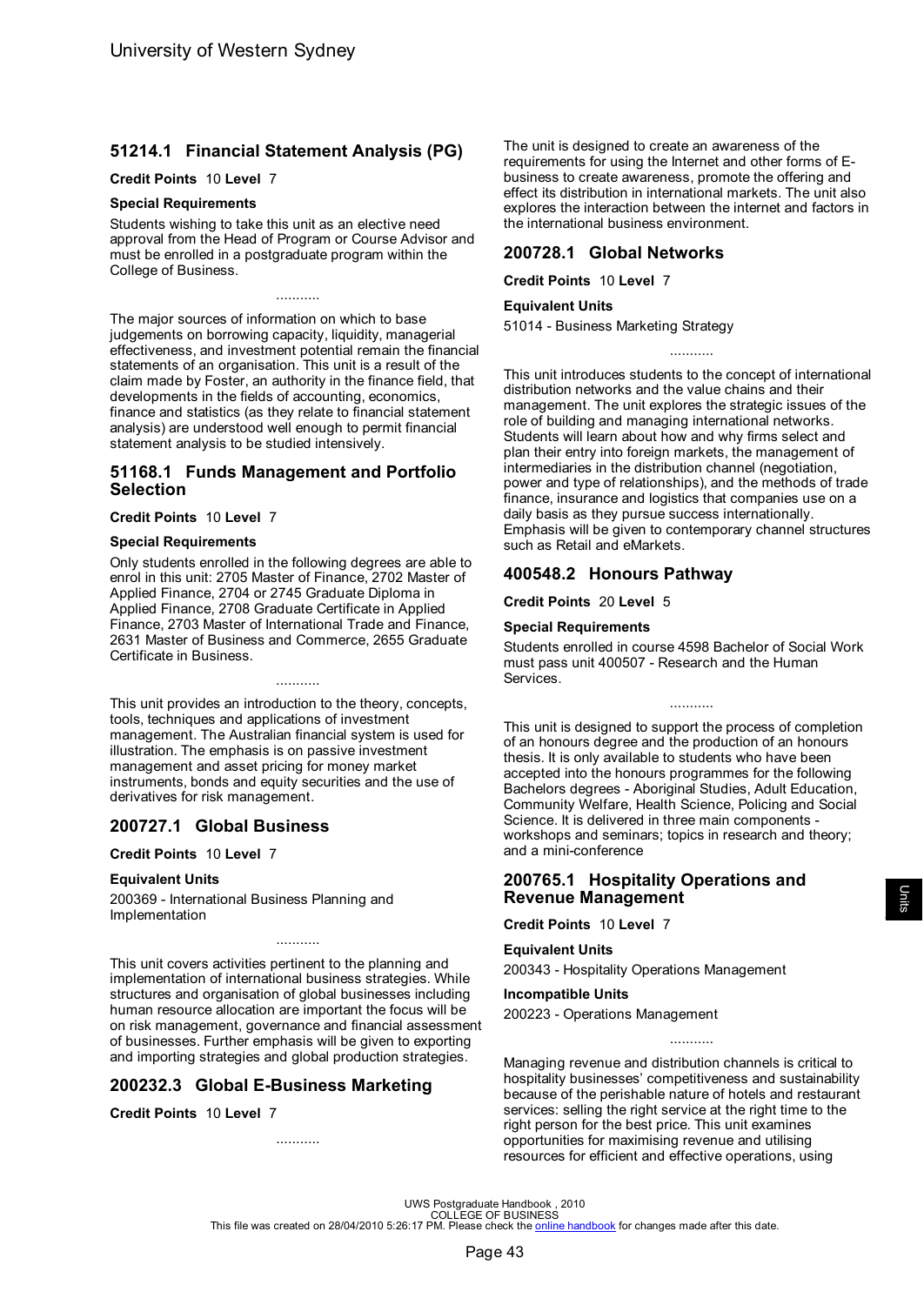<span id="page-47-0"></span>emerging information technology. Opportunities for maximising revenue are found from analysis of customers' preferences, yields, return on investment, forecasting, inventory management, and capacity planning. Tools, tactics and resources include pricing analysis, probability concepts, quality management, economic principles and strategic planning.

## **200718.1 Human Resource Management**

**Credit Points** 10 **Level** 7

### **Equivalent Units**

46518 - Human Resource Management.

The unit serves as an introduction to human resource management for those considering careers in employment relations and those who will potentially have people management responsibilities. HR processes and practices are studied in contexts and with a consideration of stakeholders' interests, leading to an appreciation of the contribution of human resource management to organisational success. Students will evaluate particular approaches to human resource management through analysing real-world cases and practical activities.

...........

## **200695.1 Income Property Appraisal**

**Credit Points** 10 **Level** 7

### **Assumed Knowledge**

Students undertaking this unit should have a sound knowledge of the property industry and an understanding of elementary financial mathematics.

### **Equivalent Units**

VA802Z - Income Property Appraisal

Develop understanding of theory and practice of valuation of retail, office and industrial property. Critically evaluate the various risk factors in retail, office and industrial property investments. This unit concentrates upon income producing properties. It forms an essential resource for property investment analysis and property development.

...........

## **100703.1 Independent Study 1**

**Credit Points** 10 **Level** 7

Independent Study 1 enables students to engage in an intensive study of an aspect of workplace learning in order to develop, implement or improve some aspect of current professional practice. It provides opportunities for students to use workplace-based research skills and related theory directly in a workplace-based research task. The workplace may be a classroom or other professional setting.

...........

## **100704.1 Independent Study 2**

**Credit Points** 10 **Level** 7

Independent Study 2 enables students to engage in a second intensive study of an aspect of workplace learning in order to develop, implement or improve some aspect of

...........

current professional practice. It provides opportunities for students to use workplace-based research skills and related theory directly in a workplace-based research task. The workplace may be a classroom or other professional setting.

## **100705.2 Independent Study 3**

**Credit Points** 20 **Level** 7

### **Prerequisite**

**[100693.1](#page-44-0)** Evidence-based Professional Practice

...........

This unit is a continuation of Independent Study 1 and/or 2 and is designed to provide an opportunity for students to undertake in-depth research into an educational area, issue, or perspective that will make a major contribution both to their own and colleagues educational practices. This unit will contribute to the student's ability to engage with and sustain an intensive research focus on an identified aspect or aspects of workplace practice using acquired competence in research methodology. They will also be required to sustain a research focus over an extended period of time and produce a research project report. The unit is designed to advance the status of the student's profession through high level, in-depth study of a topic of major significance to the profession.

## **200719.1 Industrial Relations and Workplace Change**

**Credit Points** 10 **Level** 7

### **Equivalent Units**

46525 - The Industrial Relations Process.

Industrial Relations and Workplace Change is designed to equip current and future employment relations professionals and practitioners with the knowledge necessary to analyse and implement the processes for workplace change and workplace-level bargaining, and to compare and contrast the approaches taken in Australia with those of other countries and systems. The unit focuses on problem solving and workplace change for employee engagement and dispute resolution.

...........

## **200726.1 Information for Business**

**Credit Points** 10 **Level** 7

### **Equivalent Units**

200370 - Marketing Research, 200368 - International Business Research

This unit examines the information requirement for effective marketing decisions. The unit explores approaches managers can use to identify information requirements and then to use different financial, environmental and market information. Topics include interpretation of business performance, preparation of marketing forecasts and budget allocations.

...........

UWS Postgraduate Handbook , 2010 COLLEGE OF BUSINESS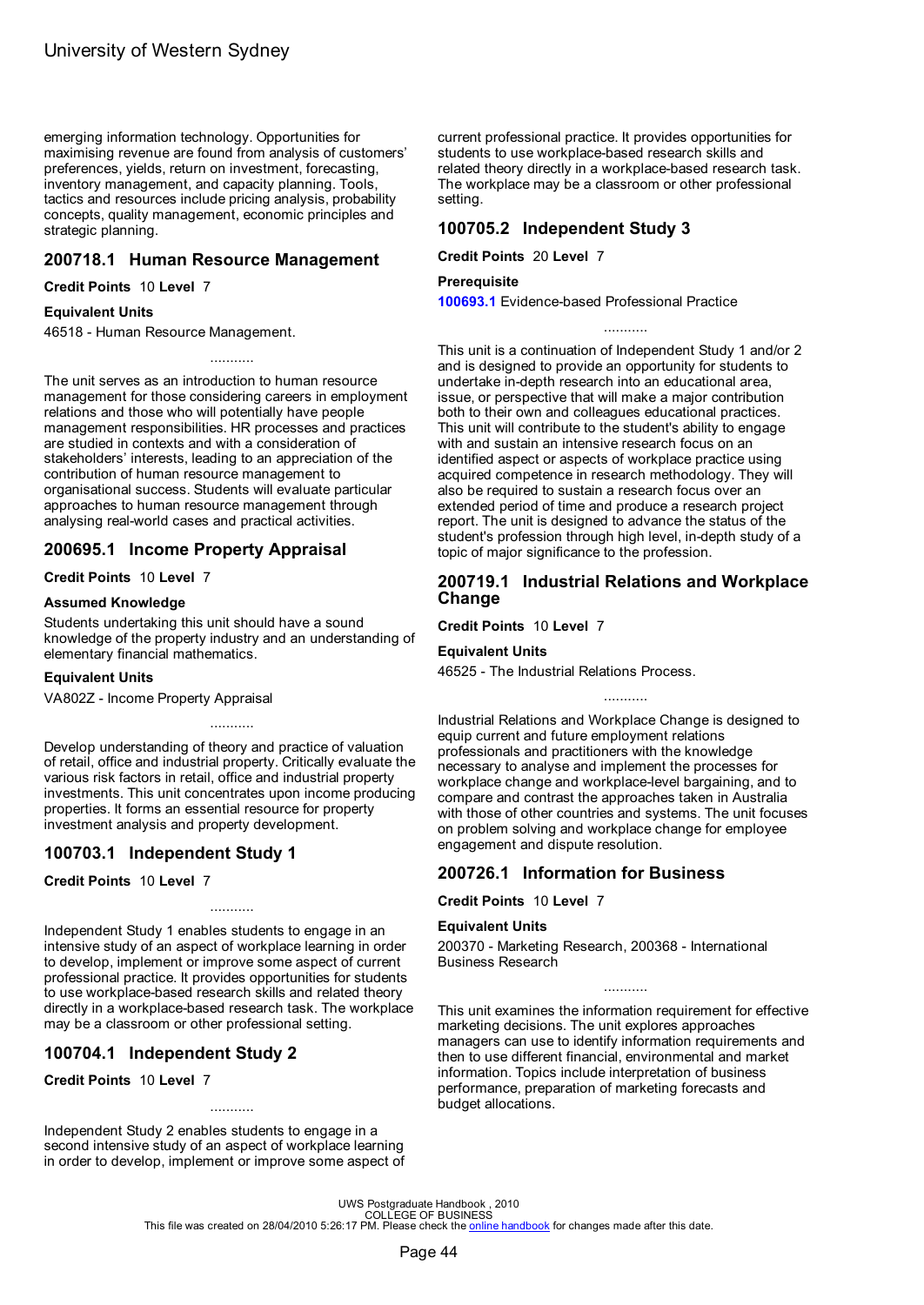## <span id="page-48-0"></span>**200399.1 Information Systems for Accountants (PG)**

### **Credit Points** 10 **Level** 7

### **Corequisite**

**200396.1** Introductory Accounting

### **Equivalent Units**

51269 - Information Systems for Accountants (PG)

### **Special Requirements**

Students wishing to take this unit as an elective need approval from the Head of Program or Course Advisor and must be enrolled in a postgraduate program within the College of Business.

...........

This unit examines the theory and application of information technology on the accounting discipline. It covers principles of systems analysis, design and database management relating to accounting information systems. The functions, control, data and processes of accounting information systems are discussed in the context of businesses. The communication of accounting information through the internet or intranet and the development of integrated systems is also explored.

## **51277.2 Innovation and Entrepreneurship**

### **Credit Points** 10 **Level** 7

### **Special Requirements**

Only students enrolled in a postgraduate program can enrol in this unit.

...........

Entrepreneurialism and creativity can mean success or failure for large, small and new businesses, as organisations strive to stay abreast of turbulent environments and to exploit new opportunities. This unit investigates entrepreneurialism and change, aiming to equip participants with an appreciation of entrepreneurialism, ways of managing innovation for growth, approaches to identifying and developing opportunities, ways of adding value to products and services, and strategic thinking around technological development and organisational change. Tools and concepts for entrepreneurialism and innovation are analysed and applied, such as feasibility studies, commercialisation, product life cycles, business plans, intellectual property, knowledge management and forecasting.

## **CO804A.1 Insurance & Risk Management (PG)**

### **Credit Points** 10 **Level** 7

### **Special Requirements**

Students wishing to take this unit as an elective need approval from the Head of Program or Course Advisor and must be enrolled in a postgraduate program within the College of Business.

...........

This unit introduces students to the use of insurance to manage risk. It aims to identify, evaluate and manage risk in relation to a financial plan. In addition, a thorough coverage of available insurance products will be undertaken.

## **200392.2 International Accounting (PG)**

### **Credit Points** 10 **Level** 7

### **Assumed Knowledge**

Bachelor degree with a major in accounting.

### **Equivalent Units**

51215 - International Accounting, H7204 - International Accounting

### **Special Requirements**

Students wishing to take this unit as an elective need approval from the Head of Program or Course Advisor and must be enrolled in a postgraduate program within the College of Business.

...........

The purpose of this unit is to provide students with a knowledge and understanding of the range of contemporary and emerging practices and issues associated with international dimensions of accounting, auditing and financial management.

## **200720.1 International and Global Employment Relations**

**Credit Points** 10 **Level** 7

### **Incompatible Units**

46557 - International Human Resource Management, 46530 - Themes in International and Comparative Employment Relations

This unit is designed to put national-level employment relations into international and global perspectives. Students will be equipped to work in globalised labour markets and to assist organisations in responding effectively to international environments. The nature of globalisation, national systems of employment relations and significant contemporary human resource management issues are explored. The implications of social, cultural, political and economic factors in differing national, international and global contexts for employment relations strategies and practices are examined.

...........

## **500004.1 International Business**

**Credit Points** 10 **Level** 7

### **Assumed Knowledge**

Prior learning in: organisational behaviour and managing people; accounting and corporate finance; and marketing.

### **Equivalent Units**

U51051 - Globalisation and Business Management

### **Special Requirements**

Students must be enrolled in one of the following courses: 5500 Master of Business Administration, 5501 Graduate Diploma in Business Administration, 5502 Graduate

UWS Postgraduate Handbook , 2010 COLLEGE OF BUSINESS This file was created on 28/04/2010 5:26:17 PM. Please check the online [handbook](http://handbook.uws.edu.au/hbook/) for changes made after this date.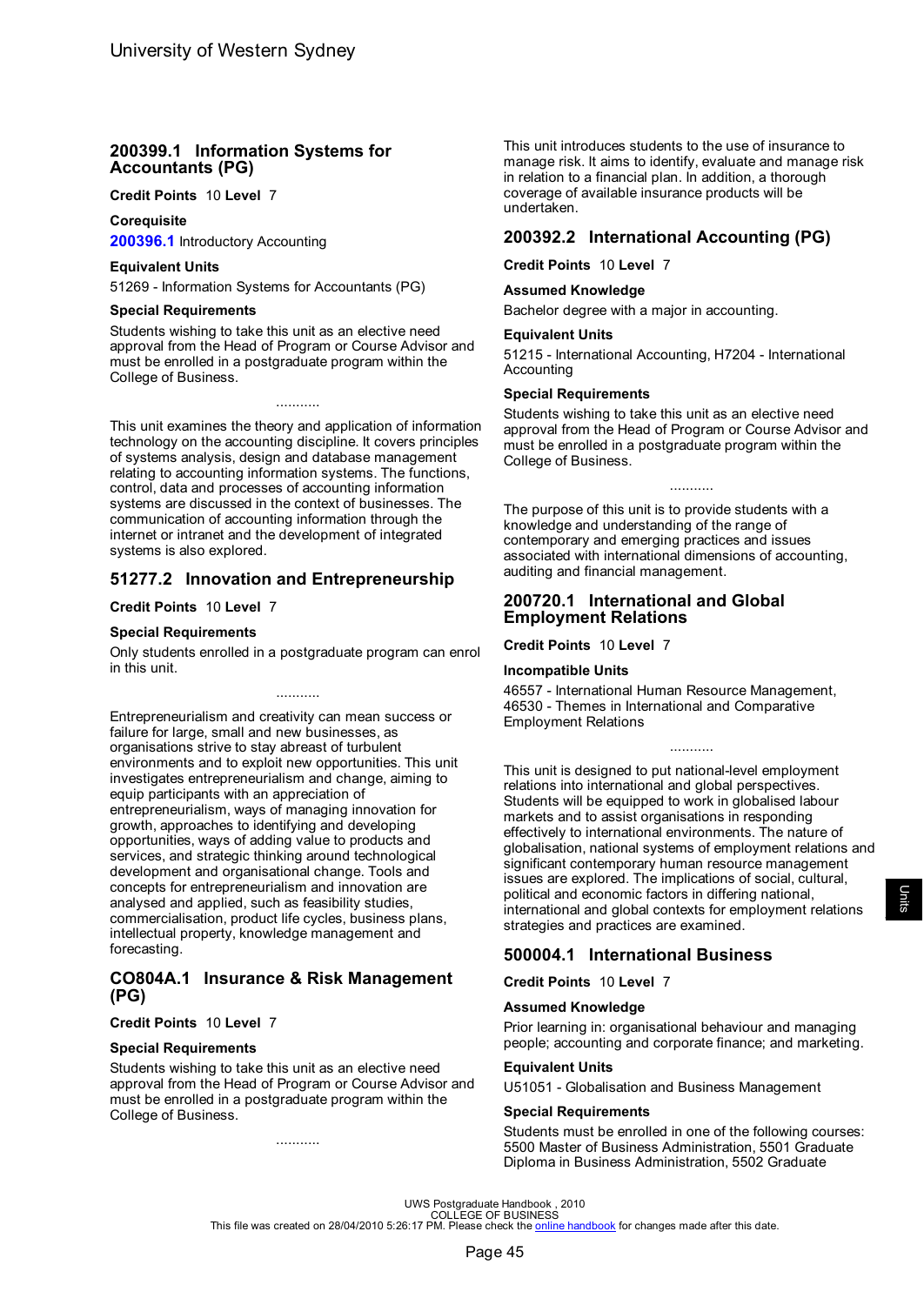<span id="page-49-0"></span>Certificate in Business Administration, 9009 SGSM PG Non-Award Program to be eligible to enrol in this unit.

## ...........

This unit is a foundational benchmark for management students wishing to gain an understanding of international management issues in multi-national enterprises (MNEs). The unit provides practical guidance in how to develop and sustain competitive advantage in the international arena. Functional areas of MNE's are discussed in a broader economic context and international business processes are analysed for companies wishing to embark on global expansion. This unit will provide: a framework for the study of international business; an analytical and strategic perspective to the study of international business issues, in particular, on the strategies, which are required to produce international competitiveness.

### **51026.2 International Business Environment**

...........

#### **Credit Points** 10 **Level** 7

This unit version will commence from Quarter 1, 2010. This unit is a foundation for students wishing to gain a better understanding of the international business environment. It provides practical guidance in how to develop and maintain competitive advantage in the international arena. Central questions are: How can an international business survive and thrive in a dynamic, often turbulent, international business environment? Can a 'level playing field' be constructed for developed and transitional economies alike? As many issues in international business are complex, this unit will explore the pros and cons of economic theories, government policies, business issues and political and organizational structures. A thorough understanding of the international business environment is learned through a combination of conceptual learning and applying that learning to real life international business situations.

## **51211.1 International Finance**

### **Credit Points** 10 **Level** 7

### **Special Requirements**

Only students enrolled in the following degrees are able to enrol in this unit: 2705 Master of Finance, 2702 Master of Applied Finance, 2704 or 2745 Graduate Diploma in Applied Finance, 2708 Graduate Certificate in Applied Finance, 2703 Master of International Trade and Finance, 2631 Master of Business and Commerce, 2692 Master of International Business

The general aim of this subject is to examine how financial and non-financial firms use key foreign exchange and interest rate products to manage the risk associated with their international investment and financing decisions. This subject compliments other aspects of managerial decisionmaking, including the marketing and production decisions of the international firm.

...........

...........

## **51012.2 International Marketing**

### **Credit Points** 10 **Level** 7

This unit covers the nature of the social, economic, political and business environment in international markets; dynamic interrelationships between the environment, marketing strategies, and practices; global market opportunity assessment, alternative entry strategies, global marketing strategy formulation, problems and current issues affecting international marketing with emphasis on the Asia-Pacific region.

## **H7331.1 International Trade and Industry Economics**

**Credit Points** 10 **Level** 7

### **Special Requirements**

Only students enrolled in the following degrees are able to enrol in this unit: 2705 Master of Finance, 2702 Master of Applied Finance, 2704 or 2745 Graduate Diploma in Applied Finance, 2708 Graduate Certificate in Applied Finance, 2703 Master of International Trade and Finance.

...........

This unit is concerned with microeconomic policy development in an open economy setting. It applies and extends microeconomic theory to provide an understanding of the principles governing the formulation of international trade and industry policies. The unit reviews traditional and recent models of the behaviour of firms in international economics. It also overviews the traditional and strategic theories of trade performance and the design, formulation and implementation of trade policy. Unit available for masters only.

## **100921.1 Interpreting and Translation Theory**

**Credit Points** 10 **Level** 7

### **Equivalent Units**

A7454 - Interpreting and Translation Theory

This unit will aim to provide an overview of the major theoretical notions which underpin the practice of Interpreting and Translation. A background knowledge of this theory is essential in the development of professional skills, behaviour and praxis.

...........

## **100963.1 Interpreting Australia: Australian Historians and Historiography**

**Credit Points** 10 **Level** 3

### **Special Requirements**

Successful completion of 60 credit points at Level 1.

The unit critically reflects on the practices and debates in the writing of Australian history. It examines the approaches of major Australian historians including Manning Clark, Geoffrey Blainey and Humphrey McQueen, as well as themes such as empiricism versus postmodernism, the 'new social history' and Marxism and Australian historiography.

...........

UWS Postgraduate Handbook , 2010 COLLEGE OF BUSINESS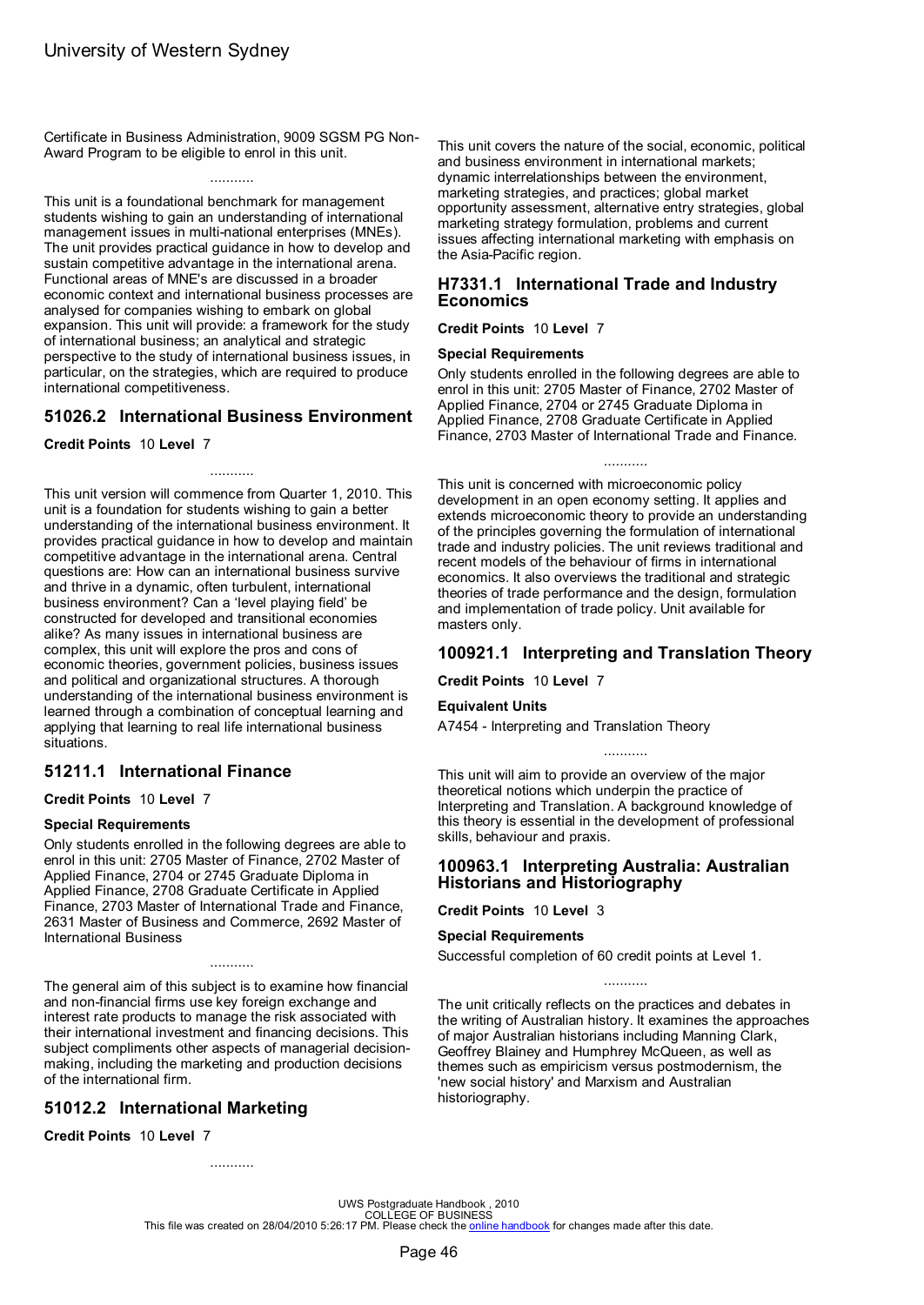## <span id="page-50-0"></span>**100710.1 Introduction to Honours Research**

### **Credit Points** 10 **Level** 5

#### **Assumed Knowledge**

Appropriate number of units and level of credit for honours.

...........

#### **Special Requirements**

This unit is available only to students accepted into Courses 1600 Bachelor of Arts (Honours).

Introduction to Honours Research is an intensive introduction to both theoretical and practical aspects of honours research and writing in the humanities and communication studies.

## **200396.2 Introductory Accounting (PG)**

**Credit Points** 10 **Level** 7

#### **Special Requirements**

Students wishing to take this unit as an elective need approval from the Head of Program or Course Advisor and must be enrolled in a postgraduate program within the College of Business.

...........

The nature of accounting requires the first unit in accounting to attend to the process and system, which represents what accountants do. Many of the most difficult theoretical, conceptual and practical problems encountered by accountants originate in the basic model A=O+E and the necessity of making data and events conform to that model. Concepts and principles in accounting ultimately must face the test of procedure and relate to the systematic processing of the data. Introduction to accounting regulation and ethics.

## **A7444.1 Language and Linguistics Research Methods**

...........

### **Credit Points** 10 **Level** 7

This unit aims to help postgraduate students acquire the knowledge and skills to design and carry out a research project in the field of Languages and Linguistics (i.e. Contrastive Linguistics, Sociolinguistics, Language-in-Education Planning, First and Second Language Acquisition, Interpreting and Translation, Discourse Analysis and Descriptive Linguistics). It includes theoretical and practical work in specific areas of research in Languages and Linguistics.

### **101297.1 Languages and Linguistics Special Project**

### **Credit Points** 10 **Level** 7

### **Assumed Knowledge**

Depending on the project chosen, the student should be familiar with research design and procedure, as in A7444 - Research Methods, or be familiar with TESOL methodology or be undertaking concurrently 100725 - TESOL Methodology.

#### **Equivalent Units**

100726 - TESOL Internship, 100720 - TESOL Dissertation, A7526 - Languages and Linguistics Dissertation

#### **Special Requirements**

This unit is restricted to students who are enrolled in courses 1595 - Master of Arts (TESOL), 1635 - Graduate Diploma in TESOL, 1636 - Graduate Certificate in TESOL, 1640 - Master of Arts Translation and Interpreting Studies.

...........

This unit provides the opportunity for students in postgraduate TESOL and Interpreting and Translation programs to undertake a special project related to their needs and interests, such as a professional Internship in TESOL; or an action research project in TESOL; or an independent research project in TESOL or Translation and Interpreting Studies.

## **51255.1 Law and Contracts Management**

...........

#### **Credit Points** 10 **Level** 7

This unit provides candidates with an understanding of the fundamental principles of contract law and the commercial legal environment in which business is conducted. It will enable candidates to understand basic common law and statutory principles which apply to commercial transactions; and to understand the nature of commonly encountered special types of contracts relevant to project managers. Topics include the Australian legal system; the Common Law of Contract, its origins and development, its limitations and the development of equitable and statutory remedies; special types of contracts including insurance contracts, agency, and contract of employment; statutory frameworks and tribunals for regulating different aspects of employment; an overview of the nature and range of environmental protection legislation; and some legal aspects of international contract administration.

### **51167.1 Law of Finance and Securities**

### **Credit Points** 10 **Level** 7

#### **Special Requirements**

Only students enrolled in the following degrees are able to enrol in this unit: 2705 Master of Finance, 2702 Master of Applied Finance, 2704 or 2745 Graduate Diploma in Applied Finance, 2708 Graduate Certificate in Applied Finance.

...........

This unit covers the aspects of the law which are relevant to financial institutions and financing decisions. It describes the legal environment within which the finance industry operates and places special emphasis on the laws regulating the day-to-day conduct of financial business. It provides candidates with the knowledge of legal fundamentals necessary for finance professionals to function in a business and financial environment that is becoming increasingly sensitive to legal pitfalls.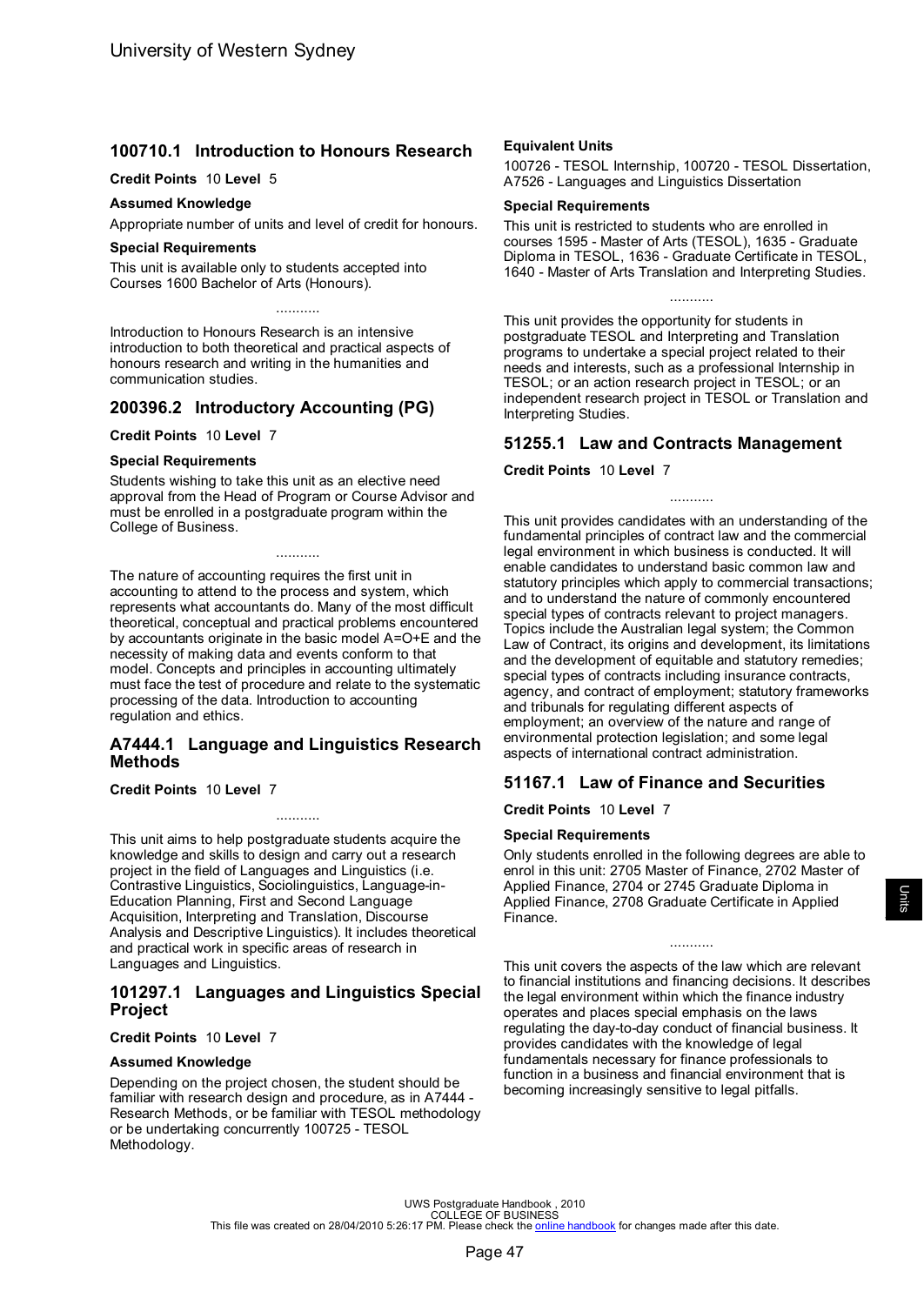## <span id="page-51-0"></span>**F7031.1 Legal Practice: Ethics and Management**

**Credit Points** 20 **Level** 7

### **Special Requirements**

Must be enrolled in one of the following courses; 0F25 - Graduate Diploma in Legal Practice, 0F27 - Master of Legal Practice, 2510 - Master of Legal Practice, 2668 - Graduate Diploma in Legal Practice.

...........

Legal Practice Ethics and Management is the core unit in the GDLP which will focus on meeting the students need, that at the point of admission to practice they will be expected to provide evidence they have achieved the requisite competence in the following Skills (Work Management and Business Skills; Trust and Office Accounting) and Values (Ethics and Professional Responsibility) as prescribed in the Competency Standards for Entry Level Lawyers for practical legal training that have been jointly developed by the Australasian Professional Legal Education Council (APLEC) and the Law Admissions Consultative Committee (LACC).

## **F7033.1 Litigious Legal Practice**

**Credit Points** 20 **Level** 7

### **Prerequisite**

**[F7030.1](#page-55-0)** Professional Legal Skills AND **F7031.1** Legal Practice: Ethics and Management

### **Special Requirements**

Students enrolled in course 2502.1 - Bachelor of Laws (Non graduate entry) must obtain permission to enrol in this unit.

...........

Litigious Legal Practice will focus on meeting the students' needs that, at the point of admission to practice, they will be expected to provide evidence that, they have achieved the requisite competence in all three (3) of the following Practice Areas. These areas are Civil Litigation Practice; Commercial and Corporate Practice; and Property Law Practice as prescribed in the Competency Standards for Entry Level Lawyers for practical legal training. These have been jointly developed by the Australasian Professional Legal Education Council (APLEC) and the Law Admissions Consultative Committee (LACC). On satisfactory completion of The College of Law, Professional Program UWS, or equivalence, Advance Standing (Academic Credit) can be applied for in this unit.

## **H7068.1 Long Term Scenario Analysis**

**Credit Points** 10 **Level** 7

This unit examines the role of Long Term Scenario Analysis as a tool for strategic management of risk as it relates to the environment within which firms operate. Special emphasis is given to the value of Long Term Scenario Analysis as an organisational learning tool. The unit adopts a practical approach to the use of scenario planning tools and techniques for application by firms.

## **200494.1 Management Accounting (PG)**

**Credit Points** 10 **Level** 7

### **Corequisite**

**200396.1** Introductory Accounting

### **Equivalent Units**

51266.1 - Management Accounting (PG)

### **Special Requirements**

Students wishing to take this unit as an elective need approval from the Head of Program or Course Advisor and must be enrolled in a postgraduate program within the College of Business.

...........

The fundamental of any management accounting system in organization is to provide appropriate information for (1) costing of products and services; (2) support functions planning, controlling, evaluation, continuous improvement and decision making and (3) competitive support - focuses on the provision of both financial and non-financial services to the management team to enhance the firm's competitiveness. This unit is designed to provide an overview in understanding all these areas of information.

## **200224.2 Management of Quality**

**Credit Points** 10 **Level** 7

### **Special Requirements**

Only students enrolled in a postgraduate program are able to enrol in this unit.

...........

The main objective of this unit is to explore quality management principles, quality management systems, and the quality tools and techniques needed for creating customer value and improving competitiveness and organisational effectiveness. Participants will gain an understanding the notion of quality, its history and importance, definitions, basic principles, and its impact on competitive advantage and financial return.

## **200768.1 Management Skills**

**Credit Points** 10 **Level** 7

### **Special Requirements**

Students must be enrolled in postgraduate study to enrol in this unit.

...........

This unit explores the skills of managers and their effect on organisational leadership. The contemporary organisations in which we work bring together a complex array of relationships and processes that require ongoing development of a broad range of skills for the manager. Management and leadership, and the skills required for both, are not seen as separate in this unit. This unit focuses on building the skills which will best prepare managers and leaders for dynamic and changing organisational environments.

UWS Postgraduate Handbook , 2010 COLLEGE OF BUSINESS This file was created on 28/04/2010 5:26:17 PM. Please check the online [handbook](http://handbook.uws.edu.au/hbook/) for changes made after this date.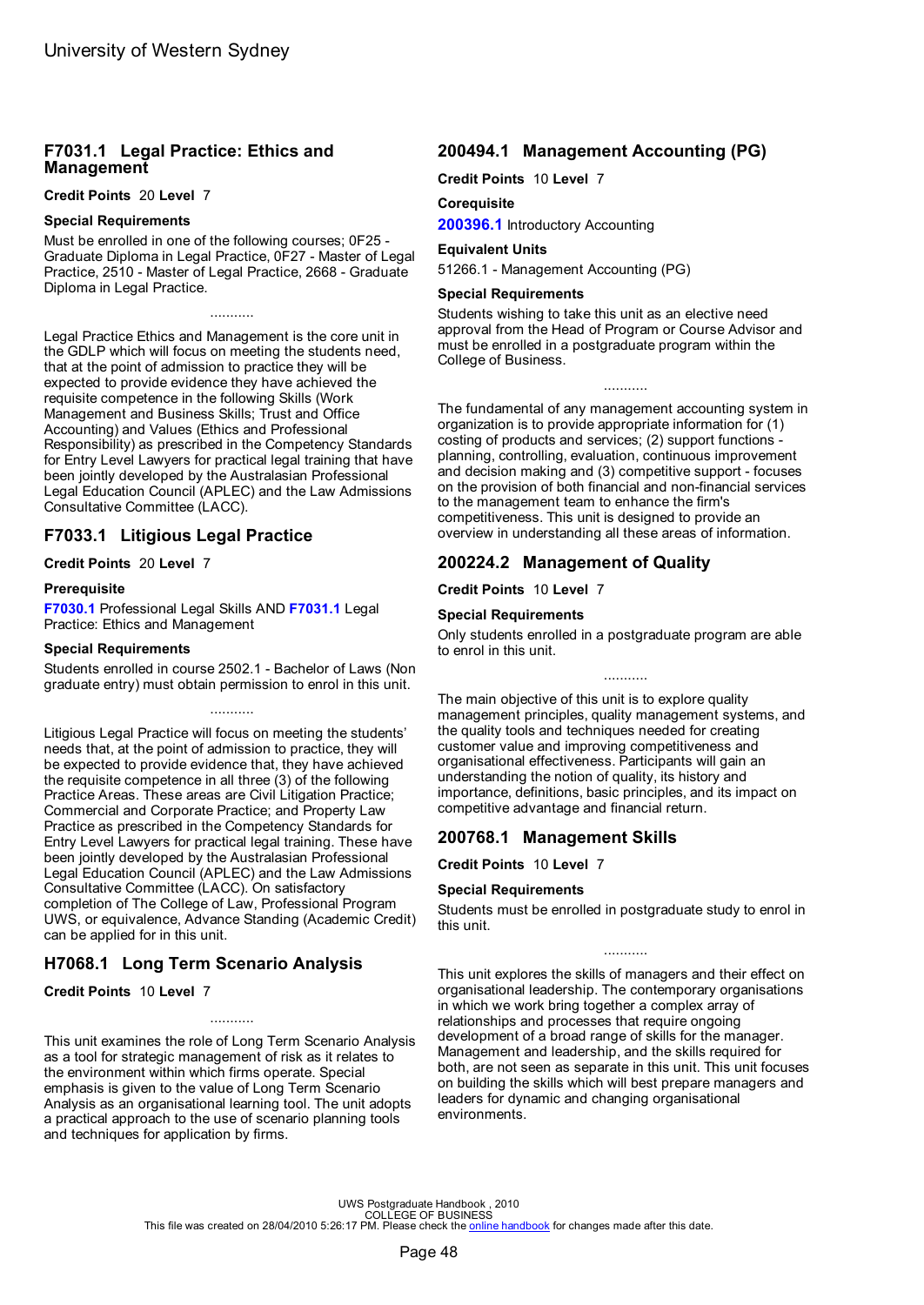## <span id="page-52-0"></span>**500002.2 Managing People**

### **Credit Points** 10 **Level** 7

### **Prerequisite**

**[500001.2](#page-63-0)** Value Chain Management OR **[U51043.2](#page-41-0)** Contemporary Organisation Behaviour

### **Equivalent Units**

U51047 - Strategic Human Resource Management

### **Incompatible Units**

200718 - Human Resource Management

### **Special Requirements**

Only students enrolled 5500 Master of Business Administration, 5501 Graduate Diploma in Business Administration and 9009 SGSM PG Non-Award Program can enrol in this unit.

...........

Managing People addresses the management of the employment relationship and work as crucial for organisational performance. The role of line managers relative to HR specialists is considered. There is an overview of human resource and industrial relations functions, with consideration of their integration with organisational strategy, around the theme of ways that human resource management can be difficult, for commercial, social, ethical and legal reasons. The scope for strategy relative to environmental imperatives is debated, using the concepts of the psychological contract and labour market competition. Participants draw from personal experience to debate theory, case studies/ simulations and contemporary developments.

## **200761.1 Managing the Hospitality Context**

**Credit Points** 10 **Level** 7

### **Equivalent Units**

HS801A - Hospitality Property and Facilities

### **Incompatible Units**

200344 - Hospitality Facilities Development and Planning

...........

The unit comprises three modules that have the hospitality setting as a central focus: Hospitality Property Analysis; Environmental Management in the Hospitality Industry, and Hospitality Risk Management. Hospitality managers must deal with financial, ethical and social issues around property, including asset management, the property's relationship to the environment, and the minimisation of risk to customers, employees and to the facility itself. Managing the Hospitality Context provides a management perspective on problem identification, assessment and evaluation in each of the three areas. Students choose two modules most relevant to their career aspirations and interests.

## **200764.1 Managing the Hospitality Experience**

**Credit Points** 10 **Level** 7

### **Incompatible Units**

200342 - Gastronomy and the Management of the Food Experience

The unit comprises three modules that have the hospitality experience as the central focus. Restaurants, special events and servicescapes all offer customers the opportunity to engage in the experience that is the hospitality industry. The unit provides a management perspective on the planning, design, operation and evaluation of each of the three interrelated types of hospitality experiences. Students are required to select and study two only of the modules.

...........

## **200760.1 Managing the Hospitality Workforce**

**Credit Points** 10 **Level** 7

### **Equivalent Units**

200168 - Employment Relations in Tourism and Hospitality, 200261 - Employment Relations in Hospitality and Hotel Management

### **Incompatible Units**

46518 - Human Resource Management, 200718 - Human Resource Management

...........

Hospitality is about people. Motivated, skilled and engaged staff are crucial in service interactions. Multicultural and internationally mobile workforces present challenges to managers. This unit examines human resource management, industrial relations and labour markets for those who will have people management responsibilities in a range of hospitality businesses. Human resource management functions and policies are studied, with consideration of employment law and competing stakeholder interests. Contemporary trends are considered, such as work as theatre, emotional labour and aesthetic labour. Diversity management and occupational health and safety in the context of casualisation and high turnover are a focus.

## **51257.1 Manufacturing Resource Planning**

...........

**Credit Points** 10 **Level** 7

This unit provides an understanding of the philosophy of manufacturing resource planning and equips the candidate with the tools and techniques needed to integrate various functions, in order to achieve competitive performance standards in small and large manufacturing organisations. Candidates will be exposed to MRPII and its applications to marketing, demand management, aggregate planning, capacity planning, master scheduling, cost control, and its relationships with JIT and TQM. Topics include competition and organisational strategies; the CEO's role in resource management; systems approach and networks; critical

Page 49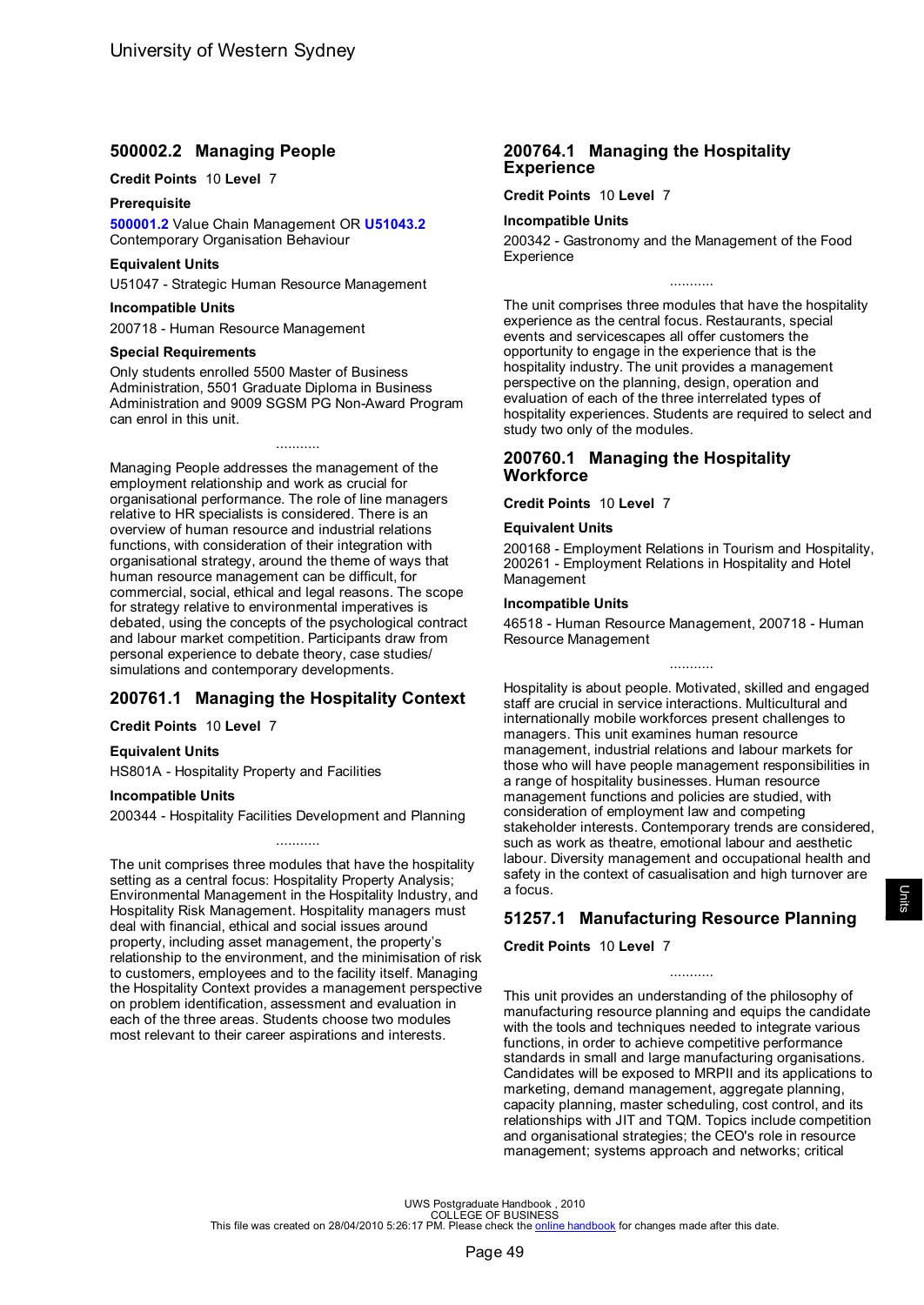<span id="page-53-0"></span>elements of manufacturing resource plan; linkage of total productivity; MRPII in marketing, demand management and forecasting; resource requirement planning; rough-cut capacity planning; capacity planning; aggregate production planning; the master scheduling policies; MRPII in manufacturing, purchasing, cost control, engineering and distribution resource planning; MRPII and computer systems; MRPII, JIT and TQM interrelationships; organising and implementing MRPII; MRPII in small companies; and measuring the effectiveness of MRPII.

## **200735.1 Marketing in Context**

**Credit Points** 10 **Level** 7

### **Equivalent Units**

51016 - Services Marketing Management

This unit builds on previous coursework in marketing by developing analytical skills that address the specific sectors and markets. The focus is on current trends and implications that set the pace for sectors and markets. Sectors covered may include services, not-for-profit, causerelated marketing and events marketing amongst others. Markets change with environmental trends and may include hedonistic consumption, elder markets as well as government markets.

...........

## **200738.1 Marketing Innovation**

**Credit Points** 10 **Level** 7

This unit builds on previous coursework in marketing by developing analytical skills that address the development of strategic brands and products. It stresses customer, competitor and environmental analysis, and analysis of market segmentation and product positioning. A continual focus is made on creative and critical thinking, commercial innovation and entrepreneurship.

## **51002.1 Marketing Management**

**Credit Points** 10 **Level** 7

From 2010, this unit replaced by 200737 Marketing Systems. This unit introduces marketing management to post-graduate students whose previous studies and current occupations can be quite diverse. It provides students with an appreciation of marketing concepts and principles as part of their marketing studies. In addition, it exposes students to a systematic thinking approach expected from them in postgraduate studies in marketing.

...........

## **500000.1 Marketing Management**

**Credit Points** 10 **Level** 7

### **Assumed Knowledge**

Prior learning in organisational behaviour.

### **Equivalent Units**

U51046 - Strategic Marketing (MBA)

### **Special Requirements**

Students must be enrolled in one of the following Courses to be eligible to enrol in this unit: 5500 Master of Business Administration, 5501 Graduate Diploma in Business Administration, 5502 Graduate Certificate in Business Administration, 9009 SGSM PG Non-Award Program.

Marketing Management is designed to provide an introduction to the key concepts, principles and practices that constitute the Marketing discipline. It will develop a focus on marketing as a business philosophy underpinning the activities of the firm.

...........

## **51172.1 Marketing of Financial Products**

**Credit Points** 10 **Level** 7

#### **Special Requirements**

Only students enrolled in the following degrees are able to enrol in this unit: 2705 Master of Finance, 2702 Master of Applied Finance, 2704 or 2745 Graduate Diploma in Applied Finance, 2708 Graduate Certificate in Applied Finance, 2703 Master of International Trade and Finance

...........

This unit outlines the basic principles of marketing and discusses their application to the marketing of financial services. The unit will provide an understanding of how markets function and of customer behaviour, giving students the ability to formulate a marketing strategy for financial services.

## **200737.1 Marketing Systems**

**Credit Points** 10 **Level** 7

### **Equivalent Units**

51002 - Marketing Management

This unit introduces students to marketing from a holistic point of view which considers social, economic and organisational marketing systems. The unit also covers the evolution of marketing environments and the corresponding adaptations to marketing. Further emphasis is given to businesses capacities to engage in markets and therefore considers areas such as risk management, governance and financial assessments. This unit exposes students to the systematic and analytical approaches expected from them in postgraduate studies in marketing.

...........

### **200280.2 Masters Project**

**Credit Points** 10 **Level** 7

### **Equivalent Units**

51019 - Applied Marketing Planning, 51030 - Masters Project in International Business, 200230 - Business Project (International Marketing)

### **Special Requirements**

Students must have completed 40 credit points of core units in 2692 Master of International Business or 40 credit points of core units in 2698 Master of Business (Marketing).

...........

UWS Postgraduate Handbook , 2010 COLLEGE OF BUSINESS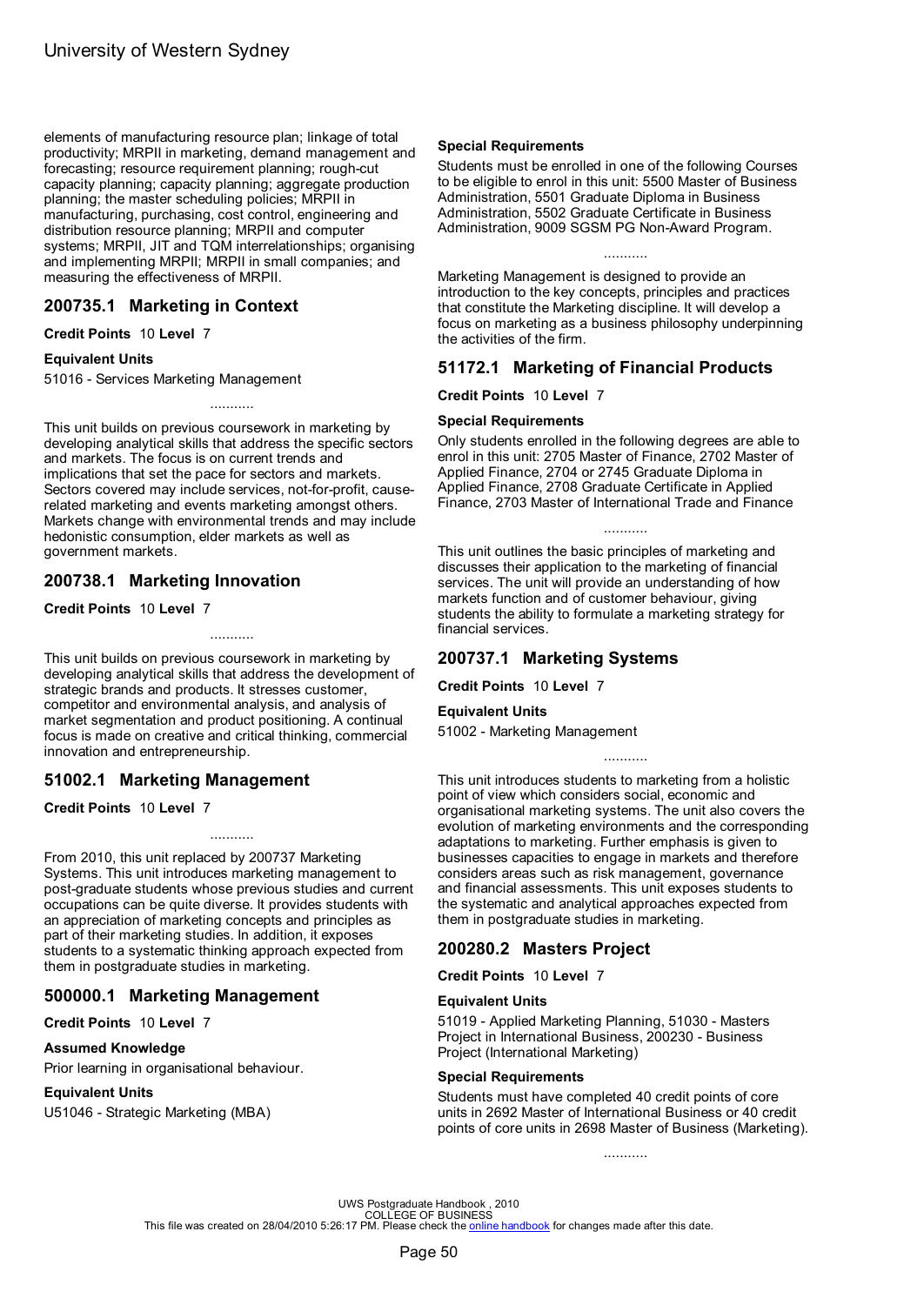<span id="page-54-0"></span>This unit provides students with the opportunity to apply the knowledge and skills gained in previous sessions to solve a real-world business problem. This would be an actionlearning project with the student working closely with a marketing organisation or business entity to undertake an assignment for the organisation (e.g. evaluation of a particular international business opportunity culminating in specific recommendations for future action). Marketing students will investigate a domestic business project while international business students will examine an international business case.

## **300398.1 Methods of Researching**

### **Credit Points** 10 **Level** 7

### **Assumed Knowledge**

Library research skills, project design and management, an area of science.

### **Equivalent Units**

ASC411 - Research Methodology & Experimental Design, SC808A - Research Methodology & Experimental Design, NU808A - Introduction to Research PHC, EH838A - Research methods: science in context, 300277 - Professional Praxis - Inquiring in Context

### **Special Requirements**

This unit is restricted to the following courses: 3602, 3603, 3604, 3605, 3606, 3607, 4516, 3544, 3608, 2724, 3618 (current courses) 475E, 475A, 456A, 473A, 3599, 3596, 3597, 3623 (legacy courses)

...........

This unit aims for postgraduate students to apply scientific methods to a variety of research situations and questions; to understand the range of ways in which additions to knowledge in the applied sciences are initiated, validated and communicated and to prepare and trial research designs best suited to the particular type of issue each student wishes to address. The unit is taught through selfpaced, self-directed learning. Class contact will be a threeday workshop, in the first and second half of session, respectively. Students will have the opportunity to field test their own research design.

## **100271.1 Modern Japanese History**

**Credit Points** 10 **Level** 3

### **Equivalent Units**

63036 - Themes in Asian History

### **Special Requirements**

Successful completion of 60 credit points at Level 1.

This unit presents a social and cultural history of Japan from the mid nineteenth century to the present. The principle organising theme is the question of modernity: what are the different ways that Japan has expressed its modern identity? How has this been shaped by Japan's position in relation to both the West and its Asian neighbours? What is the relationship among the state, its citizens, and history in negotiating identity? How has war affected Japanese modernity and what we know of modern Japan?

...........

## **200731.1 Multicultural Marketing**

**Credit Points** 10 **Level** 7

### **Equivalent Units**

51015 - Multinational Relationship Marketing

This unit provides students with the opportunity to learn about the cultural orientations of different groups of people often indigenous cultures are ignored by multinational companies, this unit will, by using the Australian Indigenous culture as an exemplar, explore the issue of marketing to a number of diverse cultures within the one national boarder. The course is designed specifically to assist students in developing a genuine appreciation for other cultures apart from one's own. It is hoped that the end result will be the attainment of a level of empathy that may assist in one's adaptation to another culture.

...........

## **300391.1 Occupational Health Management**

### **Credit Points** 10 **Level** 7

**Equivalent Units**

EH831A - Occupational Health Management

### **Special Requirements**

This unit is restricted to the following courses 3568, 3596, 3597, 3598, 3599, 3600, 3601, 3602, 3603, 3604, 3605, 3606, 3607, 3647, 3648, 3649, 456A, 456S, 4651, 4652, 4653, 473A, 475A, 475E

...........

This unit focuses on the practice of occupational health within national and international frameworks. It explores issues such as the physical, social and mental impact of the occupational environment on health and includes the human body's response to occupational health hazard exposure through toxicological and epidemiological principles. Strategies for the management of occupational health are examined, together with methods of monitoring and evaluating occupational health programs.

## **200223.2 Operations Management**

**Credit Points** 10 **Level** 7

### **Special Requirements**

Only students enrolled in a postgraduate program can enrol in this unit.

...........

This unit introduces participants to operations management in a range of organisational and industry contexts. Operations management is an important element of business strategy that touches upon other business functions. Participants will learn about the role and significance of operations management and how it connects to other business functions. They will also learn and apply some quantitative techniques for analysing problems and making recommendations. This unit provides an excellent foundation for further specialist study in operations management but also works well for students in general business programs.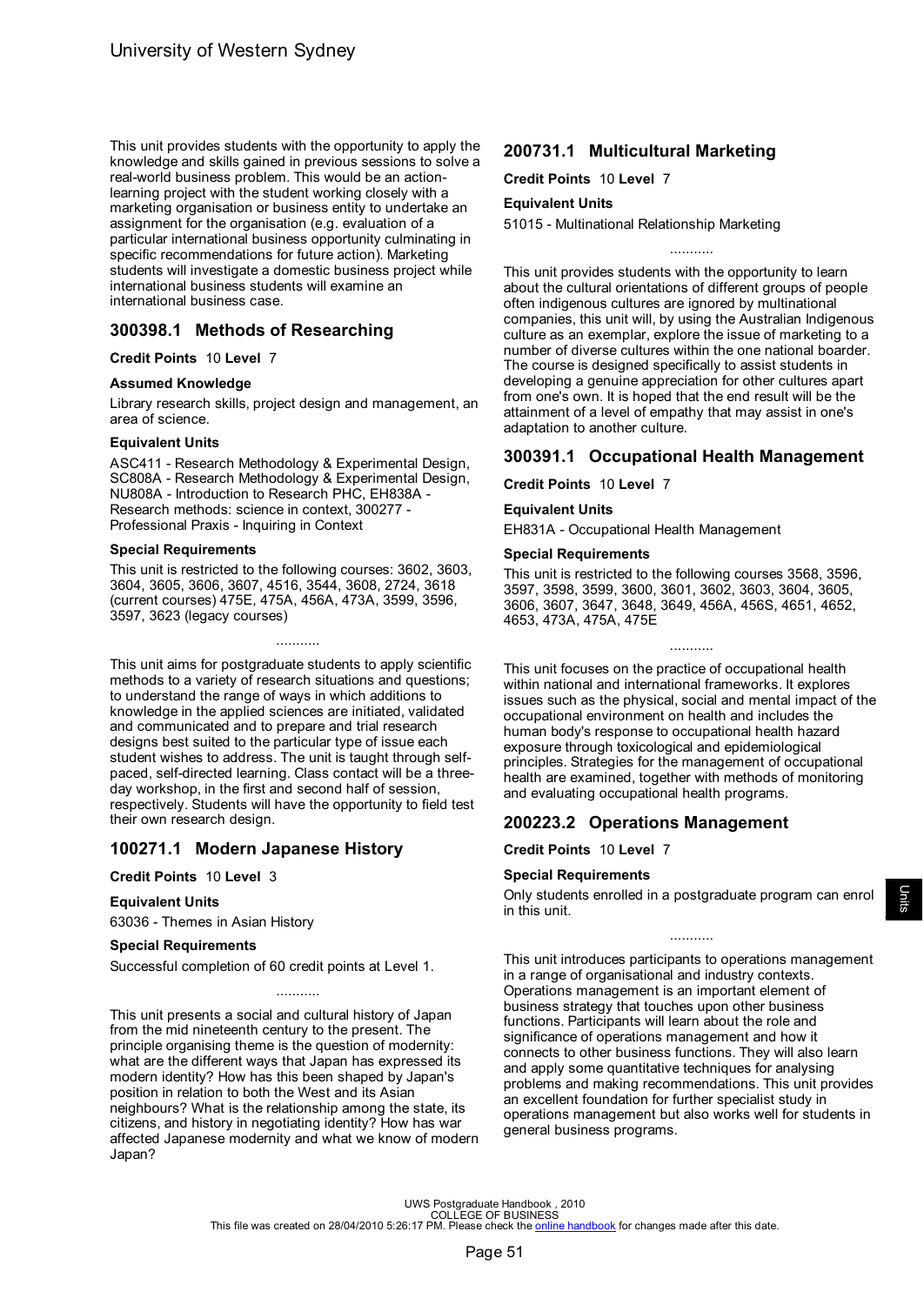## <span id="page-55-0"></span>**200227.2 Performance Measurement and Benchmarking**

### **Credit Points** 10 **Level** 7

### **Special Requirements**

Only students enrolled in a postgraduate program can enrol in this unit.

...........

Performance measurement and benchmarking provides firms, managers, and employees with a better understanding of the strengths and weaknesses of the organisation and its business processes. Performance measures are also a good way for communicating a firm's strategy throughout the organisation. Furthermore, performance measurement is the first step in planning and implementing quality and productivity in an organisation. The unit offers an opportunity to critically review and apply a range of performance measurements, such as the balanced scorecard approach.

## **200743.1 Philosophical Foundations of Business Research**

### **Credit Points** 20 **Level** 7

This unit aims to develop a deeper understanding of the theoretical traditions in business research, the philosophy of science that informs research and the methodological approaches in business research. We discuss in depth the assumptions behind two major paradigms: The deductive (quantitative) and the inductive (qualitative) paradigms.

...........

## **CO803A.1 Planning for Retirement (PG)**

### **Credit Points** 10 **Level** 7

### **Special Requirements**

Students wishing to take this unit as an elective need approval from the Head of Program or Course Advisor and must be enrolled in a postgraduate program within the College of Business.

...........

This unit provides an understanding of the complex arrangements associated with the legal and financial aspects of retirement planning. It emphasises analysis of complex recent superannuation changes.

## **CO801A.1 Principles of Financial Planning (PG)**

### **Credit Points** 10 **Level** 7

### **Special Requirements**

Students wishing to take this unit as an elective need approval from the Head of Program or Course Advisor and must be enrolled in a postgraduate program within the College of Business.

...........

This introductory unit describes the nature and process of financial planning within the Australian economic and taxation environment. A range of investment products are introduced, along with an elementary exposure to risk management, retirement planning and estate planning. These issues will be extended in later units.

## **CO802A.1 Principles of Investment Planning (PG)**

**Credit Points** 10 **Level** 7

### **Special Requirements**

Students wishing to take this unit as an elective need approval from the Head of Program or Course Advisor and must be enrolled in a postgraduate program within the College of Business.

...........

This unit introduces basic concepts of risk and return in relation to investment planning. Various investment vehicles are covered including shares, fixed interest investments and real estate.

## **F7034.1 Professional Legal Practice**

**Credit Points** 0 **Level** 7

### **Special Requirements**

Students enrolled in course 2502 - Bachelor of Laws (Non graduate entry) must obtain permission to enrol in this unit.

...........

Professional Legal Practice is a requirement for completion of the GDLP and for admission as a legal practitioner in NSW, that those students who undertake the GDLP being an accredited professional training course must complete a component of workplace training. Completion of this Unit is a requirement to gain the award of the UWS GDLP and for admission as a legal practitioner. Workplace training experience means supervised employment in a law or law related work environment or equivalent unpaid engagement in such an environment for a period of 45 days.

## **F7030.1 Professional Legal Skills**

### **Credit Points** 20 **Level** 7

### **Special Requirements**

Students enrolled in course 2502 - Bachelor of Laws (Non graduate entry) must obtain permission to enrol in this unit.

...........

Professional Legal Skills will focus on meeting the students need, that at the point of admission to practice they will be expected to provide evidence they have achieved the requisite competence in the following Skills (Lawyer's Skills; Problem Solving) and Practice Areas (Criminal Law Practice; certain aspects of Civil Litigation Practice) as prescribed in the Competency Standards for Entry Level Lawyers for practical legal training that have been jointly developed by the Australasian Professional Legal Education Council (APLEC) and the Law Admissions Consultative Committee (LACC). On satisfactory completion of 200278 Professional Legal Skills 1 and Professional Legal Skills 2 and Advance Standing (Academic Credit) can be applied for in this unit.

UWS Postgraduate Handbook , 2010 COLLEGE OF BUSINESS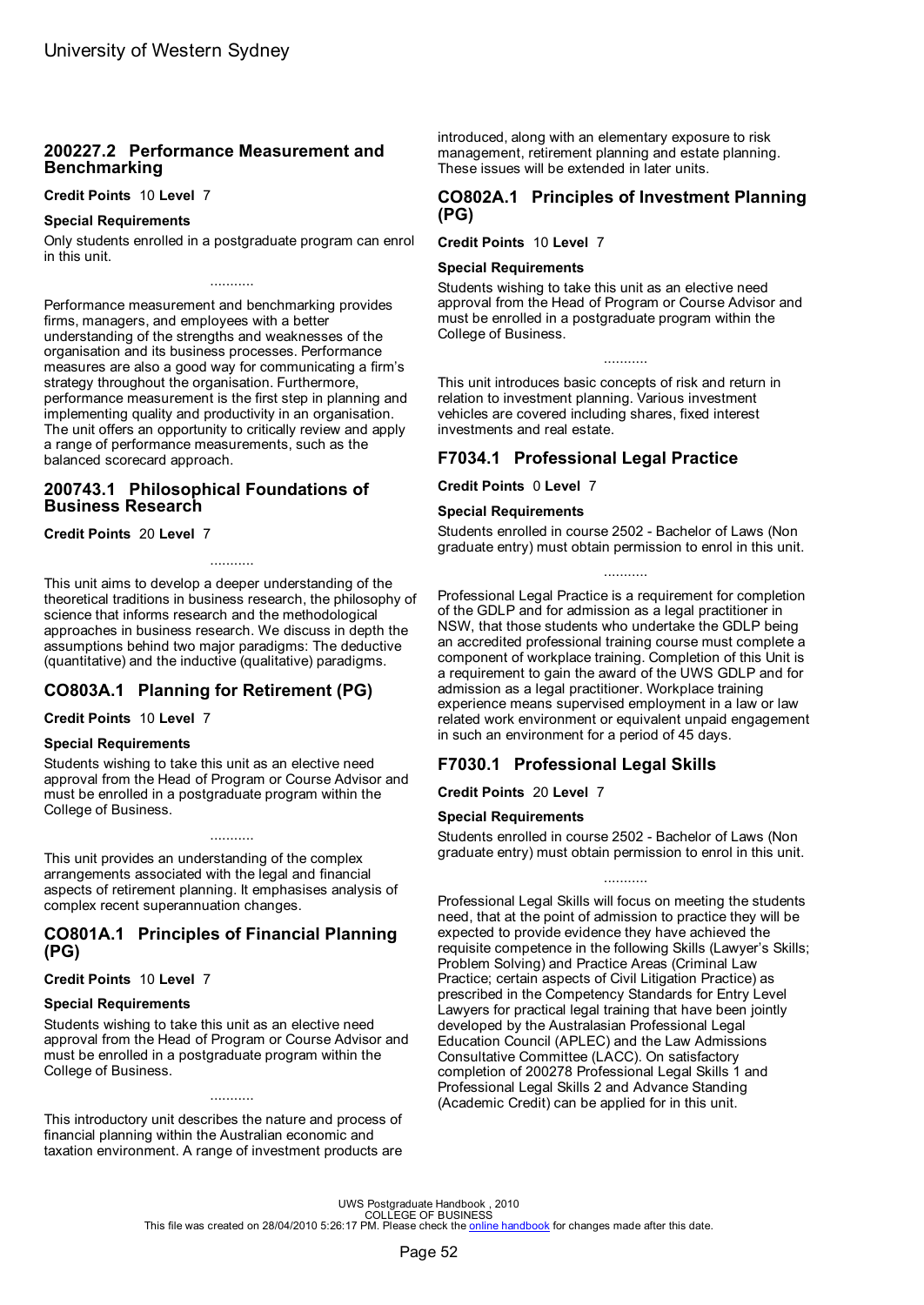## <span id="page-56-0"></span>**CO813A.1 Project**

### **Credit Points** 10 **Level** 7

As a result of completing this unit, students will get a full understanding of conducting a property research project report to examine a property issue in detail.

...........

### **51240.2 Project Management**

**Credit Points** 10 **Level** 7

### **Special Requirements**

Only students enrolled in a postgraduate program can enrol in this unit.

...........

This unit introduces students to the philosophy, tools and techniques for effectively managing projects in an organisation. Learning activities focus particularly on case analysis; cases of success and of failure. Participants will be required to apply lessons from cases to real-world examples in ways that are relevant to their future careers. Topics include organisational strategy and project selection, identification of stakeholder needs, project definition, tools and techniques, human resource issues, team management, project planning ,developing networks, scheduling and control, resource allocation and control, cost analysis and budgetary control, and determinants of project success and project failure.

## **101417.1 Project Seminar and Proposal**

**Credit Points** 20 **Level** 5

### **Assumed Knowledge**

Students must have completed third Year of the undergraduate program (or equivalent) in the Fine Arts, Electronic Arts, Contemporary Arts, Music, Performance, Communication or Design (Visual Communication) Bachelor degrees.

### **Corequisite**

**[101416.1](#page-42-0)** Creativity: Theory and Practice

#### **Equivalent Units**

100640 - Research Project Seminar, 101169 - Honours Thesis Proposal

### **Special Requirements**

Students must be eligible for admission into the School of Communcation Arts Honours program in order to take this unit. The proposed research must be in an area that can be supervised by a full-time academic staff member of the School of Communication Arts. This is a 20 credit point unit. The equivalent unit 101169 is 20 credit points, and advanced standing for this unit will be automatically granted. The equivalent unit 100640 is a 10 credit point unit, and therefore equivalents will be established with 4th Year Professional Program units offered by the School, e.g. Reading the Contemporary or Communication and Creative Industries. Please see your Course Advisor or Head of Program for further information if applicable.

This unit provides training in practical applications of research in the communication arts. Students delineate project-based research topics in their fields. Students may produce research papers, or focus on projects involving creative practical works with accompanying documentation. Students will work in class and with their supervisor, to propose and create an artistic presentation with comprehensive documentation (including theoretical underpinnings), or propose and submit a research paper. These will include literature surveys or works reviews that demonstrate the students' knowledge of their areas of specialisation. Participation in Research Seminars will give students an opportunity to present work for feedback and critique.

## **MCB617.1 Property Development (V2)**

**Credit Points** 10 **Level** 7

Property development is an extremely complex activity which involves a vast range of considerations over a wide range of inter related subject areas. It is probably the most complex activity undertaken by property people except perhaps 'active' property management which should incorporate property development activities. The aims of this unit are to provide a wide ranging study of the property development process including such considerations as the objectives, functions, roles and methods of operation of all those involved in the development process, the financial aspects of development, social considerations, taxation aspects, planning matters and others, and to provide students with the opportunity to develop their understanding of and their expertise in the subject.

...........

## **MCB612.1 Property Finance and Taxation**

**Credit Points** 10 **Level** 7

### **Assumed Knowledge**

Basic working knowledge of business and property operations.

This unit is focussed to develop the student's knowledge of finance and taxation with particular reference to the property industry.

...........

## **200696.1 Property Investment Analysis (V2)**

**Credit Points** 10 **Level** 7

### **Assumed Knowledge**

Students undertaking this unit should have a sound knowledge of the property industry

### **Equivalent Units**

CO811A - Property Investment Analysis (V2)

This unit introduces the concepts of investment analysis in the context of a study of the performance of individual created property investments.

...........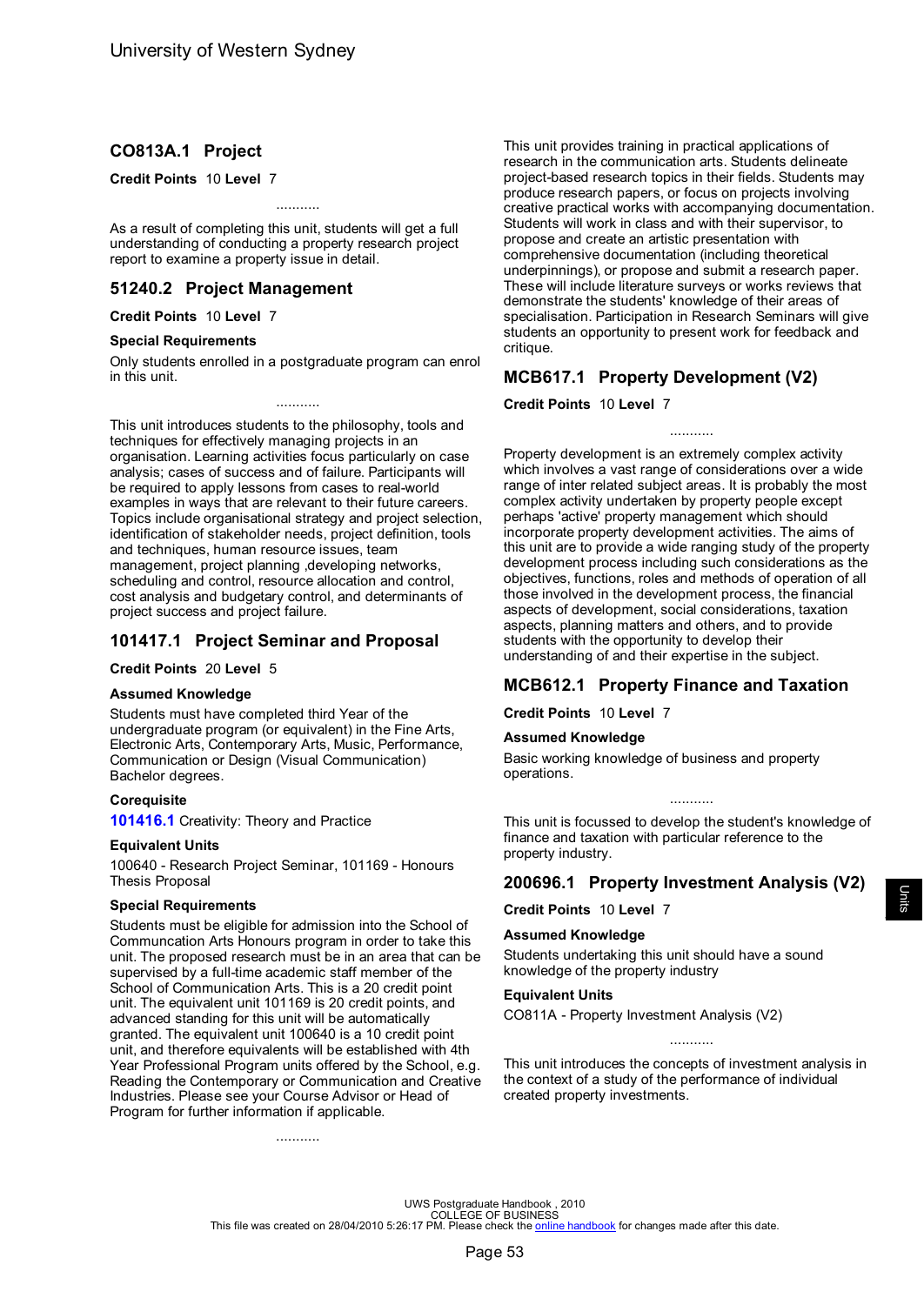## <span id="page-57-0"></span>**CO810A.1 Property Portfolio Analysis**

**Credit Points** 10 **Level** 7

### **Assumed Knowledge**

Knowledge of property.

This unit examines the role of property in an investment portfolio, with particular attention given to property portfolio performance analysis and property investment strategy. The performance analysis of both direct and indirect property is also examined to assess the strategic contribution of property to an investment portfolio.

## **200462.1 Public Sector Accounting and Financial Control (PG)**

**Credit Points** 10 **Level** 7

### **Assumed Knowledge**

Bachelor's degree in Accounting

### **Special Requirements**

Students wishing to take this unit as an elective need approval from the Head of Program or Course Advisor and must be enrolled in a postgraduate program within the College of Business.

...........

The public sector is a common feature of our modern society. There are a variety of entities in the public sector which account for a laarge proportion of national output and employment in many countries including Australia. This unit examines the role of government entities in our society, decision-making processes and their accountability structures with an in-depth examination of various accounting, reporting, auditing, financial management and control techniques used by them.

## **51259.2 Purchasing and Materials Management**

### **Credit Points** 10 **Level** 7

### **Special Requirements**

Only students enrolled in a postgraduate program can enrol in this unit.

...........

This unit provides the concepts, tools and techniques needed in purchasing and materials management. It includes purchasing policy and strategy, organising and staffing in purchasing and materials functions, supplier selection and evaluation, price/cost analysis, negotiation skills, inventory management, value analysis and standardisation, purchasing in the international market, government purchasing, and legal aspects of purchasing. These issues are examined in contexts such as the opportunities of globalisation and new information and communication technologies. A key learning strategy is case analysis.

## **SE828A.1 Qualitative Research Design**

**Credit Points** 10 **Level** 7

...........

The unit is designed to enable students to (using social ecology framework) select a topic for investigation, define achievable research goals, and design and plan a research program based on familiarity with a range of qualitative methodologies (eg; phenomenology, hermeneutics, heuristics, grounded theory, biography, ethnomethodology, case study, narratology, action research, collaborative inquiry, transpersonal research), select appropriate ones, conduct a focused literature search, write a critical review of literature relevant to the topic and the chosen methodologies prepare an ethics application, conduct a pilot project and write a 'publication quality' report of the work.

## **200225.1 Quality Planning and Analysis**

**Credit Points** 10 **Level** 7

Achieving customer satisfaction through quality management requires the understanding and use of specialised managerial, technological and statistical concepts and tolls. This unit aims to provide an in-depth understanding of planning approaches and statistical tolls commonly used for managing quality.

...........

### **200226.1 Quality Systems and Business Performance**

### **Credit Points** 10 **Level** 7

### ...........

The development of quality standards and guidelines that are internationally recognised has become a competitive imperative in the context of globalisation. Simultaneously, firms are increasingly evaluating their quality management efforts by examining how well these are meeting the expectations of customers, employees and other stakeholders. This unit aims to provide an indepth understanding of the issues involved in planning and implementing quality systems and assessing their effectiveness from a business excellence perspective.

## **51171.1 Real Estate Finance and Investment**

### **Credit Points** 10 **Level** 7

### **Special Requirements**

Only students enrolled in the following degrees are able to enrol in this unit: 2705 Master of Finance, 2702 Master of Applied Finance, 2704 or 2745 Graduate Diploma in Applied Finance, 2708 Graduate Certificate in Applied Finance.

This unit examines real estate/property as an asset class. Sectors considered are industrial, retail, residential, and agricultural/rural. The taxation environment in Australia and in selected overseas countries is examined in detail. The unit considers property performance indices (IPD/PCA Property Index in Australia,and similar property index series

...........

UWS Postgraduate Handbook , 2010 COLLEGE OF BUSINESS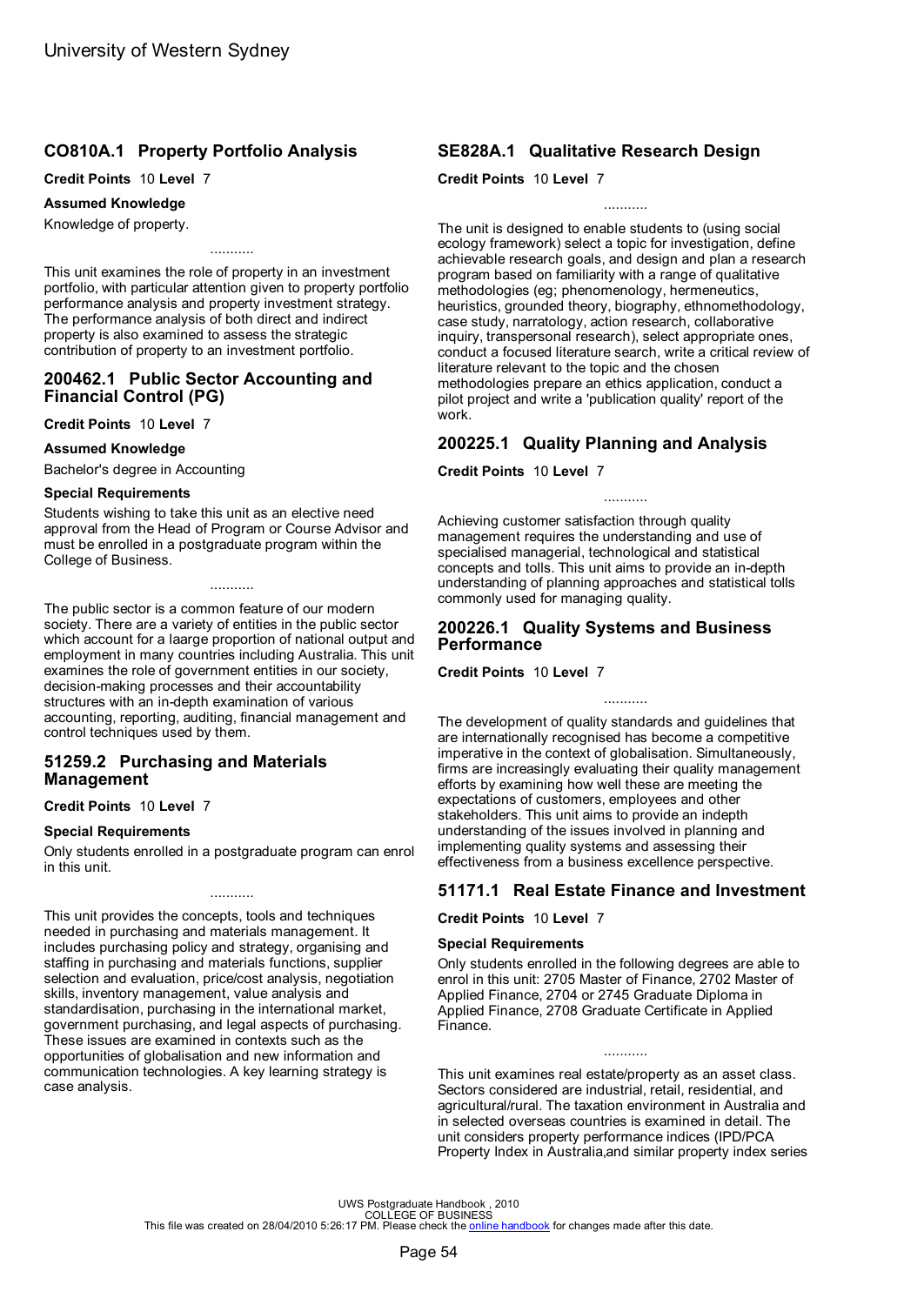<span id="page-58-0"></span>in USA, Canada, UK and Europe), lease incentives and effective rentals, unlisted property trusts, and precommitment style property valuation, including the increasing use of DCF-based techniques in the property valuation/appraisal profession in Australia and overseas.

### **200692.1 Research and Communicating Skills for Accounting (PG)**

**Credit Points** 10 **Level** 7

#### **Special Requirements**

Students wishing to take this unit as an elective need approval from the Head of Program or Course Advisor and must be enrolled in a postgraduate program within the College of Business.

This unit is designed to assist students enhance their research skills and their ability to make written and oral reports suitable for presentation to employers and clinets in a modern business and commercial environment.

...........

...........

### **51260.1 Research and Development Management**

**Credit Points** 10 **Level** 7

This unit provides concepts, tools and techniques to enable business and technical managers to effectively manage research and development (R&D) activity in their organisations. Topics include the role and scope of R&D in business, the process of technological innovation -- the need for a conceptual approach, technological innovation as a conversion process, factors contributing to successful technological innovation, strategies for R&D -- the role of corporate planning, R&D as a business, resource allocation to R&D, selecting R&D strategy, strategy versus entrepreneurship, creativity and problem-solving -- the creative process, creative individuals -- main characteristics, creativity in innovation, techniques for creative problem-solving. An integrated approach, project selection and evaluation, financial evaluation of R&D projects, R&D program planning and control, organisation of R&D -- definition of organisation, the human resource, leadership style, industrial characteristics, organisation structures, technological forecasting for decision-making - the need to forecast, the definition of technological forecasting, inputs to and outputs of the forecasting system, classifications and techniques of technological forecasting.

## **300411.3 Research Methodology and Experimental Design**

### **Credit Points** 20 **Level** 8

### **Assumed Knowledge**

Appropriate background in a scientific discipline to conduct research in that area. No previous research experience is required.

#### **Equivalent Units**

SC809A - Research methodology and experimental design, 14429 - Science research project, proposal and seminar

#### **Incompatible Units**

300398 - Methods of Researching

### **Special Requirements**

Students must be enrolled in a postgraduate degree.

This unit introduces students to the principles and tools of scientific research. It is designed for students who are undertaking Master of Science and those who have not previously undertaken training in research. Students attend a series of classes covering topics such as critical thinking, problem definition, formulation and testing of hypotheses, analysis of quantitative and qualitative results, communication of research findings, bibliographic techniques and advanced information retrieval methods. Students are required to prepare a intention to research, a annotated bibliography, seminar, and a research poster.

...........

### **400421.1 Research Methods for Humanities and Social Sciences**

### **Credit Points** 10 **Level** 7

#### **Assumed Knowledge**

Students need to be enrolled in a course at the appropriate level

### **Equivalent Units**

53220 - Research Methods for Humanities and Social Sciences

This unit provides core research training within a range of postgraduate courses. It requires the completion of four research topics in the following areas: research theory and design (e.g. epistemology, qualitative & quantitative) specific approaches (e.g. critical discourse analysis, feminist research); data collection methods (e.g. interviews, questionnaires) and methods of analysis (e.g. quantitative & qualitative). This unit is offered in flexible mode according to topic (typically one day's attendance or equivalent per topic). Topics vary each session depending on student demand.

...........

### **EH838A.1 Research Methods: Science in Context**

...........

### **Credit Points** 10 **Level** 7

In this unit, you will be introduced to various schools of research and be encouraged to think eclectically about exploration and investigation within your own interest areas. Rather than think of methods, for example, as quantitative or qualitative, this class will encourage you to work from the problem out. In other words, you will be asked to identify what it is you wish to know about, then develop a methodological approach that can best answer that question. This unit uses experiential learning reinforced by propositional and practical learning. While you are still a 'learner' creating new knowledge and abilities for yourselves, this unit goes a step further as you attempt to become a 'researcher'. As a researcher you will be attempting to create new knowledge not only for yourself, but for others as well. The unit's design is based on the readings, workshops and your own problem solving skills. Your own areas of interest will provide the theme for your learning in this unit.

UWS Postgraduate Handbook , 2010 COLLEGE OF BUSINESS This file was created on 28/04/2010 5:26:17 PM. Please check the online [handbook](http://handbook.uws.edu.au/hbook/) for changes made after this date. Units

Page 55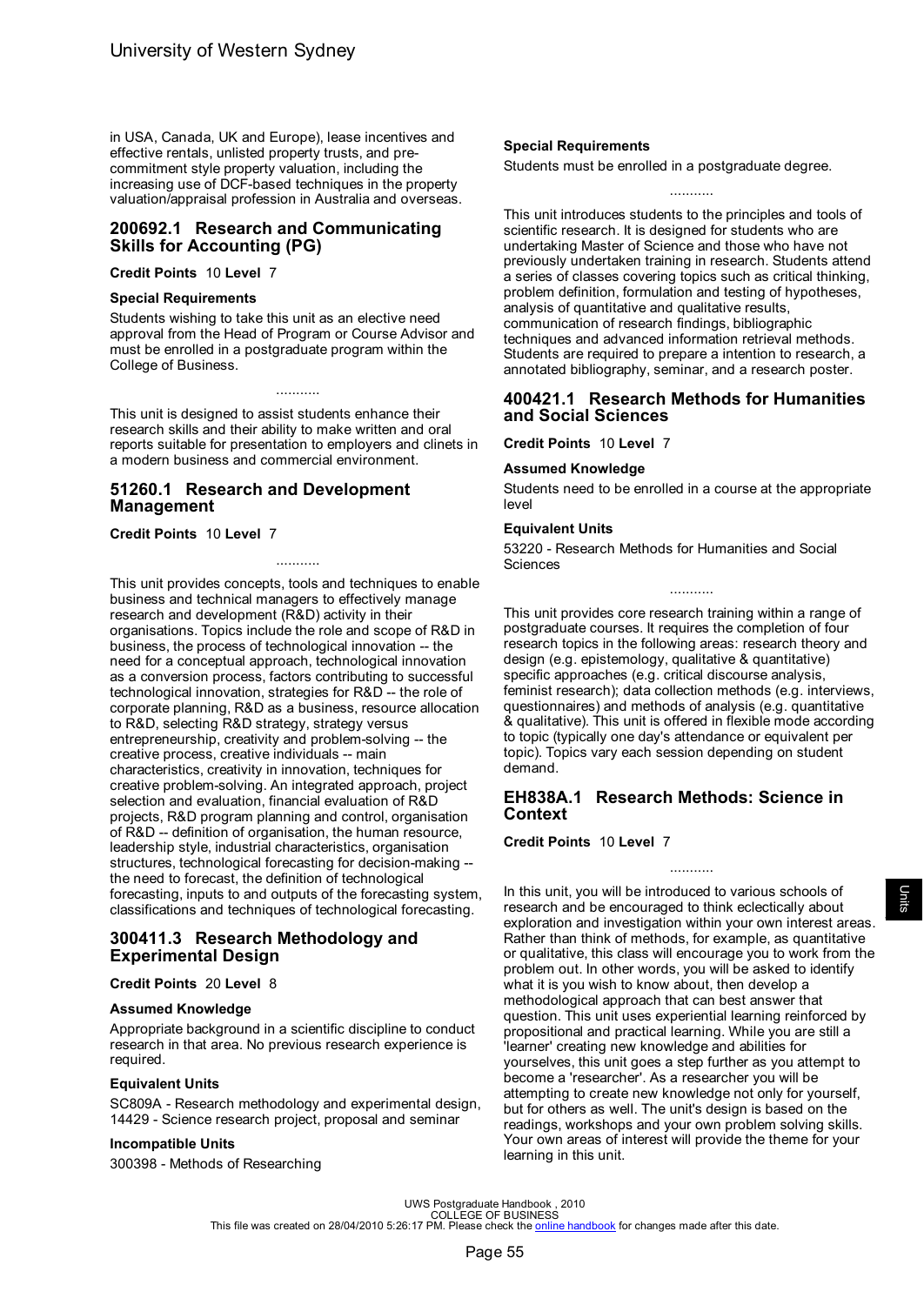## <span id="page-59-0"></span>**200397.1 Revenue Law (PG)**

**Credit Points** 10 **Level** 7

**Assumed Knowledge**

200433 - Company Law

**Prerequisite**

**[200432.1](#page-40-0)** Commercial Law (PG)

**Equivalent Units**

51228 - Revenue Law (PG)

### **Special Requirements**

Students wishing to take this unit as an elective need approval from the Head of Program or Course Advisor and must be enrolled in a postgraduate program within the College of Business.

...........

Australian taxation law is complex and varied. This unit briefly introduces the various types of taxes (including Goods and Services Tax) and the overall scheme for the application of taxes in Australia and then focuses on the key provisions of Income Tax Law including the interrelationship of income tax and fringe benefits tax).

## **200721.1 Reward Management**

**Credit Points** 10 **Level** 7

### **Equivalent Units**

51280 - Remuneration Theory and Practice

This unit enables employment relations professionals to deploy advanced practitioner skills in specific workplace and institutional contexts. The management and the negotiation of reward are emphasised. Innovations such as strategic and 'total reward' strategies are critically examined. These innovations relate to the key issues of market-imperatives and fairness, including the balance between collective and individually-determined reward and reward strategies related to performance.

...........

## **H7072.1 Risk Management**

**Credit Points** 10 **Level** 7

### **Special Requirements**

Only students enrolled in a postgraduate program can enrol in this unit.

...........

All operations within an organisation involve some risk. In many cases decisions are made in conditions of uncertainty where the key variables are beyond the control of the decision maker. In order to maximise the probability of making the optimum decisions, managers must understand how to manage the risks involved. This unit aims to introduce students to variety of risks encountered by organisations, to provide them with the tools necessary to analyse these risks and objectively evaluate the alternatives available.

## **300677.1 Safety and Risk Management**

**Credit Points** 10 **Level** 7

#### **Assumed Knowledge**

Recognition that OHS procedures are legislatively required at the workplace and the ability to recognise the need to protect workers from harm at the workplace. Knowledge of the basics of OHS legislation in the students' jurisdiction.

### **Equivalent Units**

300390 - Safety Management. 300395 - Risk Assessment

...........

This unit provides a critical insight into the theory and practice of managing safety and health at the workplace with a dual focus on risk management and safety management. Students have the opportunity to develop a safety systems approach concentrating on hazard identification, risk assessment and devising control measures incorporating safety management principles. Safety culture and its influence on OHS practice is also detailed. In addition, the unit addresses the legal underpinning of OHS requirements at the workplace. Labour market change and the role of government, unions and employer organisations are also examined. Global perspectives on OHS from various jurisdictions ranging from the USA, Hong Kong and China are also scrutinised.

## **200763.1 Sales Management and Marketing for Hospitality**

**Credit Points** 10 **Level** 7

### **Equivalent Units**

200174 - Strategic Marketing for Tourism and Hospitality

### **Incompatible Units**

200262 - Strategic Marketing for Hospitality and Hotel Management

### **Special Requirements**

Only students enrolled in a postgraduate program can enrol in this unit.

...........

As service provision becomes increasingly important across a number of industries, some firms are moving beyond the idea of providing a service to providing a total customer experience. Managing Service and Experience introduces students to the exciting concepts of management in the service and experience economy. The unit examines the development of the experience economy and the specialist skills required to manage commercial organisations in the emerging experience economy. Key areas which are covered include: the experience economy, the characteristics of service, service development, service evaluation & service improvement.

## **51212.1 Security Analysis and Portfolio Theory**

**Credit Points** 10 **Level** 7

### **Special Requirements**

Only students enrolled in the following degrees are able to enrol in this unit: 2705 Master of Finance, 2702 Master of

UWS Postgraduate Handbook , 2010 COLLEGE OF BUSINESS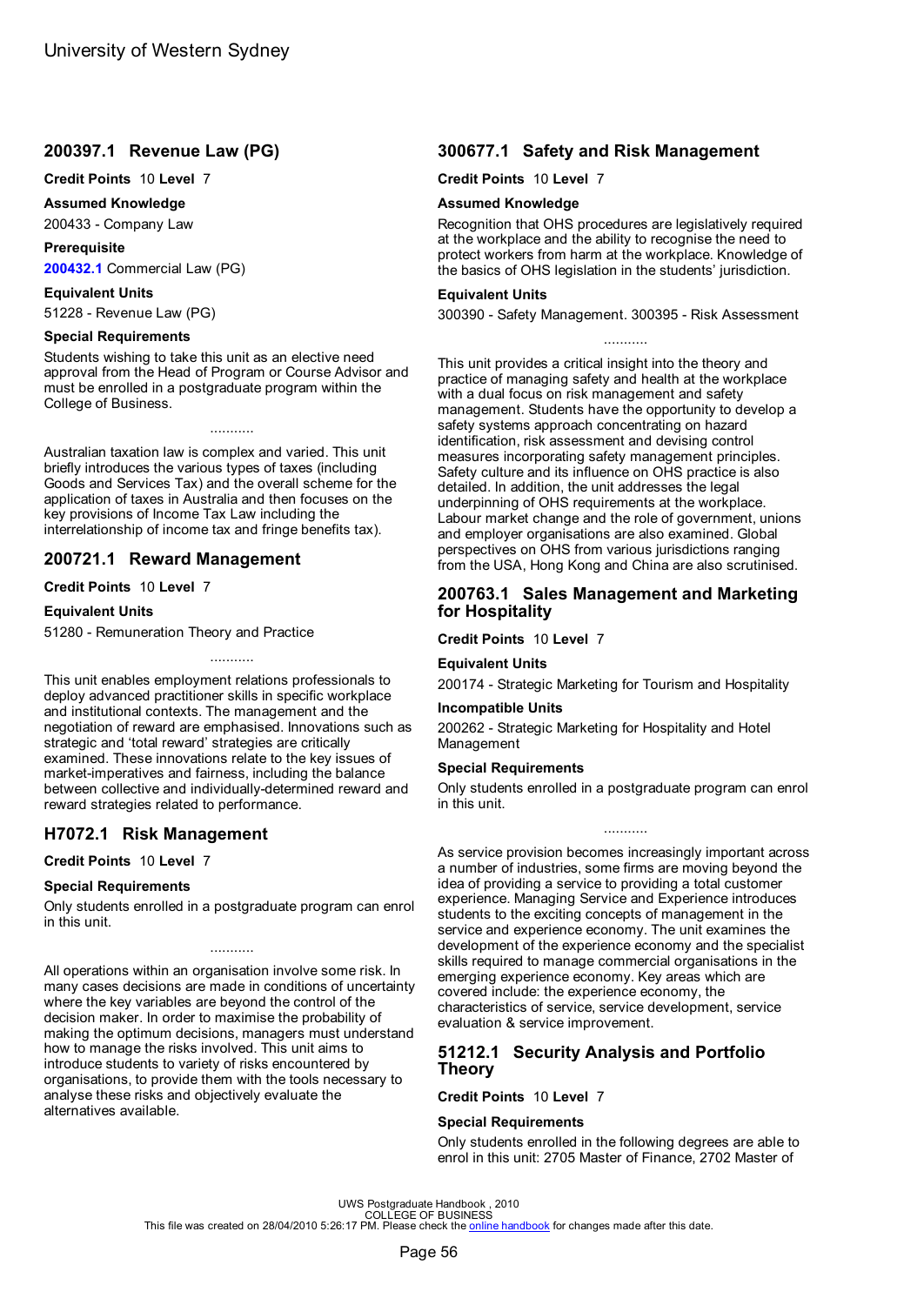<span id="page-60-0"></span>Applied Finance, 2704 or 2745 Graduate Diploma in Applied Finance, 2708 Graduate Certificate in Applied Finance.

This unit examines the valuation of assets, firms and securities. The focus is on the attempt by active investors to identify mispriced securities by projecting a firm's future cash flows based on pro forma financial statements, translating those projections to values and dividing the firm value among the different security holders of the firm. Students develop their understanding of accounting, finance and economic concepts in this applied unit by building models of a firm and conducting analyses of the equity valuation.

...........

## **200497.1 Social and Environmental Accounting (PG)**

**Credit Points** 10 **Level** 7

### **Assumed Knowledge**

Bachelor's degree in Accounting

#### **Special Requirements**

Students wishing to take this unit as an elective need approval from the Head of Program or Course Advisor and must be enrolled in a postgraduate program within the College of Business.

...........

This unit reflects the expanding scope of corporate accountability, the rise of corporate environmentalism and the role of stakeholder pressures such as regulation in driving changes to organizational performance measurement and reporting. It provides students with an appreciation of the range of organisational stakeholders and the changing expectations for social and environmental responsibility and accountability. In particular, students will explore issues relating to social and environmental accounting, triple bottom line measurement and disclosures and corporate governance.

## **SE813A.1 Social Ecology Research**

**Credit Points** 10 **Level** 7

The unit is designed to enable students to (using a social ecology framework) conduct a research investigation, employing usually two or more qualitative methodologies (eg; phenomenology, hermeneutics, heuristics, grounded theory, biography, ethnomethodology, case study, narratology, action research, collaborative inquiry, transpersonal research, prepare an ethics application, and write a 'publication quality' report of the work.

...........

## **H7343.1 Special Topic in Accounting A (PG)**

**Credit Points** 10 **Level** 7

### **Special Requirements**

Students wishing to take this unit as an elective need approval from the Head of Program or Course Advisor and must be enrolled in a postgraduate program within the College of Business.

...........

This unit critically studies selected topics in accounting not addressed in detail in other masters units in accounting. The topics addressed relate to one theme. Unit available for masters only.

## **H7344.1 Special Topic in Accounting B (PG)**

**Credit Points** 10 **Level** 7

#### **Special Requirements**

Students wishing to take this unit as an elective need approval from the Head of Program or Course Advisor and must be enrolled in a postgraduate program within the College of Business.

...........

This unit critically studies selected topics in accounting not addressed in detail in other masters units in accounting. The topics addressed relate to one theme. Unit available for masters only.

## **51230.1 Statistical Process Control**

### **Credit Points** 10 **Level** 7

This unit provides the philosophy, tools and computerised techniques required for instituting quality control in business processes. Topics include definition of quality control, quality assurance and total quality, control charts for variables, theory of probability, control charts for attributes, acceptance sampling, life testing and reliability, process capability improvement, and Taguchi methods for quality improvement.

...........

## **200424.1 Statistics for Accountants (PG)**

**Credit Points** 10 **Level** 7

### **Assumed Knowledge**

High level of mathematical and numeracy skills.

### **Equivalent Units**

51268 - Statistics for Accountants (PG)

### **Special Requirements**

Students wishing to take this unit as an elective need approval from the Head of Program or Course Advisor and must be enrolled in a postgraduate program within the College of Business.

This unit provides a conceptual and analytical framework with an understanding of basic statistical concepts and techniques used in handling the tools of statistical inference and decision-making in a business context.

...........

## **51109.2 Strategic Analysis and Decision-Making**

**Credit Points** 10 **Level** 7

### **Incompatible Units**

U51050 - Strategic Management

### **Special Requirements**

Only students enrolled in a postgraduate program can enrol in this unit.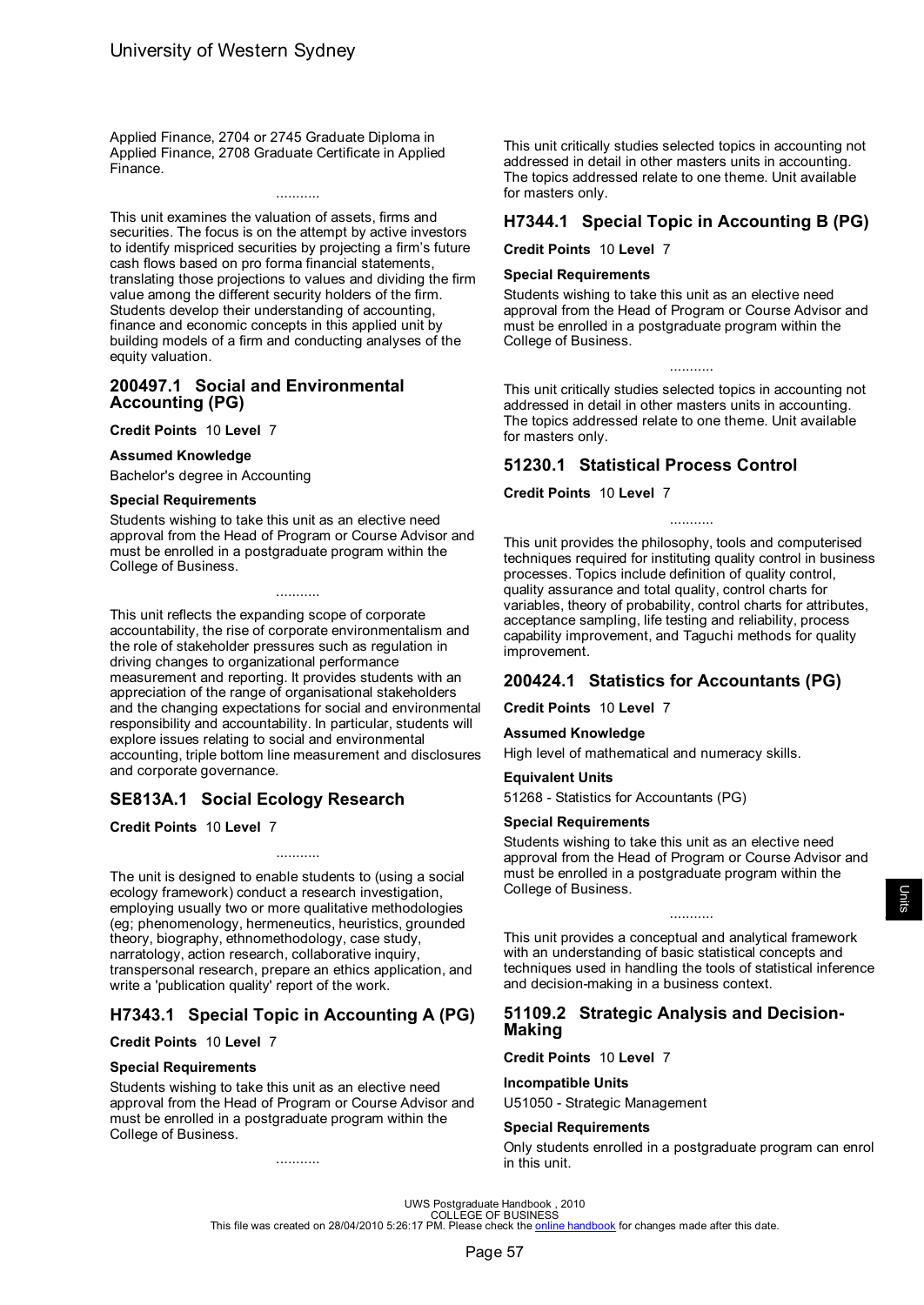<span id="page-61-0"></span>Strategic management processes determine the direction of an enterprise and its viability in the light of the changes in its environments. This unit examines strategic management processes, recognising the interests of stakeholders and a range of external and internal constraints. It critically examines the major theoretical approaches to strategy and emerging trends. A strong emphasis is on the application of knowledge to industry and organisational contexts relevant to the student. Participants research and analyse how decision-making processes, leadership, and organisational politics impact on the strategy process. A dynamic, contingent and contested view of contemporary strategic management processes is presented.

...........

## **51173.1 Strategic Bank Management**

**Credit Points** 10 **Level** 7

### **Assumed Knowledge**

200426 - Corporate Finance and 51166 - Credit and Lending Decisions

### **Prerequisite**

**[51165.1](#page-45-0)** Financial Institution Management

### **Special Requirements**

Only students enrolled in the following degrees are able to enrol in this unit: 2705 Master of Finance, 2702 Master of Applied Finance, 2704 or 2745 Graduate Diploma in Applied Finance, 2708 Graduate Certificate in Applied Finance.

...........

This unit examines a range of contemporary issues facing financial services firms in the twenty-first century. The unit provides an in-depth examination of changing demands and needs of the various stakeholders of financial services firms and a major emphasis is put on the evaluation and analysis of resulting implications. For each identified issue, major conclusions are drawn and strategies developed to deal with the associated challenges and opportunities for management. Special topics are covered in line with pertinent events in the industry.

## **200722.1 Strategic Employment Relations**

**Credit Points** 10 **Level** 7

### **Assumed Knowledge**

Knowledge of human resource management and industrial relations from studying at least 40 credit points at the postgraduate level.

...........

### **Incompatible Units**

46519 - Employment Relations Strategy and Change.

This capstone unit aims for students to acquire the skills, knowledge and understanding of the challenges of managing people strategically in complex and turbulent environments. The unit examines theories on business strategy, strategic management, human resource strategy and industrial relations strategy. The use of knowledge of HR and IR in strategic analysis and evaluation for transforming the people management function is explained. Management practice is considered through examining

ways of acting strategically relative to tendencies for the human resource function to become mired in tactical responses. The tools and techniques for analysing, implementing and evaluating strategy are emphasised.

## **U51050.2 Strategic Management (MBA)**

**Credit Points** 10 **Level** 7

### **Prerequisite**

**[U51043.2](#page-41-0)** Contemporary Organisation Behaviour AND **[U51045.3](#page-37-0)** Accounting Perspectives for Management AND **[500000.1](#page-53-0)** Marketing Management AND **[500001.2](#page-63-0)** Value Chain Management

### **Incompatible Units**

51109 - Strategic Analysis and Decision Making

### **Special Requirements**

Only students enrolled 5500 Master of Business Administration or 9009 SGSM PG Non-Award Program can enrol in this unit.

...........

Strategic Management integrates business functional knowledge. The practical approach provides opportunities to use a range of strategic analysis tools and to engage in problem-solving (individually and collaboratively). Simulated strategic decision-making that includes data interpretation and generating options requires exercise of communication, research, and information literacy capabilities. This unit will allow MBA graduates to interpret data, generate strategic options and contribute to strategic decision-making in a number of organisational contexts. It lays a foundation for continued professional development by creating a capacity to evaluate trends in strategic management through the study of theory that underpins strategic management models.

## **200422.1 Strategic Management Accounting (PG)**

**Credit Points** 10 **Level** 7

### **Assumed Knowledge**

Bachelor's degree in Accounting

### **Special Requirements**

Students wishing to take this unit as an elective need approval from the Head of Program or Course Advisor and must be enrolled in a postgraduate program within the College of Business.

...........

Contemporary management accounting systems (MAS) have been criticized for providing misleading information in changing operational environments. MAS should assist operations management with performance measures that reflect new technologies and balanced for the organizational stakeholders. This unit examines the roles of management accounting and the impact of changes on those roles. It also examines various aspects MAS design to link the organizational strategy formulation to management control.

UWS Postgraduate Handbook , 2010 COLLEGE OF BUSINESS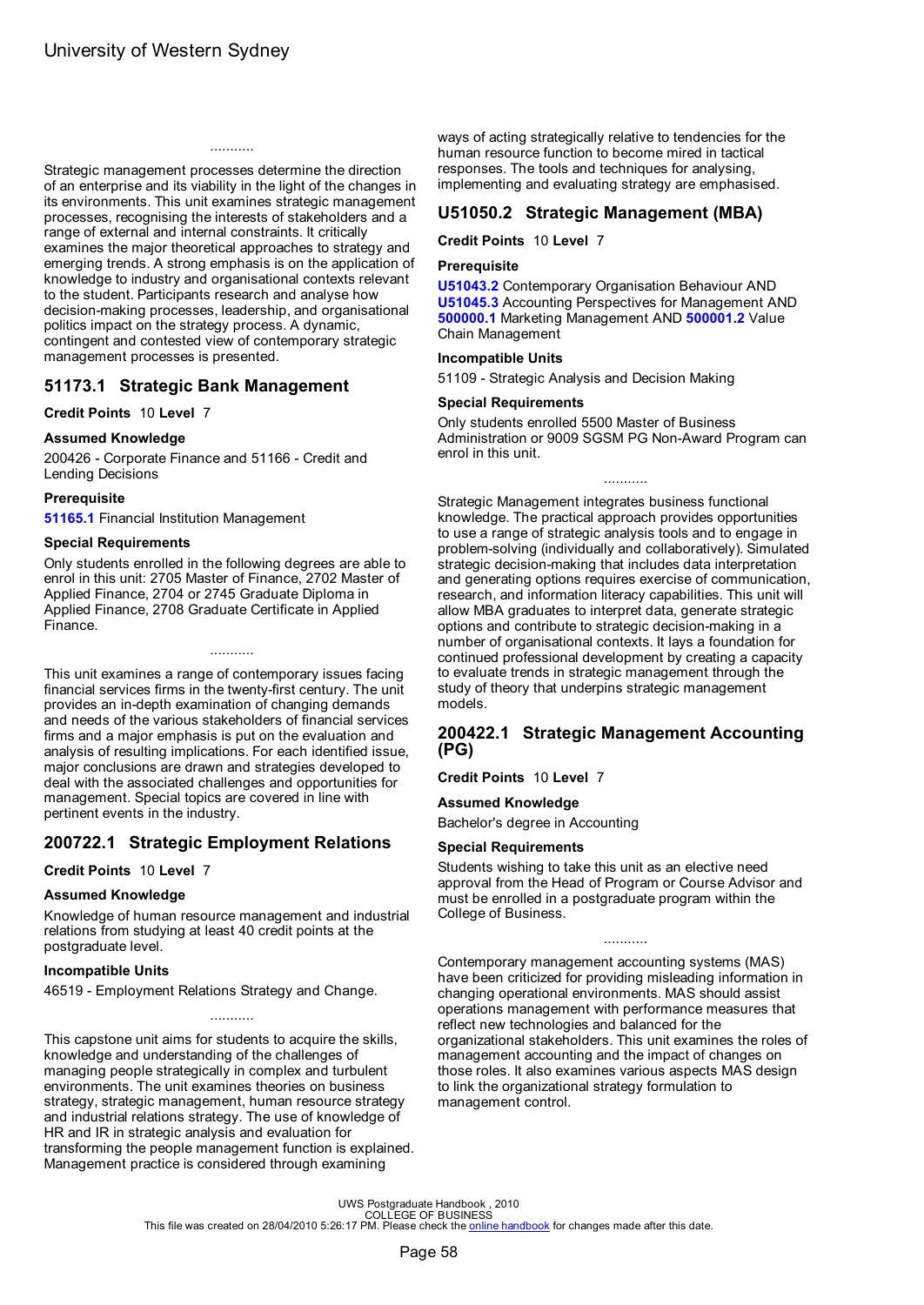## <span id="page-62-0"></span>**H7104.2 Strategic Technology Management**

### **Credit Points** 10 **Level** 7

### **Special Requirements**

Only students enrolled in a postgraduate program can enrol in this unit.

...........

This unit provides participants with an understanding of the diverse and complex issues surrounding the strategic management of technology. Special emphasis will be placed on the basic concepts and theories that will be needed to understand, anticipate, acquire, and use technology strategically for attaining a competitive edge in the market. The unit is of particular relevance to managers, engineers, technologists, and scientists who have, or will have, responsibilities for managing technological change and innovation.

## **200734.1 Strategic Value Creation**

**Credit Points** 10 **Level** 7

### **Equivalent Units**

51006 - Promotion Management, 200231 - Promotion and Advertising Overseas

This unit focuses on a holistic approach to creating value through the brand building process and including integrated marketing communication strategies. The main objective of the unit is to address the value creation process and the central role that brands play as the mechanism for value creation and communication with interest groups (consumers, employees and other stakeholders). This unit will also cover corporate communications and new media as means of value creation strategies.

## **200329.2 Supply Chain Management**

### **Credit Points** 10 **Level** 7

### **Special Requirements**

Only students enrolled in a postgraduate program can enrol in this unit.

...........

The movement of product from suppliers through to transformation at a factory and then on forward to distributors and customers is an expensive process. The manager's ability to balance these costs against increasing customer service expectations and integrate the organisations complex network of business relationships is essential. Supply chain management goes beyond operational and logistical issues to cross-functional integraton of key business processes both within the organisation and acorss the external network of organisations that comprise the supply chain. Managing the supply chain in the context of globalisation and increasing international trade provides opportunities for delivering value to customers. Case studies is a key learning strategy.

## **AC808A.1 Taxation Planning and Implications (PG)**

**Credit Points** 10 **Level** 7

This unit provides an overview of complex tax areas which affect financial planning. It explores most areas of taxation including identifying income and deductions as well Capital Gains Tax and GST. It concludes with an analysis of tax avoidance issues as they affect financial planners.

...........

## **200762.1 The International Hospitality Industry**

**Credit Points** 10 **Level** 7

### **Equivalent Units**

200347 - The Tourism System, 200258 - The Hospitality Industry

...........

This new unit commences in Quarter 2 2010. International hospitality, including hotels, leisure, and allied services, is an increasingly important component of the global economy in the transition from a commodity-based economy to the 'experience economy'. The unit examines the development of the concept of hospitality and the commercial provision of hospitality services. The industry's economic and social significance is evaluated. This unit canvasses many facets of the industry to help graduates assess and understand new trends relative to the historical and global evolution of the industry in its varied social and economic contexts. Skills in cross-cultural communication required by managers are examined, with opportunities for practice.

## **100926.2 The Language of the Law**

**Credit Points** 10 **Level** 7

### **Equivalent Units**

A7528 - The Language of the Law

This unit aims to develop in students an understanding of the intricacies of the language of the law when used in written documents and mainly in the context of the courtroom. It will provide students with a historical overview of the development of Law English, its aims and purposes and its current uses. Special emphasis will be placed on the implications of legal language on legal translations and court interpreting, but the unit is suitable for monolingual students interested in the language of the law.

...........

## **CO809A.1 The Property Environment**

**Credit Points** 10 **Level** 7

This unit is part of the foundation for the other property units in the Master of Commerce course. Students will develop an understanding of the property industry and its role in the investment context, as well as the collection and analysis of property data. The areas of markets, institutional property portfolios, the role of Government policy, and the controls that effect development will all be studied.

...........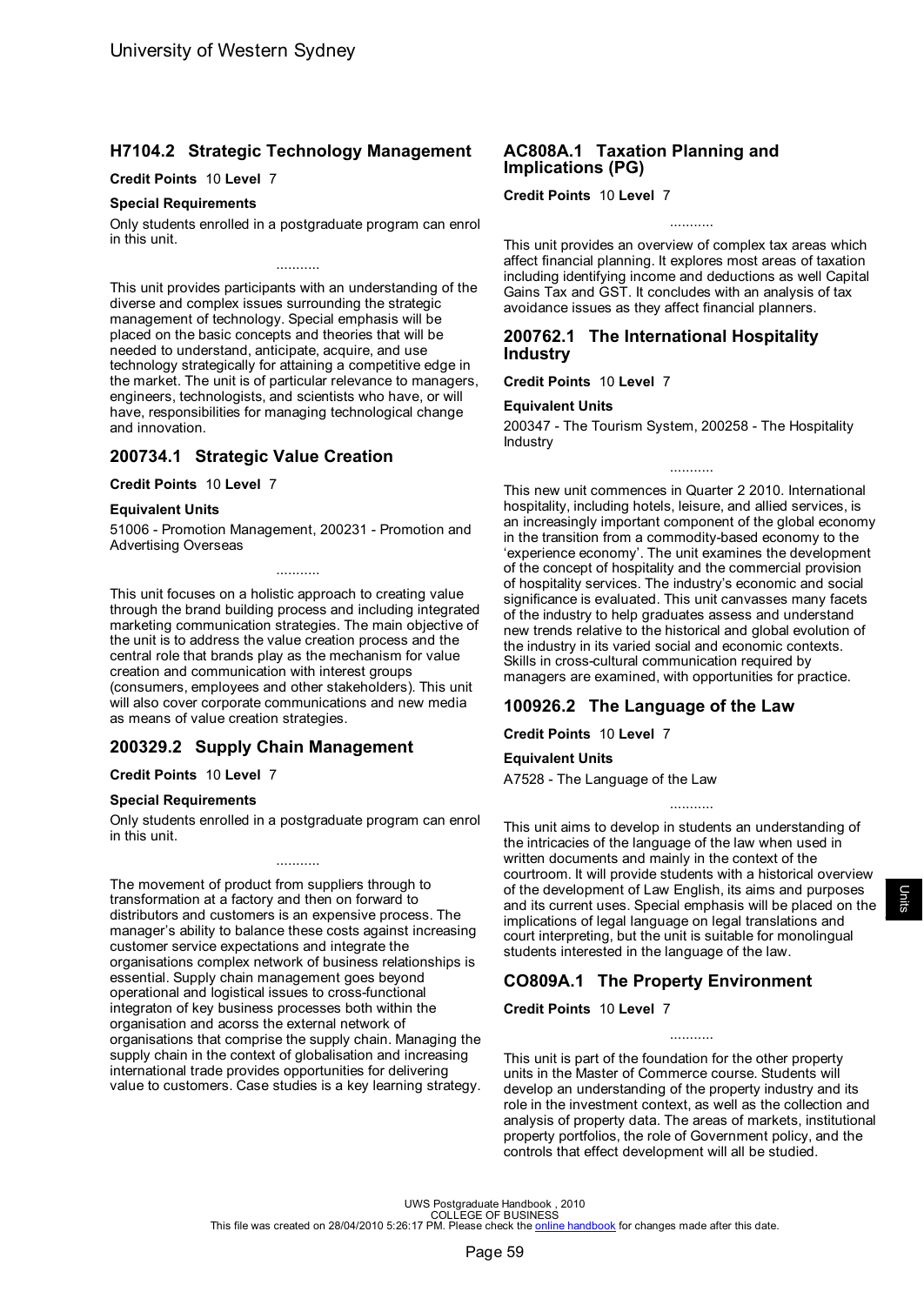## <span id="page-63-0"></span>**200464.1 The Role of Accounting in Corporate Governance (PG)**

**Credit Points** 10 **Level** 7

### **Assumed Knowledge**

Undergraduate or equivalent degree in Accounting

### **Special Requirements**

Students wishing to take this unit as an elective need approval from the Head of Program or Course Advisor and must be enrolled in a postgraduate program within the College of Business.

...........

Good corporate governance is crucial to the sound functioning of the economic systems. Not only has the topic succeeded in attracting much attention to adopt best practices in improving corporate performance and sustainable economic growth, but also it has drawn attention to the importance of high level of transparency and accountability to the various stakeholders. This unit is concerned with the role of accounting and auditing in the corporate governance process.

## **400585.1 Theories of the Social**

**Credit Points** 10 **Level** 7

...........

This unit develops critical reflection on the role of theory in the social sciences. It requires the completion of topics in areas such as: epistemology and disciplinary positioning of social theory; theories in social, cultural, historical and political contexts; current debates and theories in the social sciences. Topics vary each session depending on student demand.

...........

## **51243.1 TQP Final Project A and B**

### **Credit Points** 20 **Level** 7

This unit provides exposure to real-life industrial problems, and develops candidates' ability to apply the concepts, tools and techniques of total quality management and productivity management. Candidates will undertake a major field work involving developing new systems, evaluating the effectiveness of existing systems, and/or improving existing systems. Candidates will select a problem for detailed investigation and analysis in consultation with their supervisor. After defining the problem and developing the scope of work, candidates will undertake theoretical investigation and prepare a blueprint for field studies. This blueprint (in the form of a working paper of about 3000 words) will include theoretical findings, gaps and limitations, probable solutions to the problem, and methodology for the field study. After completing their field studies, candidates will analyse the findings and prepare a comprehensive business report. The final business report (about 15,000 words) will include problem definition, theoretical studies, methodology for field study, data and its analysis, findings, recommendations, implementation plan, and references. The final report can be submitted separately for A and B (about 7500 words each) or together (about 15,000 words).

## **F7032.1 Transactional Legal Practice**

**Credit Points** 20 **Level** 7

### **Prerequisite**

**[F7030.1](#page-55-0)** Professional Legal Skills AND **[F7031.1](#page-51-0)** Legal Practice: Ethics and Management

### **Special Requirements**

Students enrolled in course 2502 - Bachelor of Laws (Non graduate entry) must obtain permission to enrol in this unit.

...........

Transactional Legal Practice will focus on meeting the students' needs that, at the point of admission to practice, they will be expected to provide evidence that, they have achieved the requisite competence in one (1) of the following Practice Areas. These areas are Consumer Law Practice; Employment and Industrial Relations Practice; Planning and Environment Law Practice; Wills and Estates Practice as prescribed in the Competency Standards for Entry Level Lawyers for practical legal training. These have been jointly developed by the Australasian Professional Legal Education Council (APLEC) and the Law Admissions Consultative Committee (LACC). On satisfactory completion of The College of Law, Professional Program UWS, or equivalence, Advance Standing (Academic Credit) can be applied for in this unit.

## **500001.2 Value Chain Management**

**Credit Points** 10 **Level** 7

### **Equivalent Units**

U51049 - Operations Management and Leadership

### **Incompatible Units**

200223 - Operations Management

### **Special Requirements**

Only students enrolled 5500 Master of Business Administration, 5501 Graduate Diploma in Business Administration, 5502 Graduate Certificate in Business Administration and 9009 SGSM PG Non-Award Program can enrol in this unit.

...........

Value Chain Management introduces the management of operations in the value chain for many industry sectors (including services, public sector, manufacturing and distribution). The objective is to equip future managers with an ability to analyse value creation and business performance in a range of situations. The knowledge and analytical skills developed will facilitate consideration and appropriate management of the operational and supply chain issues of many aspects of business that participants will encounter in later MBA units and in their organisations. Learning activities emphasise case analysis and reflection, as well as quantitative techniques that can support decisionmaking and evaluation.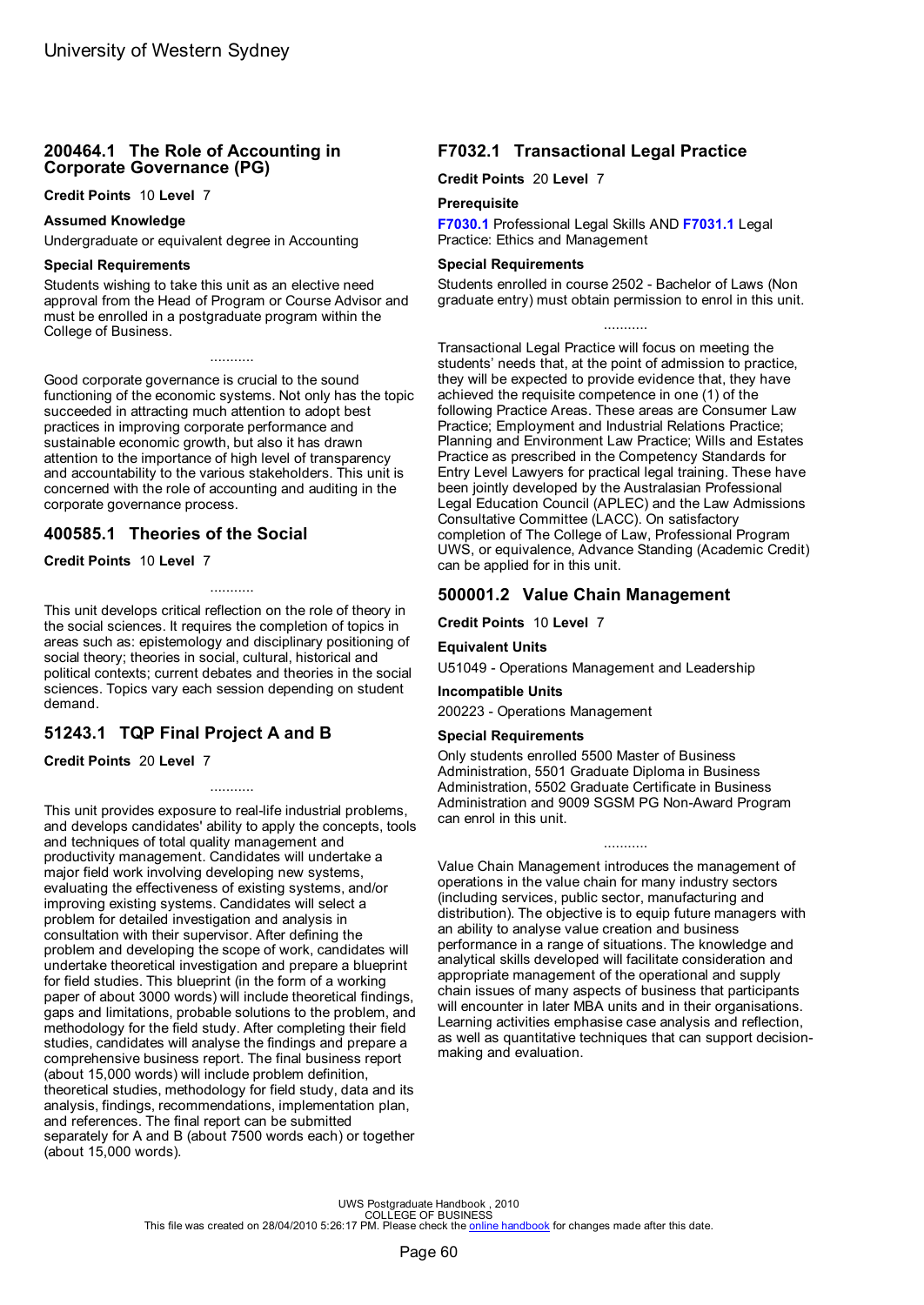## <span id="page-64-0"></span>**100294.1 Warlords, Artists and Emperors: Power and Authority in Premodern Japan**

#### **Credit Points** 10 **Level** 3

#### **Special Requirements**

Successful completion of 60 credit points at Level 1.

This unit will look at the historical heritage of Japan that is central to contemporary Japanese identity and culture.

...........

### **200723.1 Work, Society and Labour Markets**

#### **Credit Points** 10 **Level** 7

#### **Incompatible Units**

47021 - Work and Society.

Society shapes work and labour markets, but society in turn is influenced by work and labour markets. Key factors are dominant social values and norms as well as economic, technological, demographic and political changes. This unit equips students to analyse and respond effectively to these interactions and changes in a range of contexts. A key theme is the changing patterns and nature of work (paid and unpaid), workforce participation, and the impact on stakeholders such as individuals, families and communities. Future trends and directions in relation to work, society and labour markets are explored.

...........

### **200724.1 Workforce Planning**

**Credit Points** 10 **Level** 7

In an era of globalisation and economic and social change, workforce planning is a strategic tool, both for the management of organisations and human resource strategy, and for broader issues of public policy and economic development. The unit is designed to enable employment relations professionals to plan for building organisational capability Planning for demographic changes, skill shortages and economic shocks is crucial for managing risk and growing organisations, but makes planning more difficult and complex. The aim is for managers to influence organisations by demonstrating planning's vital importance to sustainability and to undertake planning using quantitative tools.

...........

### **200725.1 Workplace Management Dynamics**

#### **Credit Points** 10 **Level** 7

#### **Incompatible Units**

200359 - Dynamics of Workplace Management, 51031 - Managing Diversity.

Workplace interactions are dynamic, fluid and responsive to changing economic, social and political circumstances. Adopting a critical approach, the focus is on the concerns of managers and employees in their day-to-day interactions. The unit explores the impact of organisational and socioeconomic change on organisations with emphasis on the impact of the new forms of work and technology, economic

...........

developments, diversity and cross-cultural communication. Dynamics equips business students with the ability to analyse and manage a changing business environment, appropriate for careers in Australia and internationally.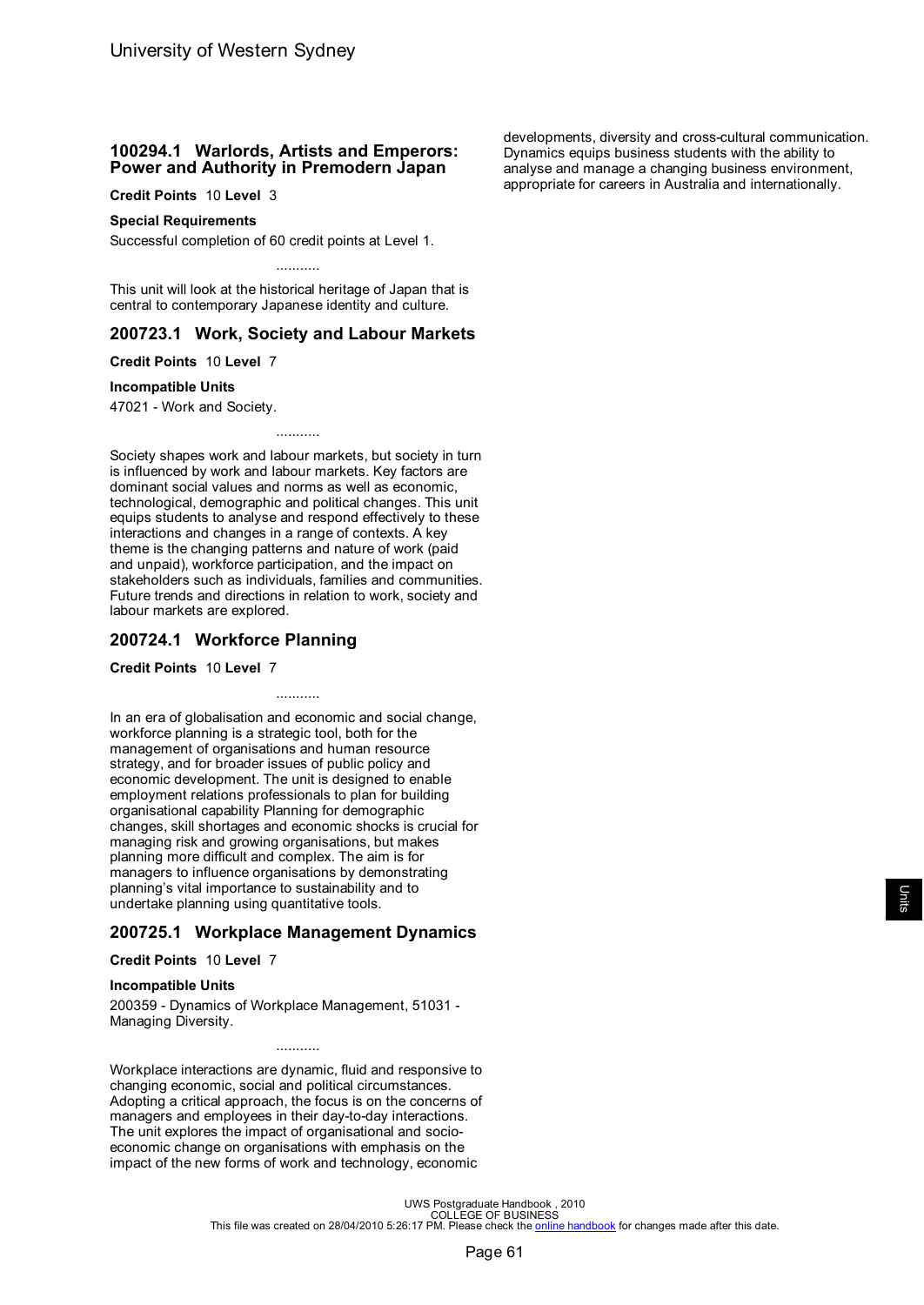## **Index for courses by course code order**

| Course           | <b>Description</b>                                                                       | Page     |
|------------------|------------------------------------------------------------------------------------------|----------|
| 2592.2           | Graduate Certificate in International<br><b>Business</b>                                 | 27       |
| 2601.2           | Master of Commerce (Human Resource<br>Management and Industrial Relations)               | 21       |
| 2602.2           | Graduate Diploma in Human Resource<br>Management and Industrial Relations (exit<br>only) | 22       |
| 2603.2           | Graduate Certificate in Human Resource<br>Management and Industrial Relations            | 22       |
| 2615.1           | Master of Business (Engineering<br>Management)                                           | 7        |
| 2615.2           | Master of Business (Engineering<br>Management)                                           | 8        |
| 2616.1           | Graduate Diploma in Business (Engineering<br>Management) (exit only)                     | 9        |
| 2616.2           | Graduate Diploma in Business (Engineering<br>Management) (exit only)                     | 9        |
| 2617.1           | Graduate Certificate in Business<br>(Engineering Management) (exit only)                 | 9        |
| 2617.2           | Graduate Certificate in Business<br>(Engineering Management)                             | 9        |
| 2624.1           | Master of Business (Operations<br>Management)                                            | 11       |
| 2624.2           | Master of Business (Operations<br>Management)                                            | 12       |
| 2625.1           | Graduate Diploma in Business (Operations<br>Management) (exit only)                      | 13       |
| 2625.2           | Graduate Diploma in Business (Operations                                                 | 13       |
| 2626.1           | Management) (exit only)<br>Graduate Certificate in Business                              | 13       |
| 2626.2           | (Operations Management) (exit only)<br>Graduate Certificate in Business                  | 13       |
| 2631.2           | (Operations Management)<br>Master of Business and Commerce                               | 19       |
| 2632.2           | Graduate Diploma in Business and<br>Commerce (exit only)                                 | 20       |
| 2633.2           | Graduate Certificate in Business and<br>Commerce (exit only)                             | 20       |
| 2655.1           | Graduate Certificate in Business                                                         | 14       |
| 2668.1           | Graduate Diploma in Legal Practice                                                       | 29       |
| 2671.1           | Master of Commerce (Financial Planning)                                                  | 20       |
| 2686.1           | Graduate Certificate in Accounting                                                       | 2        |
| 2687.1           | Graduate Diploma in Accounting                                                           | 1<br>2   |
| 2688.1<br>2689.1 | Master of Commerce (Accounting)<br>Master of Professional Accounting                     | 3        |
| 2690.1           | Graduate Certificate in Commerce (Financial                                              | 21       |
|                  | Planning)                                                                                |          |
| 2691.2           | Master of Accountancy                                                                    | 1        |
| 2692.2           | Master of International Business                                                         | 25       |
| 2692.3           | Master of International Business                                                         | 26       |
| 2698.3           | Master of Business (Marketing)                                                           | 10       |
| 2698.4           | Master of Business (Marketing)                                                           | 10       |
| 2700.3           | Graduate Certificate in Marketing                                                        | 11       |
| 2702.1           | Master of Applied Finance                                                                | 5        |
| 2703.2<br>2705.1 | Master of International Trade and Finance<br>Master of Finance                           | 29<br>25 |
| 2708.2           | Graduate Certificate in Applied Finance                                                  | 6        |
| 2724.1           | Graduate Certificate in Research Studies                                                 | 30       |
| 2725.1           | Master of Commerce (Property Investment                                                  | 23       |
|                  | and Development)                                                                         |          |
| 2726.1           | Graduate Diploma in Property Investment<br>and Development                               | 24       |
| 2728.3           | Master of International Hospitality and Hotel<br>Management                              | 27       |
| 2729.3           | Graduate Diploma in International<br>Hospitality and Hotel Management (exit only)        | 28       |
| 2730.3           | Graduate Certificate in International                                                    | 28       |
| 2742.1           | Hospitality and Hotel Management<br>Master of Vocational Accounting                      | 5        |

| Course | <b>Description</b>                                        | Page |
|--------|-----------------------------------------------------------|------|
| 2744.1 | Master of Business and Commerce<br>(Research Studies)/PhD | 17   |
| 2745.1 | Graduate Diploma in Applied Finance (exit<br>only)        | 6    |
| 2746.1 | Master of Professional Accounting<br>(Advanced)           | 4    |
| 5500.3 | Master of Business Administration                         | 15   |
| 5501.2 | Graduate Diploma in Business<br>Administration            | 16   |
| 5502.2 | Graduate Certificate in Business<br>Administration        | 16   |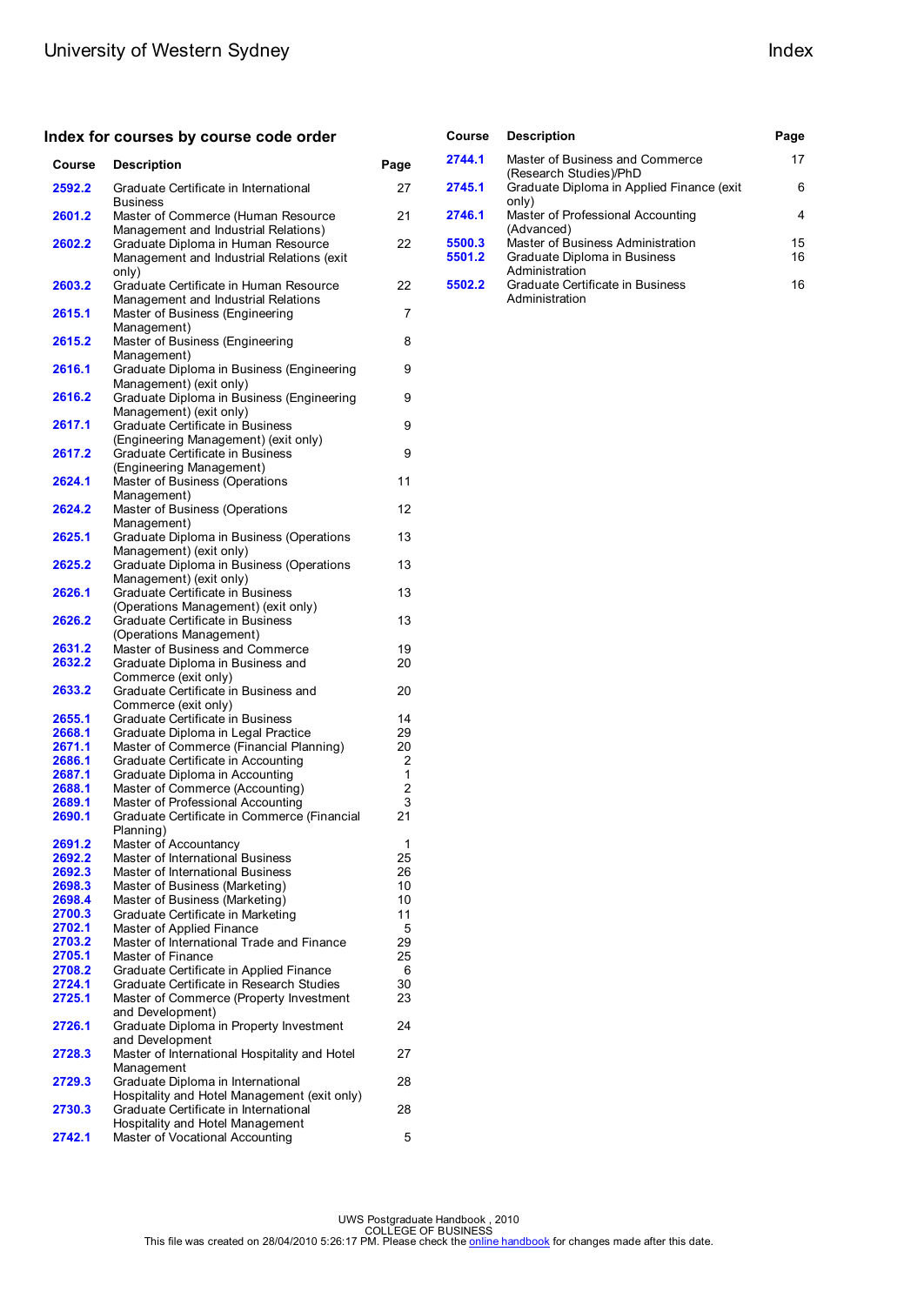## **Index for courses by course description order**

| Course | <b>Description</b>                                                              | Page |
|--------|---------------------------------------------------------------------------------|------|
| 2686.1 | Graduate Certificate in Accounting                                              | 2    |
| 2708.2 | Graduate Certificate in Applied Finance                                         | 6    |
| 2655.1 | Graduate Certificate in Business                                                | 14   |
| 2617.2 | Graduate Certificate in Business                                                | 9    |
| 2617.1 | (Engineering Management)<br>Graduate Certificate in Business                    | 9    |
|        | (Engineering Management) (exit only)                                            |      |
| 2626.2 | Graduate Certificate in Business                                                | 13   |
| 2626.1 | (Operations Management)                                                         | 13   |
|        | Graduate Certificate in Business<br>(Operations Management) (exit only)         |      |
| 5502.2 | Graduate Certificate in Business                                                | 16   |
|        | Administration                                                                  |      |
| 2633.2 | Graduate Certificate in Business and<br>Commerce (exit only)                    | 20   |
| 2690.1 | Graduate Certificate in Commerce (Financial                                     | 21   |
|        | Planning)                                                                       |      |
| 2603.2 | Graduate Certificate in Human Resource                                          | 22   |
|        | Management and Industrial Relations                                             |      |
| 2592.2 | Graduate Certificate in International                                           | 27   |
|        | <b>Business</b>                                                                 |      |
| 2730.3 | Graduate Certificate in International<br>Hospitality and Hotel Management       | 28   |
| 2700.3 | Graduate Certificate in Marketing                                               | 11   |
| 2724.1 | Graduate Certificate in Research Studies                                        | 30   |
| 2687.1 | Graduate Diploma in Accounting                                                  | 1    |
| 2745.1 | Graduate Diploma in Applied Finance (exit                                       | 6    |
|        | only)                                                                           |      |
| 2616.1 | Graduate Diploma in Business (Engineering<br>Management) (exit only)            | 9    |
| 2616.2 | Graduate Diploma in Business (Engineering                                       | 9    |
|        | Management) (exit only)                                                         |      |
| 2625.1 | Graduate Diploma in Business (Operations                                        | 13   |
|        | Management) (exit only)                                                         |      |
| 2625.2 | Graduate Diploma in Business (Operations                                        | 13   |
| 5501.2 | Management) (exit only)<br>Graduate Diploma in Business                         | 16   |
|        | Administration                                                                  |      |
| 2632.2 | Graduate Diploma in Business and                                                | 20   |
|        | Commerce (exit only)                                                            |      |
| 2602.2 | Graduate Diploma in Human Resource                                              | 22   |
|        | Management and Industrial Relations (exit                                       |      |
| 2729.3 | only)<br>Graduate Diploma in International                                      | 28   |
|        | Hospitality and Hotel Management (exit only)                                    |      |
| 2668.1 | Graduate Diploma in Legal Practice                                              | 29   |
| 2726.1 | Graduate Diploma in Property Investment                                         | 24   |
|        | and Development                                                                 |      |
| 2691.2 | Master of Accountancy                                                           | 1    |
| 2702.1 | Master of Applied Finance                                                       | 5    |
| 2615.1 | Master of Business (Engineering                                                 | 7    |
| 2615.2 | Management)<br>Master of Business (Engineering                                  | 8    |
|        | Management)                                                                     |      |
| 2698.3 | Master of Business (Marketing)                                                  | 10   |
| 2698.4 | Master of Business (Marketing)                                                  | 10   |
| 2624.1 | Master of Business (Operations                                                  | 11   |
|        | Management)                                                                     |      |
| 2624.2 | Master of Business (Operations                                                  | 12   |
| 5500.3 | Management)<br>Master of Business Administration                                | 15   |
| 2631.2 | Master of Business and Commerce                                                 | 19   |
| 2744.1 | Master of Business and Commerce                                                 | 17   |
|        | (Research Studies)/PhD                                                          |      |
| 2688.1 | Master of Commerce (Accounting)                                                 | 2    |
| 2671.1 | Master of Commerce (Financial Planning)                                         | 20   |
| 2601.2 | Master of Commerce (Human Resource                                              | 21   |
|        | Management and Industrial Relations)<br>Master of Commerce (Property Investment | 23   |
| 2725.1 | and Development)                                                                |      |
|        |                                                                                 |      |

| Course | <b>Description</b>                            | Page |
|--------|-----------------------------------------------|------|
| 2705.1 | Master of Finance                             | 25   |
| 2692.2 | Master of International Business              | 25   |
| 2692.3 | Master of International Business              | 26   |
| 2728.3 | Master of International Hospitality and Hotel | 27   |
|        | Management                                    |      |
| 2703.2 | Master of International Trade and Finance     | 29   |
| 2689.1 | Master of Professional Accounting             | 3    |
| 2746.1 | Master of Professional Accounting             | 4    |
|        | (Advanced)                                    |      |
| 2742.1 | Master of Vocational Accounting               | 5    |

| Index | Index | Index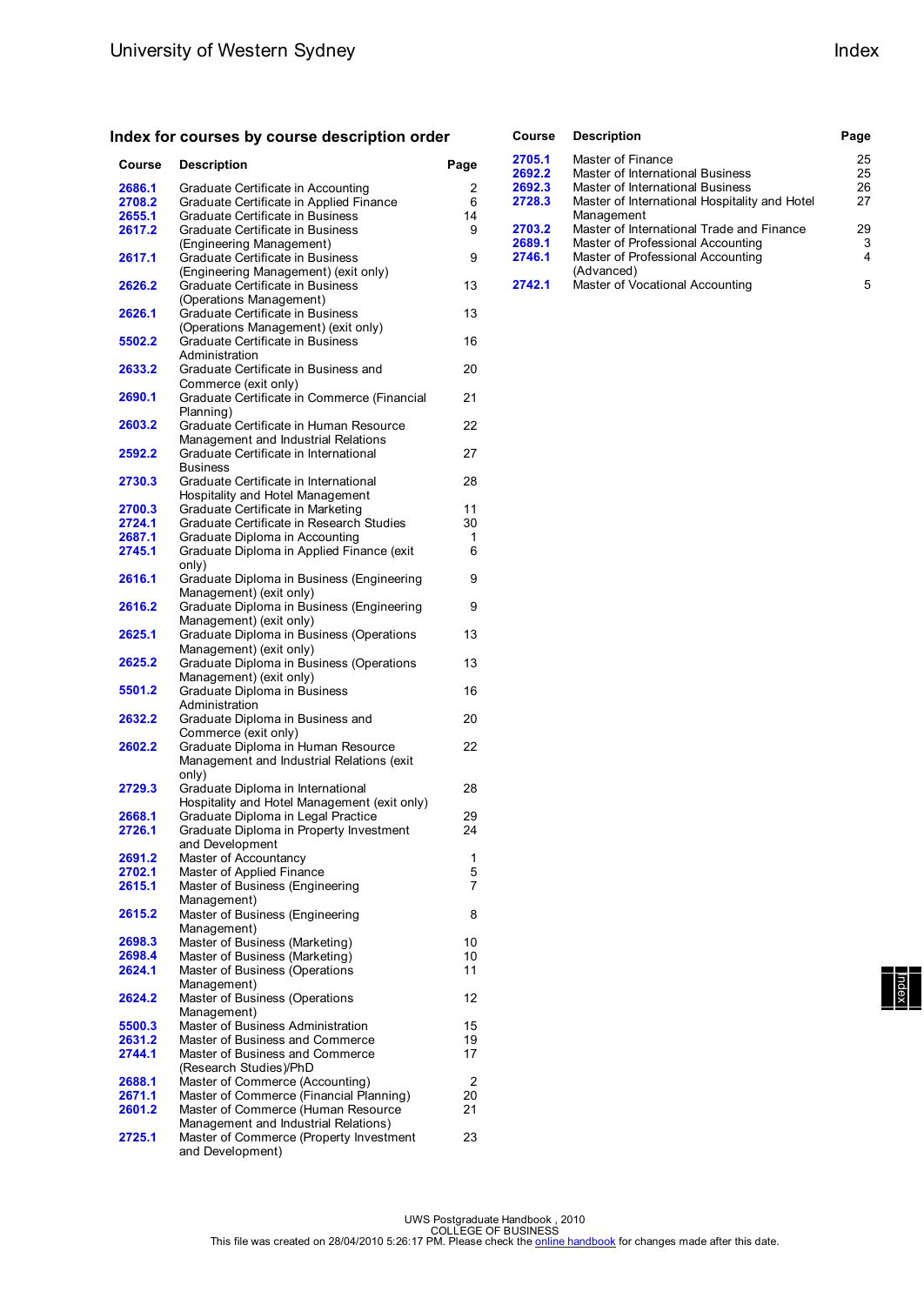## **Index for unit sets by unit sets code order**

| <b>Unit Set</b>  | <b>Description</b>            | Page |
|------------------|-------------------------------|------|
| <b>SP2000.1</b>  | Property Investment           | 32   |
| SP2001.1         | Marketing                     | 32   |
| SP2002.1         | Human Resource Management and | 32   |
|                  | Industrial Relations          |      |
| SP21000.1        | <b>Funds Management</b>       | 32   |
| SP21001.1        | Banking                       | 32   |
| SP21011.1        | <b>Operations Management</b>  | 32   |
| SP21012.1        | Finance                       | 33   |
| <b>SP2706.1</b>  | Treasury                      | 33   |
| <b>SPA2631.1</b> | Accounting                    | 33   |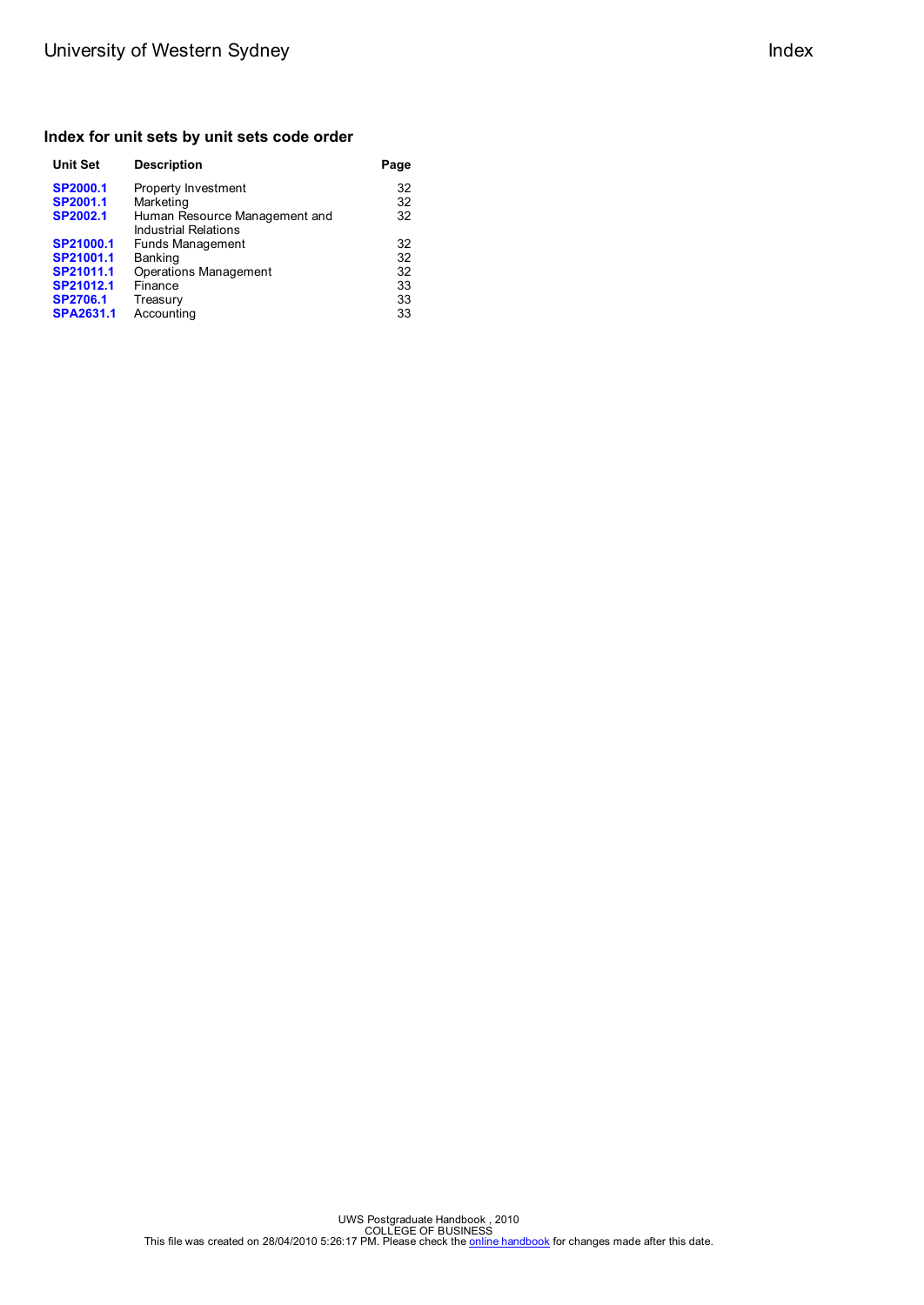## **Index for unit sets by unit set description order**

| <b>Unit Set</b>  | <b>Description</b>                                           | Page |
|------------------|--------------------------------------------------------------|------|
| <b>SPA2631.1</b> | Accounting                                                   | 33   |
| SP21001.1        | Banking                                                      | 32   |
| SP21012.1        | Finance                                                      | 33   |
| SP21000.1        | <b>Funds Management</b>                                      | 32   |
| SP2002.1         | Human Resource Management and<br><b>Industrial Relations</b> | 32   |
| SP2001.1         | Marketing                                                    | 32   |
| SP21011.1        | <b>Operations Management</b>                                 | 32   |
| <b>SP2000.1</b>  | Property Investment                                          | 32   |
| <b>SP2706.1</b>  | Treasurv                                                     | 33   |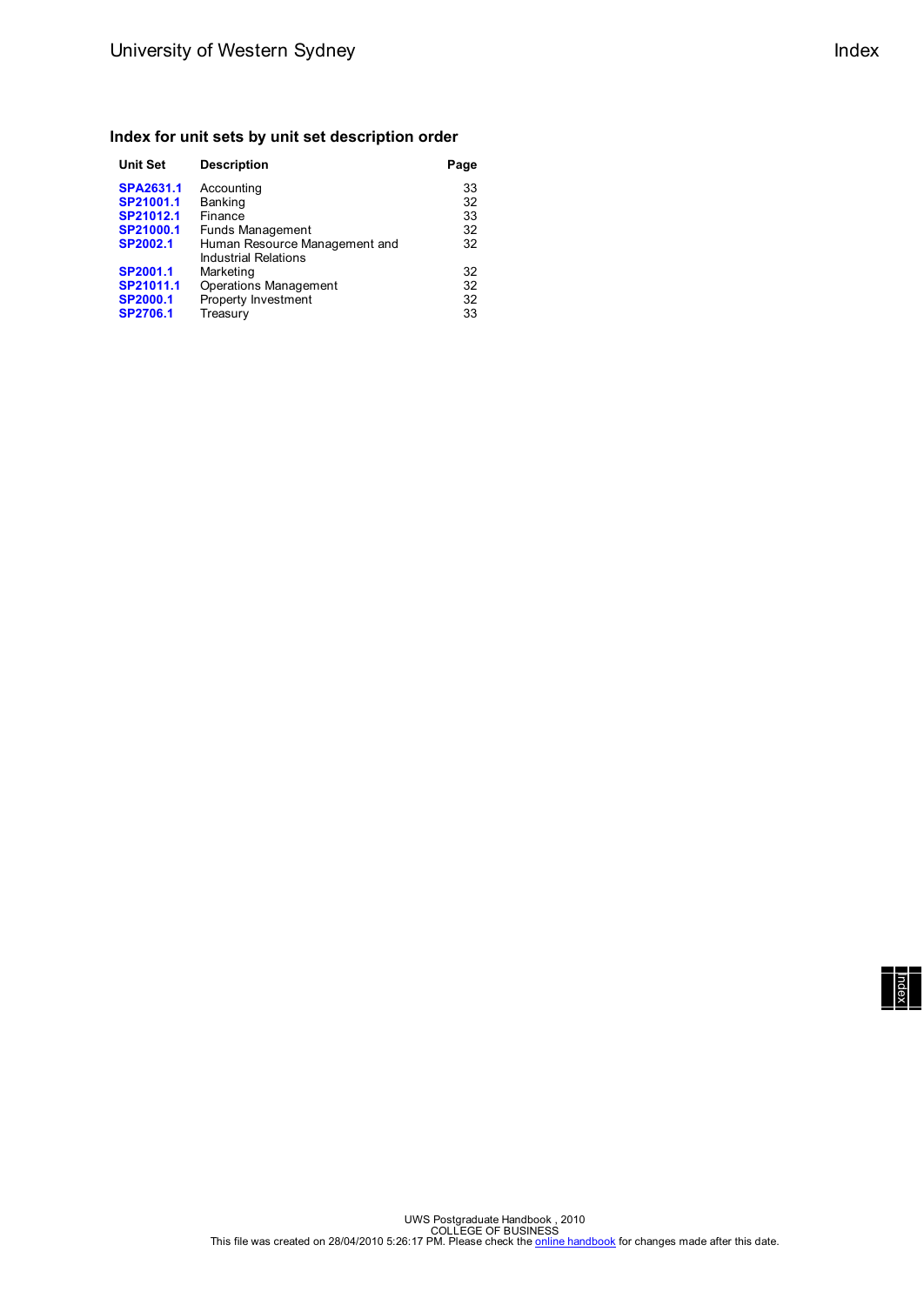# **Index for units by unit code order**

|          | ndex for units by unit code order                                         |      | Unit     | <b>Description</b>                                              | Page |
|----------|---------------------------------------------------------------------------|------|----------|-----------------------------------------------------------------|------|
| Unit     | <b>Description</b>                                                        | Page | 200715.1 | Contemporary Applied Research in<br><b>Employment Relations</b> | 38   |
| 100271.1 | Modern Japanese History                                                   | 51   | 200716.1 | Developing Human Capital                                        | 40   |
| 100294.1 | Warlords, Artists and Emperors: Power<br>and Authority in Premodern Japan | 61   | 200717.1 | <b>Employment Relations Professional</b><br>Practice            | 41   |
| 100693.1 | Evidence-based Professional Practice                                      | 41   | 200718.1 | Human Resource Management                                       | 44   |
| 100703.1 | Independent Study 1                                                       | 44   | 200719.1 | Industrial Relations and Workplace                              | 44   |
| 100704.1 | Independent Study 2                                                       | 44   |          | Change                                                          |      |
| 100705.2 | Independent Study 3                                                       | 44   | 200720.1 | International and Global Employment                             | 45   |
| 100710.1 | Introduction to Honours Research                                          | 47   |          | Relations                                                       |      |
| 100921.1 | Interpreting and Translation Theory                                       | 46   | 200721.1 | Reward Management                                               | 56   |
| 100926.2 | The Language of the Law                                                   | 59   | 200722.1 | <b>Strategic Employment Relations</b>                           | 58   |
| 100963.1 | Interpreting Australia: Australian                                        | 46   | 200723.1 | Work, Society and Labour Markets                                | 61   |
|          | Historians and Historiography                                             |      | 200724.1 | Workforce Planning                                              | 61   |
|          |                                                                           | 47   | 200725.1 | Workplace Management Dynamics                                   | 61   |
| 101297.1 | Languages and Linguistics Special                                         |      | 200726.1 | Information for Business                                        | 44   |
|          | Project                                                                   |      | 200727.1 | <b>Global Business</b>                                          | 43   |
| 101416.1 | Creativity: Theory and Practice                                           | 39   | 200728.1 |                                                                 | 43   |
| 101417.1 | Project Seminar and Proposal                                              | 53   |          | <b>Global Networks</b>                                          |      |
| 200185.1 | Analysis for Managerial Decision-Making                                   | 35   | 200729.1 | Aspects of International Business Law                           | 36   |
| 200223.2 | <b>Operations Management</b>                                              | 51   | 200730.1 | Contemporary Issues in Marketing                                | 38   |
| 200224.2 | Management of Quality                                                     | 48   | 200731.1 | Multicultural Marketing                                         | 51   |
| 200225.1 | Quality Planning and Analysis                                             | 54   | 200732.1 | <b>Creating Markets</b>                                         | 39   |
| 200226.1 | <b>Quality Systems and Business</b>                                       | 54   | 200733.1 | <b>Applied Channel Systems</b>                                  | 35   |
|          | Performance                                                               |      | 200734.1 | Strategic Value Creation                                        | 59   |
| 200227.2 | Performance Measurement and                                               | 52   | 200735.1 | Marketing in Context                                            | 50   |
|          | Benchmarking                                                              |      | 200736.1 | <b>Customer Relationship Marketing</b>                          | 40   |
| 200228.1 | Assets and Maintenance Management                                         | 36   | 200737.1 | Marketing Systems                                               | 50   |
| 200232.3 | Global E-Business Marketing                                               | 43   | 200738.1 | Marketing Innovation                                            | 50   |
| 200260.1 | Financial Management for Hospitality and                                  | 42   | 200743.1 | Philosophical Foundations of Business                           | 52   |
|          | <b>Hotel Managers</b>                                                     |      |          | Research                                                        |      |
| 200280.2 | Masters Project                                                           | 50   | 200760.1 | Managing the Hospitality Workforce                              | 49   |
| 200299.2 | <b>Business Research Skills Seminar</b>                                   | 37   | 200761.1 | Managing the Hospitality Context                                | 49   |
| 200329.2 | Supply Chain Management                                                   | 59   | 200762.1 | The International Hospitality Industry                          | 59   |
| 200361.2 | Advanced Thesis Preparation                                               | 35   | 200763.1 | Sales Management and Marketing for                              | 56   |
| 200389.1 | Accounting Research Essay (PG)                                            | 34   |          | Hospitality                                                     |      |
| 200390.1 | Business Essay (PG)                                                       | 36   | 200764.1 | Managing the Hospitality Experience                             | 49   |
| 200391.1 | Accounting Research Project (PG)                                          | 34   | 200765.1 | Hospitality Operations and Revenue                              | 43   |
| 200392.2 | International Accounting (PG)                                             | 45   |          | Management                                                      |      |
| 200394.1 | Accounting Research (PG)                                                  | 34   | 200766.1 | Applied Strategic Hospitality Management                        | 36   |
|          |                                                                           |      | 200767.1 |                                                                 | 41   |
| 200395.1 | Accounting Theory (PG)                                                    | 35   | 200768.1 | <b>Employment Relations Law</b>                                 | 48   |
| 200396.2 | Introductory Accounting (PG)                                              | 47   |          | Management Skills                                               | 37   |
| 200397.1 | Revenue Law (PG)                                                          | 56   | 200769.1 | <b>Business Internship</b>                                      |      |
| 200398.1 | Auditing (PG)                                                             | 36   | 300391.1 | Occupational Health Management                                  | 51   |
| 200399.1 | Information Systems for Accountants (PG)                                  | 45   | 300398.1 | Methods of Researching                                          | 51   |
| 200400.2 | Company Accounting (PG)                                                   | 37   | 300411.3 | Research Methodology and Experimental                           | 55   |
| 200401.1 | Accounting Theory and Applications (PG)                                   | 35   |          | Design                                                          |      |
| 200415.1 | Corporate Failure and Forensic                                            | 39   | 300677.1 | Safety and Risk Management                                      | 56   |
|          | Accounting (PG)                                                           |      | 400421.1 | Research Methods for Humanities and                             | 55   |
| 200416.1 | Assurance Services (PG)                                                   | 36   |          | Social Sciences                                                 |      |
| 200422.1 | Strategic Management Accounting (PG)                                      | 58   | 400548.2 | Honours Pathway                                                 | 43   |
| 200424.1 | Statistics for Accountants (PG)                                           | 57   | 400585.1 | Theories of the Social                                          | 60   |
| 200425.1 | Economics (PG)                                                            | 40   | 500000.1 | Marketing Management                                            | 50   |
| 200426.1 | Corporate Finance (PG)                                                    | 39   | 500001.2 | Value Chain Management                                          | 60   |
| 200432.1 | Commercial Law (PG)                                                       | 37   | 500002.2 | Managing People                                                 | 49   |
| 200433.1 | Company Law (PG)                                                          | 38   | 500003.2 | Financial Management                                            | 42   |
| 200462.1 | Public Sector Accounting and Financial                                    | 54   | 500004.1 | <b>International Business</b>                                   | 45   |
|          | Control (PG)                                                              |      | 51002.1  | Marketing Management                                            | 50   |
| 200464.1 | The Role of Accounting in Corporate                                       | 60   | 51012.2  | International Marketing                                         | 46   |
|          | Governance (PG)                                                           |      | 51026.2  | International Business Environment                              | 46   |
| 200465.1 | Financial Accounting - Critical Analysis                                  | 42   | 51054.1  | Financial Modelling                                             | 42   |
|          | (PG)                                                                      |      | 51109.2  | Strategic Analysis and Decision-Making                          | 57   |
|          | Management Accounting (PG)                                                |      | 51163.1  | Financial Institutions and Markets (MAF)                        | 42   |
| 200494.1 |                                                                           | 48   |          |                                                                 |      |
| 200495.2 | Accounting: A Business Perspective (PG)                                   | 35   | 51164.1  | Finance                                                         | 41   |
| 200497.1 | Social and Environmental Accounting                                       | 57   | 51165.1  | Financial Institution Management                                | 42   |
|          | (PG)                                                                      |      | 51166.1  | Credit and Lending Decisions                                    | 39   |
| 200691.1 | <b>Business Research Paper</b>                                            | 37   | 51167.1  | Law of Finance and Securities                                   | 47   |
| 200692.1 | Research and Communicating Skills for                                     | 55   | 51168.1  | Funds Management and Portfolio                                  | 43   |
|          | Accounting (PG)                                                           |      |          | Selection                                                       |      |
| 200693.1 | Accounting Professional Engagement                                        | 34   | 51169.1  | Derivatives                                                     | 40   |
|          | (PG)                                                                      |      | 51171.1  | Real Estate Finance and Investment                              | 54   |
| 200695.1 | Income Property Appraisal                                                 | 44   | 51172.1  | Marketing of Financial Products                                 | 50   |
| 200696.1 | Property Investment Analysis (V2)                                         | 53   | 51173.1  | Strategic Bank Management                                       | 58   |
|          |                                                                           |      |          |                                                                 |      |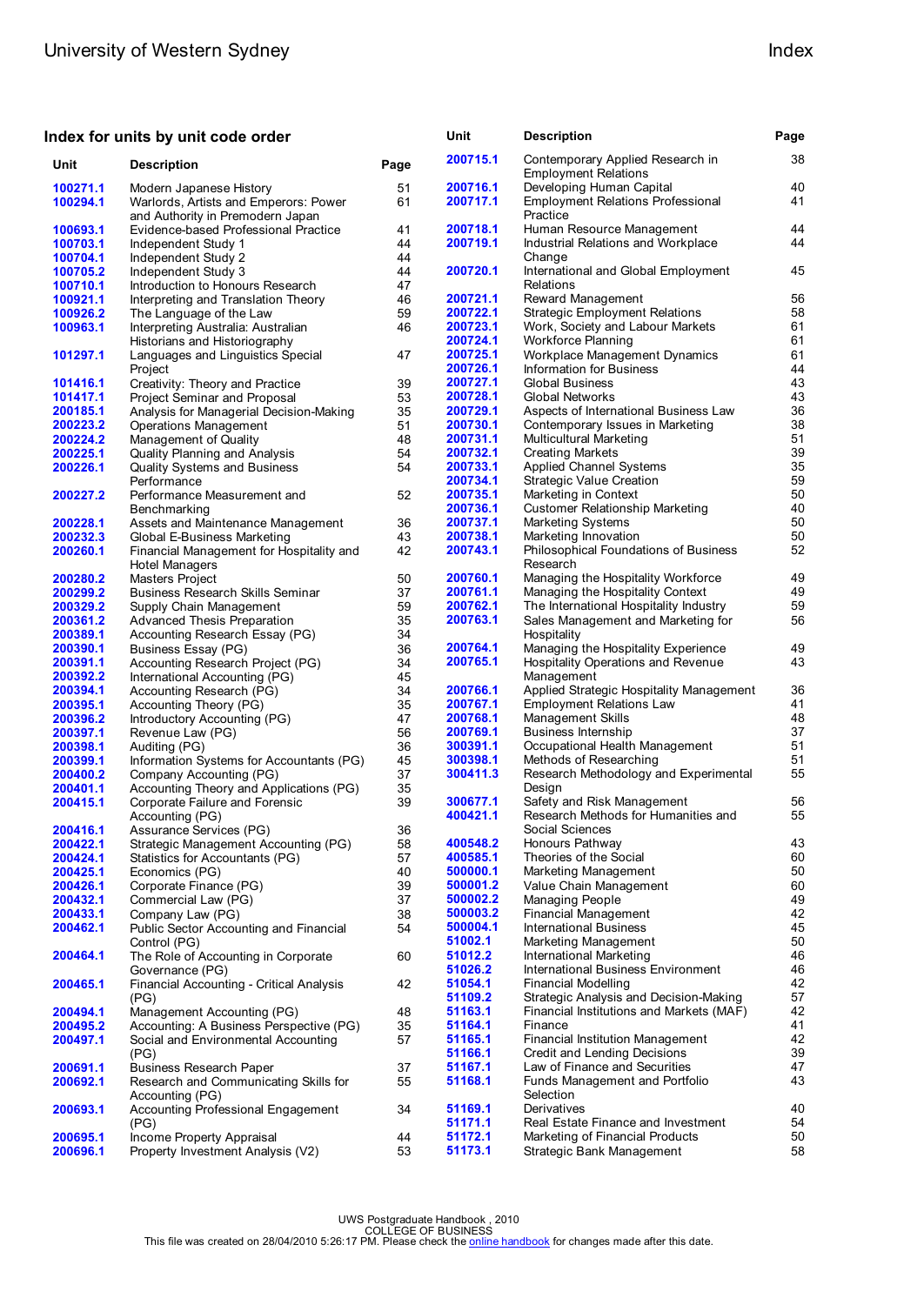# University of Western Sydney **Index** Index

| Index |

| Unit            | Description                                                                 | Page |
|-----------------|-----------------------------------------------------------------------------|------|
| 51206.1         | Development of Accounting Information                                       | 40   |
| 51211.1         | (PG)<br>International Finance                                               | 46   |
| 51212.1         |                                                                             | 56   |
| 51214.1         | Security Analysis and Portfolio Theory<br>Financial Statement Analysis (PG) | 43   |
| 51230.1         | <b>Statistical Process Control</b>                                          | 57   |
| 51240.2         | Project Management                                                          | 53   |
| 51243.1         | TQP Final Project A and B                                                   | 60   |
| 51255.1         | Law and Contracts Management                                                | 47   |
| 51257.1         | Manufacturing Resource Planning                                             | 49   |
| 51259.2         | Purchasing and Materials Management                                         | 54   |
| 51260.1         | Research and Development Management                                         | 55   |
| 51276.2         | Business Re-engineering                                                     | 37   |
| 51277.2         | Innovation and Entrepreneurship                                             | 45   |
| 51286.2         | Contemporary Engineering Organisation                                       | 38   |
|                 | and Management Practice                                                     |      |
| A7444.1         | Language and Linguistics Research<br>Methods                                | 47   |
| AC808A.1        | Taxation Planning and Implications (PG)                                     | 59   |
| CO801A.1        | Principles of Financial Planning (PG)                                       | 52   |
| CO802A.1        | Principles of Investment Planning (PG)                                      | 52   |
| CO803A.1        | Planning for Retirement (PG)                                                | 52   |
| CO804A.1        | Insurance & Risk Management (PG)                                            | 45   |
| CO805A.1        | Estate Planning and Professional                                            | 41   |
|                 | Responsibilities (PG)                                                       |      |
| CO806A.1        | Current Issues in Financial Planning (PG)                                   | 40   |
| CO809A.1        | The Property Environment                                                    | 59   |
| CO810A.1        | Property Portfolio Analysis                                                 | 54   |
| CO813A.1        | Project                                                                     | 53   |
| <b>DN805A.1</b> | <b>Feasibility Studies</b>                                                  | 41   |
| EH838A.1        | Research Methods: Science in Context                                        | 55   |
| F7030.1         | Professional Legal Skills                                                   | 52   |
| F7031.1         | Legal Practice: Ethics and Management                                       | 48   |
| F7032.1         | Transactional Legal Practice                                                | 60   |
| F7033.1         | Litigious Legal Practice                                                    | 48   |
| F7034.1         | Professional Legal Practice                                                 | 52   |
| H7068.1         | Long Term Scenario Analysis                                                 | 48   |
| H7072.1         | Risk Management                                                             | 56   |
| H7104.2         | Strategic Technology Management                                             | 59   |
| H7331.1         | International Trade and Industry<br>Economics                               | 46   |
| H7343.1         | Special Topic in Accounting A (PG)                                          | 57   |
| H7344.1         | Special Topic in Accounting B (PG)                                          | 57   |
| <b>LW805A.2</b> | Capital Gains Tax (PG)                                                      | 37   |
| <b>MCB612.1</b> | Property Finance and Taxation                                               | 53   |
| <b>MCB617.1</b> | Property Development (V2)                                                   | 53   |
| <b>SE813A.1</b> | Social Ecology Research                                                     | 57   |
| SE828A.1        | Qualitative Research Design                                                 | 54   |
| U51043.2        | Contemporary Organisation Behaviour                                         | 38   |
| U51045.3        | Accounting Perspectives for Management                                      | 34   |
| U51050.2        | Strategic Management (MBA)                                                  | 58   |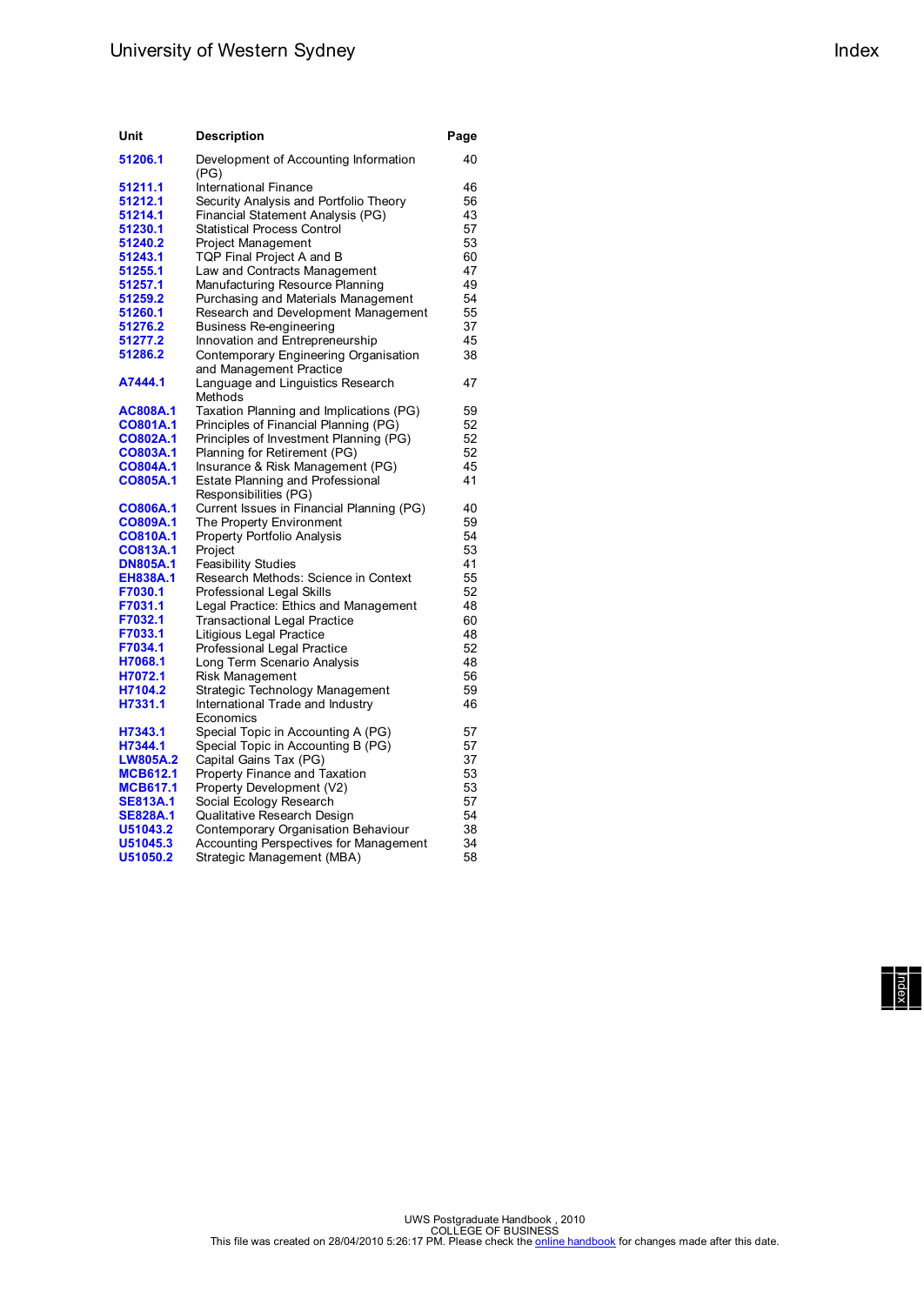## **Index for units by unit description order**

|                      | ndex for units by unit description order                                          | Unit     | <b>Description</b>   | Page                                                      |          |
|----------------------|-----------------------------------------------------------------------------------|----------|----------------------|-----------------------------------------------------------|----------|
| Unit                 | <b>Description</b>                                                                | Page     | 200718.1<br>200695.1 | Human Resource Management<br>Income Property Appraisal    | 44<br>44 |
| U51045.3             | Accounting Perspectives for Management                                            | 34       | 100703.1             | Independent Study 1                                       | 44       |
| 200693.1             | Accounting Professional Engagement                                                | 34       | 100704.1             | Independent Study 2                                       | 44       |
|                      | (PG)                                                                              |          | 100705.2             | Independent Study 3                                       | 44       |
| 200394.1             | Accounting Research (PG)                                                          | 34       | 200719.1             | Industrial Relations and Workplace                        | 44       |
| 200389.1             | Accounting Research Essay (PG)                                                    | 34       |                      | Change                                                    |          |
| 200391.1             | Accounting Research Project (PG)                                                  | 34       | 200726.1             | Information for Business                                  | 44       |
| 200395.1             | Accounting Theory (PG)                                                            | 35       | 200399.1             | Information Systems for Accountants (PG)                  | 45       |
| 200401.1             | Accounting Theory and Applications (PG)                                           | 35       | 51277.2              | Innovation and Entrepreneurship                           | 45       |
| 200495.2             | Accounting: A Business Perspective (PG)                                           | 35       | CO804A.1             | Insurance & Risk Management (PG)                          | 45       |
| 200361.2             | Advanced Thesis Preparation                                                       | 35       | 200392.2             | International Accounting (PG)                             | 45       |
| 200185.1             | Analysis for Managerial Decision-Making                                           | 35       | 200720.1             | International and Global Employment                       | 45       |
| 200733.1             | Applied Channel Systems                                                           | 35<br>36 | 500004.1             | Relations<br><b>International Business</b>                | 45       |
| 200766.1<br>200729.1 | Applied Strategic Hospitality Management<br>Aspects of International Business Law | 36       | 51026.2              | International Business Environment                        | 46       |
| 200228.1             | Assets and Maintenance Management                                                 | 36       | 51211.1              | International Finance                                     | 46       |
| 200416.1             | Assurance Services (PG)                                                           | 36       | 51012.2              | International Marketing                                   | 46       |
| 200398.1             | Auditing (PG)                                                                     | 36       | H7331.1              | International Trade and Industry                          | 46       |
| 200390.1             | Business Essay (PG)                                                               | 36       |                      | Economics                                                 |          |
| 200769.1             | Business Internship                                                               | 37       | 100921.1             | Interpreting and Translation Theory                       | 46       |
| 51276.2              | Business Re-engineering                                                           | 37       | 100963.1             | Interpreting Australia: Australian                        | 46       |
| 200691.1             | <b>Business Research Paper</b>                                                    | 37       |                      | Historians and Historiography                             |          |
| 200299.2             | <b>Business Research Skills Seminar</b>                                           | 37       | 100710.1             | Introduction to Honours Research                          | 47       |
| <b>LW805A.2</b>      | Capital Gains Tax (PG)                                                            | 37       | 200396.2             | Introductory Accounting (PG)                              | 47       |
| 200432.1             | Commercial Law (PG)                                                               | 37       | A7444.1              | Language and Linguistics Research                         | 47       |
| 200400.2             | Company Accounting (PG)                                                           | 37       |                      | Methods                                                   |          |
| 200433.1             | Company Law (PG)                                                                  | 38       | 101297.1             | Languages and Linguistics Special                         | 47       |
| 200715.1             | Contemporary Applied Research in                                                  | 38       |                      | Project                                                   |          |
|                      | <b>Employment Relations</b>                                                       |          | 51255.1              | Law and Contracts Management                              | 47       |
| 51286.2              | Contemporary Engineering Organisation                                             | 38       | 51167.1              | Law of Finance and Securities                             | 47       |
|                      | and Management Practice                                                           |          | F7031.1              | Legal Practice: Ethics and Management                     | 48       |
| 200730.1             | Contemporary Issues in Marketing                                                  | 38       | F7033.1<br>H7068.1   | Litigious Legal Practice                                  | 48<br>48 |
| U51043.2             | Contemporary Organisation Behaviour                                               | 38<br>39 | 200494.1             | Long Term Scenario Analysis<br>Management Accounting (PG) | 48       |
| 200415.1             | Corporate Failure and Forensic<br>Accounting (PG)                                 |          | 200224.2             | Management of Quality                                     | 48       |
| 200426.1             | Corporate Finance (PG)                                                            | 39       | 200768.1             | Management Skills                                         | 48       |
| 200732.1             | <b>Creating Markets</b>                                                           | 39       | 500002.2             | Managing People                                           | 49       |
| 101416.1             | Creativity: Theory and Practice                                                   | 39       | 200761.1             | Managing the Hospitality Context                          | 49       |
| 51166.1              | Credit and Lending Decisions                                                      | 39       | 200764.1             | Managing the Hospitality Experience                       | 49       |
| CO806A.1             | Current Issues in Financial Planning (PG)                                         | 40       | 200760.1             | Managing the Hospitality Workforce                        | 49       |
| 200736.1             | Customer Relationship Marketing                                                   | 40       | 51257.1              | Manufacturing Resource Planning                           | 49       |
| 51169.1              | Derivatives                                                                       | 40       | 200735.1             | Marketing in Context                                      | 50       |
| 200716.1             | Developing Human Capital                                                          | 40       | 200738.1             | Marketing Innovation                                      | 50       |
| 51206.1              | Development of Accounting Information                                             | 40       | 51002.1              | Marketing Management                                      | 50       |
|                      | (PG)                                                                              |          | 500000.1             | Marketing Management                                      | 50       |
| 200425.1             | Economics (PG)                                                                    | 40       | 51172.1              | Marketing of Financial Products                           | 50       |
| 200767.1             | <b>Employment Relations Law</b>                                                   | 41       | 200737.1             | <b>Marketing Systems</b>                                  | 50       |
| 200717.1             | <b>Employment Relations Professional</b>                                          | 41       | 200280.2             | Masters Project                                           | 50       |
|                      | Practice                                                                          |          | 300398.1             | Methods of Researching                                    | 51       |
| CO805A.1             | Estate Planning and Professional                                                  | 41       | 100271.1<br>200731.1 | Modern Japanese History                                   | 51<br>51 |
| 100693.1             | Responsibilities (PG)                                                             |          | 300391.1             | Multicultural Marketing<br>Occupational Health Management | 51       |
| <b>DN805A.1</b>      | Evidence-based Professional Practice                                              | 41<br>41 | 200223.2             | Operations Management                                     | 51       |
| 51164.1              | <b>Feasibility Studies</b><br>Finance                                             | 41       | 200227.2             | Performance Measurement and                               | 52       |
| 200465.1             | Financial Accounting - Critical Analysis                                          | 42       |                      | Benchmarking                                              |          |
|                      | (PG)                                                                              |          | 200743.1             | Philosophical Foundations of Business                     | 52       |
| 51165.1              | Financial Institution Management                                                  | 42       |                      | Research                                                  |          |
| 51163.1              | Financial Institutions and Markets (MAF)                                          | 42       | CO803A.1             | Planning for Retirement (PG)                              | 52       |
| 500003.2             | Financial Management                                                              | 42       | CO801A.1             | Principles of Financial Planning (PG)                     | 52       |
| 200260.1             | Financial Management for Hospitality and                                          | 42       | CO802A.1             | Principles of Investment Planning (PG)                    | 52       |
|                      | Hotel Managers                                                                    |          | F7034.1              | Professional Legal Practice                               | 52       |
| 51054.1              | Financial Modelling                                                               | 42       | F7030.1              | Professional Legal Skills                                 | 52       |
| 51214.1              | Financial Statement Analysis (PG)                                                 | 43       | CO813A.1             | Project                                                   | 53       |
| 51168.1              | Funds Management and Portfolio                                                    | 43       | 51240.2              | <b>Project Management</b>                                 | 53       |
|                      | Selection                                                                         |          | 101417.1             | Project Seminar and Proposal                              | 53       |
| 200727.1             | Global Business                                                                   | 43       | <b>MCB617.1</b>      | Property Development (V2)                                 | 53       |
| 200232.3             | Global E-Business Marketing                                                       | 43       | <b>MCB612.1</b>      | Property Finance and Taxation                             | 53       |
| 200728.1             | <b>Global Networks</b>                                                            | 43       | 200696.1             | Property Investment Analysis (V2)                         | 53       |
| 400548.2             | Honours Pathway                                                                   | 43       | CO810A.1             | Property Portfolio Analysis                               | 54       |
| 200765.1             | Hospitality Operations and Revenue                                                | 43       | 200462.1             | Public Sector Accounting and Financial                    | 54       |
|                      | Management                                                                        |          | 51259.2              | Control (PG)<br>Purchasing and Materials Management       | 54       |
|                      |                                                                                   |          |                      |                                                           |          |